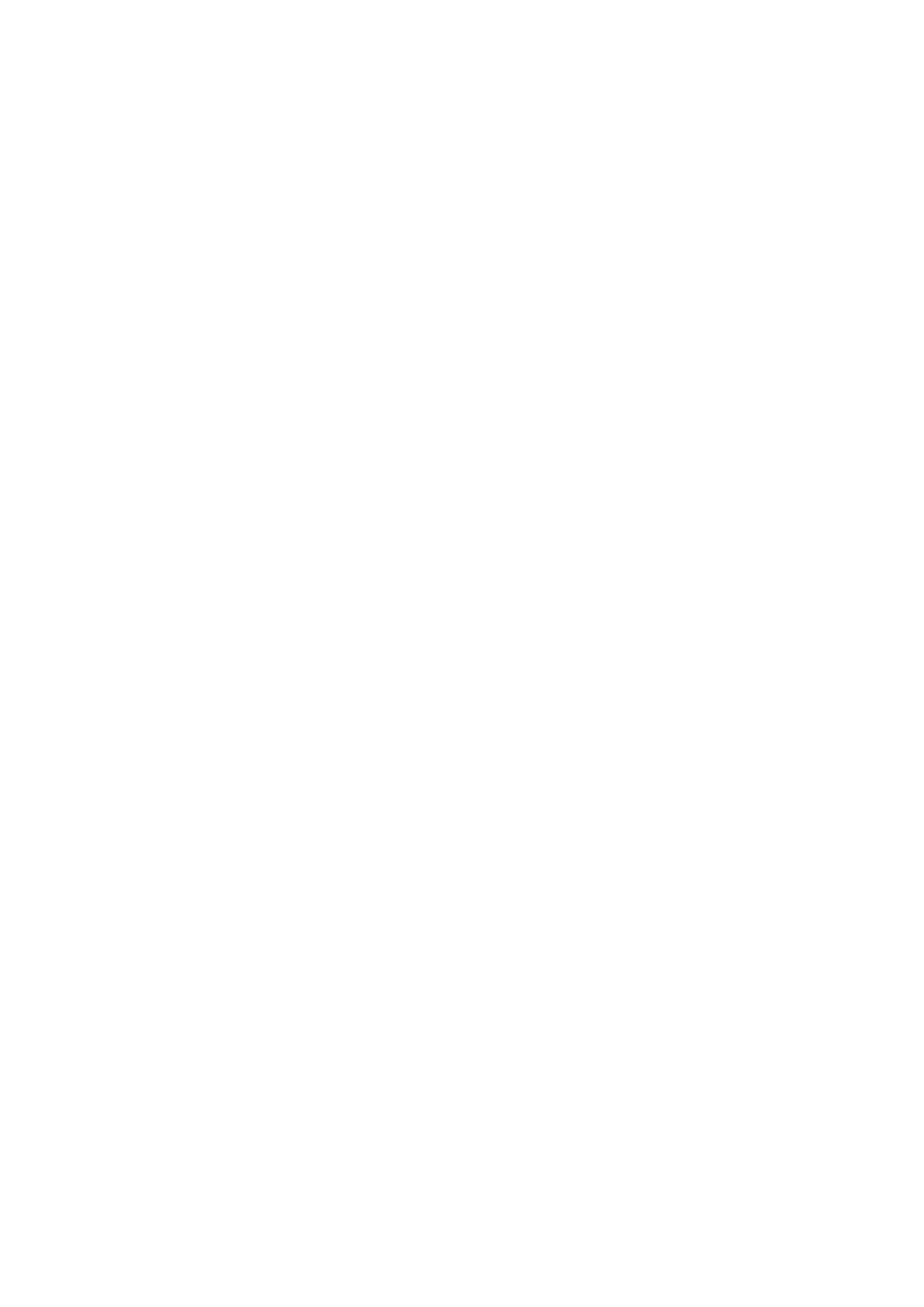## **Contents**

<span id="page-2-0"></span>

| Contents<br>$\mathbf{i}$ |                                                                 |                                                   |  |
|--------------------------|-----------------------------------------------------------------|---------------------------------------------------|--|
| 1                        | Introduction                                                    | $\overline{\mathbf{3}}$                           |  |
| $\mathbf{2}$             | Preliminaries<br>2.1<br>2.2<br>2.3<br>2.4                       | $\overline{7}$<br>$\overline{7}$<br>8<br>11<br>13 |  |
| 3                        | <b>Duality for lattices</b><br>3.1<br>3.2<br>3.3<br>3.4         | 17<br>17<br>19<br>23<br>24                        |  |
| 4                        | <b>Filter completion</b><br>4.1<br>4.2<br>4.3                   | 31<br>31<br>33<br>36                              |  |
| 5                        | Duality for modal lattices<br>5.1<br>5.2<br>5.3                 | 39<br>39<br>46<br>52                              |  |
| 6                        | Duality for nabla lattices and ortholattices<br>6.1<br>6.2      | 57<br>57<br>62                                    |  |
| 7.                       | Positive modal logic beyond distributivity<br>7.1<br>7.2<br>7.3 | 73<br>73<br>77<br>81                              |  |
| 8                        | <b>Conclusion and future work</b>                               | 83                                                |  |
|                          | Bibliography                                                    |                                                   |  |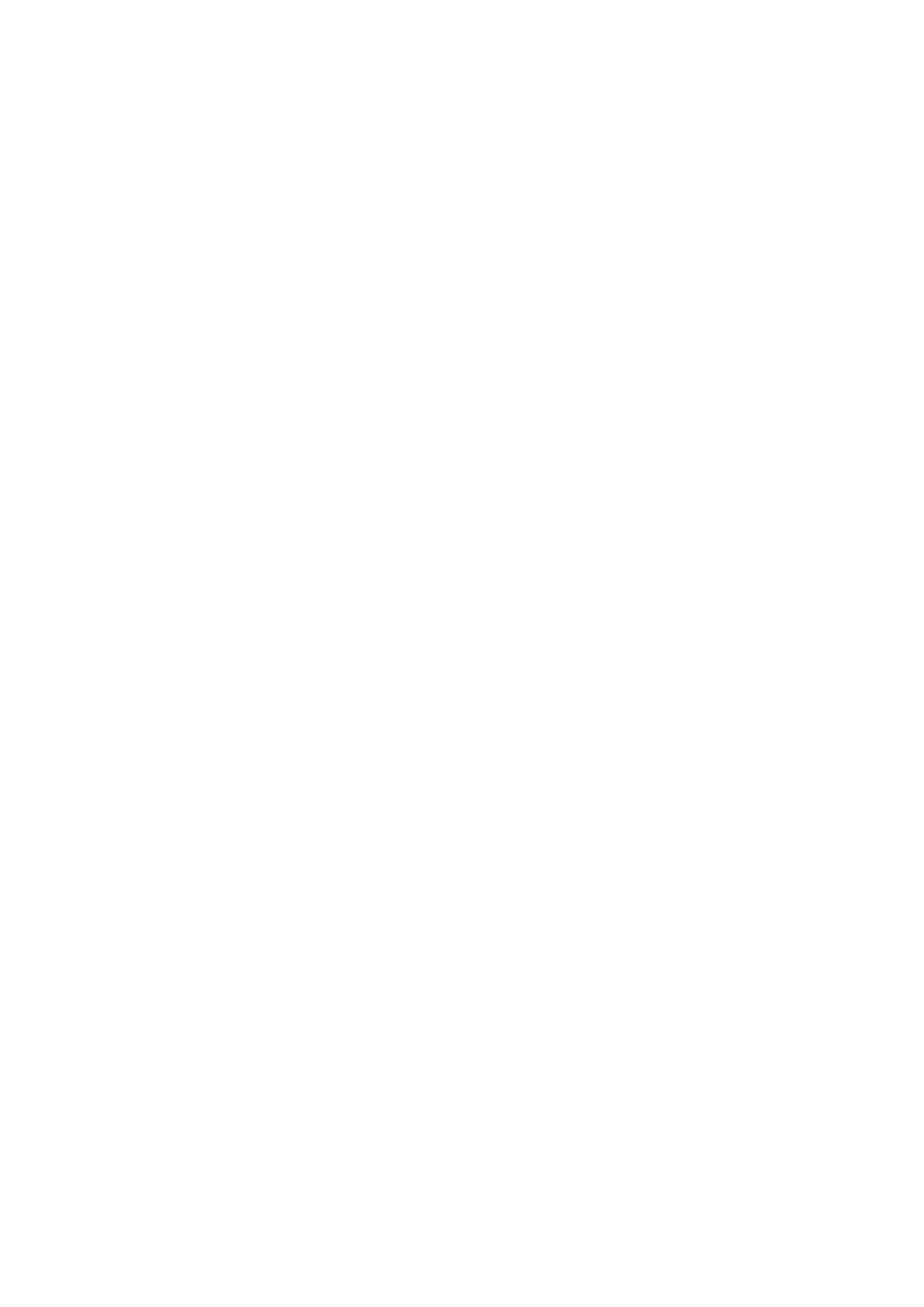#### **Abstract**

In this thesis, we study positive (non-distributive) logics and their modal extensions by means of duality theory. Our work is inspired by topological dualities for semilattices and lattices established by Jipsen and Moshier (2014). First we construct a choice-free version of this duality using methods of Bezhanishvili and Holliday (2020). Then we establish a Priestley-like duality based on Jipsen & Moshier duality for arbitrary lattices. We call it Principal upset Priestley (PUP) duality. We define a filter completion of a lattice and, using PUP duality, prove by a Sahlqvist style argument that filter completions preserve all inequalities. That allows us to obtain a purely dual proof of a classical result by Baker and Hales (1974).

We also extend PUP duality by adding modal operators and prove preservation under filter completions for it, thus obtaining a modal version of the Baker and Hales theorem. Furthermore, we show that Sahlqvist-like inequalities correspond to first-order sentences, just as in standard modal logic. We also consider a PUP duality with a non-standard modality nabla, which can be seen as a generalization of the orthocomplementation operation on ortholattices. Therefore, our duality specializes to a duality for ortholattices that turns out to be equivalent to the one constructed by Goldblatt (1975) and Bimbó (2007). Finally, we develop deductive systems reflecting the PUP dualities. We introduce general team semantics for these deductive systems and demonstrate how preservation by filter completions implies completeness for this type of semantics.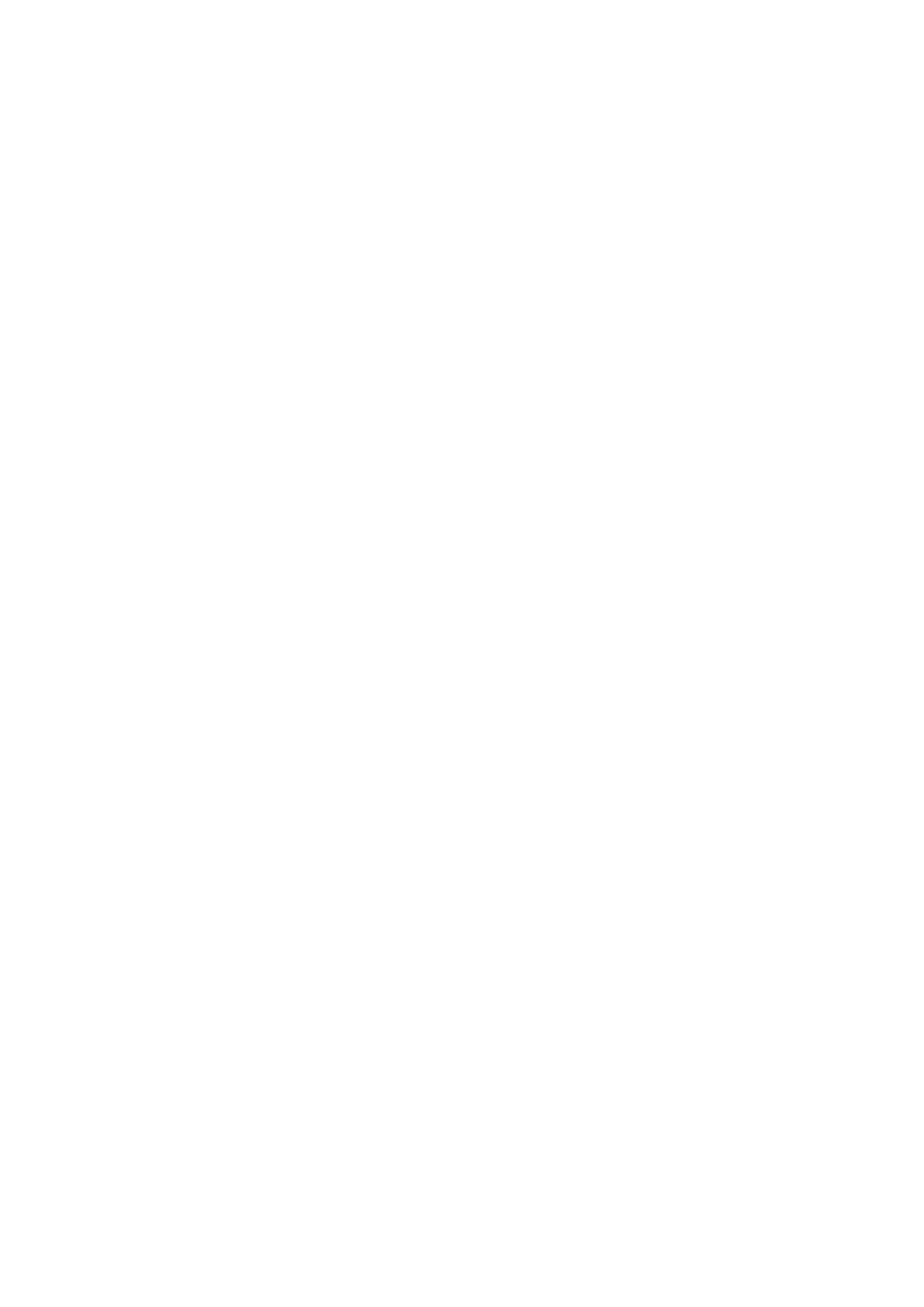## **CHAPTER**

### **Introduction**

<span id="page-6-0"></span>Modal and superintuitionistic logics are among the most well-studied non-classical logics [\[11,](#page-88-1) [8,](#page-88-2) [34\]](#page-89-0). One of the central tools in investigating these logics is duality theory. Duality provides a bridge between relational and algebraic semantics, allowing to address problems from different perspectives. In particular, Esakia duality [\[18,](#page-89-1) [17\]](#page-89-2) connects Heyting algebras and order-topologial spaces called Esakia spaces. Jónsson-Tarski duality connects modal algebras and modal spaces [\[32,](#page-89-3) [33,](#page-89-4) [8,](#page-88-2) [11\]](#page-88-1). Notably, in these dualities the dual space is constructed by considering the set of prime filters of the corresponding algebraic structure.

One of the research directions in modal logic and duality theory is the study of negation and implication free fragment of classical modal logic, started in [\[15\]](#page-89-5). This fragment is called positive modal logic and the duality theory for it was developed in [\[10,](#page-88-3) [22,](#page-89-6) [14\]](#page-88-4). Conspicuously, this duality relies on the fact that the underlying lattice of the algebraic models is distributive, as it builds on the Priestley duality for distributive lattices [\[40\]](#page-90-0). It has been a challenge to develop a theory for the non-distributive case and the results obtained so far seem to be quite convoluted: they significantly differ from the distributive dualities and appear harder to work with. While the approach used in [\[45,](#page-90-1) [28,](#page-89-7) [23\]](#page-89-8) considers pairs of filter and ideals, in the recent papers by Jipsen and Moshier [\[37,](#page-90-2) [38\]](#page-90-3), as well as their generalization to posets [\[26\]](#page-89-9), the set of filters of a lattice is considered as its dual space, making the new duality more alike the standard ones. Therefore, we choose this work as a starting point for our approach.

Note that Jipsen and Moshier replace prime filters with arbitrary filters due to the failure of Prime Ideal Theorem for non-distributive lattices. Similarly, the space of proper filters is considered in the study of ortholattices by means of duality theory by Goldblatt  $[25]$  and Bimbó  $[6]$  $[6]$  (see also  $[36]$ ). Moreover, Holliday uses the space of proper filters for possibility semantics in [\[30\]](#page-89-11) as well as in his joint work with N. Bezhanishvili [\[4\]](#page-88-6), where proper filters are employed as the dual space in order to make the duality choice-free. Thus, the chosen approach to consider the space of all filters has already proven to be fruitful.

The aim of this thesis is to develop a duality theory for non-distributive lattices and their modal versions, building on the Jipsen & Moshier duality. We begin in Chapter [3](#page-20-0) by establishing a choice-free variant, using the methods from [\[4\]](#page-88-6), as well as simplyfing dual semantics of the join operation of Jipsen and Moshier. We also develop a Priestley-like version of the Jipsen & Moshier duality, as it is closer to the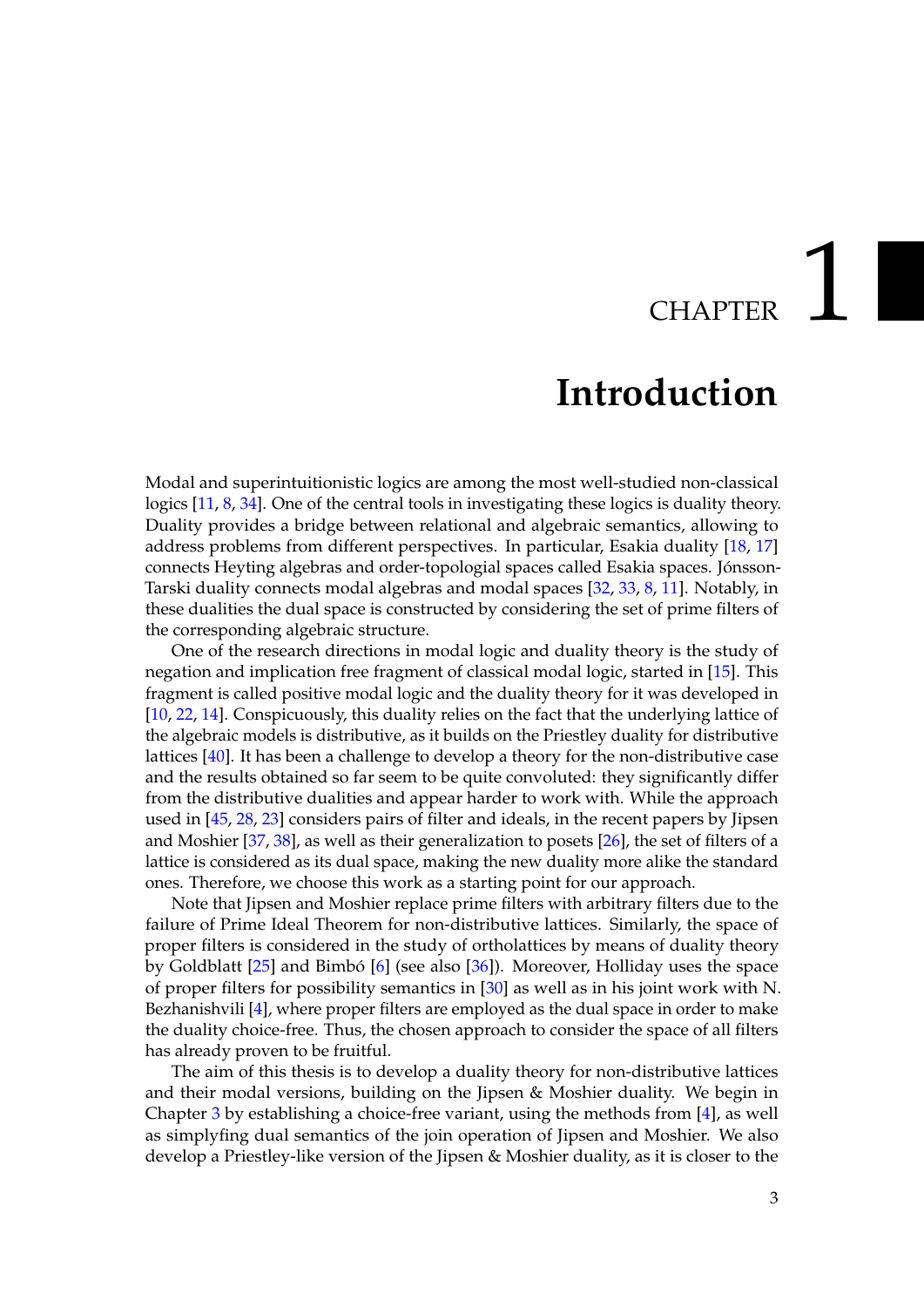dualities used in the distributive setting. We call the obtained duality the Principal upset Priestley (PUP) duality, since we use an approach similar to the one used in the Priestley duality, e.g., an analogue of the Priestley separation axiom, but replace clopen upsets with clopen principal upsets. To be precise, our Priestley separation axiom states that if a point *x* is not below point *y*, then they are separated by a clopen principal upset. We also call the spaces dual to the lattices PUP spaces. Then we employ PUP duality because we find it easier to work with and closer to the classical Priestley duality for distributive lattices.

In Chapter [4](#page-34-0) we give our first application of the PUP duality. Instead of the standard canonical extensions, we consider the completions of lattices defined by the set of all filters. We call these filter completions. These completions are naturally associated with PUP duality and appear to be more useful in our context. We develop a Sahlqvist style argument showing that filter completions preserve all inequalities. As a by-product, we are able to provide a purely dual proof of a result by Baker and Hales [\[2\]](#page-88-7), stating that ideal completions preserve all inequalities. Not only this demonstrates the utility of PUP duality, but also opens the door for generalization to the modal case, as we show in Chapter [5.](#page-42-0)

As our goal is to study positive modal logic via PUP duality, we add two modal operators  $\Box$  and  $\Diamond$  to lattices and a binary relation to their dual PUP spaces. Building on the duality between modal lattices and their corresponding dual spaces, we restrict ourselves to the serial case, as it simplifies the correspondence between relational and algebraic semantics. Then we extend the Sahlqvist style argument, mentioned above, to the modal case and prove that each modal inequality is preserved by filter completions. Moreover, we obtain a first-order correspondence, this time for the Sahlqvist-like inequalities only. Our work is mostly inspired by the work on modal duality with distributive base such as [\[10\]](#page-88-3) and [\[22\]](#page-89-6).

One of the key examples of non-distributive lattices are ortholattices. The duality theory for ortholattices was developed in [\[25\]](#page-89-10) and [\[6\]](#page-88-5) and includes an operation of orthocomplement '. It turns out that ' is a natural example of a nabla modality, as examined among others by Gehrke, Nagahashi and Venema [\[22\]](#page-89-6) in the distributive setting, and therefore triggers a study of a PUP duality for lattices with nabla modality. We establish such a duality in Chapter  $6$ , similarly to the modal case. The advantage of our approach is that it is general enough to encompass the duality for ortholattices, as we show in Section [6.2.](#page-65-0) In analogy with the cases of lattices and modal lattices, a natural next step would be to investigate filter completions of nabla lattices, but it turns out that these are not well-defined for this case. Hence, we leave it as an open problem to find a natural completion of a nabla lattice.

We close the thesis in Chapter [7](#page-76-0) by developing logical systems for positive modal logics beyond distributivity. Using the duality results we are also able to introduce general team semantics and general modal team semantics which generalize the standard team semantics of Hodges  $[29]$  and Väänänen  $[46]$  $[46]$ . These semantics are related to [\[5\]](#page-88-8) and [\[41\]](#page-90-6). We develop an analogue of the canonical model in our setting and using the preservation results of previous chapters prove that each positive logic is complete for GT-semantics and each positive modal logic is complete for GMTsemantics.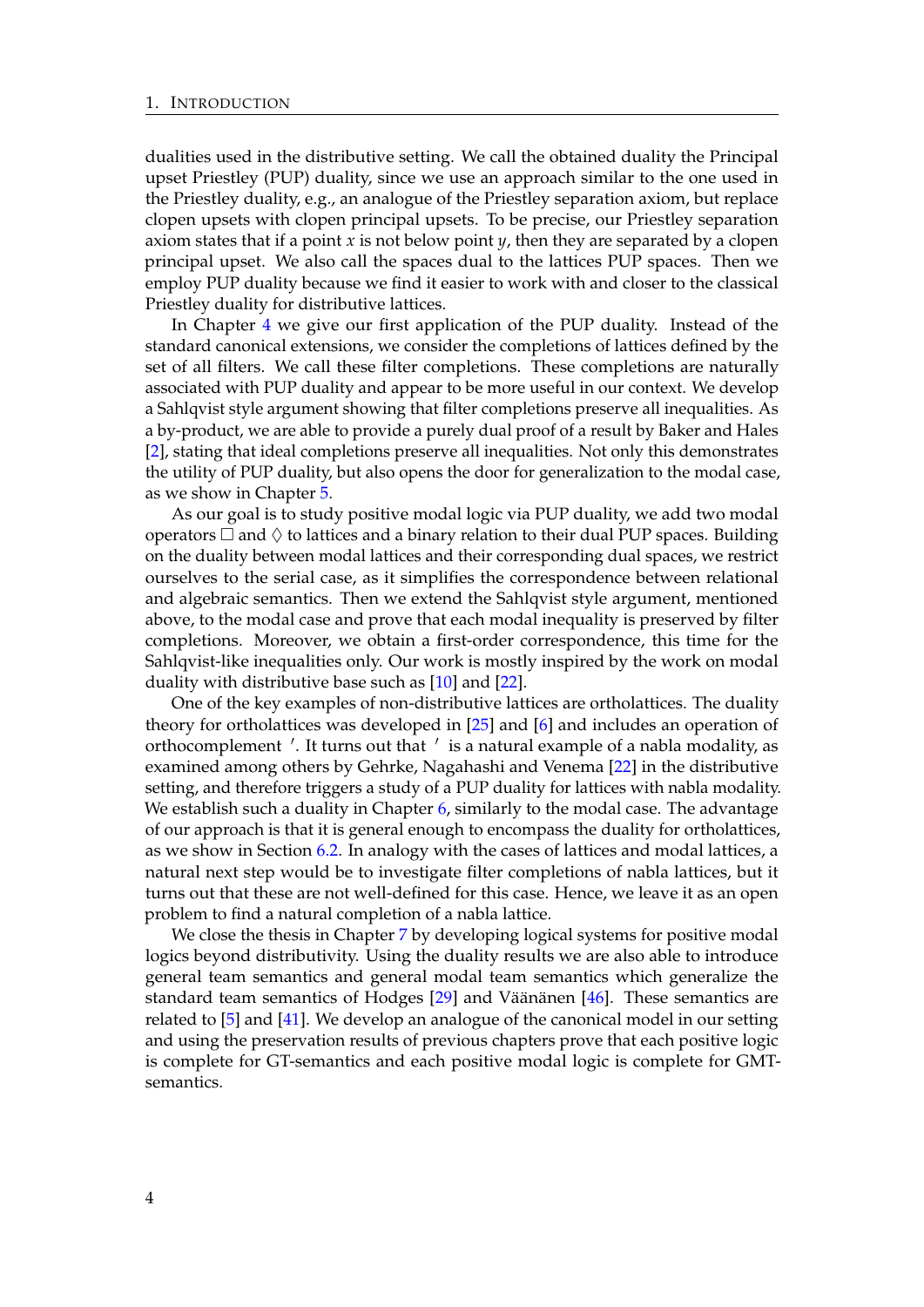In summary the main original contributions of this thesis are:

- $\star$  A choice-free version of Jipsen & Moshier duality;
- $\star$  A new duality for lattices, based on Jipsen & Moshier and Priestley dualities;
- $\star$  The preservation of inequalities by filter completions of lattices;
- $\star$  A new duality for a special class of lattices with modal operators  $\Box$  and  $\Diamond$ ;
- $\star$  The preservation of modal inequalities by filter completions of modal lattices;
- $\star$  The first-order correspondence for Sahlqvist inequalities;
- $\star$  A new duality for lattices with a modal operator  $\nabla$ ;
- $\star$  Deductive systems for lattices, modal lattices and nabla lattices;
- $\star$  Completeness of positive logic with respect to general team semantics;
- $\star$  Completeness of positive modal logic with respect to general modal team semantics.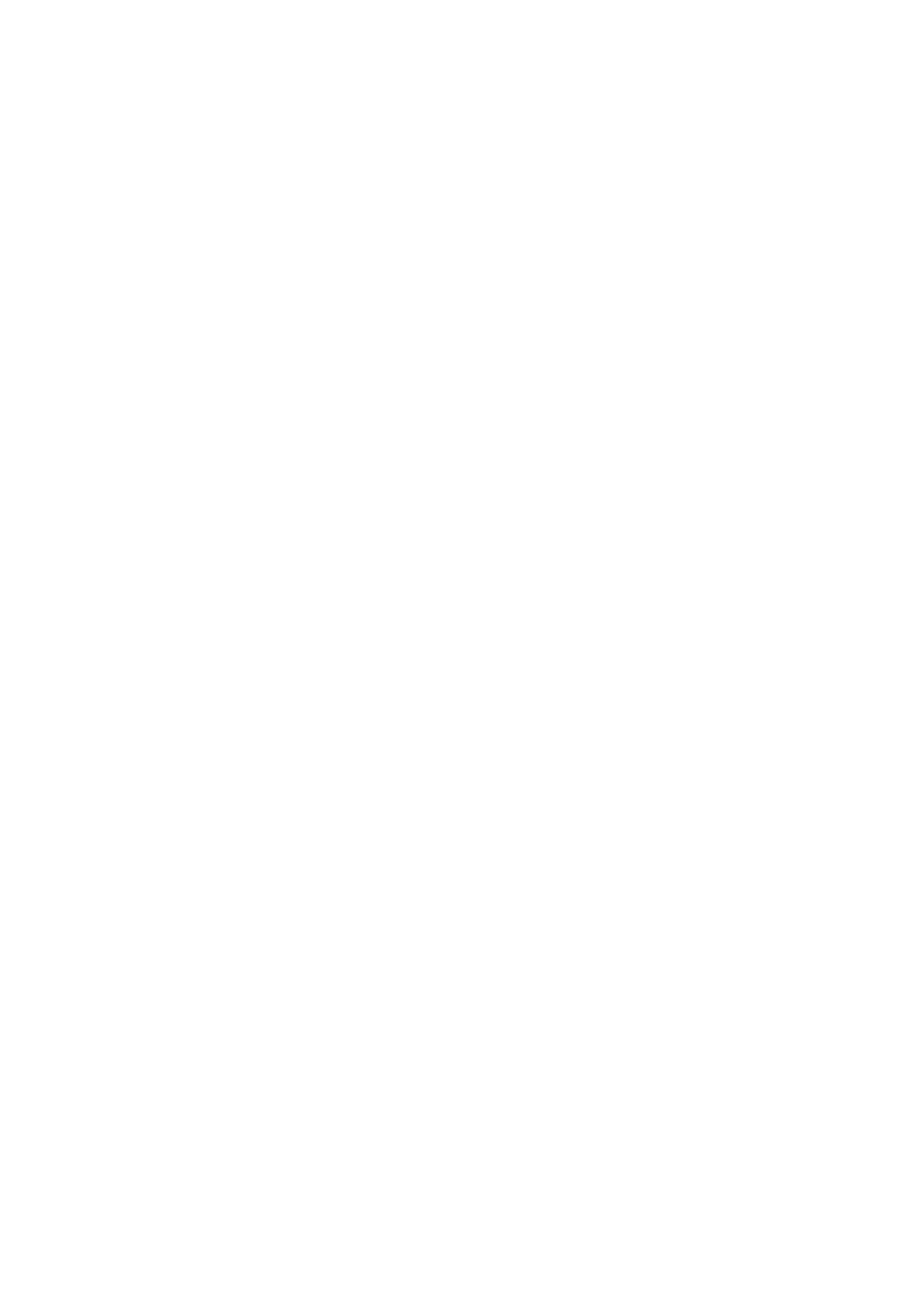## $CHAPTER$   $2$

## **Preliminaries**

<span id="page-10-0"></span>In this chapter we introduce basic notions and conventions used in the thesis. Most of them are standard and well known. For convenience we divide the chapter into themed sections.

#### <span id="page-10-1"></span>**2.1 Partially ordered sets**

First we briefly recall the basics of order theory. For a detailed exposition, see, e.g., [\[13\]](#page-88-9).

**Definition 2.1.1.** A *partial order* on a set *P* is a binary relation  $\leq$  that is reflexive, antisymmetric and transitive, i.e., for every  $a, b, c \in P$  the following conditions hold:

- $\star$  *a*  $\leq$  *a*;
- $\star$  if *a*  $\leq$  *b* and *b*  $\leq$  *a*, then *a* = *b*;
- $\star$  if *a*  $\leq$  *b* and *b*  $\leq$  *c*, then *a*  $\leq$  *c*.

**Definition 2.1.2.** A *partially ordered set (poset)* is a set *P* with a partial order  $\leq$  on it.

**Definition 2.1.3.** Let *P* be a poset and  $S \subseteq P$ . Then

- *★*  $a \in P$  is an upper bound of *S* if for each  $b \in S$  we have  $b \le a$ ;
- *★ a* ∈ *P* is a lower bound of *S* if for each *b* ∈ *S* we have *a*  $\leq$  *b*.

**Definition 2.1.4.** Let *P* be a poset and *S*  $\subseteq$  *P*. Then

- ? an upper bound *a* of *S* is the least upper bound of *S* if for each upper bound *b* of *S* we have  $a \leq b$ ;
- ? a lower bound *a* of *S* is the greatest lower bound of *S* if for each lower bound *b* of *S* we have  $b \le a$ .

It is easy to see that for each  $S \subseteq P$  if *a* and *b* are the least upper bounds of *S*, then  $a = b$ , as well as if *a* and *b* are the greatest lower bounds of *S*, then  $a = b$ .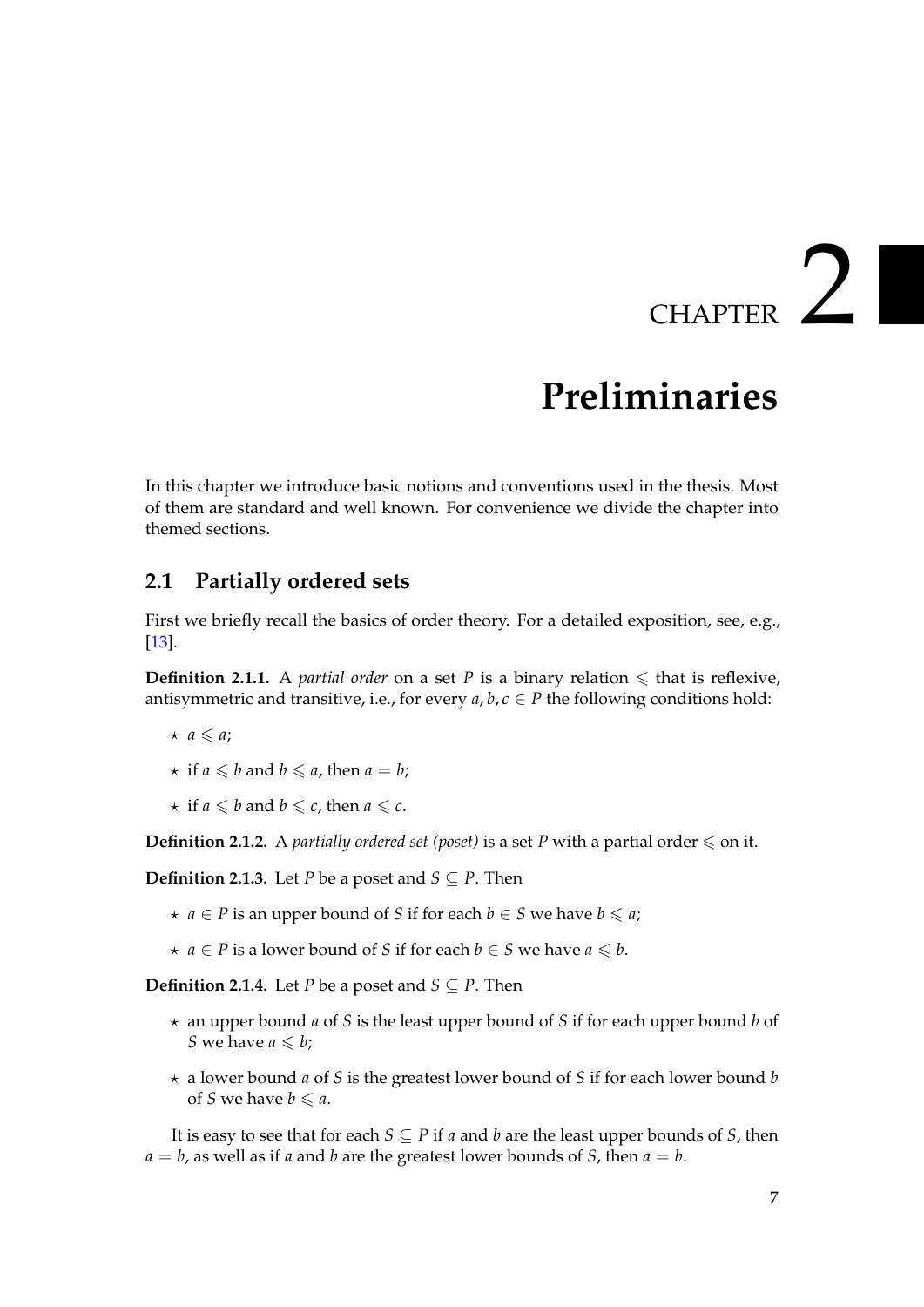**Definition 2.1.5.** Let *P* be a poset.

- (i) A subset *S* ⊂ *P* is an *upset* (or a cone) if it is upward closed, i.e., for each  $a \in S$  if  $a \leq b$ , then  $b \in S$ .
- (ii) A subset *S*  $\subseteq$  *P* is a *downset* if it is downward closed, i.e., for each  $a \in S$  if  $a \ge b$ , then  $b \in S$ .

Given a partially ordered set *P* we can construct a new partially ordered set by "reversing" the order, i.e., *a* 6*<sup>∂</sup> b* ⇔ *b* 6 *a*. We denote the new partially ordered set by *P <sup>∂</sup>* and call it the order dual of *P*.

#### <span id="page-11-0"></span>**2.2 Lattices and Semilattices**

There are two equivalent ways to define lattices and semilattices. Both of them are useful, therefore we review both. Showing the equivalence between them is a standard result that can be found, for example, in [\[13\]](#page-88-9). In general, for a thorough introduction to the lattice theory we refer to [\[27,](#page-89-13) [7,](#page-88-10) [13\]](#page-88-9).

We consider solely bounded lattices and semilattices with a unit, hence in this thesis "lattice" and "semilattice" always mean bounded lattices and semilattices with a unit. Therefore, we define lattices and semilattices to be bounded from the start. Note that this is not a serious restriction, as every lattice or semilattice can be turned into a bounded one by adding top and bottom elements (or only one in case of a semilattice).

<span id="page-11-1"></span>**Definition 2.2.1.** A *(bounded) lattice* is an algebraic structure  $(L, \wedge, \vee, 1, 0)$  satisfying, for all  $a, b, c \in L$  the following conditions:

- 1.  $a \wedge a = a$  and  $a \vee a = a$ ,
- 2.  $a \wedge b = b \wedge a$  and  $a \vee b = b \vee a$ .
- 3.  $a \wedge (b \wedge c) = (a \wedge b) \wedge c$  and  $a \vee (b \vee c) = (a \vee b) \vee c$ ,
- 4.  $a \wedge (a \vee b) = a$  and  $a \vee (a \wedge b) = a$ ,
- 5.  $a \wedge 1 = a$  and  $a \vee 0 = a$ .

Given a lattice *L*, we define the binary relation  $\leq$  on it by  $a \leq b$  if  $a \wedge b = a$  or equivalently  $a \vee b = b$ . Then  $\leq$  is a partial order on L. It is easy to see that for every *a*, *b* ∈ *L* the element *a*  $\land$  *b* is the greatest lower bound of *a* and *b* and the element *a*  $\lor$  *b* is the least upper bound of *a* and *b*. The elements 1 and 0 turn out to be the greatest and the least elements of *L* respectively. This observation gives rise to the equivalent definition of a lattice.

**Definition 2.2.2.** Let *L* be a poset. Then *L* is a *(bounded) lattice* if

- $\star$  for every *a*, *b*  $\in$  *L* there exist the greatest lower bound of *a* and *b* (denoted by *a* ∧ *b*) and the least upper bound of *a* and *b* (denoted by *a* ∨ *b*),
- $\star$  there exist the greatest element 1 and the least element 0.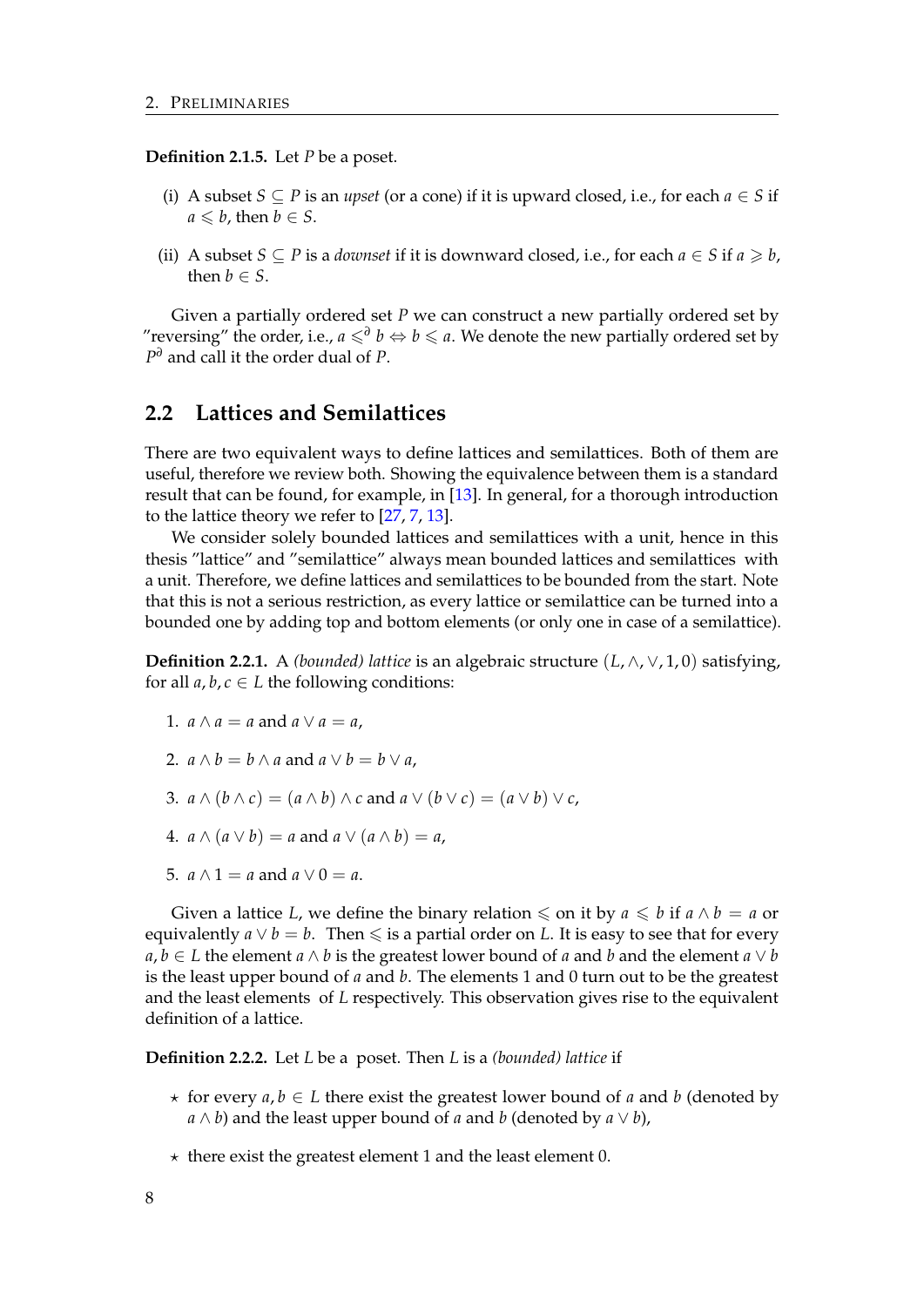Then  $(L, \wedge, \vee, 1, 0)$  constitutes a lattice in the sense of Definition [2.2.1](#page-11-1) and these two definitions describe the same class of structures. We now move to semilattices. Informally speaking, a semilattice is a lattice that has only one operation: a meet  $\wedge$  or a join ∨. Due to the symmetry, it actually does not matter which one exactly to pick. The only difference appears when we define the order on it and need to choose whether the operation is producing the greatest lower bound or the least upper bound. In this work we consider solely meet-semilattices, but all the results can be generalized to join-semilattices by taking the order duals.

**Definition 2.2.3.** A *(bounded) semilattice* is an algebraic structure (*L*, ∗,*e*) satisfying, for all  $a, b, c \in L$  the following conditions:

1.  $a * a = a$ , 2.  $a * b = b * a$ . 3.  $a * (b * c) = (a * b) * c$ , 4.  $a * e = a$ .

The element *e* is called a unit.

There are two ways to define an order on a semilattice *L*. We can say  $a \leq \wedge b$  if  $a * b = a$ . Then *L* is called a *meet-semilattice*, since  $*$  becomes the meet (or infimum) ∧ of  $(L, \leq \wedge)$ . On the other hand, we can say  $a \leq v$  *b* if  $a * b = b$ . Then *L* is called a *join-semilattice*, since  $*$  becomes the join (or supremum)  $\vee$  of  $(L, \leq \vee)$ . We can also define meet-semilattices and join-semilattices in the following way.

**Definition 2.2.4.** Let  $(L, \leq)$  be a partially ordered set. Then *L* is a *(bounded) meetsemilattice* if

- $\star$  for every *a*, *b*  $\in$  *L* there exists the greatest lower bound of *a* and *b* (denoted by *a* ∧ *b*),
- $\star$  there exists the greatest element 1.

**Definition 2.2.5.** Let  $(L, \leqslant)$  be a partially ordered set. Then L is a *(bounded) joinsemilattice* if

- ? for every *a*, *b* ∈ *L* there exists the least upper bound of *a* and *b* (denoted by *a* ∨ *b*),
- $\star$  there exists the least element 0.

Note that given these definitions, a lattice can be defined as a partial order that is both a meet-semilattice and a join-semilattice. Using the algebraic approach, we can define a lattice as a semilattice with respect to an operation ∧ and a semilattice with respect to an operation  $\vee$  satisfying the so-called absorption laws  $a \wedge (a \vee b) = a$  and  $a \vee (a \wedge b) = a$ , that connect  $\wedge$  and  $\vee$ .

An important property of lattices and semilattices is completeness.

**Definition 2.2.6.** A lattice *L* is *complete* if every subset  $S \subseteq L$  has the greatest lower bound of *S,* denoted by  $\wedge$  *S,* and the least upper bound of *S,* denoted by  $\vee$  *S*.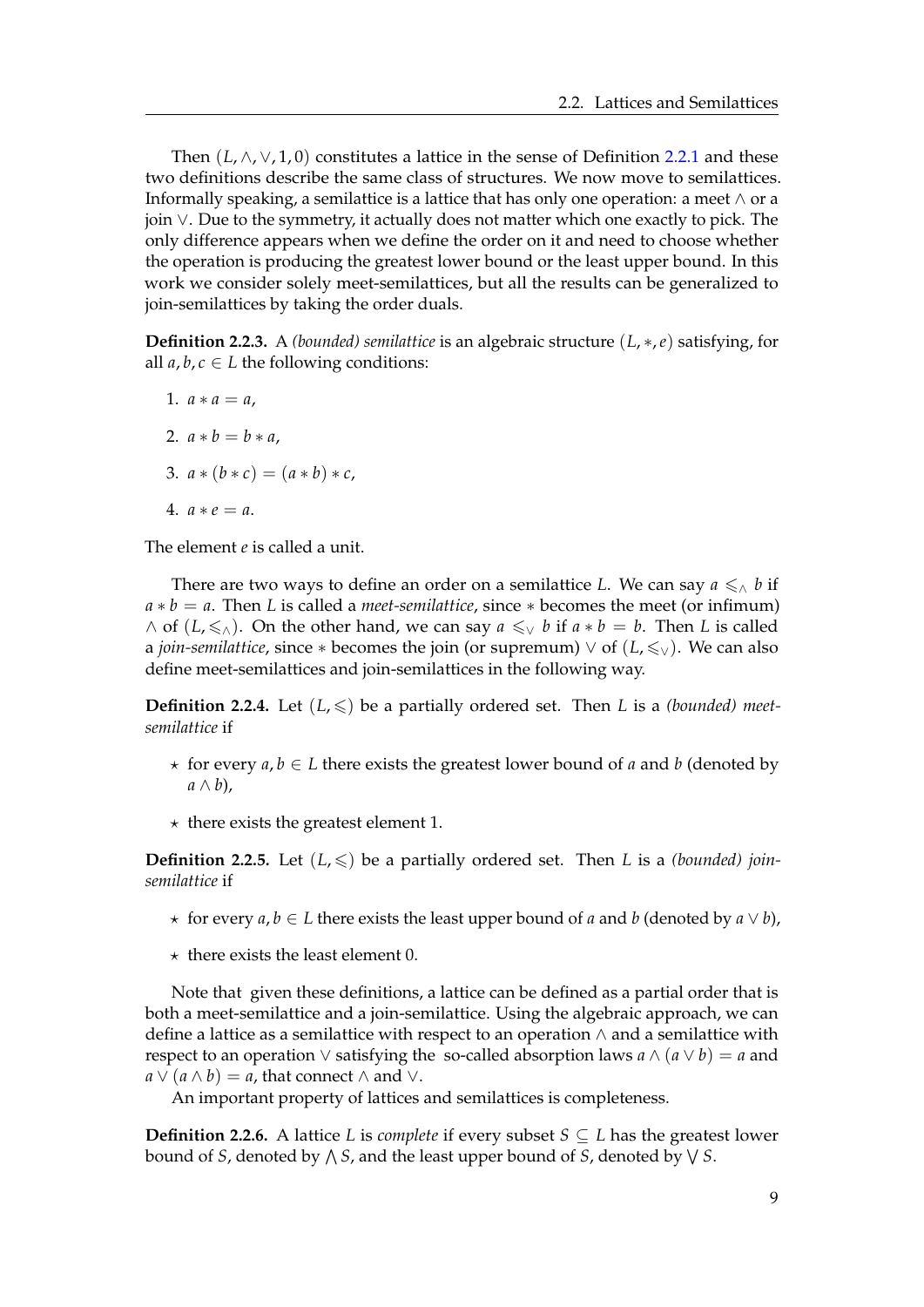#### 2. PRELIMINARIES

It is easy to check that one can express arbitrary meets in terms of arbitrary joins and vice versa. Then for a lattice to be complete it suffices to either have the greatest lower bound for all subsets *S* or have the least upper bound for all subsets *S*. This observation establishes the equivalence between complete lattices and complete semilattices.

#### **Definition 2.2.7.**

- (i) A meet-semilattice *L* is *complete* if every subset  $S \subseteq L$  has the greatest lower bound of *S*, denoted by  $\bigwedge S.$
- (ii) A join-semilattice *L* is *complete* if every subset  $S \subseteq L$  has the least upper bound of *S*, denoted by W *S*.

As we mentioned above, if *L* is a complete meet-semilattice or a complete joinsemilattice, it is also a complete lattice.

We also consider finite lattices and semilattices. In this case the situation becomes even simpler. Let *L* be a finite semilattice and assume for convenience it is a finite meet-semilattice. Then having binary meets implies having arbitrary finite non-empty meets. Moreover, since *L* has the greatest element, the empty set also has a meet. Therefore, since *L* is finite, it has arbitrary meets and is a complete lattice. So every finite semilattice is a complete lattice.

Now we define the categories of lattices and semilattices.

**Definition 2.2.8.** Let *L* and *M* be lattices. A map  $f: L \to M$  is a *lattice morphism* if it preserves operations and the bounds. To be precise, for every  $a, b \in L$ :

$$
f(a \wedge b) = f(a) \wedge f(b) \text{ and } f(a \vee b) = f(a) \vee f(b),
$$
  

$$
f(1) = 1 \text{ and } f(0) = 0.
$$

**Definition 2.2.9.** Let *L* and *M* be semilattices. A map  $f : L \rightarrow M$  is a *semilattice morphism* if it preserves the operation and the unit. To be precise, for every  $a, b \in L$ :

$$
f(a * b) = f(a) * f(b),
$$
  

$$
f(e) = e.
$$

It is not hard to show that lattices with lattice morphisms form a category, that we denote by Lat, and semilattices with semilattice morphisms form a category, that we denote by SLat.

The last topic we would like to discuss is the construction of the lattice of filters. First we define filters on meet-semilattices.

**Definition 2.2.10.** Let *L* be a meet-semilattice. A non-empty subset  $F \subseteq L$  is a *filter* if

- $\star$  for every *a* ∈ *F*, if *a* ≤ *b*, then *b* ∈ *F*;
- $\star$  for every *a*, *b* ∈ *F* we have *a* ∧ *b* ∈ *F*.

In other words, *F* is non-empty, upward closed and meet closed.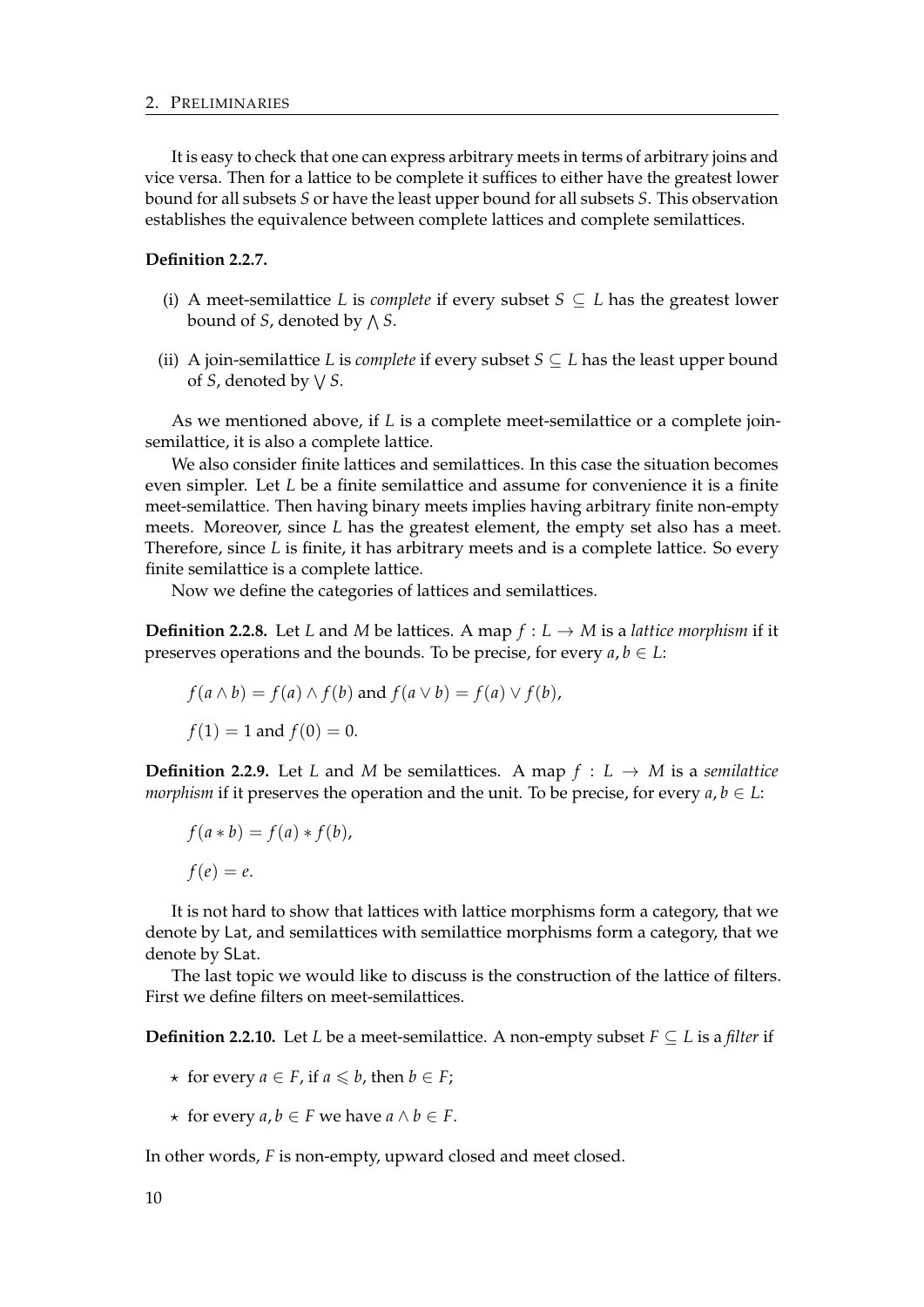For every family  $\{F_i : i \in I\}$  of filters, the set  $\bigcap_{i \in I} F_i$  is also a filter. Note that in case the family is empty, we obtain the filter that coincides with the whole meet-semilattice *L*. Therefore, the set of all filters forms a complete meet-semilattice with respect to the meet ∩ and order ⊆. Hence, it is also a complete lattice. It is easy to show that the join is defined on the set of filters by

$$
F \vee G = \{ a \in L \mid \exists b \in F, c \in G : a \geq b \wedge c \}.
$$

This observation will play a central role in our work.

We also use the notion of ideal, which is dual to the notion of filter.

**Definition 2.2.11.** Let *L* be a join-semilattice. A non-empty subset  $F \subseteq L$  is an *ideal* if

- $\star$  for every *a* ∈ *F*, if *a*  $\geq$  *b*, then *b* ∈ *F*;
- $\star$  for every *a*, *b* ∈ *F* we have *a* ∨ *b* ∈ *F*.

In other words, *F* is non-empty, downward closed and join closed.

By dual arguments, *I*(*L*) with the inclusion order also forms a complete lattice. Moreover, for a lattice *L* we have *I*(*L*) ≅  $F(L^{\partial})$ .

When *L* is not just a semilattice, but a lattice or even a complete lattice, there are important kinds of filters that we want to consider.

**Definition 2.2.12.** Let *L* be a lattice. A filter  $F \subseteq L$  is *prime* if  $F \neq L$  and for every *a*, *b* ∈ *L*, if *a*  $∨$  *b* ∈ *F*, then either *a* ∈ *F* or *b* ∈ *F*.

**Definition 2.2.13.** Let *L* be a complete lattice. A filter  $F \subseteq L$  is *completely prime* if  $F \neq L$ and for every family  $\{a_i \in L : i \in I\}$ , if  $\bigvee_{i \in I} a_i \in F$ , then there exists  $i \in I$  such that  $a_i \in F$ .

#### <span id="page-14-0"></span>**2.3 Topological spaces**

Besides lattices, we consider various topological spaces. For more details on basic concepts and facts of general topology we refer to [\[16\]](#page-89-14). In this section we define the notion of topological spaces and their particular properties.

**Definition 2.3.1.** A *topological space* is a set *X*, with a collection *τ* of subsets of *X*, such that

- 1. ∅, *X* ∈ *τ*;
- 2.  $U, V \in \tau \Rightarrow U \cap V \in \tau$ ;
- 3. for every family  $\{U_i : i \in I\} \subseteq \tau$ , we have  $\bigcup_{i \in I} U_i \in \tau$ .

The collection *τ* is called the *topology* of *X*. The elements of *τ* are called the *open* sets of *X*.

Note that a topology *τ*, when ordered by the inclusion relation ⊆, forms a complete lattice. Given a set *X* there are two main ways to define a topology on it: using bases and using subbases.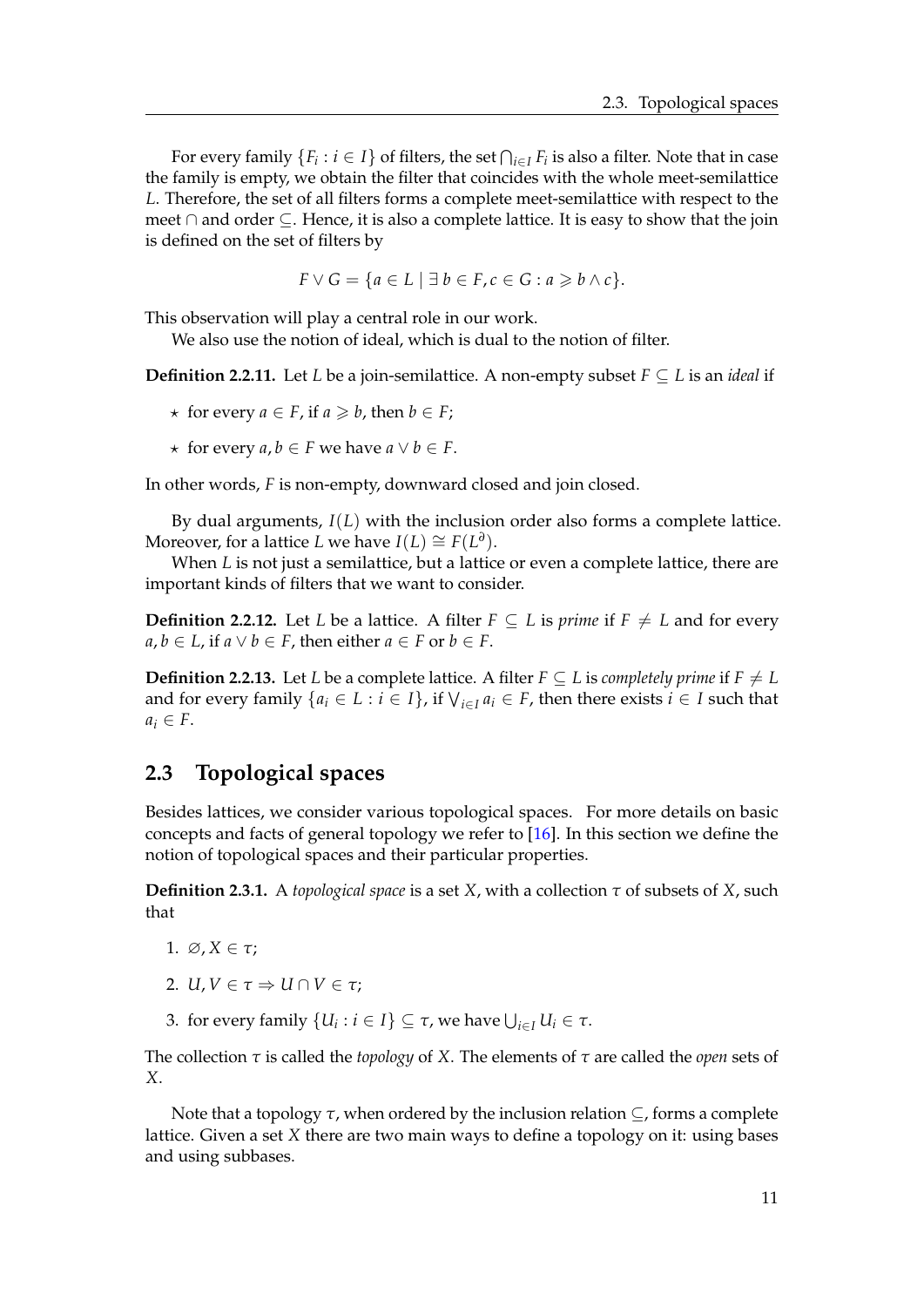**Definition 2.3.2.** A *base* for the topology *τ* of a topological space *X* is a family *B*  $\subseteq$  *τ* such that for each  $U \in \tau$  there exists a subfamily  $B_0 \subseteq B$  with  $U = \bigcup B_0$ .

Often instead of looking at bases of a given topology, we rather introduce a topology from its base. First note that whenever *X* is a topological space and *B* is its base, we have  $\bigcup B = X$  and for each  $U_1, U_2 \in B$  and  $x \in U_1 \cap U_2$ , there exists  $U_3 \in B$  such that *x* ∈ *U*<sub>3</sub>  $\subseteq$  *U*<sub>1</sub> ∩ *U*<sub>2</sub>. Now let *X* be just some set. Let *B* be a collection of subsets of *X* such that  $\bigcup B = X$  and for each  $U_1, U_2 \in B$  and  $x \in U_1 \cap U_2$ , there exists  $U_3 \in B$  such that  $x \in U_3 \subseteq U_1 \cap U_2$ . Then there is a unique topology  $\tau$  on *X* such that *B* is a base for *τ*. We call this topology *generated* by *B*.

**Definition 2.3.3.** A *subbase* for the topology  $\tau$  of a topological space *X* is a family  $S \subseteq \tau$ such that each  $U \in \tau$  can be written as a union of finite intersections of elements of *S*. Note that this includes an empty intersection, that is equal to *X*.

Once again, we can generate a topology on *X* by considering some family  $S \subseteq \tau$  as its subbase. However, there are no restrictions on the set *S*. So for an arbitrary *S* ⊆ *τ* we call the smallest topology *τ* containing *S* the topology *generated* by *S*. Then *S* is the subbase for *τ*.

Next basic notions in topology that we define are closed sets, clopen sets and compact sets.

**Definition 2.3.4.** Let *X* be a topological space. A subset  $C \subseteq X$  is

- (i) *closed* if the subset  $X \setminus C$  is open;
- (ii) *clopen* if it is at the same time closed and open;
- (iii) *compact*, whenever for every family of open sets  $\{U_i : i \in I\}$ , if  $C \subseteq \bigcup_{i \in I} U_i$ , then there exists a finite subset  $J \subseteq I$  such that  $C \subseteq \bigcup_{j \in J} U_j$ .

We also call *X* itself compact if it is compact as a subset of *X*.

It is easy to prove that when *X* is compact, each closed subset of *X* is compact. We will use this result in the next chapters.

We now define the subspace topology. Let *X* be a topological space and *S*  $\subseteq$  *X*. We turn *S* into a topological space by putting  $\tau_s = \{S \cap U \mid U \in \tau\}$ , where  $\tau$  is the topology on *X*. Then *τ<sup>S</sup>* constitutes a topology on *S*, known as the *subspace topology*.

Now we move to more specific notions. We follow here the exposition from [\[37\]](#page-90-2). Let *x* be a point in a topological space *X* with topology  $\tau$ . We denote  $N(x) = \{U \in \tau :$  $x \in U$ . Then *N*(*x*) is a completely prime filter in the lattice  $\tau$  of open sets.

**Definition 2.3.5.** A topological space *X* is a *Kolmogorov space* or  $T_0$  *space* if for every pair of distinct points of *X*, at least one of them belongs to an open set not containing the other. Equivalently, a topological space *X* is a Kolmogorov space if the map  $x \mapsto N(x)$ is injective.

For a topological space *X* we define a binary relation  $\subseteq$  on *X* by  $x \subseteq y$  if  $N(x) \subseteq$  $N(\gamma)$ . Then  $\Box$  is reflexive and transitive. Moreover, when *X* is a Kolmogorov space,  $\Box$ becomes antisymmetric and therefore is a partial order on *X*. We call it the *specialization order*.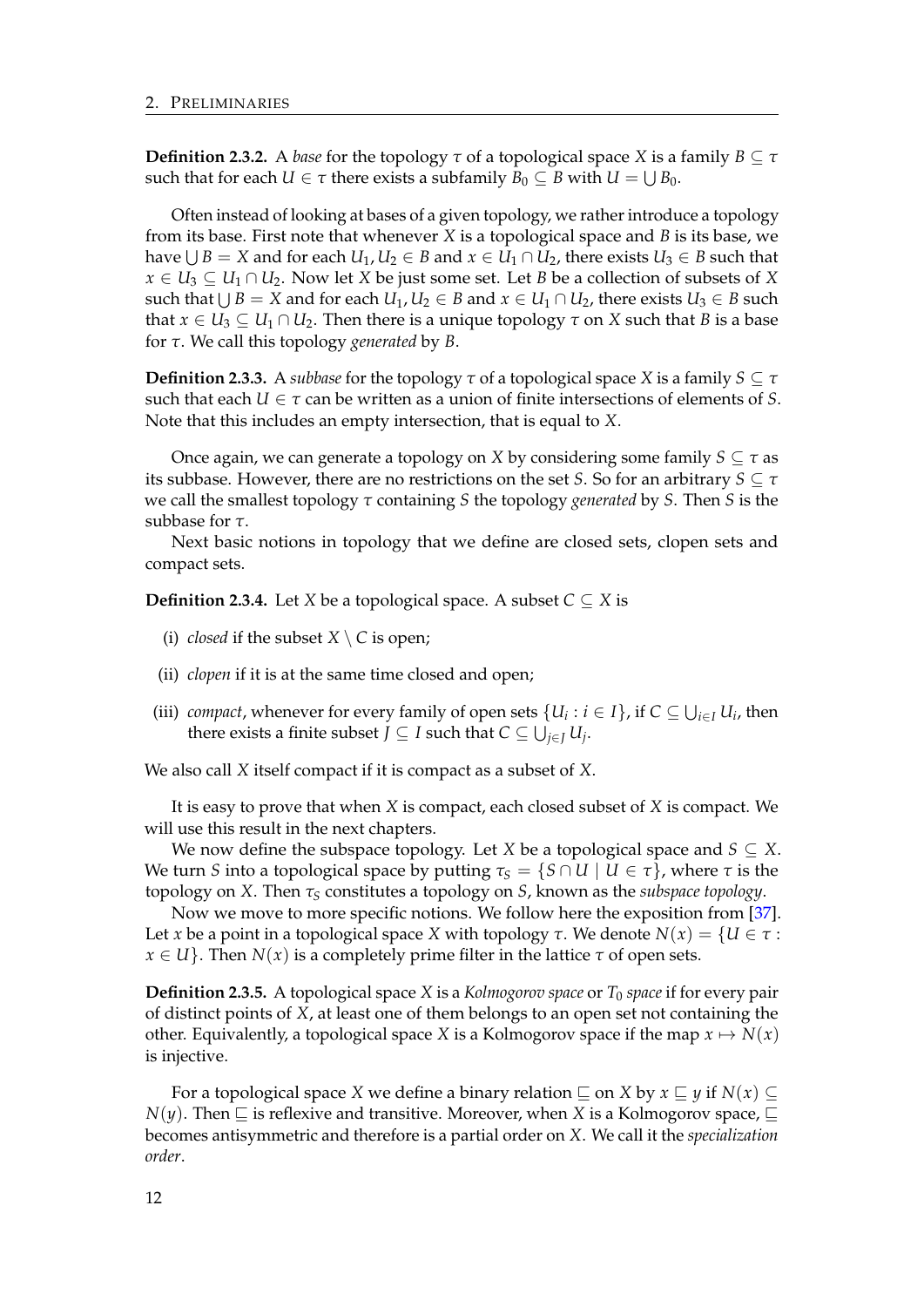**Definition 2.3.6.** A topological space *X* is *sober* if the map  $x \mapsto N(x)$  is a bijection between *X* and the collection of completely prime filters in the lattice of open sets. Therefore, every sober space is a Kolmogorov space.

We also define how to go from a partial order to a topological space. For that we first need to explain what a directed set is.

**Definition 2.3.7.** Let *P* be a partially ordered set. A subset  $D \subseteq P$  is a *directed set* if for each  $a, b \in D$  there exists  $c \in D$  such that  $a, b \leq c$ .

**Definition 2.3.8.** Let *P* be a partially ordered set. The *Scott topology* on *P* is defined by saying that open sets are upsets *U* that are inaccessible by directed joins, i.e., if W *D* exists for a directed set *D* and  $\forall$  *D*  $\in$  *U*, then *D*  $\cap$  *U*  $\neq \emptyset$ .

Let *P* be a partially ordered set and consider Scott topology on it. Then the specialization order of the obtained topological space coincides with the initial order on *P*.

In the following chapters we mostly work with lattices and topological spaces that also have a lattice structure. In order to easily differentiate between them, we use different notation.

Let *L* be a lattice or a semilattice and  $a \in L$ . We denote by  $\uparrow a$  the upset  $\{b \in L : a \leq \mathbb{R}\}$ *b*}.

Let *X* be an ordered topological space whose underlying order is a lattice. We tend to denote this order by  $\Box$ , just as we did with the specialization order. For  $x \in X$  we denote by  $\Uparrow x$  the upset  $\{y \in X : x \sqsubseteq y\}$ .

#### <span id="page-16-0"></span>**2.4 Duality**

A big part of our work is devoted to establishing various dualities between classes of lattices and classes of ordered topological spaces. In this section we discuss the definition of a duality and the way we approach it consequently in this thesis. For the background on category theory, see [\[1\]](#page-88-11) and [\[35\]](#page-90-7).

**Definition 2.4.1.** Let C and D be two categories. A *functor* F from C to D maps each object *C* of *C* to an object *F*(*C*) of *D* and each morphism  $f : C_1 \rightarrow C_2$  of *C* to a morphism  $F(f): F(C_1) \to F(C_2)$  of  $D$ , so that  $F(id_C) = id_{F(C)}$  for each object  $C$  of  $C$ and  $F(g \circ f) = F(g) \circ F(f)$  for each morphisms  $f : C_1 \to C_2$  and  $g : C_2 \to C_3$  of  $C$ .

**Definition 2.4.2.** Let C and D be two categories. A *contravariant functor F* from C to D maps each object *C* of *C* to an object *F*(*C*) of *D* and each morphism  $f: C_1 \to C_2$  of *C* to a morphism  $F(f): F(C_2) \to F(C_1)$  of  $D$ , so that  $F(id_C) = id_{F(C)}$  for each object  $C$  of C and  $F(g \circ f) = F(f) \circ F(g)$  for each morphisms  $f : C_1 \to C_2$  and  $g : C_2 \to C_3$  of C. Here *id<sup>c</sup>* denotes the identity morphism.

Let C be a category. Recall that an *identity functor*  $I_C$  from C to C is the functor identical on objects and morphisms.

**Definition 2.4.3.** Let C and D be two categories. They are said to be *dually equivalent* if there are contravariant functors  $F: \mathcal{C} \to \mathcal{D}$  and  $G: \mathcal{D} \to \mathcal{C}$  and natural isomorphisms  $\varepsilon$  :  $FG \to I_D$  and  $\eta$  :  $I_C \to GF$ .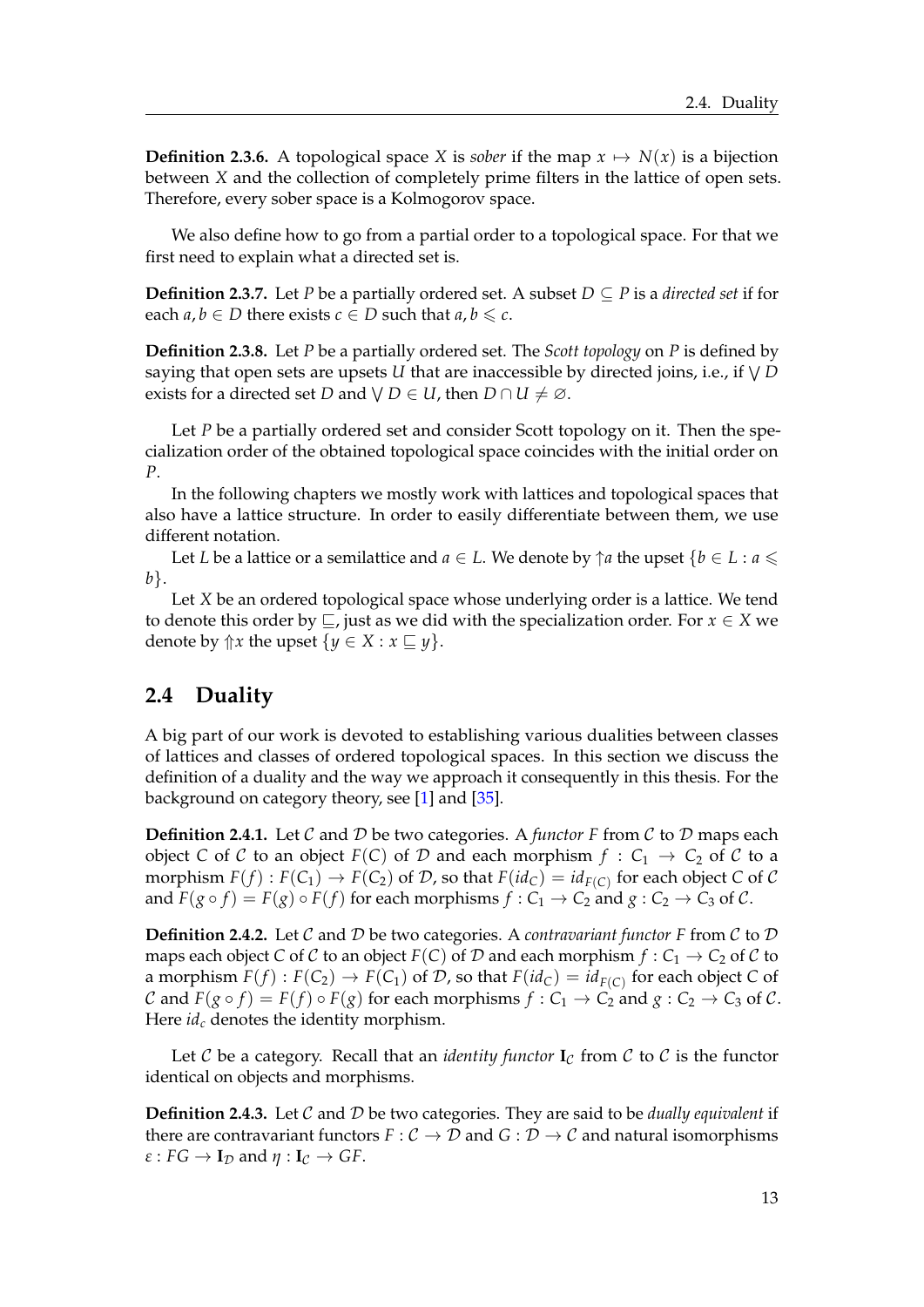In our case, the strategy of proving that categories  $\mathcal C$  and  $\mathcal D$  are dually equivalent is going to be as follows. First we define the object part of the contravariant functors, i.e., a map  $F_0$  assigning for each object of C an object of D and a map  $G_0$  doing the other way around. Then we construct an isomorphism *ε* that shows  $F_0(G_0(D)) \cong D$  for each object *D* of *D* and an isomorphism *η* that shows  $G_0(F_0(C)) \cong C$  for each object *C* of *C*.

We then move to defining the morphism part of the contravariant functors, i.e., a map  $F_1$  assigning for each morphism of C a reversed morphism of D and a map  $G_1$ doing vice versa. Then usually it is easy to see that *F* and *G* are contravariant functors. Hence, it suffices to demonstrate that *ε* and *η* are natural transformations to establish a duality.

One of the most important duality results for our work is the duality for distributive lattices. We are interested in two representations of distributive lattices: via spectral spaces and via Priestley spaces. The first one was established in [\[44\]](#page-90-8) and the second in [\[40\]](#page-90-0) and [\[39\]](#page-90-9) (see also [\[13,](#page-88-9) Chapter 11]).

We briefly recall the main definitions and constructions and then explain the connection to our work.

**Definition 2.4.4.** A lattice *L* is *distributive* if for every *a*, *b*, *c* ∈ *L* we have *a* ∧ (*b* ∨ *c*) =  $(a \wedge b) \vee (a \wedge c).$ 

Equivalently, a lattice *L* is distributive if for every  $a, b, c \in L$  we have  $a \vee (b \wedge c)$ *c*) =  $(a ∨ b) ∧ (a ∨ c)$ . Moreover, the inequalities  $a ∧ (b ∨ c) ≥ (a ∧ b) ∨ (a ∧ c)$  and *a* ∨ (*b* ∧ *c*) ≤ (*a* ∨ *b*) ∧ (*a* ∨ *c*) hold in every lattice. Therefore, a lattice *L* is distributive if for every  $a, b, c \in L$  we have  $a \wedge (b \vee c) \leq (a \wedge b) \vee (a \wedge c)$ , or equivalently if *a* ∨  $(b \land c)$  ≥  $(a \lor b) \land (a \lor c)$ .

**Definition 2.4.5.** A *spectral space* is a sober space in which the compact open sets form a base that is closed under finite (including empty) intersections. Note that in case of empty intersection we get that *X* is compact.

Given a distributive lattice *L*, let *X* denote the set of prime filters of *L*. For each  $a \in L$ , let  $\phi(a) = \{F \in X : a \in F\}$  and generate topology on *X* with  $\phi(a)$ . Then *X* is a spectral space.

On the other hand, for a spectral space *X* the set of its compact open subsets form a distributive lattice. Then one can extend these correspondences to a full duality in the same fashion as described above, as established by Stone in [\[44\]](#page-90-8).

The approach suggested by Priestley deals with another class of ordered topological spaces.

**Definition 2.4.6.** Let *X* be an ordered topological space with the partial order  $\leq$  on it. Then *X* is a *Priestley space X* if *X* is compact and if  $x \nleq y$ , then there exists a clopen upset *U* such that  $x \in U$  and  $y \notin U$ .

The second condition is usually called the Priestley separation axiom. As before, for a distributive lattice *L* we take *X* to be the set of prime filters of *L*. But now we generate the topology on *X* by sets of the forms  $\phi(a)$  and  $X \setminus \phi(a)$ . Topology defined in such a way is usually called a patch topology. Then taking as order the set-theoretic inclusion ⊆, the space *X* becomes a Priestley space. To go in the other direction, consider an arbitrary Priestley space *X*. Then the collection of clopen upsets of *X* forms a distributive lattice and we can extend this construction to a full duality.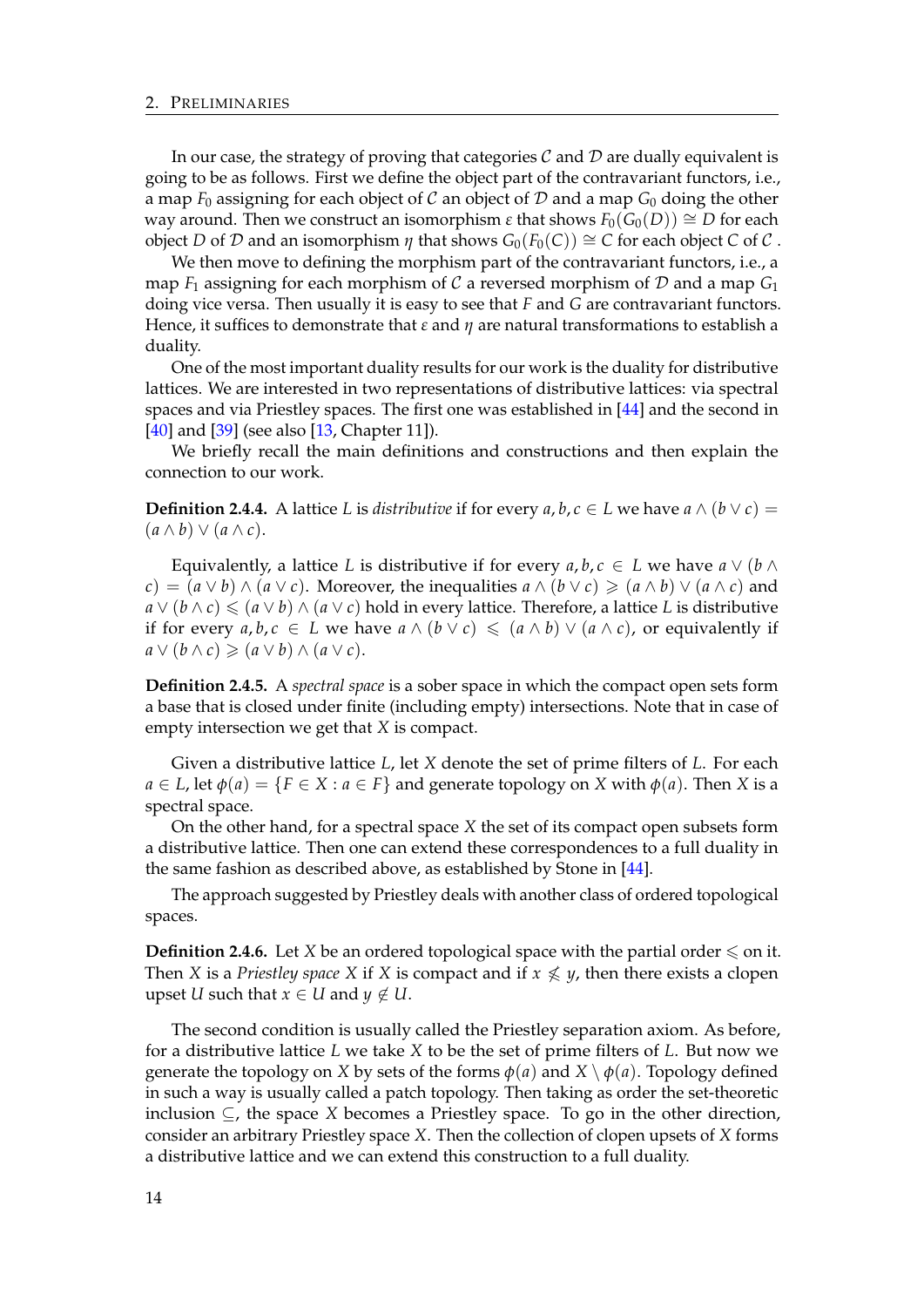Moreover, given a spectral space *X* we can consider the corresponding Priestley space by defining the patch topology, i.e., generating a topology with compact open sets and their complements, and as the order taking the specialisation order. Then the obtained Priestley space and *X* are dual to the same distributive lattice. Conversely, given a Priestley space we can take open upsets and get the corresponding spectral topology, which is dual to the same distributive lattice. For details see [\[12\]](#page-88-12) and [\[3\]](#page-88-13).

In the next chapter we first discuss a duality for lattices (not necessarily distributive) established by Jipsend and Moshier in [\[37\]](#page-90-2). Jipsen & Moshier duality follows rather the Stone approach used for spectral space duality. On the other hand, we modify their duality to a Priestley-like version, which we find easier to work with.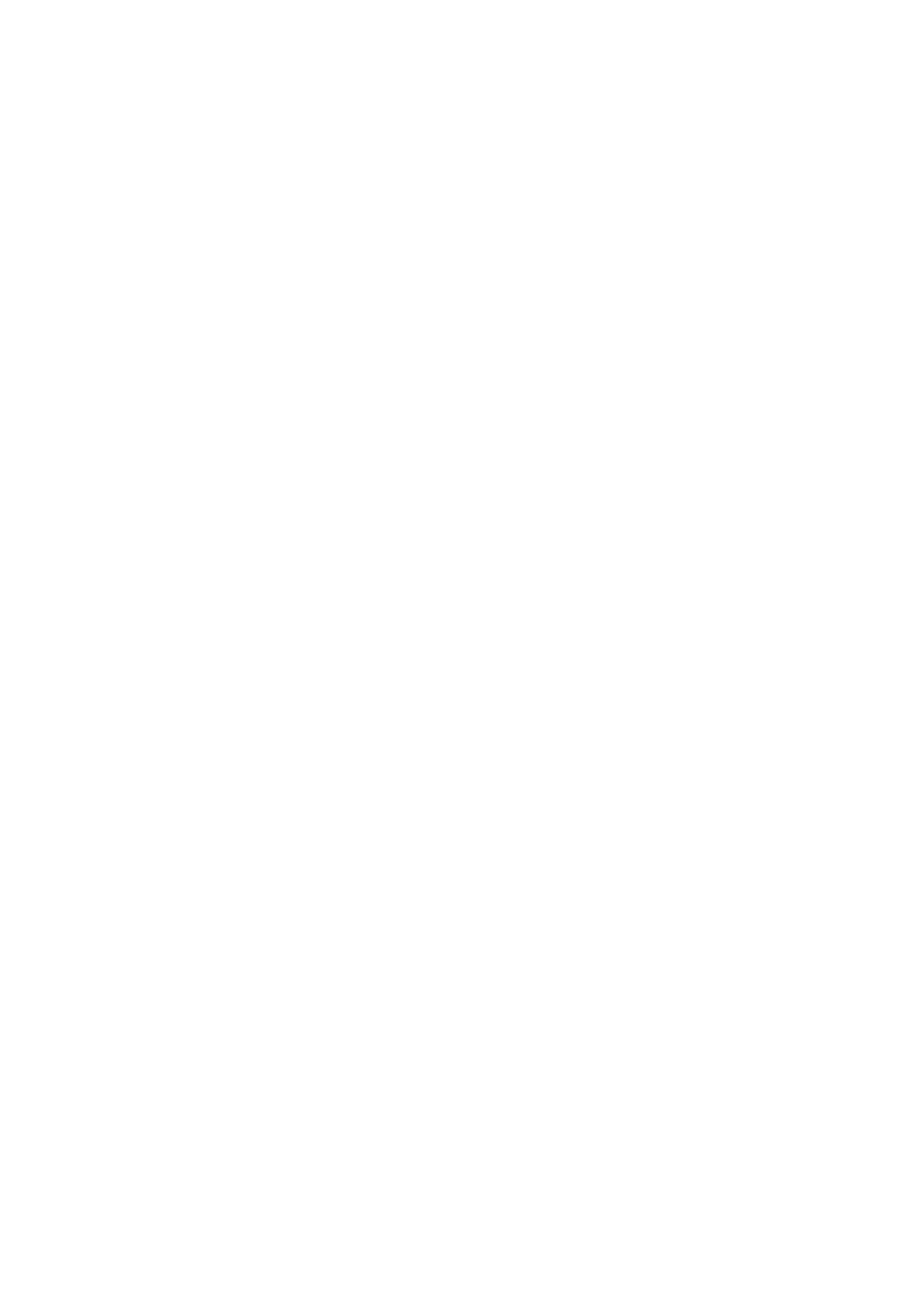# CHAPTER 3

## **Duality for lattices**

<span id="page-20-0"></span>There are several dualities for lattices, by Urquhart [\[45\]](#page-90-1) via doubly ordered topological space, by Hartung [\[28\]](#page-89-7) via topological contexts, more recently by Gehrke and van Gool [\[23\]](#page-89-8) via polarities and by Jipsen and Moshier [\[37\]](#page-90-2) via the spectra of filters. The work in this thesis is based on the Jipsen and Moshier duality, since in our view it resembles the most the dualities used in modal and superintuitionistic logics. Hence, we first recall this duality for lattices and semilattices. Next we use the approach from [\[4\]](#page-88-6) to obtain a choice-free version of this duality. We also show how to simplify the join operation used in [\[37\]](#page-90-2). Finally, we introduce a new topological duality for lattices, inspired by Jipsen & Moshier duality and Priestley duality for distributive lattices.

#### <span id="page-20-1"></span>**3.1 Jipsen and Moshier duality**

We start by briefly recalling the Jipsen & Mosher duality. A more detailed exposition can be found in [\[37,](#page-90-2) Sections 2, 3].

Let *X* be a topological space. A subset of *X* is called *saturated* if it is upward closed with respect to the specialization order  $\sqsubseteq$ . Note that we use  $\sqsubseteq$  for specialization order solely in this section. A subset *F* of *X* is called a *filter* when

- (i) *F* is non-empty,
- (ii) if  $x \in F$  and  $x \subseteq y$ , then  $y \in F$ ,
- (iii) if  $x, y \in F$ , then there exists  $z \in F$ , such that  $z \sqsubseteq x, y$ .

We consider the following collections of the subsets of *X*:

 $K(X)$  is the set of compact saturated subsets,

*O*(*X*) is the set of open subsets,

 $F(X)$  is the set of filters.

For the intersection of the collections we use concatenation of the letters above, e.g., *KOF*(*X*) is the collection of compact open filters.

First we define the spaces that will become the duals of semilattices and lattices according to the Jipsen & Moshier duality.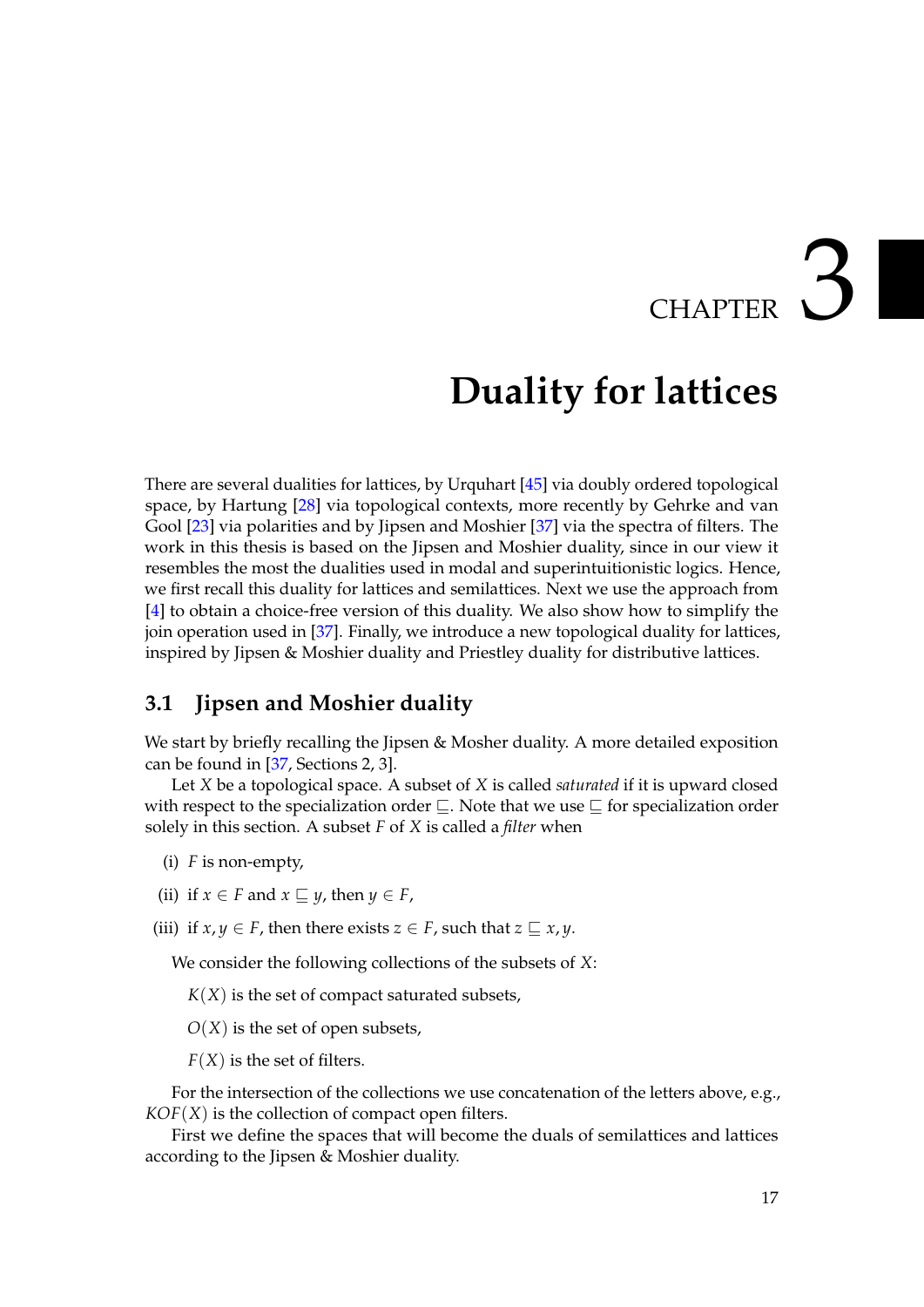**Definition 3.1.1.** A topological space *X* is an *HMS space* if it is sober and *KOF*(*X*) is closed under finite (including empty) intersection while also forming a base.

A subset of an HMS space is *F-saturated* if it is an intersection of open sets. Let *FSat*(*X*) denote the collection of *F*-saturated subsets of *X*. Let  $S \subseteq FSat(X)$ . Define  $\Lambda$   $\mathcal{S} = \bigcap \mathcal{S}$  and  $\bigvee \mathcal{S} = \bigcap \{F \in OF(X) \mid \bigcup \mathcal{S} \subseteq F\}.$  Then  $FSat(X)$  is a complete lattice with respect to  $\wedge$  and  $\vee$ .

**Definition 3.1.2.** An HMS space *X* is a *JM space* if *KOF*(*X*) forms a sublattice of *FSat*(*X*).

In the original paper by Jipsen and Moshier JM spaces are caled BL spaces after bounded lattices. However, we find naming them after Jipsen and Moshier more appropriate.

#### **Proposition 3.1.3.**

- *(i) For every HMS space X, the collection KOF*(*X*) *is a meet-semilattice with a meet operation given by the intersection.*
- *(ii) For every JM space X, the collection KOF*(*X*) *is a lattice with a meet defined as the intersection and a join defined in the same way as for FSat*(*X*)*, that is,*

$$
U \vee V = \bigcap \{ F \in OF(X) \mid U \cup V \subseteq F \}.
$$

In Section [3.3](#page-26-0) we will simplify this semantics of ∨.

For a meet-semilattice *L*, we denote by *Filt*(*L*) the space of the filters on *L* with the Scott topology. It can be shown that in this case specialization order coincides with the standard inclusion order on *Filt*(*L*).

#### **Proposition 3.1.4.**

- *(i) For every meet-semilattice L, Filt*(*L*) *is an HMS space.*
- *(ii) For every lattice L, Filt*(*L*) *is a JM space.*

For a meet-semilattice *L* let  $\phi$  : *L*  $\rightarrow$  *KOF*(*Filt*(*L*)) be defined as

$$
\phi(a) = \{ F \in Filt(L) \mid a \in F \}.
$$

For an HMS space *X* let  $\psi$  : *X*  $\rightarrow$  *Filt*(*KOF*(*X*)) be defined as

$$
\psi(x) = \{U \in KOF(X) \mid x \in U\}.
$$

#### <span id="page-21-0"></span>**Theorem 3.1.5.**

- *(i) For every meet-semilattice L the map φ is the isomorphism between L and KOF*(*Filt*(*L*))*.*
- *(ii) For every HMS space X the map ψ is the homeomorphism between X and Filt*(*KOF*(*X*))*.*
- *(iii) These constructions restrict to lattices and JM spaces. That is, for a lattice L the map φ is also the isomorphism between L and KOF*(*Filt*(*L*)) *and for a JM space X the map ψ is the homeomorphism between X and Filt*(*KOF*(*X*))*.*

The morphism part of the Jipsen & Moshier duality is obtained as follows.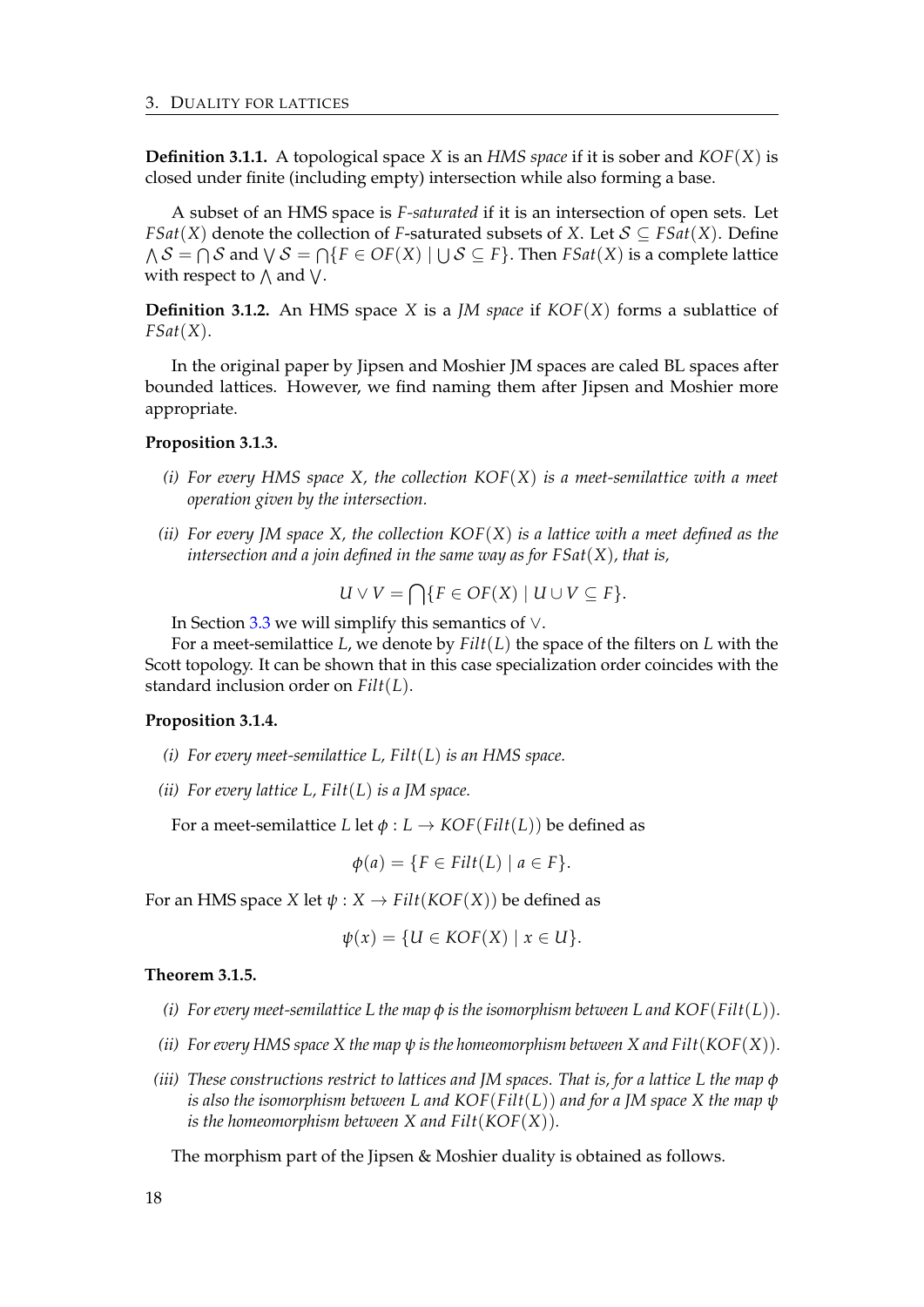**Definition 3.1.6.** A map  $f: X \to Y$  between HMS spaces is *F-continuous* if for every  $U \in KOF(Y)$ , the set  $f^{-1}[U]$  belongs to  $KOF(X)$ .

**Definition 3.1.7.** An *F*-continuous map  $f: X \to Y$  between JM spaces is *F-stable* if for every finite family  $\{U_i : i \in I\} \subseteq {\mathit{KOF}}(Y)$ , we have  $f^{-1}[V_{i \in I} U_i] = V_{i \in I} f^{-1}[U_i]$ .

#### **Proposition 3.1.8.**

- *(i)* Let  $f: L \to M$  be a meet-semilattice homomorphism. Then the map  $f^*: \text{Filt}(M) \to$ *Filt*(*L*) defined by  $F \mapsto f^{-1}[F]$  is *F*-continuous.
- *(ii)* Let  $f: L \to M$  be a lattice homomorphism. Then the map  $f^*: \text{Filt}(M) \to \text{Filt}(L)$ *defined by*  $F \mapsto f^{-1}[F]$  *is F-stable.*

#### **Proposition 3.1.9.**

- *(i)* Let  $f: X \to Y$  be an *F*-continuous function. Then the map  $f_*: KOF(Y) \to KOF(X)$ defined by  $U \mapsto f^{-1}[U]$  is a meet-semilattice homomorphism.
- *(ii)* Let  $f : X \to Y$  be an *F-stable function. Then the map*  $f_* : KOF(Y) \to KOF(X)$ defined by  $U \mapsto f^{-1}[U]$  is a lattice homomorphism.

Let HMS be the category of HMS spaces with *F*-continuous functions and let JM be the category of JM spaces with *F*-stable functions.

#### **Theorem 3.1.10.**

- *(i)* HMS *is dually equivalent to* SLat*.*
- *(ii)* JM *is dually equiavalent to* Lat*.*

#### <span id="page-22-0"></span>**3.2 Choice-free duality**

In order to establish the dualities above, Jipsen and Moshier use the well-known duality between distributive lattices and spectral spaces [\[44\]](#page-90-8). This duality requires the Prime Ideal Theorem, a property weaker than the Axiom of Choice but still not deducible from ZF. Our first goal is to modify the duality to a completely choice-free version using the same approach as in [\[4\]](#page-88-6), that is, by adding a sobriety-like condition to HMS spaces.

For a topological space *X* and a point  $x \in X$ , we let

$$
\psi(x) = \{U \in KOF(X) \mid x \in U\}.
$$

**Definition 3.2.1.** A topological space *X* is a *choice-free HMS space* if it is sober, *KOF*(*X*) forms a base that is closed under finite (including empty) intersections and every filter in  $(KOF(X), \subseteq)$  is of the form  $\psi(x)$  for some  $x \in X$ .

Let *X* be a choice-free HMS space and *S* a subset of  $KOF(X)$ . Then let

$$
\bigvee \mathcal{S} = \bigcap \{ U \in OF(X) \mid \bigcup \mathcal{S} \subseteq U \}.
$$

**Definition 3.2.2.** A choice-free HMS space *X* is a *choice-free JM space* if for every finite (including empty)  $S \subseteq KOF(X)$  the set  $\bigvee S$  also belongs to  $KOF(X)$ .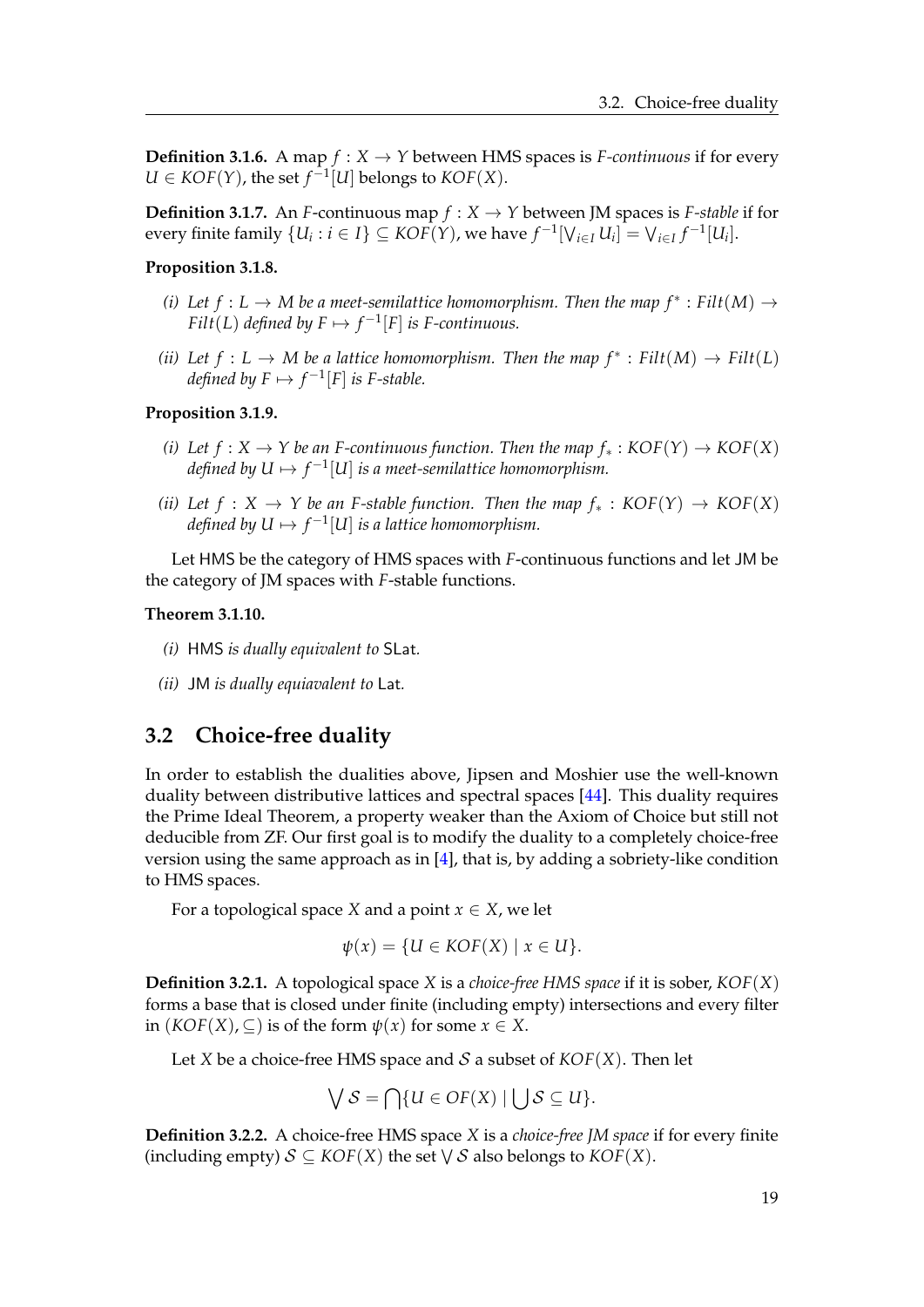#### **Proposition 3.2.3.**

- *(i) For every choice-free HMS space X, the collection KOF*(*X*) *is a meet-semilattice with a meet operation given by the intersection.*
- *(ii) For every choice-free JM space X, the collection KOF*(*X*) *is a lattice with a meet defined as the intersection and a join defined by* W *.*

*Proof.* Since *KOF*(*X*) is closed under finite intersections, *KOF*(*X*) is a meet-semilattice. If *X* is a JM space, then *KOF*(*X*) has joins and is bounded by the definition of a JM space.  $\Box$ ⊠

Consider a meet-semilattice *L* and *Filt*(*L*) the set of filters on *L*. Let

$$
\phi(a) = \{ F \in Filt(L) \mid a \in F \}.
$$

We generate the topology on  $Filt(L)$  by the sets  $\phi(a)$ . As it is easy to check that  $\varphi$ (*a*  $\wedge$  *b*) =  $\varphi$ (*a*)  $\cap$   $\varphi$ (*b*) and every *F* ∈ *Filt*(*L*) belongs to some  $\varphi$ (*a*), the set { $\varphi$ (*a*) : *a* ∈  $L$ } forms a base of this topology. We denote by  $X_L$  the obtained topological space.

Here we use the standard Stone topology on a space of filters (see [\[43\]](#page-90-10) and [\[13\]](#page-88-9)). On the other hand, Jipsen and Moshier work with Scott topology instead. We will next show that these two definitions give the same topology and employ the Stone one as a more standard one.

**Lemma 3.2.4.** Let L be a meet-semilattice and  $Filt(L)$  the set of filters on L. Then  $\{\phi(a):$ *a* ∈ *L*} *is a base of the Scott topology on* (*Filt*(*L*), ⊆)*. Therefore, the Scott topology coincides with the topology generated by*  $\{\phi(a) : a \in L\}$ *.* 

*Proof.* Consider the Scott topology on *Filt*(*L*). Take an open set *U*. Let  $D = \{a \in L \mid$  $\uparrow a \in U$ }. We show that  $U = \bigcup_{a \in D} \phi(a)$ .

- (⊆) Let *F* ∈ *U*. Then *F* is a directed join  $\bigcup_{a \in F} \uparrow a$ . Therefore, there exists *a* ∈ *F*, such that  $\uparrow$ *a*  $\in$  *U*. That means  $a \in D$  and  $F \in \bigcup_{a \in D} \phi(a)$ .
- (⊇) Suppose *F* ∈ *φ*(*a*) for some *a* ∈ *D*. Then ↑*a* ⊆ *F*. Since ↑*a* ∈ *U* and *U* is upward closed, *F* ∈ *U*. -

Now we also know that the specialization order on  $X_L$  coincides with the standard inclusion order on  $Filt(L)$  and therefore filters on  $X_L$  are the filters in the usual sense.

#### **Proposition 3.2.5.**

- *(i) For every meet-semilattice L, X<sup>L</sup> is a choice-free HMS space.*
- *(ii) For every lattice L, X<sup>L</sup> is a choice-free JM space.*

*Proof.* First we want to show that  $KOF(X_L) = \{\phi(a) : a \in L\}.$ 

( $\supseteq$ ) By construction of the topology, all *φ*(*a*) are open. It is also easy to see that every  $\phi(a)$  is a filter. To see that  $\phi(a)$  is compact, suppose  $\phi(a) \subseteq \bigcup U_i$  for some collection of open sets  $U_i$ . We can write every  $U_i$  as a union of the elements of the base and obtain  $\phi(a) \subseteq \bigcup_{b \in D} \phi(b)$  for some  $D \subseteq L.$  Then there is a particular *φ*(*b*) such that  $↑a ∈ φ(b)$ . That yields *a* ≤ *b* and therefore *φ*(*a*) ⊆ *φ*(*b*). Hence, every  $\phi$ (*a*) belongs to  $KOF(X_L)$ .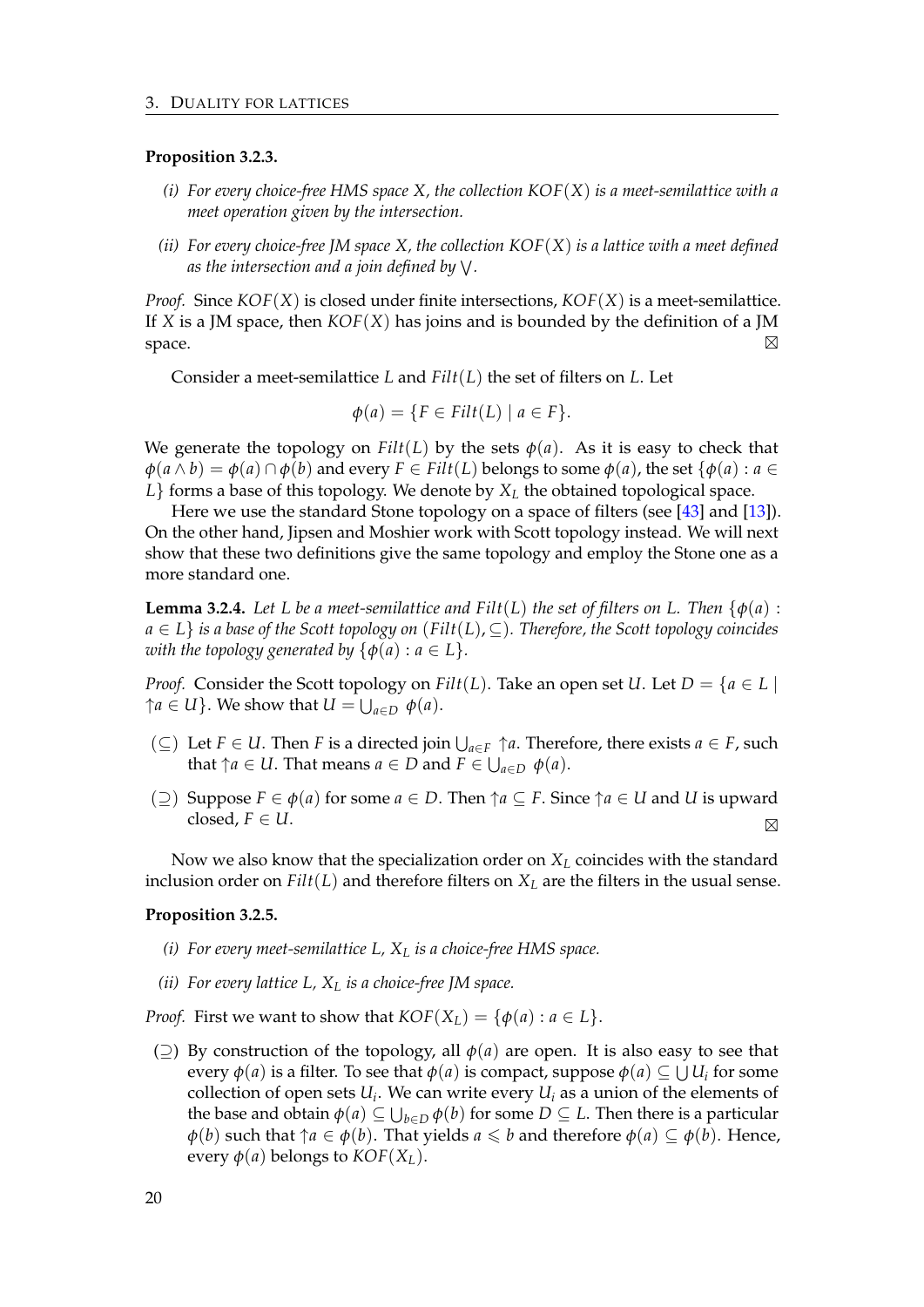(⊆) For the other part we need to show that every compact open filter *U* of  $X_L$  is of the form  $\phi(a)$ . Since *U* is open, it is a union of elements of the form  $\phi(a)$ and since it is compact, this union can be made finite. Therefore, it suffices to show that if  $\phi(b) \cup \phi(c)$  is a compact open filter, then there is  $a \in L$  such that  $\phi(b) \cup \phi(c) = \phi(a)$ . Since  $\phi(b) \cup \phi(c)$  is a filter and  $\uparrow b$ ,  $\uparrow c$  belong to  $\phi(b) \cup \phi(c)$ , we have  $\uparrow b \cap \uparrow c \in \phi(b) \cup \phi(c)$ . Without loss of generality we may assume  $\uparrow$ *b* ∩  $\uparrow$ *c* ∈ *φ*(*b*). That yields *b* ∈  $\uparrow$ *b* ∩  $\uparrow$ *c* and *c* ≤ *b*. Therefore, *φ*(*b*) ∪ *φ*(*c*) = *φ*(*b*) and every compact open filter *U* of  $X_L$  is of the form  $\phi(a)$ .

Next we show that *X<sup>L</sup>* is an HMS space. To prove sobriety, consider a completely prime filter  $\mathcal F$  on the lattice of open sets  $O(X_L)$ . Let  $F$  be a filter on  $L$ , generated by  $S = \{a \in L \mid \phi(a) \in \mathcal{F}\}\$ , that is,

$$
F=\bigcup_{a_0,\ldots,a_n\in S}\uparrow(a_0\wedge\ldots\wedge a_n).
$$

We show that  $\mathcal{F} = O(F)$ , where  $O(F) = \{U \in O(X_L) \mid F \in U\}$ , concluding that  $X_L$  is sober.

- (⊆) Take *U* ∈ *F*. Then *U* =  $\bigcup_{a \in D} \phi(a)$  for some *D* ⊆ *L*. Since *F* is completely prime, there exists  $a \in D$  such that  $\phi(a) \in \mathcal{F}$  and therefore  $a \in S$ . By definition of *F*,  $\uparrow a \subseteq F$ . At the same time we have  $\uparrow a \in U$ , so *F* is also an element of *U* and  $U \in O(F)$ .
- (⊇) Take an open *U*, such that *F* ∈ *U*. Since *U* =  $\bigcup_{a \in D} \phi(a)$  for some *D* ⊆ *L*, there exists  $a \in D$  such that  $F \in \phi(a)$ . That means  $a \in F$ , so there are  $a_0, \ldots, a_n \in S$ such that  $a \in \mathcal{A}(a_0 \wedge \ldots \wedge a_n)$ . Hence,

$$
\phi(a) \supseteq \phi(a_0 \wedge \ldots \wedge a_n) = \phi(a_0) \wedge \ldots \wedge \phi(a_n) \in \mathcal{F}.
$$

So  $U \in \mathcal{F}$ .

The collection  $KOF(X_L)$  is a base, since it coincides with  $\{\phi(a) : a \in L\}$ , which is a base by definition. It is closed under binary intersections, since  $\phi(a) \wedge \phi(b) = \phi(a \wedge b)$ . It also has a top element  $L = \phi(1)$ .

To conclude the semilattice part, we prove that every filter  $\mathcal F$  on  $KOF(X_L)$  is of the form  $\psi(F)$  for some  $F \in X_L$ . Let  $F = \{a \in L \mid \phi(a) \in \mathcal{F}\}\$ . *F* is upward closed, since  $\mathcal F$ is upward closed. *F* is a filter, since  $\phi(a) \cap \phi(b) = \phi(a \land b)$  and *F* is a filter. Then the equality  $KOF(X_L) = {\phi(a) : a \in L}$  implies the equality  $\mathcal{F} = \psi(F)$  as follows.

- $(\subseteq)$  Let *U* ∈ *F*. Then there exists *a* ∈ *L* such that *U* =  $\phi$ (*a*). Therefore, *a* ∈ *F* and  $U = \phi(a) \in \psi(F)$ .
- (⊇) Let *U* ∈  $\psi$ (*F*). Then *F* ∈ *U* and also there exists *a* ∈ *L* such that *U* =  $\phi$ (*a*). Hence,  $a \in F$  and  $U = \phi(a) \in \mathcal{F}$ .

Finally, suppose *L* is a lattice. Then  $X_L$  has the least element  $\{1\}$ , where 1 is the top element of  $L$ . Now in order to show that  $X_L$  is a choice-free JM space, it suffices to show that  $\phi$ ( $a \vee b$ ) is equal to the join of  $\phi$ ( $a$ ) and  $\phi$ ( $b$ ), that is

$$
\phi(a \vee b) = \bigcap \{ U \in OF(X_L) \mid \phi(a) \cup \phi(b) \subseteq U \}.
$$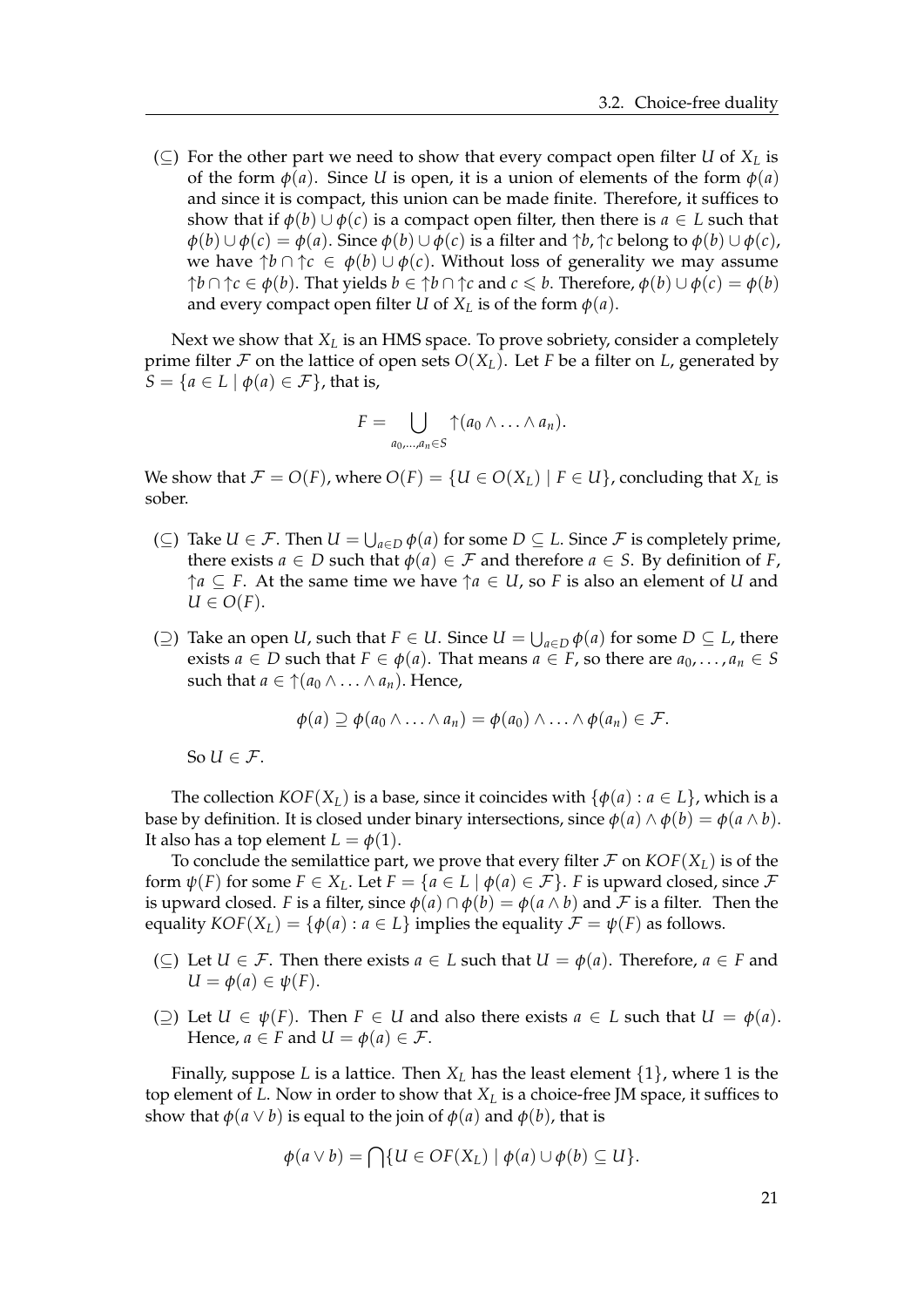- (⊆) Take *F* ∈ *φ*(*a* ∨ *b*) and a set *U* ∈ *OF*(*Filt*(*M*)) such that *φ*(*a*) ∪ *φ*(*b*) ⊆ *U*. Then ↑*a* and ↑*b* belong to *U* and since *U* is a filter, ↑*a* ∩ ↑*b* = ↑(*a* ∨ *b*) also belongs to *U*. On the other hand,  $↑$  ( $a ∨ b$ ) ⊆ *F*, so *F* ∈ *U*.
- (2) Note that  $\phi$ ( $a \lor b$ ) is an open filter and  $\phi$ ( $a) \cup \phi$ ( $b) \subseteq \phi$ ( $a \lor b$ ). Hence,  $\phi$ ( $a \lor b$ ) is one of the *U* on the right side of the equation and the inclusion holds.

 $\boxtimes$ 

Now we are ready to prove a choice-free analogue of Theorem [3.1.5.](#page-21-0)

#### **Theorem 3.2.6.**

- *(i)* For every meet-semilattice L the map  $\phi$  is the isomorphism between L and  $KOF(X_L)$ .
- (*ii*) For every HMS space X the map  $\psi$  is the homeomorphism between X and  $X_{KOF(X)}.$
- *(iii) These constructions restrict to lattices and JM spaces. That is, for a lattice L the map φ is also the isomorphism between L and KOF*(*XL*) *and for a JM space X the map ψ is the homeomorphism between X and XKOF*(*X*) *.*
- *Proof.* (i) Since we showed  $KOF(X_L) = {\phi(a) : a \in L}$ , we already know that  $\phi$  is surjective. Now we show that  $\phi$  is injective. Suppose  $a \neq b$ . Then either  $a \nleq b$  or *b*  $\not\le$  *a*. Without loss of generality, let  $a \nleq b$ . Then the filter  $\uparrow a$  belongs to  $\phi(a)$  but not to  $\phi(b)$ . Therefore,  $\phi$  is injective.

We already noted that  $\phi(a \wedge b) = \phi(a) \cap \phi(b)$ . Moreover, in case *L* is a lattice, as we proved in the previous proposition,  $\phi(a \lor b) = \phi(a) \lor \phi(b)$ . Hence,  $\phi$  is an isomorphism.

(ii) By the definition of a choice-free HMS space the map  $\psi$  is surjective. To show injectivity, suppose  $x \neq y$ . Since *X* is sober, there exists an open *U* such that *x* belongs to *U* but *y* does not. Then using that *KOF*(*X*) forms a base, we obtain  $\psi(x) \neq \psi(y)$ . Hence,  $\psi$  is injective.

Now we prove that  $\psi$  is open. It suffices to show that the image of every  $U \in KOF(X)$ , i.e.,  $\psi[U] = {\psi(x) | x \in U}$  is open in  $X_{KOF(X)}$ . Consider the map  $\phi: KOF(X) \rightarrow KOF(X_{KOF(X)})$ . We claim that  $\psi[U] = \phi(U)$  and therefore  $\psi[U]$ is open in  $X_{KOF(X)}$ .

- ( $\subseteq$ ) Take  $\psi(x)$  for some  $x \in U$ . Then  $\psi(x) \in \phi(U) \Leftrightarrow U \in \psi(x) \Leftrightarrow x \in U$ . Hence,  $\psi(x) \in \phi(U)$ .
- ( $\supset$ ) Take  $D \in \phi(U)$ . Then  $U \in D$ . Since  $\psi$  is surjective, there exists  $x \in X$ , such that  $D = \psi(x)$ . Then  $x \in U$  and  $D \in \psi[U]$ .

Finally, we show that  $\psi$  is continuous. It suffices to show that the preimage of  $P(X|X| \in KOF(X_{KOF(X)})$  is open. Take  $U \in KOF(X_{KOF(X)})$ . Then there exists  $F \in {\mathcal K}$ *OF*(*X*) such that  $U = \phi(F)$ . We claim that  $\psi^{-1}[U] = F$  and therefore the preimage of *U* is open.

- (⊆) Take *x* ∈  $\psi^{-1}[U]$ . Then  $\psi(x)$  belongs to *U* =  $\phi(F)$ , which is equivalent to  $x \in F$ .
- (⊇) Take  $x \in F$ , Then  $F \in \psi(x)$  and  $\psi(x)$  belongs to  $\phi(F) = U$ . Therefore,  $x \in \psi^{-1}[U].$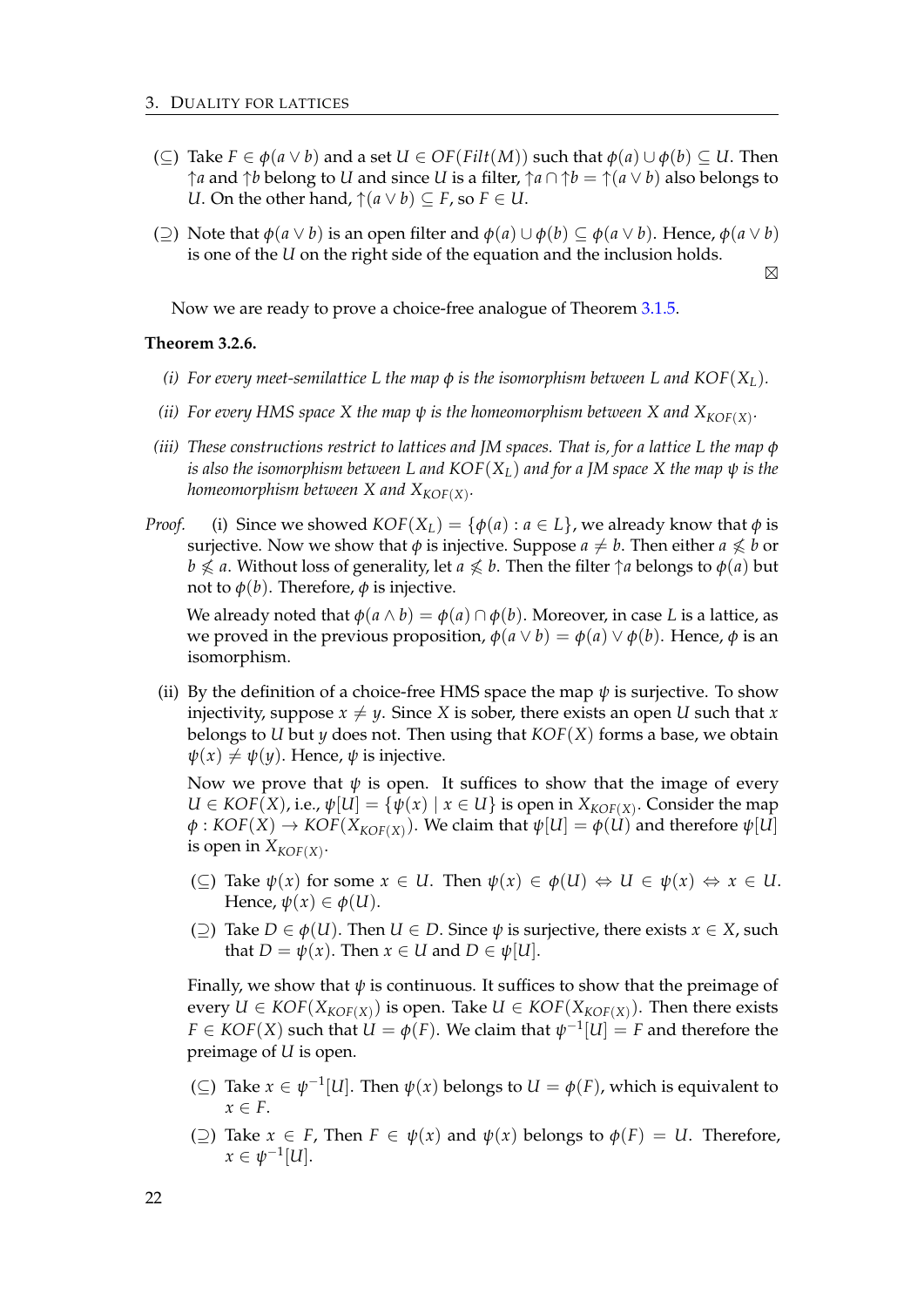$\boxtimes$ 

We do not need to modify the morphisms part as all the proofs are quite simple and the results are deducible from ZF. The same can be said about establishing the categorical duality.

Let HMS<sup>∗</sup> be the category of choice-free HMS spaces with *F*-continuous functions and let JM<sup>∗</sup> be the category of choice-free JM spaces with *F*-stable functions.

#### **Theorem 3.2.7.**

- *(i)* HMS<sup>∗</sup> *is dually equivalent to* SLat*.*
- *(ii)* JM<sup>∗</sup> *is dually equiavalent to* Lat*.*

#### <span id="page-26-0"></span>**3.3 Simplifying joins**

Now we take a closer look at the Jipsen & Moshier duality. One of "deficiencies" of this duality is a non-transparent way of evaluating joins in  $KOF(X)$ , which is defined as

$$
U \vee V = \bigcap \{ F \in OF(X) \mid U \cup V \subseteq F \}.
$$

We will significantly simplify it to the usual join of two filters. The same arguments hold for choice-free JM spaces.

Let *X* be a JM space. Then using duality, we can view *X* as *Filt*(*L*) for some lattice *L*. Therefore, *X* is a complete lattice and from now on we use  $\sqsubset$  for its order and  $\sqcap$ and  $\sqcup$  for its meet and join. We also know that every element of  $KOF(X)$  is equal to  $\phi$ (*a*) = {*x* ∈ *X* : *a* ∈ *x*} for some *a* ∈ *L*.

**Theorem 3.3.1.** Let *X* be a JM space and  $U, V \in KOF(X)$ . Then the join  $U \vee V$  in  $KOF(X)$ *coincides with the filter generated by U and V in*  $(X, \square)$ *, i.e.,* 

$$
\{x \in X \mid \exists y \in U, z \in V : x \sqsupseteq y \sqcap z\}.
$$

*Proof.* Applying the Jipsen & Moshier duality, there is a lattice *L* and elements *a*, *b* of *L*, such that  $U = \phi(a)$  and  $V = \phi(b)$ . As proved in the previous section, then  $U \vee V = \phi(a \vee b)$ . Hence, it suffices to show

$$
\phi(a \vee b) = \{x \in X \mid \exists y \in U, z \in V : x \sqsupseteq y \sqcap z\}.
$$

- (⊆) Suppose *a* ∨ *b* belongs to some filter *F*. Then we claim  $\uparrow$ *a*  $\sqcap$   $\uparrow$ *b*  $\sqsubseteq$  *F*. Indeed, if  $c \ge a$ , *b*, then  $c \ge a \vee b$  and therefore  $c \in F$ . Since  $\uparrow a$  is an element of *U* and  $\uparrow b$  is an element of *V*, we are done.
- (2) Suppose  $x \supseteq y \supseteq z$ , where  $y \in U$  and  $z \in V$ . Then  $a \in y$  and  $b \in z$  and therefore *a* ∨ *b* belongs to both *y* and *z*. Hence, *a* ∨ *b* ∈ *y*  $\sqcap$  *z* and *a* ∨ *b* ∈ *x*.  $\boxtimes$

The proof above also shows that if  $U = \Uparrow x$  and  $V = \Uparrow y$ , we have  $U \vee V = \Uparrow (x \sqcap y)$ . Moreover, in the case of a distributive lattices, the join becomes even more simple.

<span id="page-26-1"></span>**Proposition 3.3.2.** *Let L be a distributive lattice and X<sup>L</sup> its dual space. Let U and V be elements of KOF*( $X_L$ ). Then the join U  $\vee$  V of U and V is equal to

$$
\{x\in X_L\mid \exists y\in U, z\in V: x=y\sqcap z\}.
$$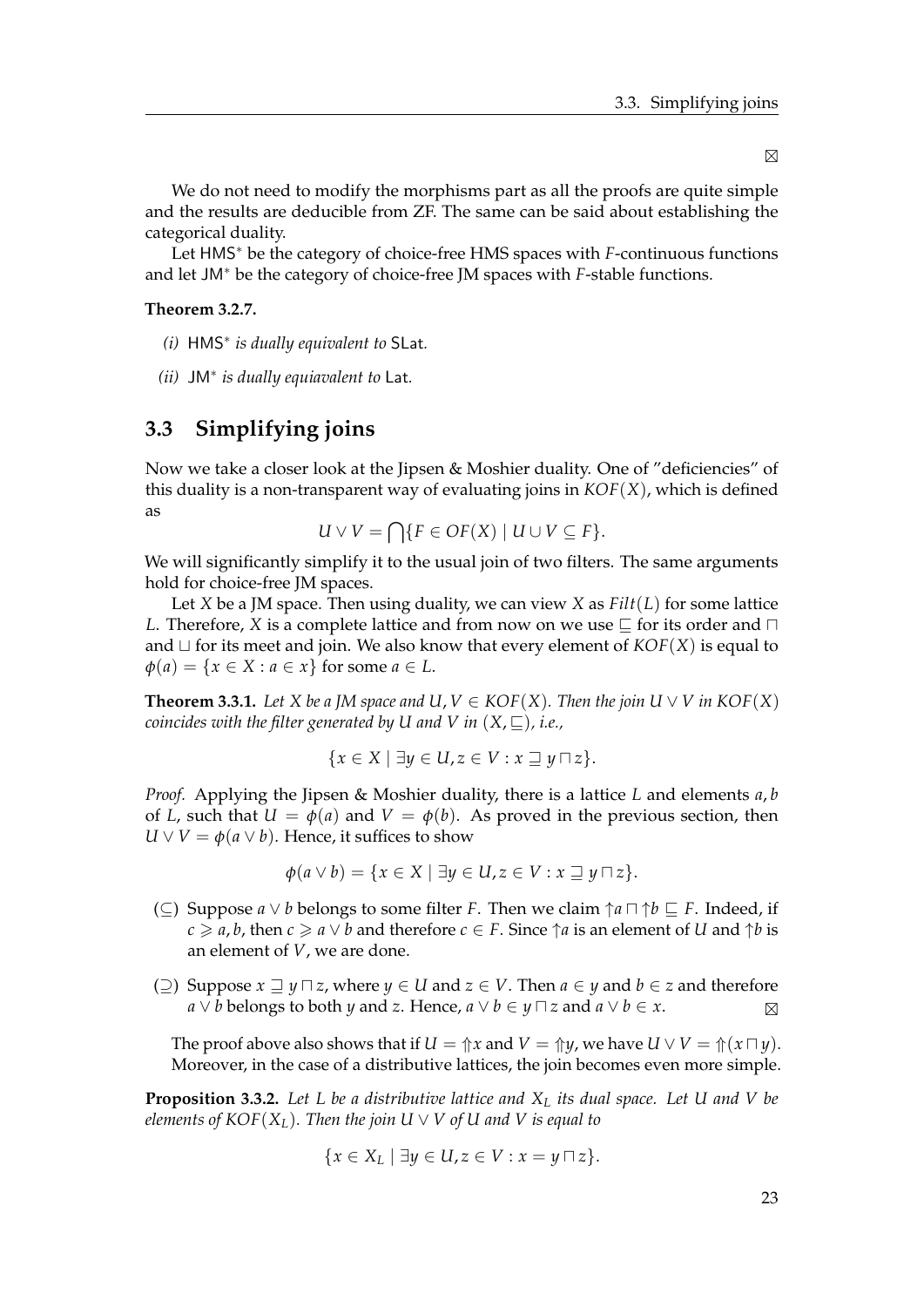*Proof.* We first show that for a distributive lattice *L*, the complete lattice *X<sup>L</sup>* is also distributive. For that it suffices to show that for every filters  $F, G, H \in X_L$ , we have *F*  $\Box$  (*G*  $\Box$  *H*)  $\Box$  (*F*  $\Box$  *G*)  $\Box$  (*F*  $\Box$  *H*). Take *a* ∈ *F*  $\Box$  (*G*  $\Box$  *H*). Then *a* ∈ *F* and there exist  $b \in G$  and  $c \in H$  such that  $a \ge b \wedge c$ . Let  $b' = a \vee b \in F \cap G$  and  $c' = a \vee c \in F \cap H$ . We claim that  $a = b' \wedge c'$  and therefore  $X_L$  is distributive. Indeed, since *L* is distibutive,  $b' \wedge c' = a \vee (b \wedge c) = a$ .

By previous proposition, it is obvious that

$$
\{x\in X_L\mid \exists y\in U, z\in V: x=y\sqcup z\}\subseteq U\vee V.
$$

Hence, we prove the other direction. Suppose  $x$  belongs to  $U \vee V$ . Then by Proposition [3.3.2](#page-26-1) there are  $y \in U$  and  $z \in V$  such that  $x \supseteq y \sqcap z$ . Let  $y' = x \sqcup y \in U$  and  $z' = x \sqcup z \in V$ . Then since  $X_L$  is distributive,  $y' \sqcap z' = x \sqcup (y \sqcap z) = x$ . Therefore, *x* belongs to  $\{x \in X_L \mid \exists y \in U, z \in V : x = y \sqcap z\}.$ 

#### <span id="page-27-0"></span>**3.4 Principal upset Priestley duality**

Our aim in this section is to establish a new Priestley-like duality for lattices, based on the Jipsen & Moshier duality. This parallels the dualities for distributive lattices. As is well known, for distributive lattice we have a duality via spectral spaces developed by Stone [\[44\]](#page-90-8) and a duality via Priestley spaces developed by Priestley [\[40\]](#page-90-0). There is a connection between these two dualities. Given a spectral space one can take the patch topology and specialization order to obtain a Piriestley space and given a Priestley space one takes open upsets to obtain a spectral space (see for details [\[3\]](#page-88-13) and [\[12\]](#page-88-12)). Then the Jipsen & Moshier duality for lattices can be seen as an analogue of duality via spectral spaces.

We will now develop a duality using a patch topology of a JM space. For that we add an analogue of the Priestley separation axiom and consider clopen principal upsets instead of compact open filters. In fact, we can also take clopen filters, since as shown in Corollary [3.4.8,](#page-30-0) they coincide with clopen principal upsets. Hence, this is just a terminological difference, but for the reasons discussed in Chapter [4,](#page-34-0) we prefer to use principal upsets.

Similar approach was used by Bimbó and Golblatt for duality of ortholattices. More concretely, Goldblatt  $[25]$  established representation of ortholattices, while Bimbó  $[6]$  $[6]$ generalized it to a full duality of the appropriate categories. The latter also required addition of the analogue of the Priestley separation axiom. We discuss this duality in more details in Chapter [6.](#page-60-0) Another example of using the Priestley separation axiom can be found in [\[4,](#page-88-6) Section 10.2]. Bezhanishvili and Holliday relate UV-spaces, choice-free duals of Boolean algebras, to Priestley spaces and develop a notion of a UV-Priestley space.

The duality described in this section, as well as dualities just discussed, is not choice-free as it uses Alexander's subbase lemma.

**Definition 3.4.1.** Let *X* be simultaneously a topological space and a lattice with a meet  $\Box$  and a join  $\Box$ . Let  $\Box$  be the lattice order on *X*. Then *X* is a *Principal upset Priestley space (PUP space)* if

- (i) *X* is compact,
- (ii) if  $x \not\sqsubseteq y$ , then there is a clopen principal upset  $\Uparrow z$ , such that  $x \in \Uparrow z$ , while  $y \notin \Uparrow z$ ,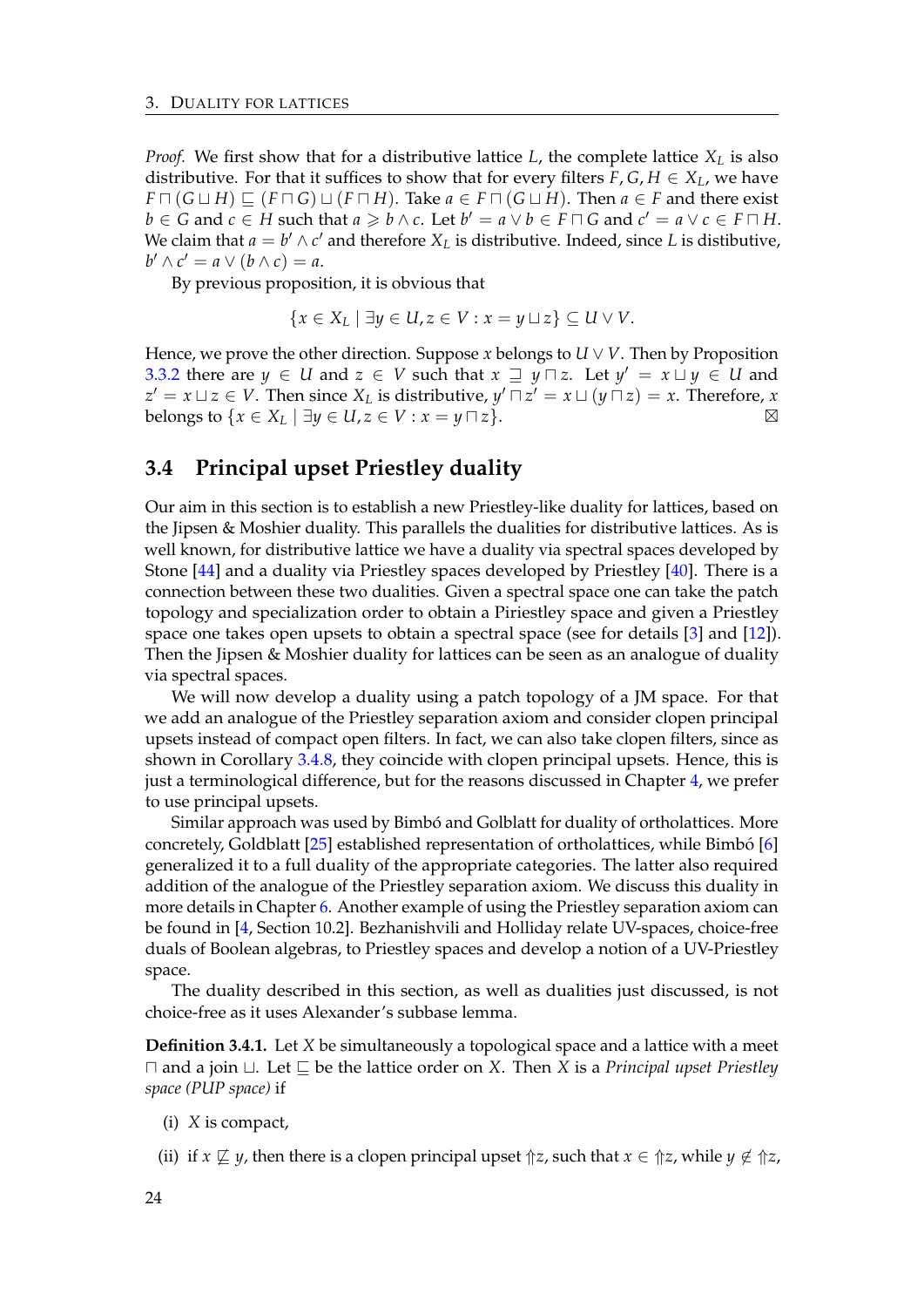(iii) for every clopen principal upsets  $\Uparrow x$ ,  $\Uparrow y$ , the principal upset  $\Uparrow(x \sqcap y)$ , i.e., the join of  $\Uparrow x$  and  $\Uparrow y$ , is also clopen.

For a lattice *L*, let  $Filt(L)$  be the complete lattice of filters on *L*. Denote its meet by  $\Box$ and its join by  $\sqcup$  as before. For an element  $a \in L$ , define  $\phi(a) = \{F \in Filt(L) \mid a \in F\}$ . Note that  $\phi$ (*a*) is always a principal upset  $\Uparrow(\uparrow a)$  on the lattice *Filt*(*L*). Moreover, for every  $a, b \in L$ , it is easy to check that  $\phi(a \wedge b) = \phi(a) \cap \phi(b)$ . By  $\phi(a)$  we denote *Filt*(*L*) \ $\phi$ (*a*). Consider the topology generated on *Filt*(*L*) by { $\phi$ (*a*) : *a* ∈ *L*} ∪ { $\overline{\phi$ (*a*) :  $a \in L$ . We denote this topological space by  $X_L$ . We also denote by  $CPU(X)$  the set of clopen principal upsets of *X*. Note that due to the way we defined topology on *XL*, every  $\phi$ (*a*) belongs to *CPU*( $X_L$ ). It turns out that clopen principal upsets of  $X_L$  are exactly the ones of the form  $\phi(a)$ , as we show in Claim [3.4.2.1.](#page-28-0)

<span id="page-28-1"></span>**Proposition 3.4.2.** *For every lattice L, X<sup>L</sup> is a PUP space.*

*Proof.* By Alexander's subbase lemma, to prove compactness it suffices to consider a  $\text{covering } X_L = \bigcup_{i \in I} \phi(a_i) \cup \bigcup_{j \in J} \phi(b_j).$  Let *F* be a filter generated by  $\{b_j \mid j \in J\}.$  Then *F*  $\notin$   $\phi(b_j)$  for each *j* ∈ *J*, hence there is  $a_i$ , such that  $a_i \in F$ . That means there are *b*<sub>0</sub>, ..., *b*<sub>*n*</sub>, such that  $a_i \geq b_0 \wedge ... \wedge b_n$ . Then we claim  $X = \phi(a_i) \cup \phi(b_0) \cup ... \cup \phi(b_n)$ . Indeed, if a filter contains  $b_0, \ldots, b_n$ , then it has to contain  $a_i$ . Therefore, X is covered by a finite subcover and is compact.

Suppose  $x \not\sqsubseteq y$ . That means there is an element  $a \in x \setminus y$ . Hence,  $\phi(a)$  is a clopen principal upset, such that  $x \in \phi(a)$ , while  $y \notin \phi(a)$ , and we showed the second condition.

For the final condition we need to first prove a helpful claim.

<span id="page-28-0"></span>**Claim 3.4.2.1.** Let *L* be a lattice. Then the map  $\phi : L \to CPU(X_L)$  is surjective, i.e., each *clopen principal upset of*  $X_L$  *is of the form*  $\phi(a)$ *. Moreover, if*  $\Uparrow x = \phi(a)$ *, then*  $x = \Uparrow a$ *.* 

*Proof.* Let  $\Uparrow x$  be a clopen principal upset of  $X_L$ . Then  $\Uparrow x = \bigcap_{a \in x} \phi(a)$ , since both consist of the filters on *L* that contain all elements of *x*. Using that  $\Uparrow x$  is clopen and *X*<sub>*L*</sub> is compact, we obtain a finite set  $D \subseteq x$ , such that  $\Uparrow x = \bigcap_{a \in D} \phi(a)$ . As already mentioned,  $\phi$  commutes with meets, therefore  $\Uparrow x = \phi(\bigwedge D)$ .

For the second part of the claim, suppose  $\Uparrow x = \phi(a)$ . Then *a* belongs to *x* and  $\uparrow a \subseteq x$ . On the other hand,  $\uparrow a$  has to belong to  $\uparrow x$ , so  $x \subseteq \uparrow a$ . Therefore,  $x = \uparrow a$ . ⊠

Now that the claim has been proven, we continue with the proof of Proposition [3.4.2](#page-28-1) and show the last condition. Take two clopen principal upsets ⇑*x* and ⇑*y*. Using Claim [3.4.2.1,](#page-28-0) there are  $a, b \in L$ , such that  $\hat{\uparrow} x = \phi(a)$  and  $\hat{\uparrow} y = \phi(b)$ . We claim that  $\Uparrow(x \sqcap y)$  is equal to  $\phi(a \lor b)$ .

- (⊆) Suppose  $z \sqsupseteq x \sqcap y$ . Then since  $a \lor b$  belongs to both  $x$  and  $y$ , we have  $a \lor b \in z$ . Hence,  $\Uparrow(x \sqcap y) \subseteq \phi(a \lor b)$ .
- (⊇) Suppose  $a \lor b \in z$ . Take  $c \in x \sqcap y$ . By Claim [3.4.2.1,](#page-28-0)  $x = \uparrow a$  and  $y = \uparrow b$ . Then *c* is above both *a* and *b*, hence  $c \ge a \vee b$  and  $c \in \mathbb{Z}$ . So  $\phi(a \vee b) \subseteq \Uparrow(x \sqcap y)$ .

Therefore,  $\Uparrow(x \sqcap y) = \phi(a \lor b)$  and  $\Uparrow(x \sqcap y)$  is clopen.

 $\boxtimes$ 

**Proposition 3.4.3.** *For every PUP space X, the set of its clopen principal upsets CPU*(*X*) *forms a lattice.*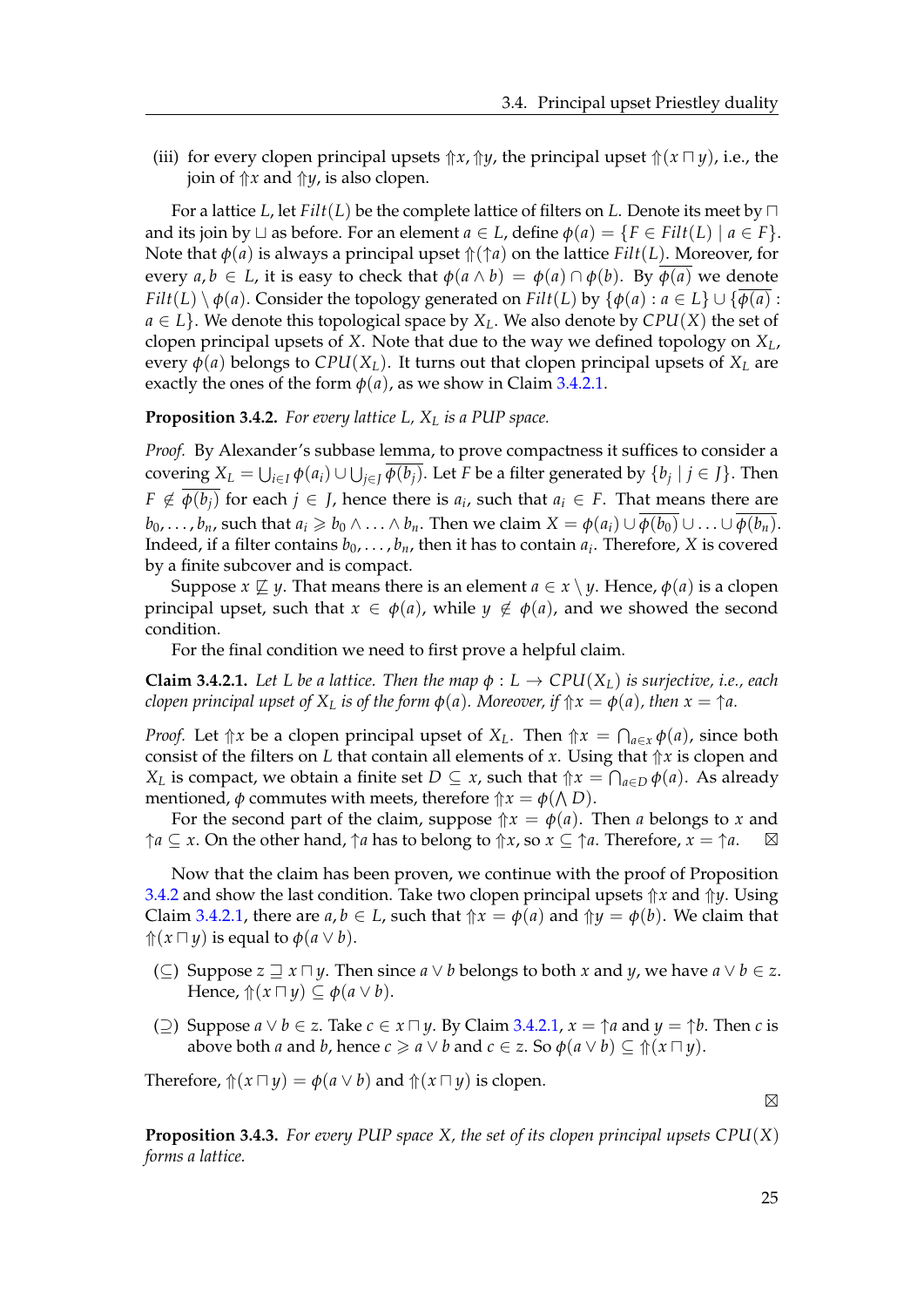*Proof.* Take two clopen principal upsets  $\Uparrow x$  and  $\Uparrow y$ . Then their intersection is equal to  $\frac{\hat{\pi}(x \cup y)}{\alpha}$  and is clopen as an intersection of two clopen sets. The least principal upset containing both  $\Uparrow x$  and  $\Uparrow y$  is  $\Uparrow(x \sqcap y)$ , which is clopen by condition (iii). It is easy to see that those operations define a lattice.  $\boxtimes$ 

Now we can establish one half of the duality.

**Theorem 3.4.4.** For every lattice L, the map between lattices  $\phi : L \to CPU(X_L)$  is an *isomorphism.*

*Proof.* We already showed that *φ* preserves meets and that it is surjective. It clearly preserves joins, since

$$
\phi(a)\vee\phi(b)=\Uparrow(\uparrow a\sqcap\uparrow b)=\Uparrow\uparrow(a\vee b)=\phi(a\vee b).
$$

Hence, it is only left to prove that  $\phi$  is injective. Suppose  $a \neq b$ . Then either  $a \nleq b$  or *b*  $\not\le$  *a*. Without the loss of generality, we may assume that  $a \not\le b$ . Then  $b \not\in \uparrow a$ . Hence,  $\uparrow$ *a* is a filter that belongs to  $\phi$ (*a*)  $\setminus$   $\phi$ (*b*) and  $\phi$ (*a*)  $\neq$   $\phi$ (*b*).  $\Box$ 

<span id="page-29-0"></span>**Lemma 3.4.5.** *For every PUP space X, the collection of clopen principal upsets and their complements forms a subbase of the topology on X.*

*Proof.* It suffices to show that for every open *U* and  $x \in U$ , there are finitely many clopen principal upsets and their complements, the intersection of which contains *x* and is contained in *U*.

For each *y*  $\notin U$ , either *x*  $\not\sqsubseteq$  *y* or *y*  $\not\sqsubseteq$  *x*. Hence there is a clopen principal upset or a complement of a clopen principal upset  $U_y$ , such that  $y \in U_y$ , but  $x \notin U_y$ . Then S *<sup>y</sup>*∈*X*\*<sup>U</sup> U<sup>y</sup>* covers *X* \ *U*, which is closed and hence compact. Then there are finitely many  $U_y$  covering  $X \setminus U$ . Hence, a finite intersection of their complements  $X \setminus U_y$ contains *x* and is contained in *U*.  $\boxtimes$ 

For a PUP space *X* and a point  $x \in X$  let  $\psi(x) = \{ \Uparrow t \in CPU(X) : x \in \Uparrow t \}.$ 

**Theorem 3.4.6.** *For every PUP space X, the map ψ is a homeomorphism between toplogical spaces X and XCPU*(*X*) *and also a lattice isomorphism between them.*

*Proof.* First note that  $\psi(x)$  is indeed a filter for every  $x \in X$ . For injectivity suppose  $x \neq y$ , hence either  $x \not\sqsubseteq y$  or  $y \not\sqsubseteq x$ . Without loss of generality, we may assume that *x*  $\not\sqsubseteq$  *y*. Then there is a clopen principal upset  $\Uparrow t$ , such that  $x \in \Uparrow t$  while  $y \notin \Uparrow t$ . Hence,  $↑$ *t* ∈ *ψ*(*x*) but  $↑$ *t* ∉ *ψ*(*y*). Therefore, *ψ*(*x*) ≠ *ψ*(*y*) and *ψ* is injective.

Next we show that  $\psi$  is surjective. Let  $F$  be a filter on  $CPU(X).$  Consider  $\bigcap F.$  It is a closed and therefore a compact upset. We claim that  $\bigcap F$  is principal. Suppose it is not. Let  $D$  be the collection of clopen principal upsets *U* such that  $\bigcap F \setminus U \neq \emptyset$ . For every *x* ∈ *F* there is *y* ∈ *F*, such that *x*  $\not\sqsubseteq$  *y*, so there is a clopen principal upset *U* with *x* ∈ *U* and  $y \not\in U$ . Therefore*,*  $\mathcal D$  is a covering of  $\bigcap F$  and we can choose a finite subcovering C. Given  $U \in \mathcal{C}$  there is a point  $x_U \in \bigcap F \setminus U$ . Consider a point  $x = \bigcap_{U \in \mathcal{C}} x_U$ . Then  $x \in \bigcap F$  but for each  $U \in \mathcal{C}$  we have  $x \not\in U$ , which is a contradiction. Therefore,  $\bigcap F$  is principal, i.e.,  $\bigcap F = \Uparrow x$  for some  $x \in X$ .

Now we show that  $F = \psi(x)$  and that concludes the proof of  $\psi$  being surjective. Clearly,  $F \subseteq \psi(x)$ , since for every  $\Uparrow t \in F$ , we have  $\Uparrow x \subseteq \Uparrow t$ . Suppose *U* is a clopen principal upset such that  $x \in U$ . Then  $\Uparrow x = \bigcap F \subseteq U$ . Therefore, U together with the complements of the elements of *F* constitutes a covering of *X*. Since *X* is compact,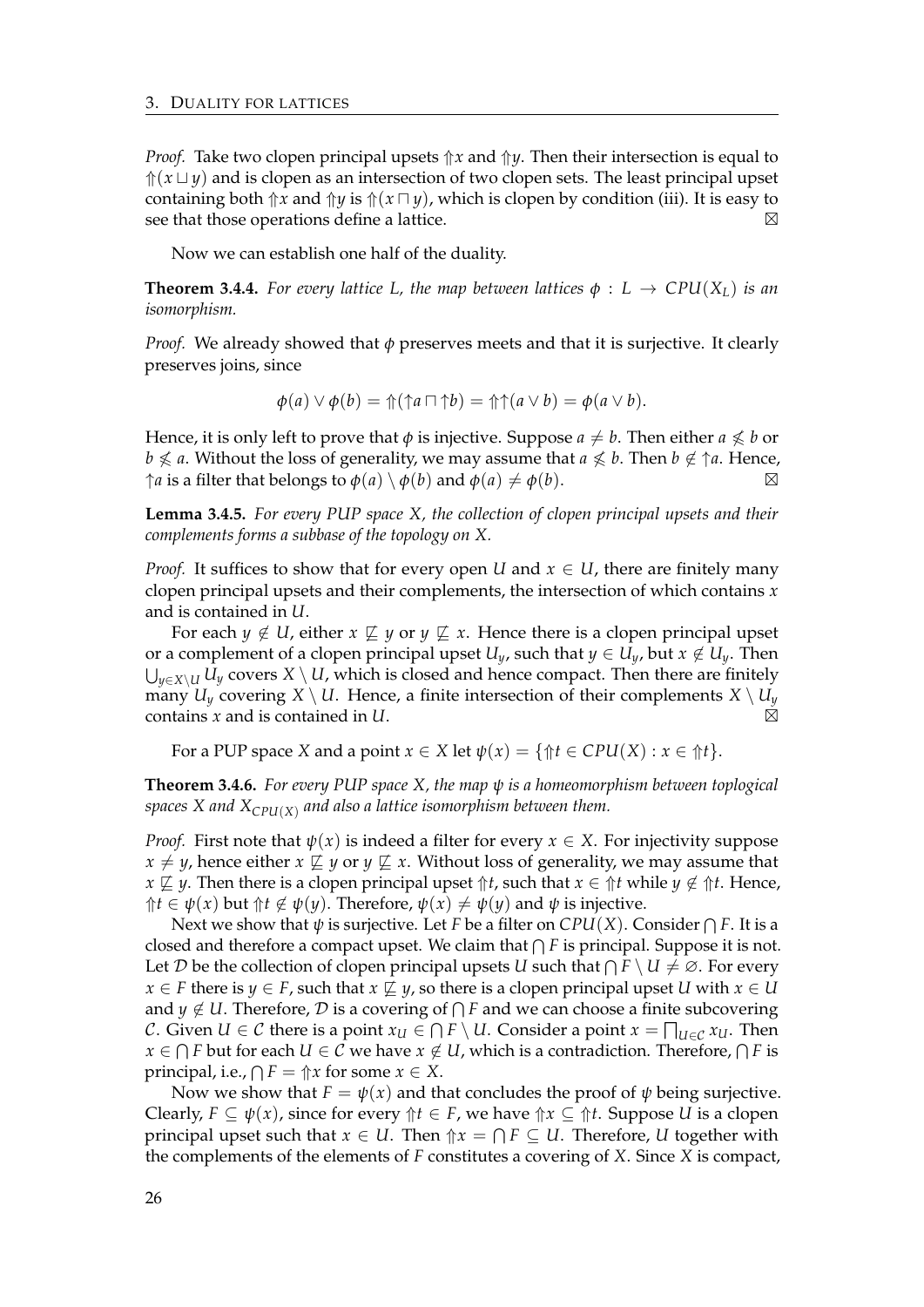there is a finite number of elements of  $F$ , say  $U_1, \ldots, U_n$ , such that  $U$  together with *U*<sub>1</sub>, . . . , *U*<sub>*n*</sub> constitute a covering. But then *U*<sub>1</sub> ∩ . . . ∩ *U*<sub>*n*</sub> ⊆ *U* and since *F* is a filter,  $U \in F$ .

Thus we have proved that  $\psi$  is a bijection. Then  $\psi$  and  $\psi^{-1}$  commute with arbitrary unions and intersections. Hence, when proving continuity and openness, it suffices to consider only elements of subbases. We first check continuity and then openness.

Let  $\phi$  be the isomorphism between *CPU*(*X*) and *CPU*(*Filt*(*CPU*(*X*)) as considered above. Then the subbase defining topology on *Filt*(*CPU*(*X*)) is the collection of the sets of the forms  $\phi(U)$  and  $\phi(U)$ . The following simple equations show that  $\psi$  is continuous:

$$
\psi^{-1}[\phi(U)] = \{x \in X : \psi(x) \in \phi(U)\} = \{x \in X : U \in \psi(x)\} = \{x \in X : x \in U\} = U,
$$
  

$$
\psi^{-1}[\overline{\phi(U)}] = \{x \in X : \psi(x) \notin \phi(U)\} = \{x \in X : x \notin U\} = X \setminus U.
$$

Now we prove that the map *ψ* is open. As already shown in Lemma [3.4.5,](#page-29-0) clopen principal upsets and their complements constitute a subbase of *X*. Let  $U \in CPU(X)$ . Then  $\psi[U] = {\psi(x) : x \in U}$ . Since every filter on *CPU*(*X*) is of the form  $\psi(x)$ , we have  $\{\psi(x): x \in U\} = \{F \in \text{Filt}(\text{CPU}(X)): U \in F\}$  equal to  $\phi(U)$ , which is an open set. On the other hand,  $\psi[\phi(U)] = {\psi(x) : x \notin U}$ . By the same argument,  $\{\psi(x): x \notin U\} = \{F \in \text{Filt}(\text{CPU}(X)): U \notin F\}$  equal to  $X \setminus \phi(U)$ , which is an open set .

Finally,  $\psi$  is meet-preserving since  $x_1 \sqcap x_2 \sqsupseteq t$  if and only if  $x_1 \sqsupseteq t$  and  $x_2 \sqsupseteq t$  and *ψ* is join-preserving since  $x_1 \sqcup x_2 \sqsupseteq t$  if and only if  $\Uparrow t \supseteq \Uparrow x_1 \cap \Uparrow x_2$ . ⊠

**Corollary 3.4.7.** *Every PUP space is complete as a lattice.*

*Proof.* We have proven that every PUP space is isomorphic to a lattice of filters, which is known to be complete.  $\boxtimes$ 

For a PUP space *X* let *CF*(*X*) be the collection of all clopen filters on *X*. As promised, we show that clopen filters are the same as clopen principal upsets.

<span id="page-30-0"></span>**Corollary 3.4.8.** For every PUP space X,  $CPU(X) = CF(X)$ .

*Proof.* As we know, *X* is isomorphic to *X<sup>L</sup>* for some lattice *L*. Hence, it suffices to prove the corollary for *XL*. Every principal upset is a filter, so we only need to show  $CF(X_L) \subseteq CPU(X_L)$ . Let *F* be a clopen filter on  $X_L$ .

Since  $F$  is open, it is of the form  $\bigcup_{i\in I}(\bigcap_{j_i\leqslant n_i}\phi(a_{j_i})\cap\bigcap_{k_i\leqslant m_i}\phi(b_{k_i})).$  Since  $F$  is closed and therefore compact, we can restrict ourselves to finite *I*, i.e.,

$$
F=\bigcup_{i\leq r}(\bigcap_{j_i\leq n_i}\phi(a_{j_i})\cap\bigcap_{k_i\leq m_i}\overline{\phi(b_{k_i})}).
$$

Using that  $\phi$  preserves meets, we can denote  $a_i = a_{0_i} \wedge \ldots \wedge a_{n_i}$  (and in case there are no  $a_{j_i}$ , take  $a_i = \top$ ) and obtain

$$
F=\bigcup_{i\leq r}(\phi(a_i)\cap\bigcap_{k_i\leq m_i}\overline{\phi(b_{k_i})}).
$$

We assume that every  $\phi(a_i) \cap \bigcap_{k_i \leq m_i} \phi(b_{k_i})$  is non-empty.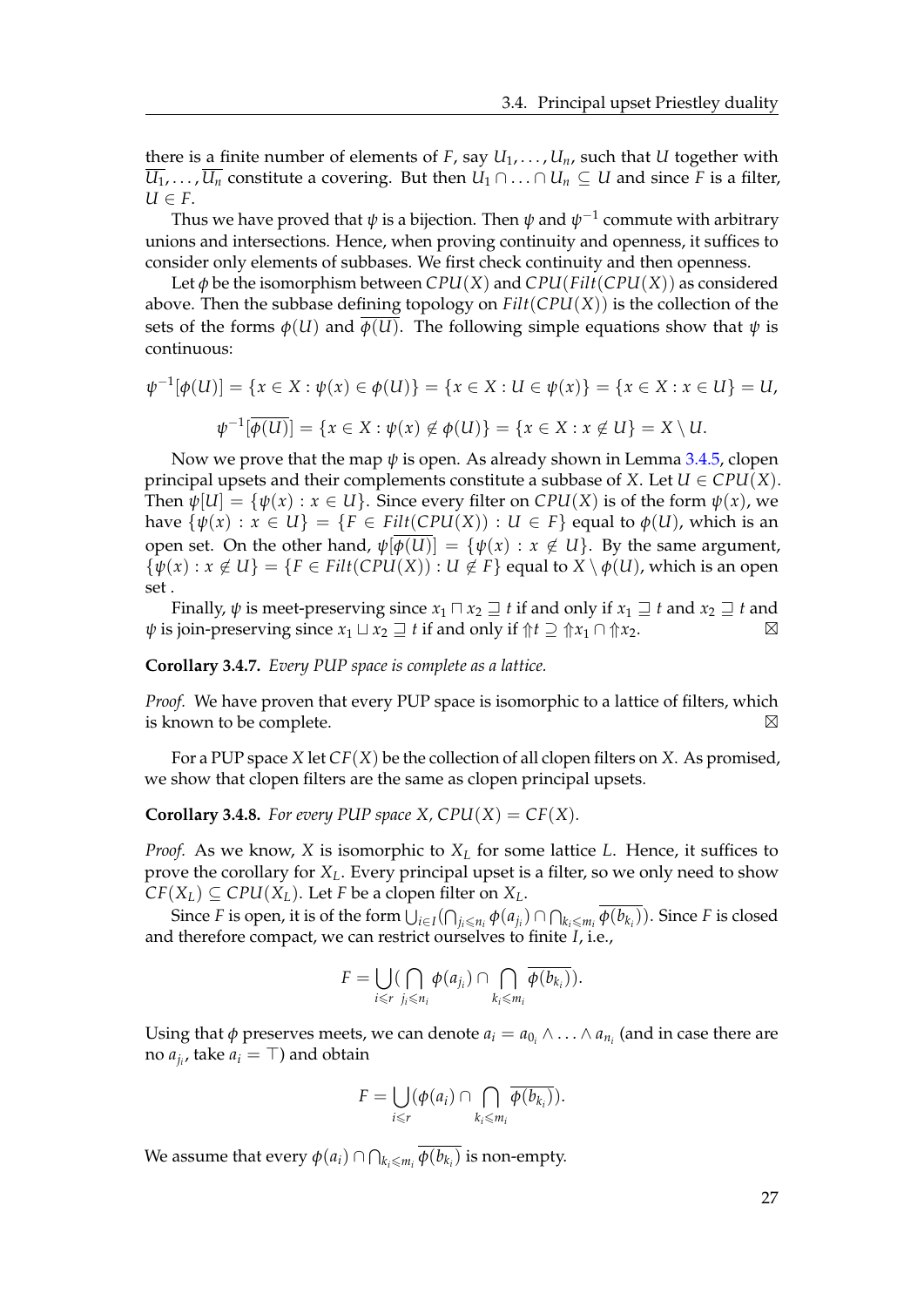Note that for every  $i \leq r$ , the filter  $\uparrow a_i$  has to belong to  $\phi(a_i) \cap \bigcap_{k_i \leqslant m_i} \overline{\phi(b_{k_i})}$ . Indeed, otherwise there is  $b_{k_i} \geqslant a_i$  and hence  $\phi(a_i) \cap \bigcap_{k_i \leqslant m_i} \overline{\phi(b_{k_i})}$  is empty.

Then since *F* is a filter,  $\uparrow a_0 \cap \ldots \cap \uparrow a_r = \uparrow (a_0 \vee \ldots \vee a_r)$  also has to belong to *F*. Hence, there is *i*, such that  $a_i \geq a_0 \vee \ldots \vee a_r$ . Without loss of generality, let it be  $a_0$ . Then we claim that  $F = \phi(a_0)$ .

- (⊆) Suppose *x* ∈ *F*. Then there is some  $a_i$  ∈ *x* and since  $a_0$  ≥  $a_i$ , the element  $a_0$  also belongs to *x*. Hence,  $x \in \phi(a_0)$ .
- (⊇) Suppose *x* ∈  $\phi$ (*a*<sub>0</sub>). Then  $\uparrow a_0$  ⊆ *x*, and since  $\uparrow a_0$  ∈ *F*, we also have *x* ∈ *F*.

Therefore, *F* is a clopen principal upset.

$$
\boxtimes
$$

Now we work on the morphism part of the duality.

**Definition 3.4.9.** Let *X* and *Y* be PUP spaces. A map  $f : X \rightarrow Y$  is a Principal upset Priestley (PUP) morphism, if it is continuous, preserves arbitrary meets and satisfies the following two conditions.

1. If  $f(x) \supseteq t \cap s$ , then there are *y* and *z* such that  $x \supseteq y \cap z$ ,  $f(y) \supseteq t$  and  $f(z) \supseteq s$ .

We call this a back condition and illustrate it by the following picture.



2.  $f(x) = \top \Leftrightarrow x = \top$ , where  $\top$  is the top element of *X*.

**Proposition 3.4.10.** *Let L and M be lattices and*  $f : L \to M$  *a lattice morphism. Then a map*  $f^*: X_M \to X_L$  *defined by*  $f^*(F) = f^{-1}[F]$  *is a PUP morphism.* 

*Proof.* First of all note that  $f^{-1}[F]$  is indeed a filter, since *f* preserves meets and order. To check continuity it suffices to consider the elements of the subbase. Take some  $\varphi(a)$ . Then  $(f^*)^{-1}[\varphi(a)] = \{F \in X_M : f^*(F) \in \varphi(a)\} = \{F \in X_M : a \in f^{-1}[F]\}$  ${F \in X_M : f(a) \in F} = \phi(f(a))$ , which is open. Similarly, for every  $\phi(a)$ , the set  $(f^*)^{-1}[\overline{\phi(a)}]$  is equal to an open set  $\overline{\phi(f(a))}$ . Therefore,  $f^*$  is continuous.

Now we claim that  $f^*$  preserves arbitrary meets, i.e., that for each family  $\{F_i : i \in I\}$  $I$ }  $\subseteq X_M$ , we have  $f^{-1}[\bigcap F_i] = \bigcap f^{-1}[F_i]$ . Indeed, both consist exactly of  $a \in L$ , such that  $f(a)$  belongs to each  $F_i$ .

Next we prove the back condition. Suppose there is a filter *F* on *M* and filters *G*, *H* on *L*, such that  $f^{-1}[F] \sqsupseteq G \sqcap H$ . Consider a set  $\Uparrow f[G]$ . It is a filter on *M*, since for each  $b_0, b_1 \in M$ , such that  $b_0 \ge f(g_0)$  and  $b_1 \ge f(g_1)$ , where  $g_0, g_1 \in G$ , we have  $b_0 \wedge b_1 \geq f(g_0) \wedge f(g_1) = f(g_0 \wedge g_1)$ . Similarly,  $\Uparrow f[H]$  is a filter. We claim that  $F \sqsupseteq \Uparrow f[G] \sqcap \Uparrow f[H], f^*(\Uparrow f[G]) \sqsupseteq G$  and  $f^*(\Uparrow f[H]) \sqsupseteq H$ . The two latter embeddings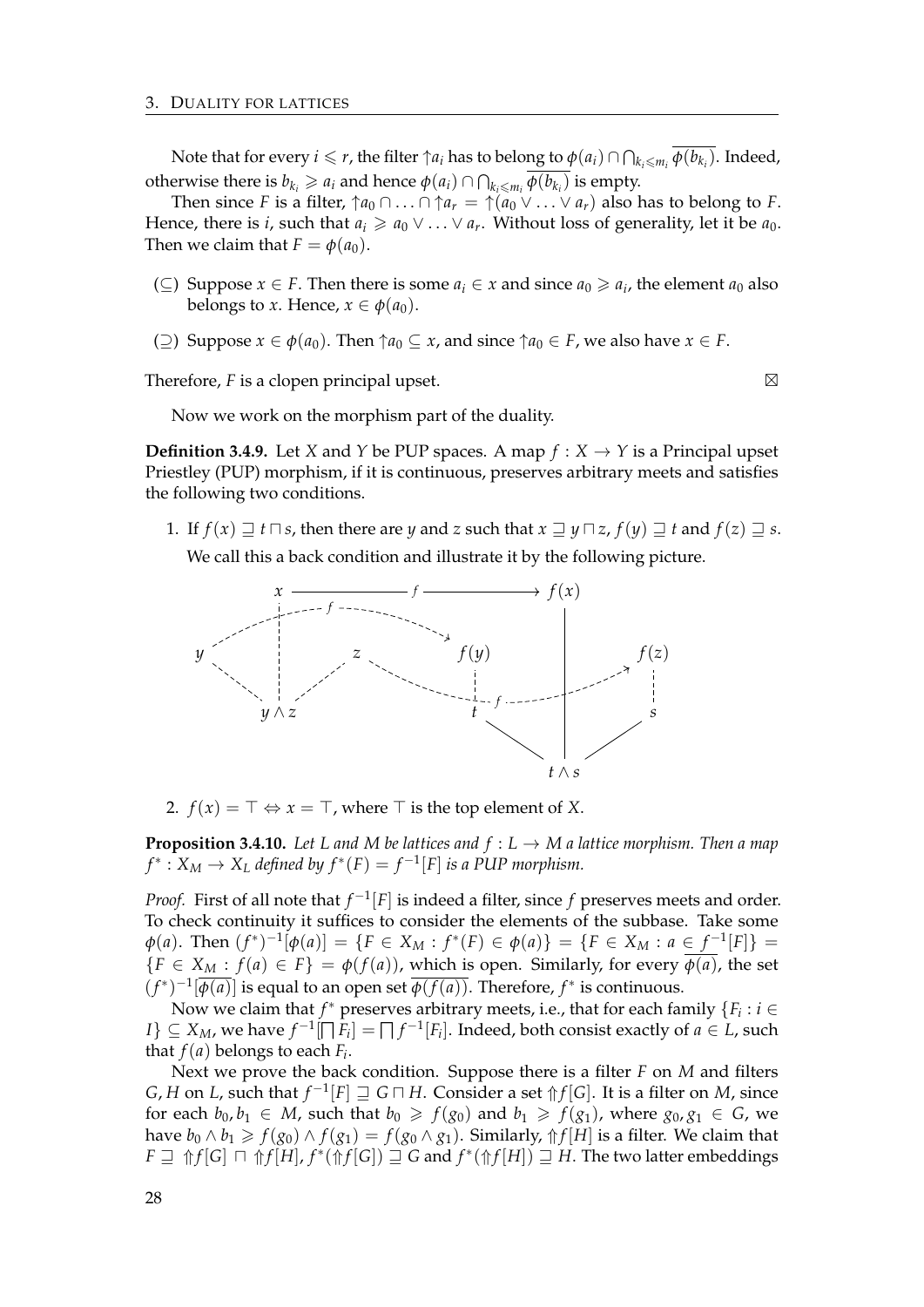are obvious, since for each  $g \in G$  we have  $f(g) \in \frac{\Lambda}{G}$  and the same for *H*. So we are left with  $F \supseteq \Uparrow f[G] \sqcap \Uparrow f[H]$ .

Take  $t \in \Uparrow f[G] \sqcap \Uparrow f[H]$ , i.e.,  $t \geq f(g)$  for some  $g \in G$  and  $t \geq f(h)$  for some *h* ∈ *H*. Consider *g* ∨ *h*. It belongs to *G*  $\cap$  *H* and therefore  $f(g \lor h) \in F$ . Since *f* preserves joins, we have  $t \geq f(g) \vee f(h) = f(g \vee h)$ . So  $t \in F$  and  $F \supseteq \int f[G] \cap \int f[H]$ .

Finally we show the last condition. The top element of *X<sup>L</sup>* is the set *L* itself and the top element of  $X_M$  is M. Clearly,  $f^{-1}[M] = L$ . Suppose for some filter *F* on *M*, we have  $f^{-1}[F] = L$ . Then  $f(0) = 0$  belongs to F and therefore  $F = L$ . Hence, for each  $x \in X_M$ , we obtain  $f^*(x) = \top \Leftrightarrow x = \top$ .  $\boxtimes$ 

**Proposition 3.4.11.** Let *X* and *Y* be PUP spaces and  $f : X \to Y$  a PUP morphism. Then a  $map \ f_*:CPU(Y) \rightarrow CPU(X)$  *defined by*  $f_*(\Uparrow x) = f^{-1}[\Uparrow x]$  *is a lattice morphism.* 

*Proof.* First, note that for a clopen principal upset  $\Uparrow x$ , the set  $f^{-1}[\Uparrow x]$  is indeed clopen, since *f* is continuous. Let *y* be the meet of all elements of  $f^{-1}[\nup{x}]$ . Then since *f* preserves arbitrary meets,  $f(y)$  is also above *x*. Take  $t \supseteq y$ . Then  $f(t) \supseteq f(y) \supseteq x$ .  $\text{Hence, } f^{-1}[\Uparrow x] = \Uparrow y.$ 

Let  $\Uparrow x$ ,  $\Uparrow y$  be clopen principal upsets. Then  $f^{-1}[\Uparrow(x \sqcup y)] = f^{-1}[\Uparrow x] \cap f^{-1}[\Uparrow x]$ , since  $f(z)$  is above  $x \sqcup y$  if and only if it is above both x and y. Hence,  $f_*$  preserves meets. Now we show that  $f_*$  preserves joins, i.e.,  $f_*(\hat{\uparrow} x) \vee f_*(\hat{\uparrow} y) = f_*(\hat{\uparrow} (x \wedge y)).$ Unwrapping definitions, we get

$$
f_*(\Uparrow x) \vee f_*(\Uparrow y) = \{t \in X \mid \exists r, s \in X : t \sqsupseteq r \sqcap s, f(r) \sqsupseteq x, f(s) \sqsupseteq y\},
$$
  

$$
f_*(\Uparrow (x \sqcap y)) = \{t \in X \mid f(t) \sqsupseteq x \sqcap y\}.
$$

Take  $t \in f_*(\Uparrow x) \vee f_*(\Uparrow y)$ . Then there are  $r, s \in X$  such that  $t \sqsupseteq r \sqcap s$ ,  $f(r) \sqsupseteq x$ , *f*(*s*)  $\exists$  *y*. Since *f* preserves meets, *f*(*t*)  $\exists$  *f*(*r*)  $\sqcap$  *f*(*s*)  $\exists$  *x*  $\sqcap$  *y* and therefore *x* ∈  $f_*(\Uparrow(x\sqcap y)).$ 

Take  $t \in f_*(\Uparrow(x \sqcap y))$ . Then  $f(t) \sqsupseteq x \sqcap y$ . Using the first condition, we get *r* and *s* such that  $t \sqsupset r \sqcap s$  and  $f(r) \sqsupset x$  and  $f(s) \sqsupset y$ . Therefore, *x* belongs to  $f_*(\Uparrow x) \vee f_*(\Uparrow y)$ .

Finally, we prove that *f*<sup>∗</sup> preserves the bounds. The greatest element of *CPU*(*Y*) is *Y* itself. As  $f^{-1}[Y] = X$ , the function  $f_*$  preserves the top element. The least element of *CPU*(*Y*) is  $\{\top_{\gamma}\}\$ , where  $\top_{\gamma}$  is the top element of *Y*. Then by the second condition,  $f^{-1}[\{\top_Y\}] = \{\top_X\}.$ 

Let PUP be the category of PUP spaces with PUP morphisms.

**Theorem 3.4.12.** PUP *is dually equivalent to* Lat*.*

*Proof.* We already constructed the functors and the only fact left to check is that the isomorphisms of functors are natural. For that we need to show that the following two diagrams commute.

$$
L \xrightarrow{\phi_L} CPU(X_L)
$$
  
\n
$$
\downarrow f \qquad \qquad \downarrow f^* \qquad \qquad
$$
  
\n
$$
M \xrightarrow{\phi_M} CPU(X_M)
$$

Take *a* ∈ *L*. Then we get the following chain of equalities:  $f^*_{*}(\phi_L(a)) = \{F \in X_M :$ *f*<sup>\*</sup>(*F*) ∈ *φ*<sub>*L*</sub>(*a*)} = {*F* ∈ *X<sub>M</sub>* : *a* ∈ *f*<sup>-1</sup>[*F*]} = {*F* ∈ *X<sub>M</sub>* : *f*(*a*) ∈ *F*} = *φ*<sub>*M*</sub>(*f*(*a*)). Therefore, the first diagram commutes.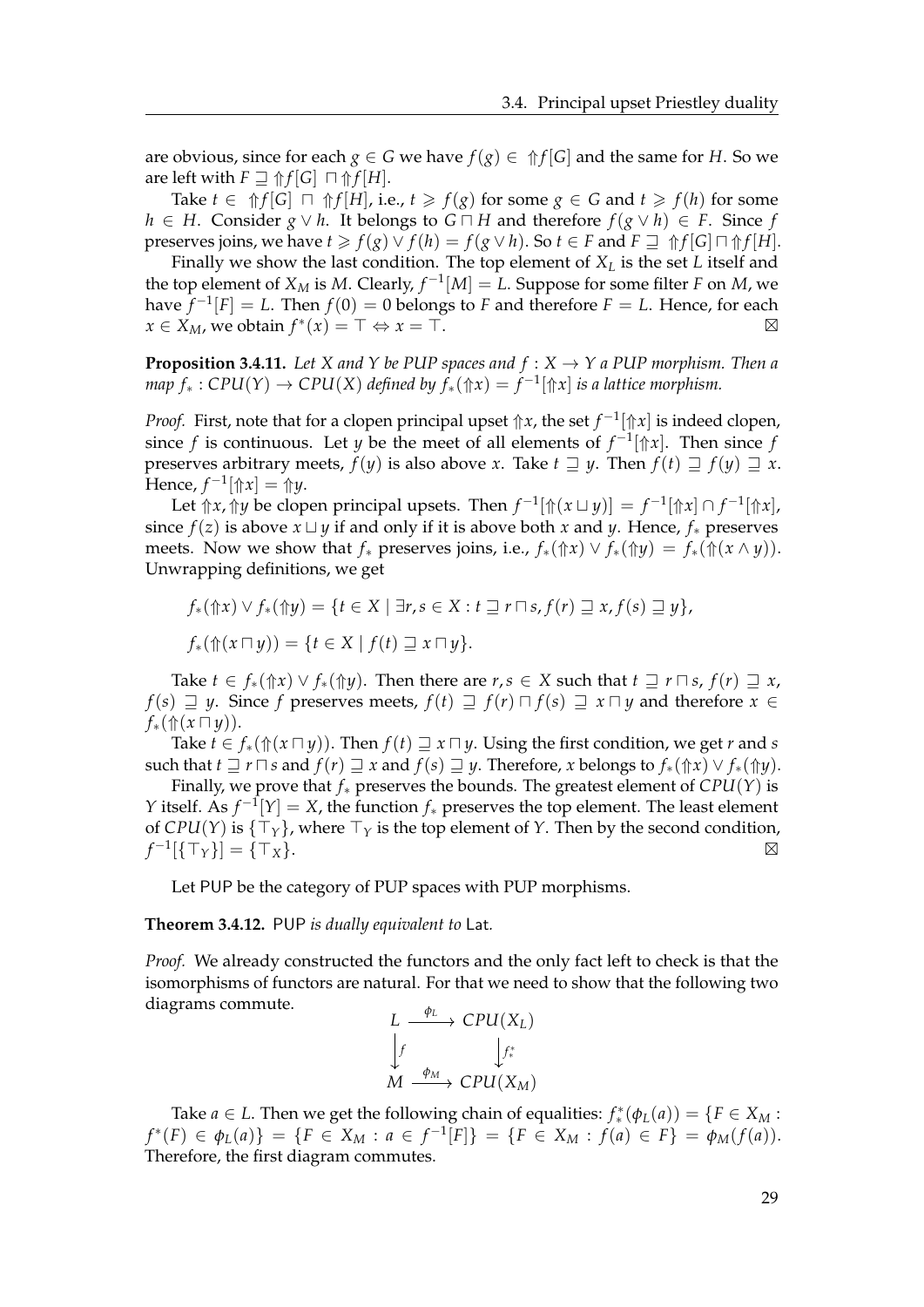$$
X \xrightarrow{\psi_X} X_{CPU(X)}
$$
\n
$$
\downarrow f
$$
\n
$$
\downarrow f
$$
\n
$$
\downarrow f^*
$$
\n
$$
Y \xrightarrow{\psi_Y} X_{CPU(Y)}
$$

Take *x*  $\in$  *X*. Then we get the following chain of equalities:  $f^*(\psi_X(x)) = \{U \in$  $CPU(Y)$  :  $f^*(U) \in \psi_X(x)$ } = {*U* ∈ *CPU*(*Y*) : *x* ∈  $f^{-1}[U]$ } = {*U* ∈ *CPU*(*Y*) : *f*(*x*) ∈  $U$ } =  $\psi_Y(f(x))$ . Therefore, the second diagram also commutes.  $\boxtimes$ 

In the remainder of the thesis we will use the duality via PUP spaces to establish some facts about lattice and modal lattices. One of the reasons we chose to work with PUP spaces is that their underlying topological spaces are Stone spaces. From this perspective this choice is similar to preferring to work with Priestley space as opposed to spectral spaces when studying distributive lattices.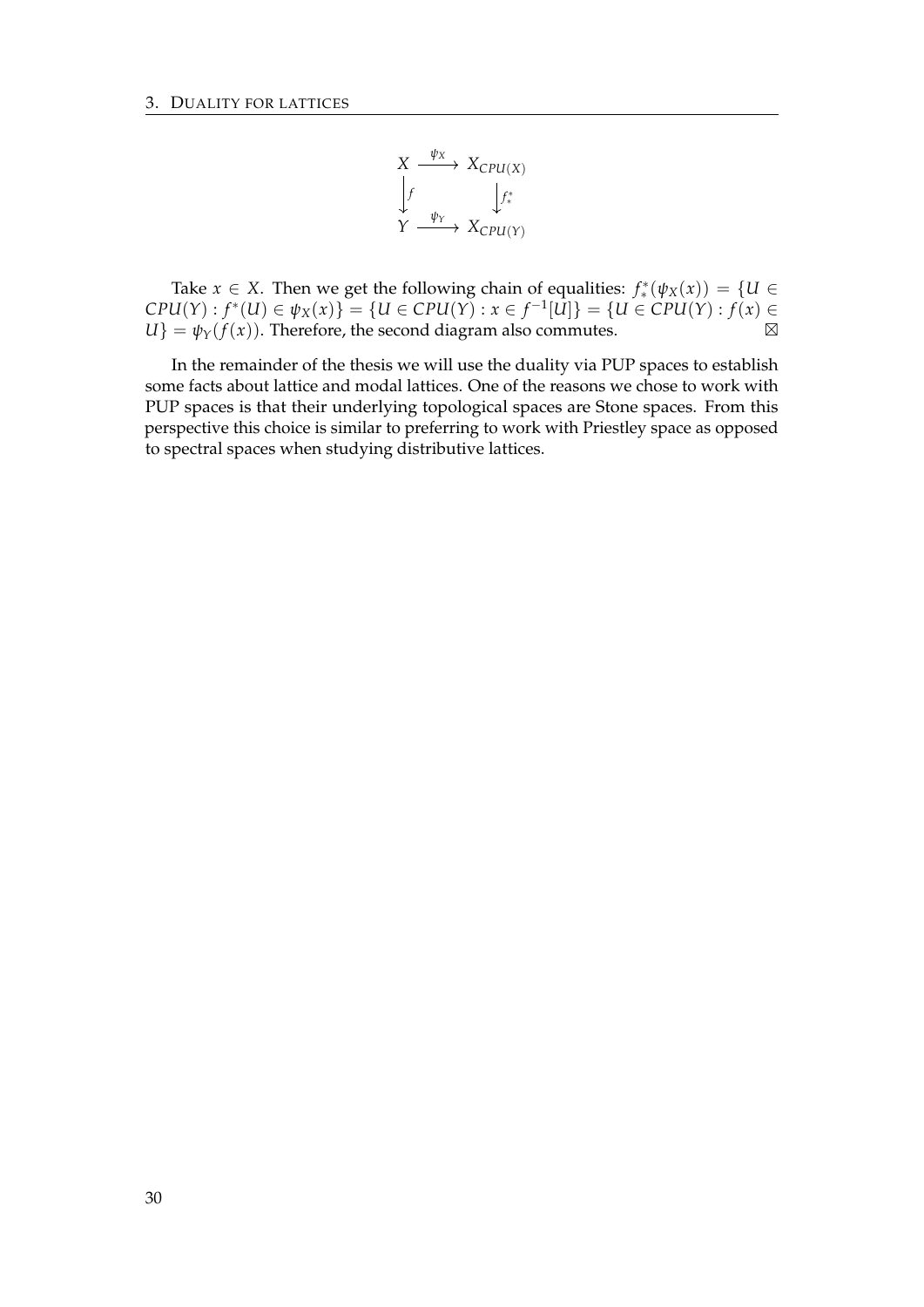## **CHAPTER**

## **Filter completion**

<span id="page-34-0"></span>We will now use the Principal upset Priestley duality established in the previous chapter to define a filter completion of a lattice that turns out to enjoy an analogue of a Sahlqvist theorem. Then using filter completions we show that every variety of lattices is closed under ideal completions. This result was proved algebraically by Baker and Hales in [\[2\]](#page-88-7). Our proof is purely dual and is based on Sambin and Vaccaro's proof of Sahlqvist canonicity [\[42\]](#page-90-11).

#### <span id="page-34-1"></span>**4.1 Positive formulas**

We start by explaining which formulas we consider and how to evaluate them on lattices and PUP spaces.

**Definition 4.1.1.** Let *P* be a fixed set of of propositional variables. The *positive language* consists of two binary operations  $\land$  and  $\lor$  and two constants  $\top$  and  $\bot$ . The *positive formulas* are formulas obtained by the inductive rule

$$
\alpha ::= p \in P \mid \alpha \wedge \beta \mid \alpha \vee \beta \mid \top \mid \bot.
$$

We denote the set of all positive formulas by *Fm*.

**Definition 4.1.2.** Let *L* be a lattice. A *valuation V* on a lattice *L* is a map assigning each  $p \in P$  an element of *L*. Then *V* naturally extends to all the positive formulas as follows:

 $V(\alpha \wedge \beta) = V(\alpha) \wedge V(\beta),$  $V(\alpha \vee \beta) = V(\alpha) \vee V(\beta),$  $V(\top) = 1$ ,  $V(\perp) = 0.$ 

#### **Definition 4.1.3.**

(i) A *positive inequality* is an expression of the form  $\alpha \leq \beta$ , where  $\alpha$  and  $\beta$  are positive formulas.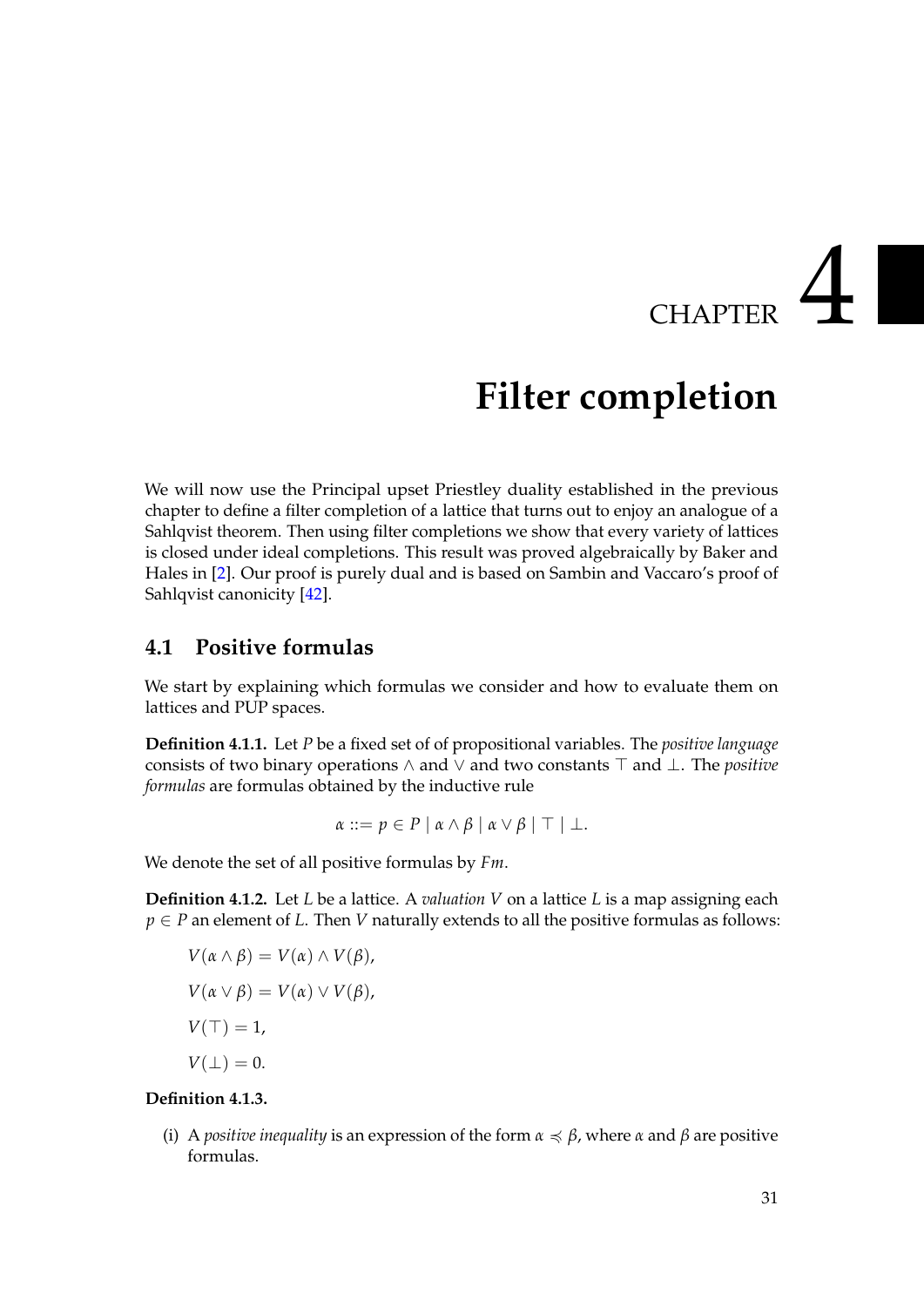(ii) A *positive equation* is an expression of the form  $\alpha \approx \beta$ , where  $\alpha$  and  $\beta$  are positive formulas.

**Definition 4.1.4.** Let *L* be a lattice.

- (i) Let  $\alpha \preccurlyeq \beta$  be a positive inequality. Then  $\alpha \preccurlyeq \beta$  holds in *L* (denoted by  $L \models \alpha \preccurlyeq \beta$ ) if for every valuation *V* : *P*  $\rightarrow$  *L* we have *V*( $\alpha$ )  $\leq$  *V*( $\beta$ ).
- (ii) Let  $\alpha \approx \beta$  be a positive equation. Then  $\alpha \approx \beta$  holds in *L* (denoted by  $L \models \alpha \approx \beta$ ) if for every valuation  $V: P \to L$  we have  $V(\alpha) = V(\beta)$ .

**Lemma 4.1.5.** *For a lattice L and positive formulas α and β,*

$$
L \models \alpha \approx \beta \Leftrightarrow L \models \alpha \preccurlyeq \beta \text{ and } L \models \beta \preccurlyeq \alpha.
$$

*Proof.* Suppose  $L \models \alpha \approx \beta$ . Take a valuation *V* on *L*. Then  $V(\alpha) = V(\beta)$ , hence also  $V(\alpha) \leq V(\beta)$ . Therefore,  $L \models \alpha \leq \beta$ . Similar,  $L \models \beta \leq \alpha$ .

Now suppose  $L \models \alpha \preccurlyeq \beta$  and  $L \models \beta \preccurlyeq \alpha$ . Take a valuation *V* on *L*. Then  $V(\alpha) \leq V(\beta)$  and  $V(\beta) \leq V(\alpha)$ , hence  $V(\alpha) = V(\beta)$ . Therefore,  $L \models \alpha \approx \beta$ .

Due to this lemma, we concentrate on positive inequalities. Now we define how to evaluate formulas on a PUP space.

**Definition 4.1.6.** A *valuation V* on a PUP space *X* is a valuation on the lattice *CPU*(*X*). In other words, it is a map assigning for every  $p \in P$  a set  $V(p) \in CPU(X)$ , which is naturally extended to all positive formulas in the following way:

$$
V(\alpha \wedge \beta) = V(\alpha) \cap V(\beta),
$$
  
\n
$$
V(\alpha \vee \beta) = \{x \in X \mid \exists y \in V(\alpha), z \in V(\beta) \times \exists y \sqcap z\},
$$
  
\n
$$
V(\top) = X,
$$
  
\n
$$
V(\bot) = \{\top\}, \text{where } \top \text{ is the top element of } X.
$$

We denote the relation  $x \in V(\alpha)$  by  $x \models^V \alpha$ .

Note that we define  $V(\perp)$  as  $\{\top\}$ , since  $\{\top\}$ , which is equal to  $\Uparrow\top$ , is the smallest clopen principal upset of *X*.

**Definition 4.1.7.** Let *X* be a PUP space.

- (i) Let  $\alpha \le \beta$  be a positive inequality. We write  $X \models \alpha \le \beta$  if for every valuation *V* on *X*,  $V(\alpha) \subseteq V(\beta)$ .
- (ii) Let  $\alpha \approx \beta$  be a positive equation. We write  $X \models \alpha \approx \beta$  if for every valuation *V* on *X*,  $V(\alpha) = V(\beta)$ .

Now it is easy to formulate when does a positive inequality or a positive equation hold in a lattice in terms of its dual PUP space.

**Proposition 4.1.8.** *Let L be a lattice.*

*(i) Let*  $\alpha \preccurlyeq \beta$  *be a positive inequality. Then*  $L \models \alpha \preccurlyeq \beta$  *if and only if*  $X_L \models \alpha \preccurlyeq \beta$ *.*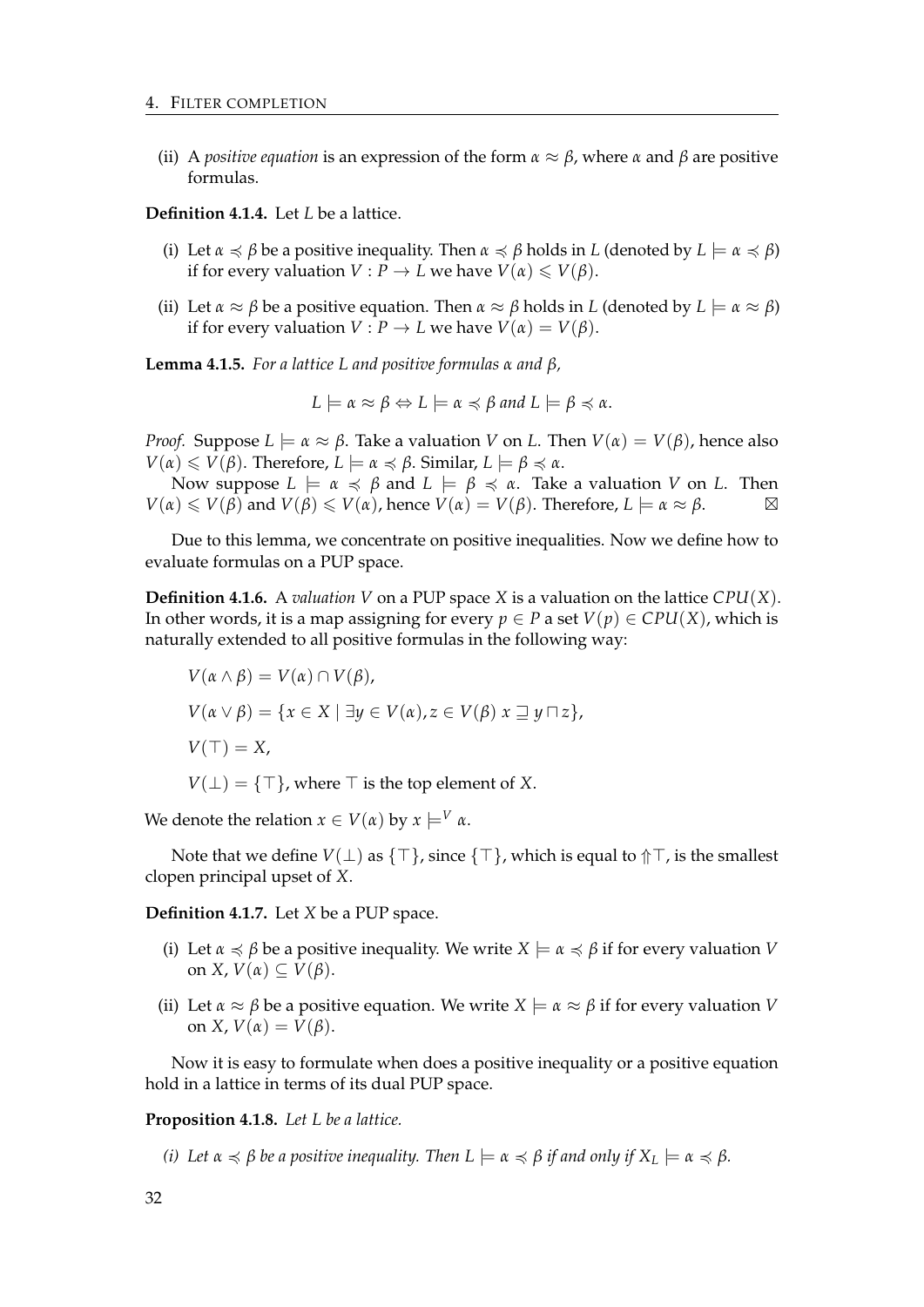*(ii) Let*  $\alpha \approx \beta$  *be a positive equation. Then L*  $\models \alpha \approx \beta$  *if and only if*  $X_L \models \alpha \approx \beta$ *.* 

*Proof.* Suppose  $L \models \alpha \preccurlyeq \beta$ . Take a valuation *V* on *X*<sub>*L*</sub>. Using the isomorphism between *L* and  $CPU(X_L)$  obtain a valuation  $V'$  on *L*, i.e.,  $V'(\xi) = \phi^{-1}(V(\xi))$ . Then  $V'(\alpha) \leq V'(\beta)$ , therefore  $V(\alpha) \subseteq V(\beta)$ .

For the other direction suppose that for every valuation *V* on  $X_L$  we have  $V(\alpha) \subseteq$  $V(\beta)$ . Take a valuation  $V'$  on *L*. Using the isomorphism between *L* and  $CPU(X_L)$ obtain a valuation *V* on  $X_L$ , i.e.,  $V(\xi) = \phi(V'(\xi))$ . Then  $V(\alpha) \subseteq V(\beta)$  and therefore  $V'(\alpha) \leq V'(\beta)$ . Hence,  $L \models \alpha \preccurlyeq \beta$ .

The positive equation case follows from Lemma  $4.1.5$ .  $\boxtimes$ 

#### <span id="page-36-1"></span>**4.2 Filter completion**

It turns out that our Principle upset Priestly duality gives rise to a natural kind of completions.

**Definition 4.2.1.** A *completion* of a lattice *L* is a pair (*e*, *C*), where *C* is a complete lattice and  $e: L \to C$  is a lattice embedding.

Recall that for a lattice *L*, its order dual lattice is denoted by *L ∂* .

**Definition 4.2.2.** Let *L* be a lattice and  $(F(L), \subseteq)$  the complete lattice of its filters. Consider the lattice embedding  $\iota : L \to F(L)^{\partial}$  defined by  $\iota(a) = \uparrow a$ . Then we call  $(\iota, F(L)^{\partial})$  the *filter completion* of *L*.

Note that we need to reverse the order on  $F(L)$  since  $a \leq b \Leftrightarrow \uparrow a \supseteq \uparrow b$ . We denote the order on  $F(L)^{d}$  by  $\sqsubseteq^{d}$  and the meet and join by  $\sqcap^{d}$  and  $\sqcup^{d}$ , as they are indeed the opposites of the lattice structure on *XL*.

Let *X* be a PUP space, *CPU*(*X*) the collection of its clopen principal upsets and *PU*(*X*) the collection of its principal upsets. Just like *CPU*(*X*), the set *PU*(*X*) forms a lattice with meet  $\Uparrow x \wedge \Uparrow y = \Uparrow (x \sqcup y)$  and join  $\Uparrow x \vee \Uparrow y = \Uparrow (x \sqcap y)$ . Moreover, since *X* is complete,  $PU(X)$  is also complete. Therefore,  $PU(X)$  is a completion of  $CPU(X)$ .

Let  $X_L$  be the dual of a lattice *L*. Then *L* is isomorphic to  $CPU(X_L)$  and therefore  $PU(X_L)$  is a completion of *L* as well. We call the embedding from *L* to  $PU(X_L)$  defined by the isomorphism *φ* the *principal upset completion*. It turns out to be isomorphic to the filter completion with the isomorphism  $\tau : F(L)^d \to PU(X_L)$  defined by  $\tau(F) = \Uparrow F$ .

<span id="page-36-0"></span>**Proposition 4.2.3.** Let L be a lattice. Then the map  $\tau$  :  $F(L)^{\theta} \rightarrow PU(X_L)$  defined by *τ*(*F*) = ⇑*F is an isomorphism and τ* ◦ *ι* = *φ. Therefore, the filter completion is isomorphic to the principal upset completion PU*(*XL*)*.*

*Proof.* The map  $\tau$  is clearly a bijection. Moreover,  $\tau(F \sqcup^{\partial} G) = \Uparrow(F \sqcup^{\partial} G) = \Uparrow F \vee \Uparrow G =$  $\tau(F) \vee \tau(G)$  and  $\tau(F \sqcap^{\partial} G) = \Uparrow(F \sqcap^{\partial} G) = \Uparrow F \cap \Uparrow G = \tau(F) \wedge \tau(G)$ . Finally, for every  $a \in L$ , we have  $\tau(\iota(a)) = \tau(\uparrow a) = \Uparrow \uparrow a = \phi(a)$ .

In the previous chapter we discussed that instead of clopen principal upsets we could also use clopen filters. The main reason for our choice of the former is that a natural generalization of clopen principal upsets is the complete lattice of all principal upsets, which as we illustrate below allows us to show strong preservation results.

Another natural completion, thoroughly used in algebraic logic, is canonical extension, see, e.g., [\[21\]](#page-89-0). As shown in [\[37\]](#page-90-0), the canonical extension of a lattice *L* is isomorphic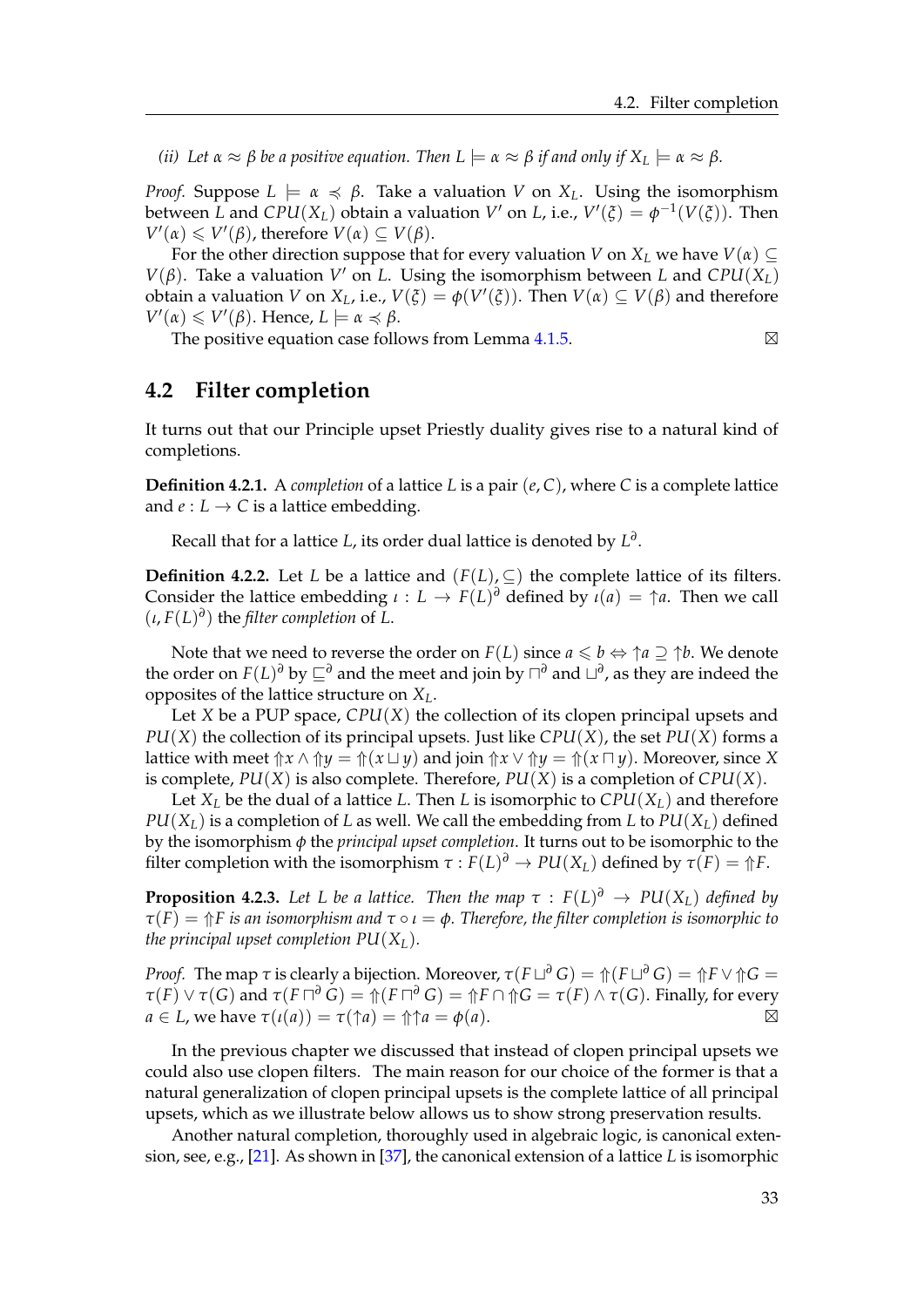to the lattice of *F*-saturated subsets of its dual space. However, *F*-saturated sets have a much less transparent order-topological structure, so in this thesis we concentrate on filter completions instead. We will show that the topological approach to Sahlqvist canonicty of Sambin and Vacarro [\[42\]](#page-90-1) and Celani and Jansana [\[10\]](#page-88-0) can be adapted via PUP duality to filter completions. In Chapter [5](#page-42-0) we also generalize it to the modal setting.

Recall the definition of a valuation on a PUP space *X* from the previous chapter. We can easily extend this notion to the completion  $PU(X)$  in the following sense.

<span id="page-37-2"></span>**Definition 4.2.4.** A *principal upset valuation (PU-valuation) V* on a PUP space *X* is a map assigning for every  $p \in P$  a set  $V(p) \in PU(X)$ , naturally extended to all positive formulas by using the lattice structure on *PU*(*X*). To be precise:

$$
V(\alpha \wedge \beta) = V(\alpha) \cap V(\beta),
$$
  
\n
$$
V(\alpha \vee \beta) = \{x \in X \mid \exists y \in V(\alpha), z \in V(\beta) \times \exists y \sqcap z\},
$$
  
\n
$$
V(\top) = X,
$$
  
\n
$$
V(\bot) = \{\top\}, \text{where } \top \text{ is the top element of } X.
$$

We denote the relation  $x \in V(\alpha)$  by  $x \models^{V} \alpha$ . It should be clear from the context if *V* is a PU-valuation or just a valuation.

**Definition 4.2.5.** Let *X* be a PUP space.

- (i) Let  $\alpha \preccurlyeq \beta$  be a positive inequality. We write  $X \models_{\text{PU}} \alpha \preccurlyeq \beta$  if for every PUvaluation *V* on *X*,  $V(\alpha) \subseteq V(\beta)$ .
- (ii) Let  $\alpha \approx \beta$  be a positive equation. We write  $X \models_{\text{PU}} \alpha \approx \beta$  if for every PUvaluation *V* on *X*,  $V(\alpha) = V(\beta)$ .

Whenever we talk about usual valuations, we denote the relation  $\models$  by  $\models$ <sub>CPU</sub>, in order to avoid confusion with  $\models$ *PU*.

<span id="page-37-0"></span>**Definition 4.2.6.** Let *L* be a lattice and  $\alpha(p_0, \ldots, p_n)$  a positive formula. Then for  $a_0, \ldots, a_n \in L$  we define  $\alpha(a_0, \ldots, a_n) \in L$  inductively in the following natural way:

- $\star$  if  $\alpha = p_i$ , then  $\alpha(a_0, \ldots, a_n) = a_i$ ;
- $\star$  if  $\alpha = \beta \wedge \gamma$ , then  $\alpha(a_0, \ldots, a_n) = \beta(a_0, \ldots, a_n) \wedge \gamma(a_0, \ldots, a_n);$
- $\star$  if  $\alpha = \beta \vee \gamma$ , then  $\alpha(a_0, \ldots, a_n) = \beta(a_0, \ldots, a_n) \vee \gamma(a_0, \ldots, a_n);$
- $\star$  if  $\alpha = \top$ , then  $\alpha(a_0, \ldots, a_n) = 1$ ;
- $\star$  if  $\alpha = \perp$ , then  $\alpha(a_0, \ldots, a_n) = 0$ .

<span id="page-37-1"></span>**Lemma 4.2.7.** *Fix some*  $a_1, \ldots, a_n$  *in a lattice L. Then for every*  $a, b \in L$  *and a positive formula*  $α(p, p_1, \ldots, p_n)$ *, we have* 

$$
\alpha(a, a_1, \ldots, a_n) \wedge \alpha(b, a_1, \ldots, a_n) \geq \alpha(a \wedge b, a_1, \ldots, a_n).
$$

*Proof.* We prove the lemma by induction on *α*. For convenience, we write  $\zeta(x)$  instead of  $\xi(x, a_1, \ldots, a_n)$ .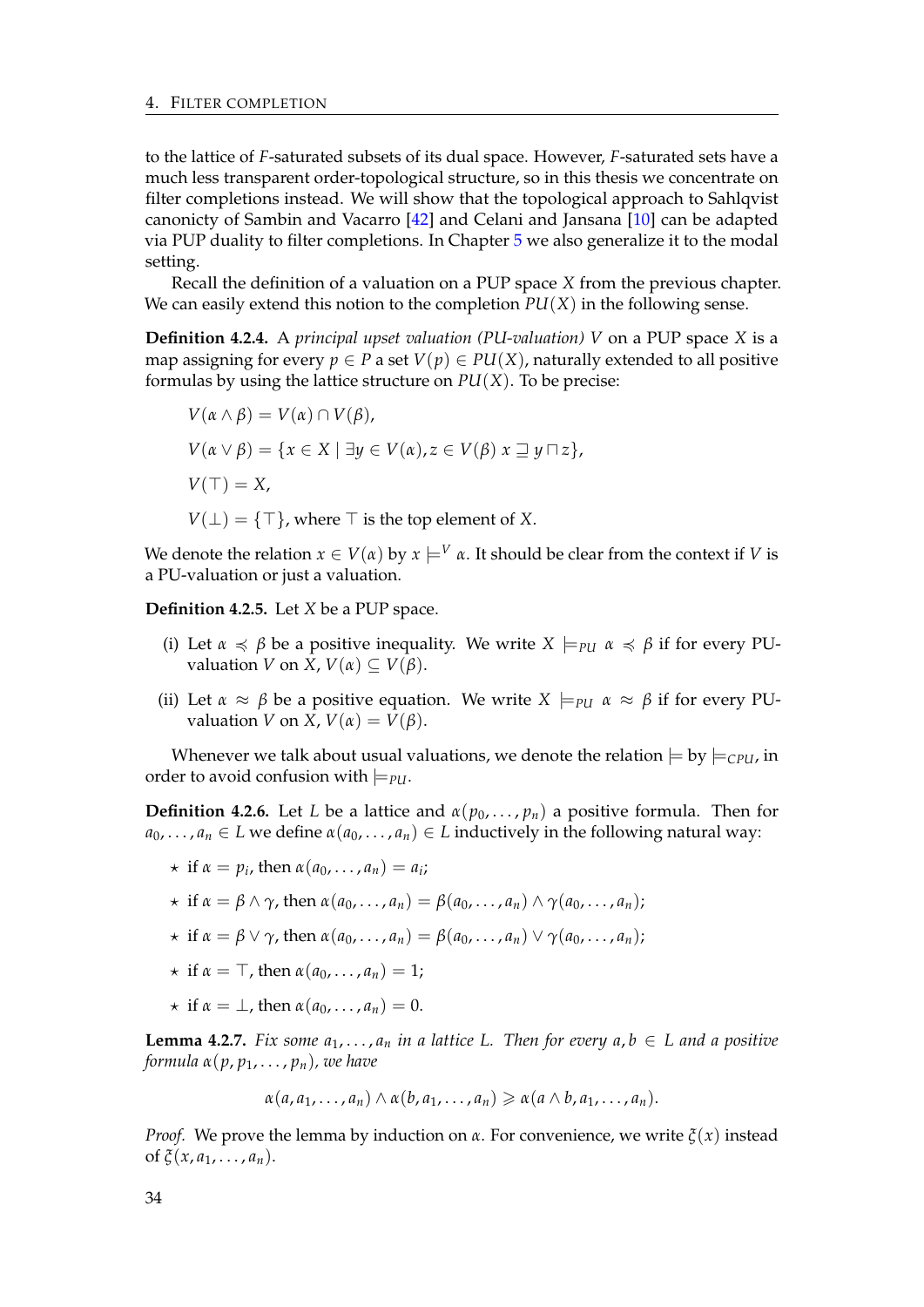- $\star$  If  $\alpha$  is a propositional letter,  $\top$  or  $\bot$ , the claim is obvious.
- $\star$  If  $\alpha = \beta \wedge \gamma$ , we obtain  $\alpha(a) \wedge \alpha(b) = (\beta(a) \wedge \gamma(a)) \wedge (\beta(b) \wedge \gamma(b)) = (\beta(a) \wedge \gamma(b))$  $\beta(b)$ )  $\land$   $(\gamma(a) \land \gamma(b)) \geq \beta(a \land b) \land \gamma(a \land b) = \alpha(a \land b).$
- $\star$  If  $\alpha = \beta \vee \gamma$ , we obtain  $\alpha(a) \wedge \alpha(b) = (\beta(a) \vee \gamma(a)) \wedge (\beta(b) \vee \gamma(b)) \geq (\beta(a) \wedge \gamma(b))$  $\beta(b)$ )  $\vee$   $(\gamma(a) \wedge \gamma(b)) \geq \beta(a \wedge b) \vee \gamma(a \wedge b) = \alpha(a \wedge b).$

 $\boxtimes$ 

Now we prove the intersection lemma, which is is an analogue of the Sambin and Vaccaro intersection lemma [\[42\]](#page-90-1) and one of the results by Celani and Jansana [\[10,](#page-88-0) Theorem 4.2].

<span id="page-38-0"></span>**Lemma 4.2.8** (The Intersection Lemma)**.** *Let X be a PUP space and consider a lattice PU*(*X*). Then for each positive formula  $α(p, p_1, \ldots, p_n)$  and principal upsets  $↑x, ↑x_1, \ldots, ↑x_n$ *we have*

$$
\alpha(\Uparrow x,\Uparrow x_1,\ldots,\Uparrow x_n)=\bigcap\{\alpha(\Uparrow t,\Uparrow x_1,\ldots,\Uparrow x_n)\mid\Uparrow t\in\mathcal{C}PU(X),\Uparrow x\subseteq\Uparrow t\}.
$$

*Note that here we apply Definition [4.2.6](#page-37-0) to the lattice PU*(*X*)*.*

*Proof.* First of all note that since all our operations are monotone,  $\alpha(\Uparrow x, \Uparrow x_1, \ldots, \Uparrow x_n) \subseteq$  $\alpha(\Uparrow t, \Uparrow x_1, \ldots, \Uparrow x_n)$  for each  $\Uparrow x \subseteq \Uparrow t$ . Hence,

$$
\alpha(\Uparrow x,\Uparrow x_1,\ldots,\Uparrow x_n)\subseteq\bigcap\{\alpha(\Uparrow t,\Uparrow x_1,\ldots,\Uparrow x_n)\mid\Uparrow t\in\mathit{CPU}(X),\Uparrow x\subseteq\Uparrow t\}
$$

and the  $\subset$  part is obvious. As before, we write for convenience  $\zeta(x)$  instead of *ξ*(*x*, ⇑*x*1, . . . , ⇑*xn*). We use duality and view *X* as a dual PUP space to a lattice *L*. Since we know that all clopen principal upsets are exactly the ones of the form  $\phi(a)$ , we reformulate the claim as  $\alpha(\Uparrow x) = \bigcap_{a \in x} \alpha(\phi(a))$ . Note that  $\phi$  is an isomorphism and therefore it commutes with every formula, i.e.,  $\xi(\phi(a)) = \phi(\xi(a))$ . Here on the left side we use *ξ* for the lattice *CPU*(*X*) and on the right side we use *ξ* for the lattice *L* in the way described in the Definition [4.2.6.](#page-37-0) Now we prove the lemma by induction.

- $\star$  Suppose  $\alpha(p) = p$ . Then  $\Uparrow x = \bigcap_{a \in x} \phi(a)$  holds since both are exactly the filters that contain all elements of *x*.
- $\star$  Suppose *α* = *β* ∧ *γ*. Then using the induction hypothesis, we get *β*(↑*x*) ∧  $\gamma(\Uparrow x) = \bigcap_{a \in x} \beta(\phi(a)) \cap \bigcap_{a \in x} \gamma(\phi(a)) = \bigcap_{a \in x} (\beta(\phi(a)) \wedge \gamma(\phi(a))).$
- $\star$  Suppose  $\alpha = \beta \vee \gamma$ . We know that  $\beta(\phi(a)) \vee \gamma(\phi(a)) = \phi(\beta(a) \vee \gamma(a))$ . As one inclusion is obvious, let us show the other one. Suppose  $y \in \bigcap_{a \in x} (\beta(\phi(a))) \vee$ *γ*( $φ(a)$ )). Then for each *a* ∈ *x*, the element  $β(a) ∨ γ(a)$  belongs to *y*.

Let *t* be a filter generated by  $\beta$ (*a*) for all  $a \in x$  and *s* be a filter generated by  $\gamma(a)$  for all  $a \in x$ . Then  $t \in \bigcap_{a \in x} \beta(\phi(a))$  and  $s \in \bigcap_{a \in x} \gamma(\phi(a))$  and we claim that  $t \sqcap s \leq y$ . Suppose  $a \in t \sqcap s$ . Then there are  $b_1, \ldots, b_n \in x$  and  $c_1, \ldots, c_m \in x$ , such that  $a \geq \beta(b_1) \wedge \ldots \wedge \beta(b_n)$  and  $a \geq \gamma(c_1) \wedge \ldots \wedge \gamma(c_m)$ . Then surely we also have  $a \ge \beta(b_1) \wedge \ldots \wedge \beta(b_n) \wedge \beta(c_1) \wedge \ldots \wedge \beta(c_m)$  and  $a \ge$  $\gamma(b_1) \wedge \ldots \wedge \gamma(b_n) \wedge \gamma(c_1) \wedge \ldots \wedge \gamma(c_m)$ . Let  $d = b_1 \wedge \ldots \wedge b_n \wedge c_1 \wedge \ldots \wedge c_m \in x$ . Using Lemma [4.2.7](#page-37-1) we get  $a \ge \beta(d) \vee \gamma(d)$ , which belongs to *y*. Therefore,  $y \in \bigcap_{a \in x} \beta(\phi(a)) \vee \bigcap_{a \in x} \gamma(\phi(a)) = \alpha(\Uparrow x).$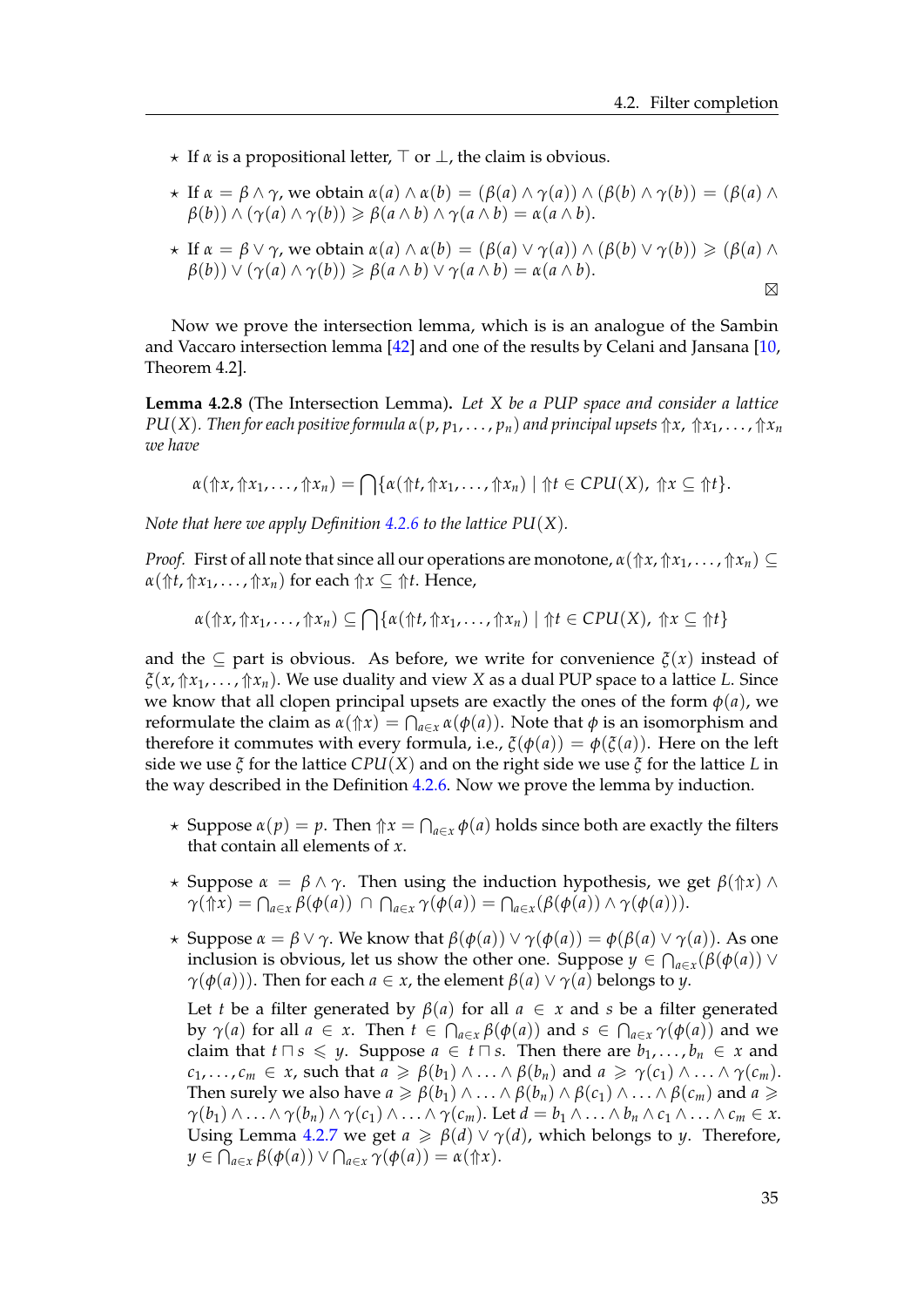$\star$  If  $\alpha$  is equal to  $\top$  or  $\bot$ , the lemma is trivial.

We finally prove the main theorem of this section.

<span id="page-39-0"></span>**Theorem 4.2.9.** *Let α and β be positive formulas and X a PUP space. Then*

$$
X \models_{\text{CPU}} \alpha \preccurlyeq \beta \Leftrightarrow X \models_{\text{PU}} \alpha \preccurlyeq \beta.
$$

*Proof.* First note that since each valuation is also a PU-valuation, the  $\Leftarrow$  part is obvious. Now suppose *X*  $\nvdash_{PU}$  *α*  $\preccurlyeq$  *β*. Then there is a PU-valuation *V* on *X* and *x* ∈ *X*, such that  $x \models^V \alpha$  but  $x \not\models^V \beta$ . Take a family  $y_p \in X$ , such that  $V(p) = \Uparrow y_p$ . Using the Intersection Lemma for *β*, we get a family *tp*, such that for every *t<sup>p</sup>* the set ⇑*t<sup>p</sup>* is clopen,  $\Uparrow\gamma y_p\subseteq\Uparrow t_p$  and  $x\not\models^{V'}\beta$  under the valuation  $V'(p)=\Uparrow t_p.$  On the other hand,  $\alpha \models^{V'} \alpha$ , since  $V(p) \subseteq V'(p)$  and all our operations are monotone. So we constructed a valuation, showing that  $X \not\models c_{\text{PU}} \alpha \preccurlyeq \beta$ .

Theorem [4.2.9](#page-39-0) gives us the following result for lattices.

**Definition 4.2.10.** A class of lattices C is called a *variety* if there exists a set of positive equations *Γ* such that *C* consists exactly of lattices *L* such that for every *α* ≈ *β* ∈ *Γ* we have  $L \models \alpha \approx \beta$ .

<span id="page-39-2"></span>**Corollary 4.2.11.** *Let L be a lattice and*  $\alpha \preccurlyeq \beta$  *a positive modal inequality.* If  $L \models \alpha \preccurlyeq \beta$ *,*  $\iota$ then  $F(L)^{\mathfrak{d}} \models \mathfrak{a} \preccurlyeq \beta$ . Therefore, every variety of lattices is closed under filter completions. *Moreover, every variety of lattices is generated by a family of filter completions.*

*Proof.* By duality  $L \models \alpha \preccurlyeq \beta$  if and only if  $X_L \models_{\text{CPU}} \alpha \preccurlyeq \beta$ . From Theorem [4.2.9,](#page-39-0) that is equivalent to  $X_L \models_{PU} \alpha \preccurlyeq \beta$ , which by the isomorphism  $\tau$  holds if and only if *F*(*L*) *∂*  $\models \alpha \preccurlyeq \beta$ .

#### <span id="page-39-3"></span>**4.3 Correspondence with ideal completions**

The result above could be seen as an analogue of one of the results by Baker and Hales, published in [\[2\]](#page-88-1). In the following section we state their result and demonstrate how to derive it from ours.

**Definition 4.3.1.** Let *L* be a lattice and  $(I(L), \subseteq)$  be the complete lattice of its ideals. Consider the embedding  $j: L \to I(L)$  defined by  $j(a) = \downarrow a$ . Then we call  $(j, I(L))$  the *ideal completion*.

Even though the ideal completion is different from the filter completion, they are closely connected. For each lattice *L*, the ideal completion *I*(*L*) is isomorphic to *F*(*L ∂* ), where *L ∂* is the order opposite of *L*. Therefore, we first establish the connection between properties of a lattice and its order dual.

**Definition 4.3.2.** Let *α* be a positive formula. Then define *α <sup>∂</sup>* as the formula obtained by changing every ∧ to ∨ and vice versa and also changing every 0 to 1 and vice versa.

<span id="page-39-1"></span>**Lemma 4.3.3.** *For every lattice L, a positive equation*  $\alpha \approx \beta$  *holds in L if and only if*  $\alpha^o \approx \beta^o$ *holds in L<sup>∂</sup> .*

 $\boxtimes$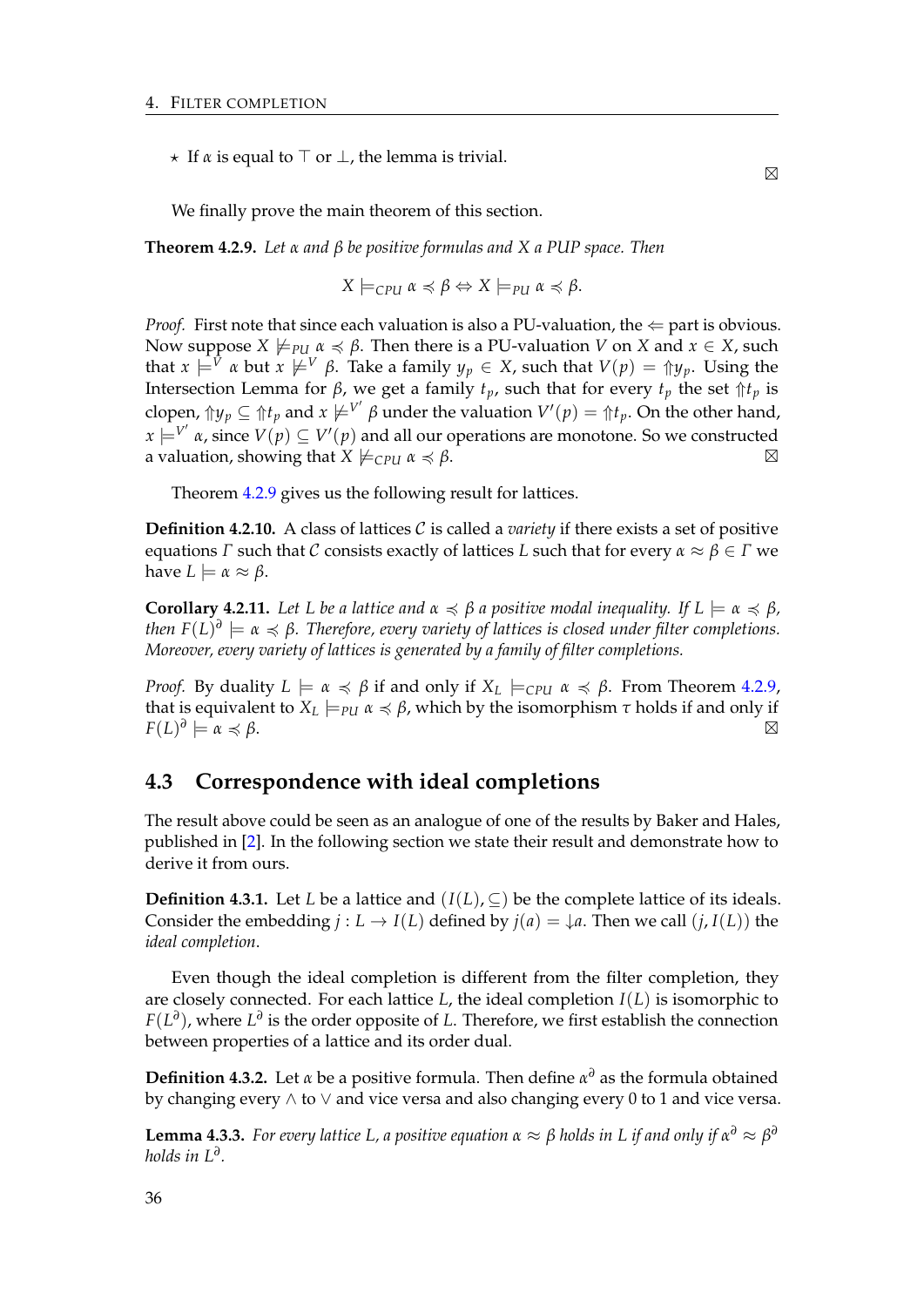*Proof.* Since  $L \simeq L^{\partial^d}$  and  $\alpha = \alpha^{\partial^d}$ , it suffices to show only one direction. Suppose *α*  $\approx$  *β* holds in *L*. Consider a valuation *V* : *P*  $\rightarrow$  *L*<sup>∂</sup>. Let *V*' : *P*  $\rightarrow$  *L* be the valuation generated by *V*. By a straightforward induction we see that for every positive formula *ξ*, the element  $V(\xi)$  of  $L^{\partial}$  and the element  $V'(\xi^{\partial})$  of *L* coincide. Then we know that since  $\alpha(V'(p_0), \ldots, V'(p_n)) = \beta(V'(p_0), \ldots, V'(p_n))$  holds in *L*,  $\alpha^d(V(p_0),\ldots,V(p_n)) = \beta^d(V(p_0),\ldots,V(p_n))$  has to hold in  $L^d$ .  $\qquad \qquad \boxtimes$ 

Next theorem is a result from [\[2\]](#page-88-1). Note that Baker and Hales give a different, purely algebraic proof, while ours is solely based on duality theory via Theorem [4.2.9.](#page-39-0)

**Theorem 4.3.4** (Baker and Hales)**.** *Every positive equation that holds in a lattice L likewise holds in I*(*L*)*. Therefore, every variety of lattices is closed under ideal completions.*

*Proof.* Suppose  $L \models \alpha \preccurlyeq \beta$ . Then by Lemma [4.3.3,](#page-39-1)  $L^\partial \models \alpha^\partial \preccurlyeq \beta^\partial$ . Then by Corollary  $4.2.11$ ,  $F(L^{\partial})^{\partial} \models \alpha^{\partial} \preccurlyeq \beta^{\partial}.$  But  $I(L)$  is isomorphic to  $F(L^{\partial}) = F(L^{\partial})^{\partial^{\partial}},$  so by Lemma  $4.3.3 \text{ J}(L) \models \alpha \preccurlyeq \beta.$  $4.3.3 \text{ J}(L) \models \alpha \preccurlyeq \beta.$ 

In this chapter we illustrated the usefulness of the Principal upset Priestley duality by showing in purely dual terms that every variety of lattice is closed under filter and ideal completions. In the next chapter we will extend our investigations to the modal setting and the extended duality for lattices will again be our main tool.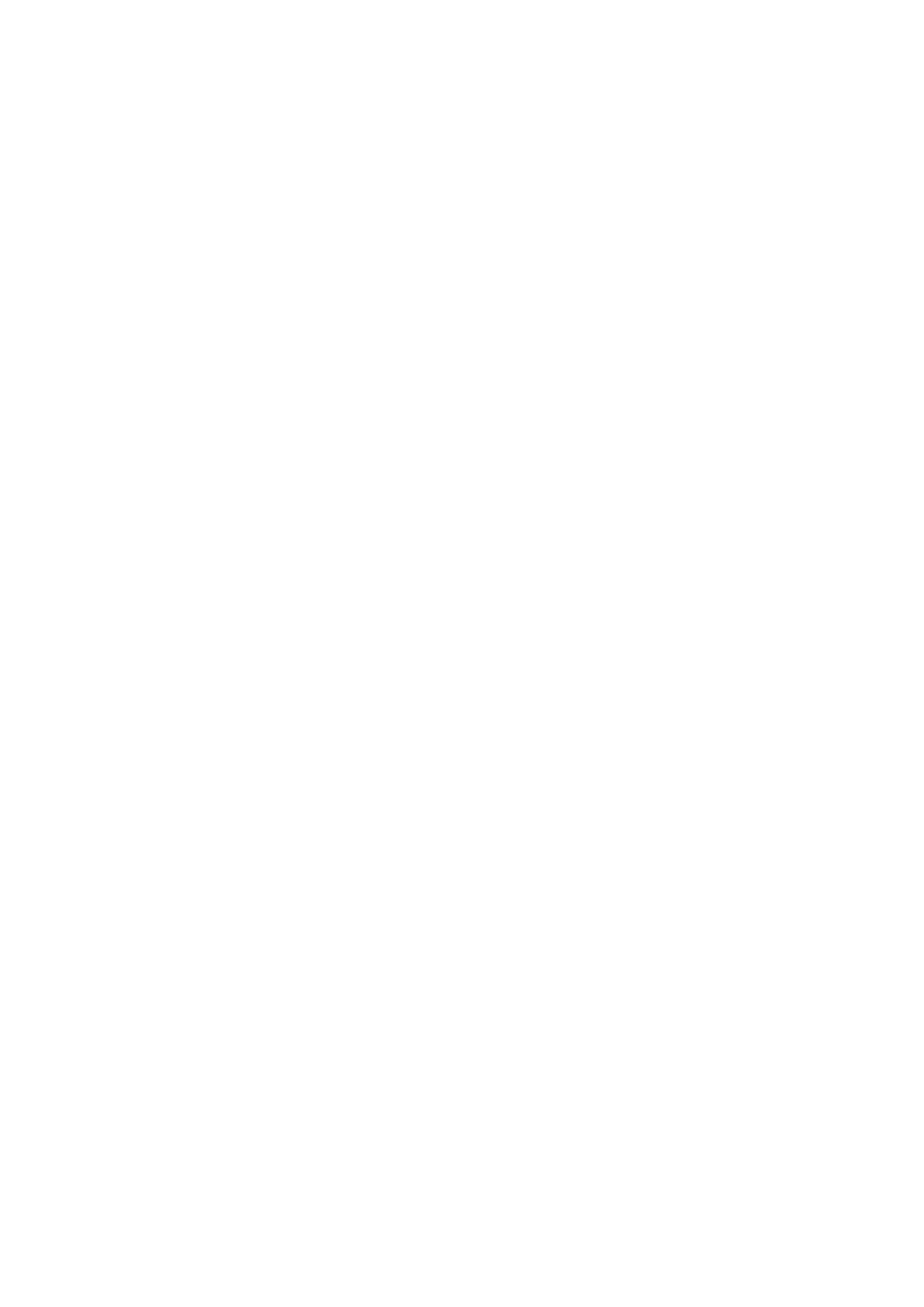# CHAPTER 5

### <span id="page-42-0"></span>**Duality for modal lattices**

In this chapter we study lattices enriched with modal operators. We develop duality and Sahlqvist correspondence for these structures. First we define the class of modal PUP spaces dual to modal lattices and establish a duality between them. We show that every inequality is preserved by filter completions and the same holds for the ideal completions, thus obtaining a modal version of the Baker and Hales theorem. We finish the chapter by defining Sahlqvist-like inequalities and proving that they correspond to first-order conditions on modal PUP spaces.

Our work is closely related to the study of positive modal logic, initiated by Dunn in [\[15\]](#page-89-1). We are mostly inspired by works of Celani and Jansana [\[10\]](#page-88-0), but build our duality on the PUP duality developed in the previous chapters whereas [\[10\]](#page-88-0) builds it over the Priestley duality. Our work can also be seen as a generalization of possibility semantics, studied in [\[30\]](#page-89-2), to the modal lattices.

#### **5.1 Modal Principal upset Priestley duality**

<span id="page-42-1"></span>**Definition 5.1.1.** A lattice *L* with operators  $\Box, \Diamond : L \rightarrow L$  is a *modal lattice* if the following axioms hold:

- 1.  $\Box a \leq \Diamond a$ ,
- 2.  $\Diamond(a \land b) \geq \Diamond a \land \Box b$ ,
- 3.  $\square(a \wedge b) = \square a \wedge \square b$ ,
- 4.  $\Diamond(a \vee b) = \Diamond a \vee \Diamond b$ ,
- 5.  $\Box 1 = 1$ ,
- 6.  $\lozenge 0 = 0$ .

In [\[15\]](#page-89-1) Dunn considered two axioms that connect box and diamond in the positive modal logic setting. We use one of them as the axiom 2 in the numeration above. However, as we work with filters instead of prime filters, our duality argument requires a different second condition. We replaced the other Dunn axiom  $\Box(a \lor b) \leq \Box a \lor \Diamond b$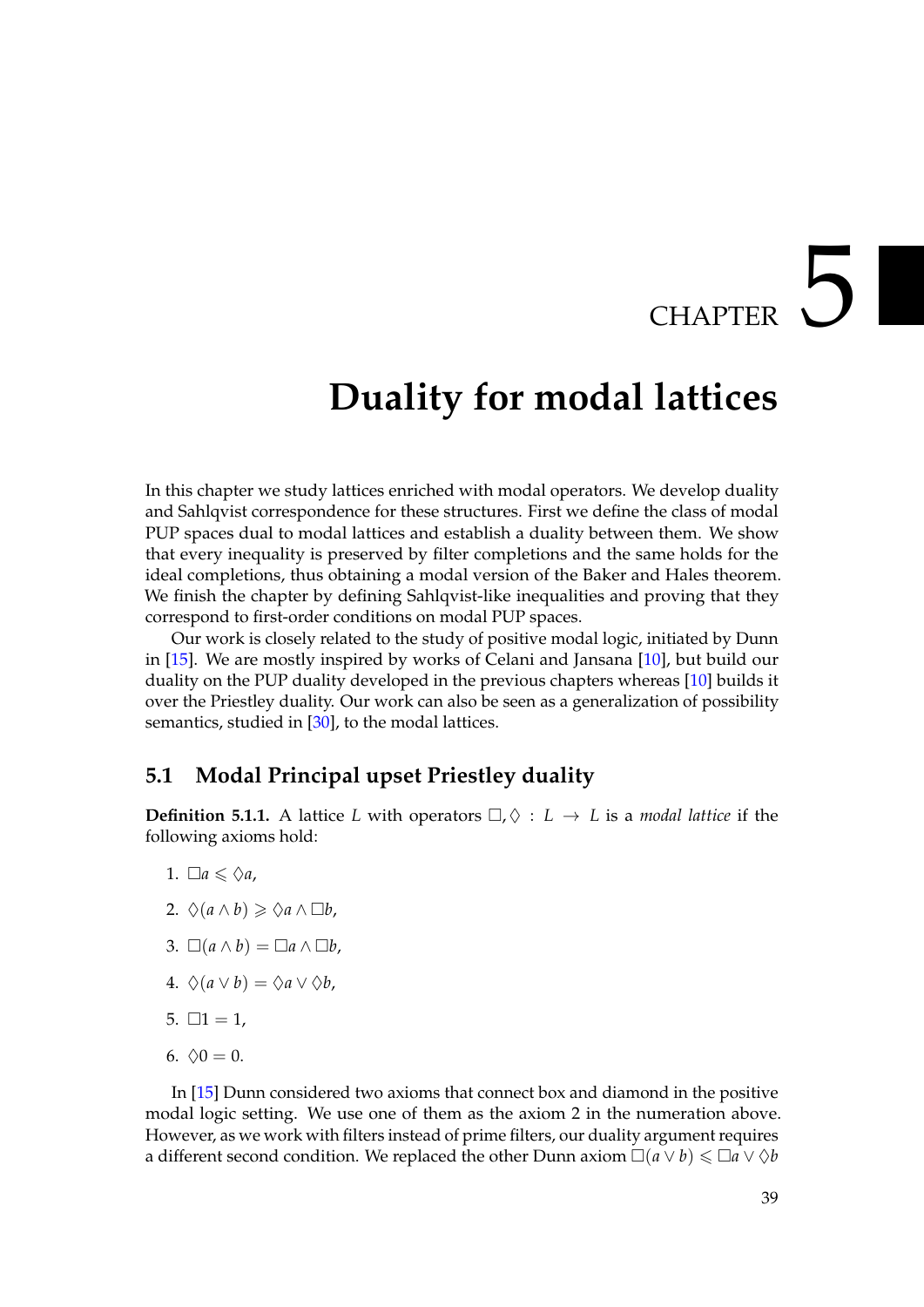with a seriality axiom (axiom 1 on the list). For now it remains open whether axiom 1 can be replaced by a more standard Dunn axiom, see more on this in Chapter 8.

Next we prove a few useful lemmas about filters of modal lattices.

**Proposition 5.1.2.** Let *L* be a modal lattice. For every filter *F* on *L*, the set  $\Box^{-1}[F] = \{a \in F : |F| = |a| \leq 1\}$ *L*  $\Box a$  ∈ *F*  $\}$  *is also a filter.* 

*Proof.* First note that  $\square^{-1}[F]$  is non-empty, as  $\square 1 = 1$  and  $1 \in F$ .

Let *a* ∈  $\square^{-1}[F]$  and *a* ≤ *b*. Then by axiom 3,  $\square a$  ≤  $\square b$ , so  $\square b$  ∈ *F*. Hence,  $b \in \Box^{-1}[F].$ 

Now let  $a_1, a_2 \in \Box^{-1}[F]$ . Then again by axiom 3,  $\Box(a_1 \land a_2) = \Box a_1 \land \Box a_2 \in F$ . Therefore,  $a_1 \wedge a_2 \in \Box^{-1}[F]$  and  $\Box^{-1}[F]$  is a filter.  $\boxtimes$ 

We denote the filter  $\square^{-1}[F]$  by  $D_F$ .

<span id="page-43-1"></span>**Proposition 5.1.3.** *Let L be a modal lattice. For each filter F on L, the sets*

$$
\uparrow \Box[F] = \{a \in L \mid \exists b \in F : a \geq \Box b\},\
$$

$$
\uparrow \Diamond[F] = \{a \in L \mid \exists b \in F : a \geq \Diamond b\}
$$

*are also filters.*

*Proof.* It follows immediately from the definitions that sets  $\uparrow \Box [F]$  and  $\uparrow \Diamond [F]$  are upward closed and non-empty.

We show that  $\uparrow \Box [F]$  is meet closed. Take  $a_1, a_2 \in \uparrow \Box [F]$ . Then there exist  $b_1, b_2 \in F$ such that  $a_1 \geq b_1$  and  $a_2 \geq b_2$ . Hence,  $a_1 \wedge a_2 \geq b_1 \wedge b_2 = \Box(b_1 \wedge b_2)$ . The element  $b_1 \wedge b_2$  belongs to *F*, and therefore  $a_1 \wedge a_2 \in \uparrow \Box[F]$ . So  $\uparrow \Box[F]$  is a filter.

Now we show that  $\uparrow \Diamond [F]$  is meet closed. Take  $a_1, a_2 \in \uparrow \Diamond [F]$ . Then there exist *b*<sub>1</sub>, *b*<sub>2</sub> ∈ *F* such that  $a_1 \ge \Diamond b_1$  and  $a_2 \ge \Diamond b_2$ . Hence,  $a_1 \land a_2 \ge \Diamond b_1 \land \Diamond b_2$ . Since the operator  $\Diamond$  is order-preserving,  $\Diamond b_1 \land \Diamond b_2 \geq \Diamond (b_1 \land b_2)$ . The element  $b_1 \land b_2$  belongs to *F*, and therefore  $a_1 \wedge a_2 \in \{\hat{\vee}|F\}$ . So  $\{\hat{\vee}|F\}$  is a filter.

Let *R* be a binary relation on a PUP space *X*. For each subset  $S \subseteq X$ , we let

$$
[R]S = \{x \in X \mid \forall y : \text{ if } xRy \text{ then } y \in S\},
$$

$$
\langle R \rangle S = \{ x \in X \mid \exists y : xRy \text{ and } y \in S \}.
$$

<span id="page-43-0"></span>**Definition 5.1.4.** A *modal PUP space* is a PUP space *X* with a binary relation *R* on it, satisfying the following conditions.

- 1. If  $\Uparrow x$  is clopen, then  $\lceil R \rceil \Uparrow x$  and  $\langle R \rangle \Uparrow x$  are also clopen.
- 2. For all  $x, y \in X$  if  $xRy$ , then there is a clopen principal upset  $\Uparrow t$  such that at least one of the following holds:

(i) 
$$
x \in [R] \Uparrow t
$$
 and  $y \notin \Uparrow t$ ,

- (ii)  $y \in \hat{p}t$  and  $x \notin \langle R \rangle \hat{p}t$ .
- 3.  $\Box$  ◦ $R \subseteq R \circ \Box$ , i.e., if  $x \Box yRz$ , then there is *t*, such that  $xRt \Box z$ .
- 4.  $\sqsupseteq$  ∘*R* ⊆ *R*  $\sqsupseteq$ *,* i.e., if *x*  $\sqsupseteq$  *yRz*, then there is *t*, such that *xRt*  $\sqsupseteq$  *z*.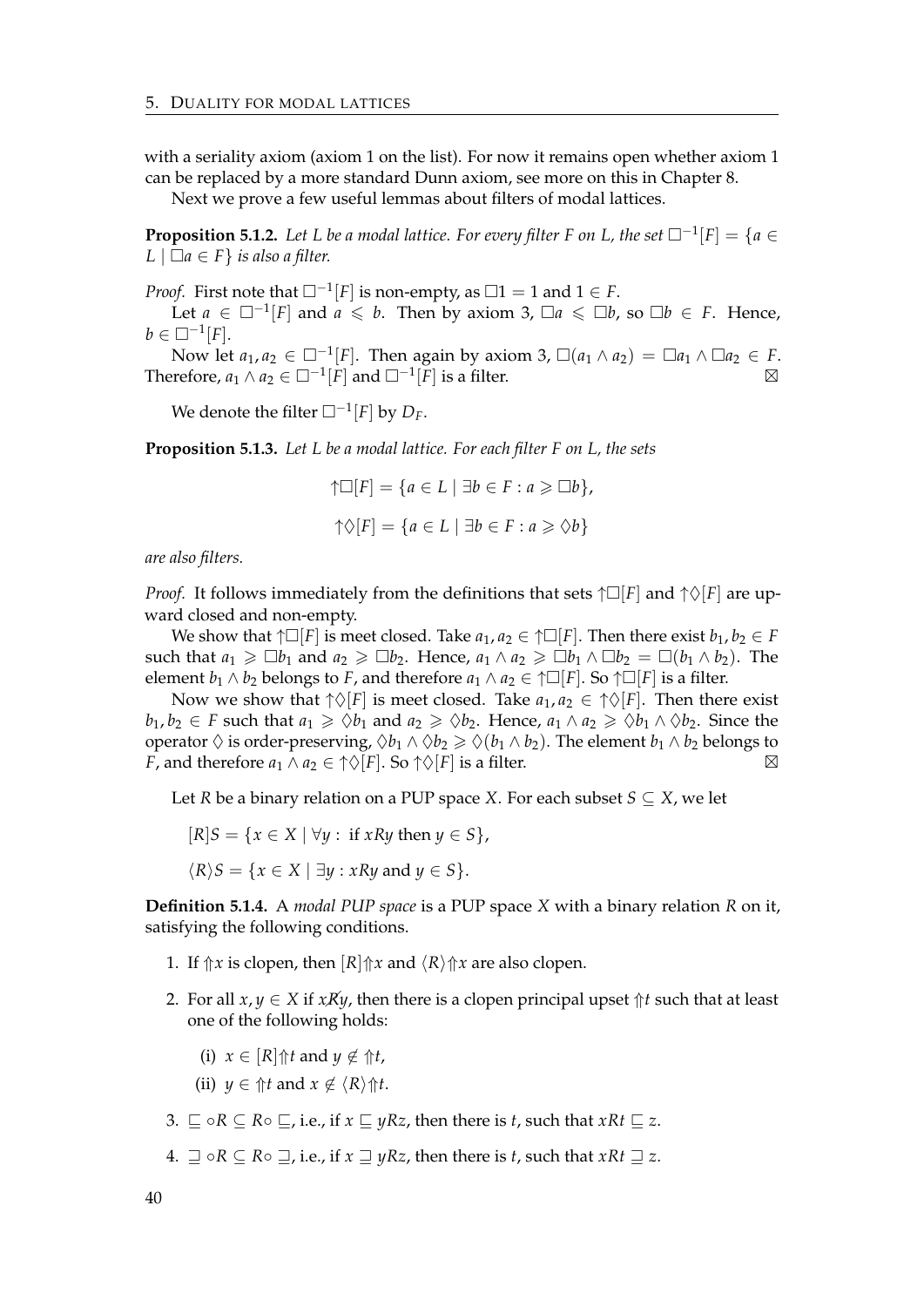- 5. If for some families  $\{x_i \in X : i \in I\}$  and  $\{y_i \in X : i \in I\}$  we have  $x_i R y_i$  for every *i*, then  $\bigcap_{i \in I} x_i$  *R*  $\bigcap_{i \in I} y_i$ .
- 6. If for some family  $\{x_i \in X : i \in I\}$  we have  $\prod_{i \in I} x_i R y$ , then there exists a family  $\{y_i \in X : i \in I\}$ , such that  $x_i R y_i$  for each  $i$  and  $\bigcap_{i \in I} y_i \sqsubseteq y$ .
- 7. If  $xRy \rightrightarrows y_1 \sqcap y_2$ , then there are  $x_1, x_2, z_1, z_2$ , such that

 $x_1 \sqcap x_2 \sqsubseteq x$ ,  $x_1Rz_1$  and  $x_2Rz_2$ ,  $z_1 \sqsupseteq y_1$  and  $z_2 \sqsupseteq y_2$ .

We illustrate this condition with the following picture.



8.  $xR\top \Leftrightarrow x = \top$ , where  $\top$  is the top element of *X*.

Note that every PUP space is a complete lattice, hence conditions 5 and 6 are well-defined. Also conditions 3 and 4 coincide with conditions on frames in Celani and Jansana work [\[10\]](#page-88-0). We first prove a couple of useful lemmas about modal PUP spaces.

<span id="page-44-1"></span>**Lemma 5.1.5.** *Let X be a modal PUP space and*  $\{S_i \subseteq X : i \in I\}$  *a family of subsets of X*. *Then*  $[R] \bigcap_{i \in I} S_i = \bigcap_{i \in I} [R] S_i$ *.* 

- *Proof.* (⊆) Let  $x \in [R] \prod_{i \in I} S_i$  and consider one of  $S_i$ . Suppose  $xRy$ . Then  $y \in \prod_{i \in I} S_i$ and therefore  $y \in S_i$ . Hence,  $x \in \prod_{i \in I} [R] S_i$ .
- $\text{( ⊇)}$  Let *x* ∈  $\bigcap_{i \in I} [R] S_i$  and suppose *xRy*. Then for each *S*<sup>*i*</sup> we have *y* ∈ *S*<sup>*i*</sup>, therefore  $y \in \prod_{i \in I} S_i$ . Hence,  $x \in [R] \prod_{i \in I} S_i$ . **.** *N*

<span id="page-44-0"></span>**Lemma 5.1.6.** *Let X be a modal PUP space. Then for every*  $x \in X$  *the sets*  $[R]$  $\uparrow$ *x and*  $\langle R \rangle$  $\uparrow$ *x are both principal upsets.*

*Proof.* Let  $\Uparrow x$  be a principal upset. We start with the set  $\lbrack R \rbrack \Uparrow x$ . Let *y* be the meet of all elements of  $[R]\uparrow\!\chi$ . Then we claim that *y* also belongs to  $[R]\uparrow\!\chi$ . Suppose *yRz*. Then by condition 6, there is a family  $\{z_i \in X : i \in I\}$ , such that  $\bigcap_{i \in I} z_i \sqsubseteq z$  and for each  $x_i \in [R]$   $\Uparrow x$  there is  $z_i$  such that  $x_i R z_i$ . Hence, for each  $z_i$  we have  $z_i \geq x$  and  $z \in \Uparrow x$ . Therefore,  $y \in [R]$   $\uparrow$  *x*. Finally we show that  $[R]$   $\uparrow$  *x* =  $\uparrow$  *y*. By construction, we already have  $[R]\uparrow x \subseteq \uparrow y$ . Take  $t \sqsupseteq y$  and suppose *tRs*. By condition 3, there is *d* such that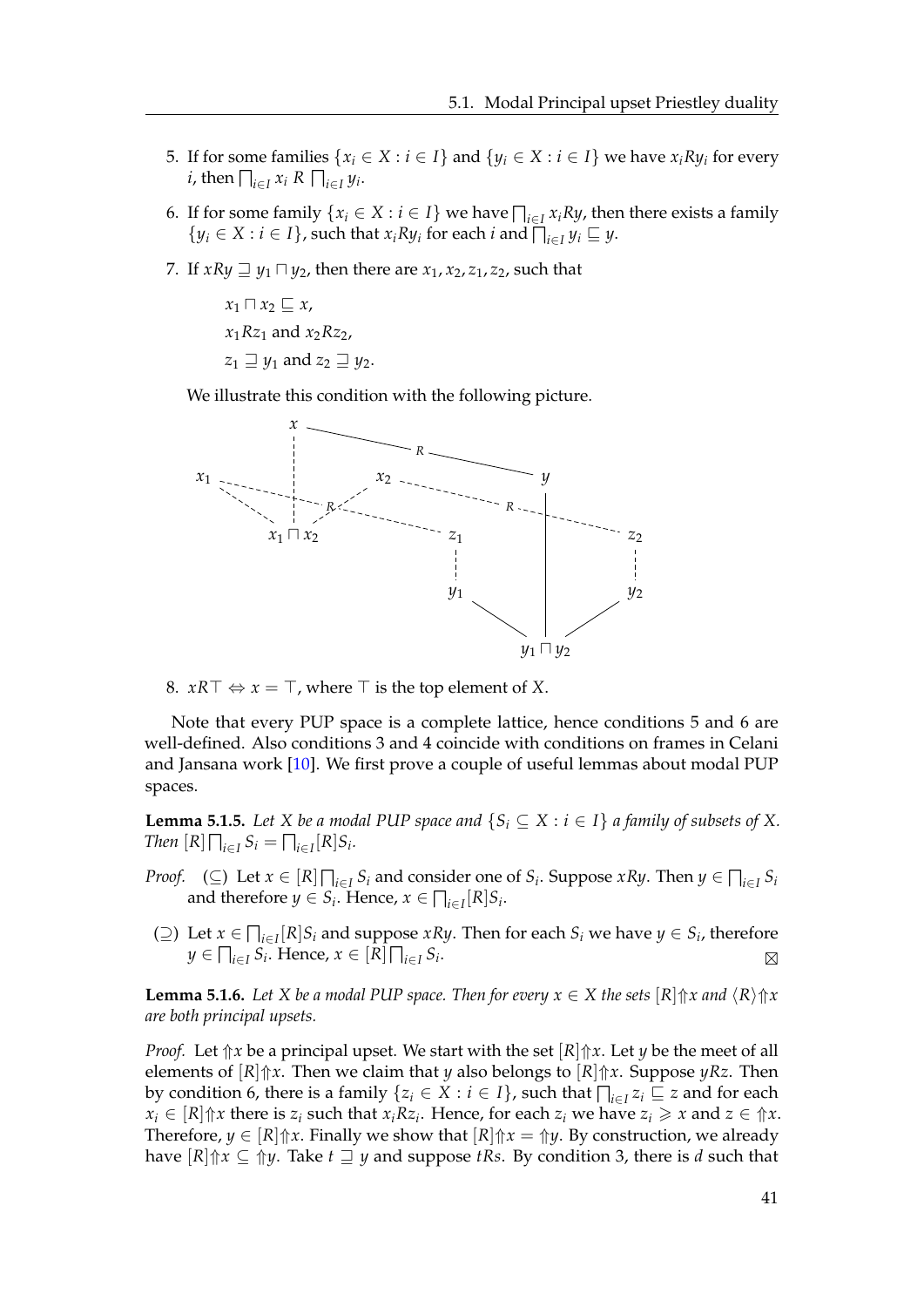$yRd \subseteq s$ . Then as we showed above, *d* is above *x* and  $t \in [R]\Uparrow x$ . Therefore,  $[R]\Uparrow x$  is a principal upset.

Now we move to the set  $\langle R \rangle \hat{\uparrow} x$ . Let *y* be the meet of all elements of  $\langle R \rangle \hat{\uparrow} x$ . Then by condition 5,  $y \in \langle R \rangle \text{ for } x$ , so there is  $z \supseteq x$  such that *yRz*. By construction, we have  $\langle R \rangle \text{d} x \subseteq \text{d} y$ . Take  $t \sqsupseteq y$ . Using condition 4, we obtain an element *s* such that *tRs*  $\supseteq$  *z*  $\supseteq$  *x*. Therefore, *t*  $\in$   $\langle R \rangle \text{$  $\uparrow$ *x* and  $\langle R \rangle \text{ } \uparrow$ *x* is a principal upset.  $\supseteq$ 

<span id="page-45-3"></span>**Lemma 5.1.7.** *Let X be a modal PUP space. For each point*  $x \in X$ *, there is a point*  $y \in X$ *, such that xRy.*

*Proof.* Apply condition 3 to  $x \subseteq TRT$ , which holds by condition 8. Then we obtain some  $y \in X$  such that  $xRy \sqsubset \top$ .

Next we establish a duality between modal lattices and modal PUP spaces. Let *L* be a modal lattice. Let *X<sup>L</sup>* be is dual PUP space and define *R<sup>L</sup>* on it by

$$
FR_L G \Leftrightarrow \Box^{-1}[F] \subseteq G \subseteq \Diamond^{-1}[F].
$$

Note that the same definition appears in [\[10\]](#page-88-0). We first prove three simple lemmas about  $(X_L, R_L)$ .

<span id="page-45-1"></span>**Lemma 5.1.8.** Let L be a modal lattice and consider a family of filters  $\{F_i : i \in I\}$  of L. Then  $\omega e$  have  $\Box^{-1}[\bigcap F_i] = \bigcap \Box^{-1}[F_i]$  and  $\Diamond^{-1}[\bigcap F_i] = \bigcap \Diamond^{-1}[F_i].$ 

*Proof.* The lemma follows from elementary set-theoretic fact that for every function the preimage commutes with arbitrary intersections.  $\boxtimes$ 

<span id="page-45-2"></span>**Lemma 5.1.9.** Let L be a modal lattice. Then for every filter  $F \in X_L$ , we have  $FR_L D_F$ .

*Proof.* By our definition of  $D_F$ ,  $\square^{-1}[F] \subseteq D_F$ . By the axiom  $\square a \leq \Diamond a$ , we also have  $\Box^{-1}[F] \subseteq \Diamond^{-1}[F]$ . Therefore,  $FR_L D_F$ .  $\Box$ 

<span id="page-45-0"></span>**Lemma 5.1.10.** Let L be a modal lattice. Then for every  $a \in L$ , we have

$$
[R_L]\phi(a) = \phi(\Box a) \text{ and } \langle R_L \rangle \phi(a) = \phi(\Diamond a).
$$

*Proof.* We first prove  $[R_L] \phi(a) = \phi(\Box a)$ .

- (⊆) Let *F* ∈  $[R_L]$  $\phi$ (*a*). Then since *FR*<sub>*L*</sub> $D_F$ , we have  $D_F$  ∈  $\phi$ (*a*), which means that  $a \in \Box^{-1}[F]$ . Therefore,  $\Box a \in F$  and  $F \in \phi(\Box a)$ .
- $( ⊇)$  Let  $F ∈ φ(□a)$ , so  $□a ∈ F$ . Suppose *FRG*. Then since  $□^{-1}[F] ⊆ G$ , we have  $a \in G$ . Hence,  $G \in \phi(a)$  and  $F \in [R_L] \phi(a)$ .

Now we prove  $\langle R_L \rangle \phi(a) = \phi(\Diamond a)$ .

- $(\subseteq)$  Let *F* ∈  $\langle R_L \rangle \phi(a)$ . Then there is a filter *G*, such that *FR*<sub>*L*</sub>*G* and *a* ∈ *G*. By  $G \subseteq \Diamond^{-1}[F]$ , we have  $\Diamond a \in F$ . Hence, *F* is an element of  $\phi(\Diamond a)$ .
- (⊇) Let *F* ∈  $\phi$ ( $\Diamond a$ ), so  $\Diamond a$  ∈ *F*. Consider a filter *G*, generated by *D<sub>F</sub>* and *a*, i.e.,  $G = \{b \in L : \exists d \in D_F \ b \geq d \wedge a\}$ . Then by construction,  $\Box^{-1}[F] \subseteq G$  and  $a \in G$ . Take *b*  $\ge d \wedge a$  for some  $d \in D_F$ . Then  $\Diamond b \ge \Diamond (d \wedge a) \ge \Box d \wedge \Diamond a$ . Since both  $\Box d$ and  $\Diamond a$  belong to *F*, we have that  $\Diamond b$  also belongs to *F* and  $G \subseteq \Diamond^{-1}[F]$ .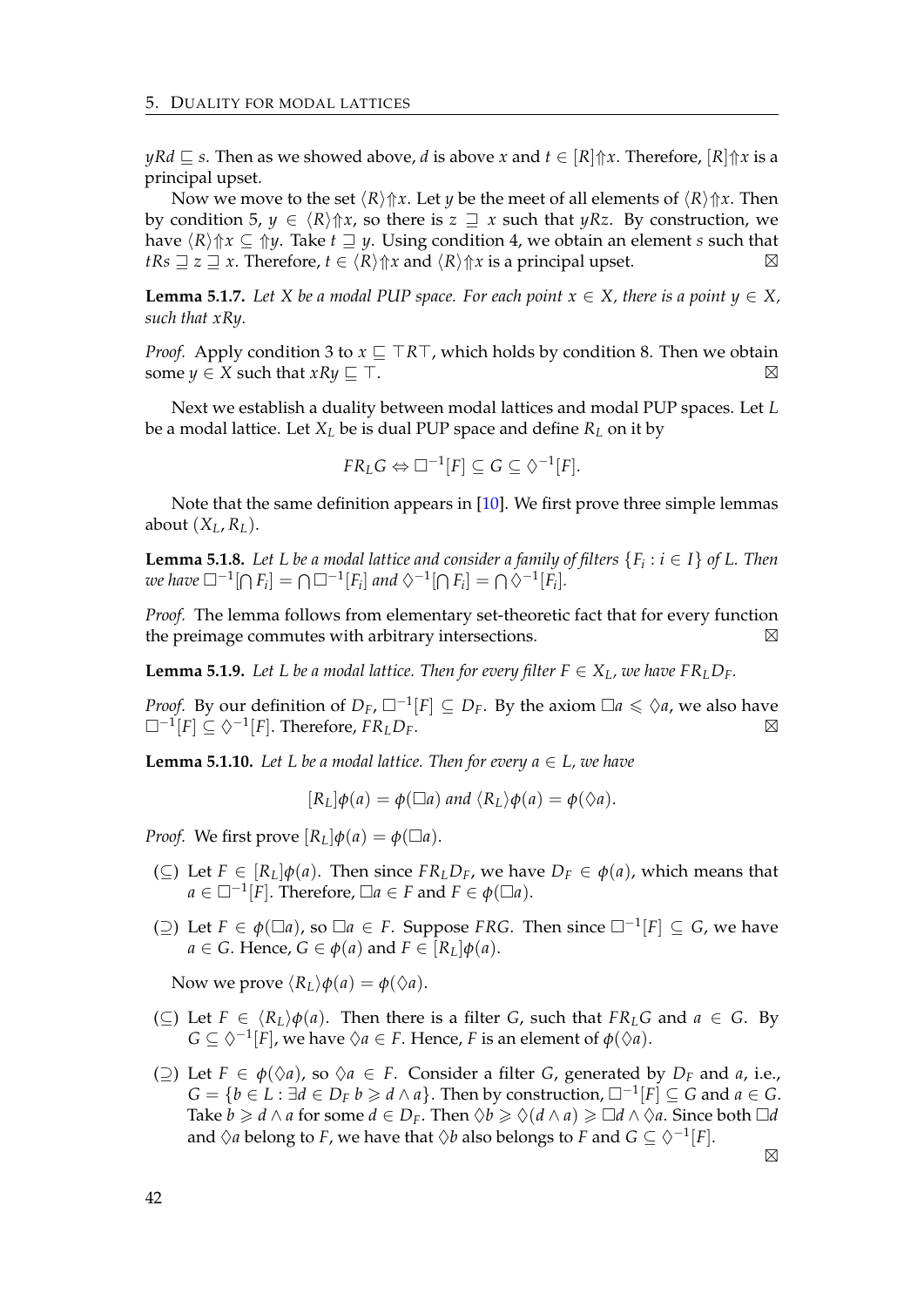By Claim [3.4.2.1,](#page-28-0) every clopen principal upset of  $X_L$  is of the form  $\phi(a)$  for some  $a \in L$ . Therefore, by Lemma [5.1.10](#page-45-0) for every clopen principal upset *U*,  $[R_L]$ *U* and  $\langle R_L \rangle U$  are of the form  $\phi(\Box a)$  and  $\phi(\Diamond a)$  respectively.

**Theorem 5.1.11.** For every modal lattice L, the PUP space  $X_L$  with a binary relation  $R_L$  is a *modal PUP space.*

*Proof.* We prove the conditions on modal PUP spaces one by one using the same numbering as in Definition [5.1.4.](#page-43-0)

- 1. By Lemma [5.1.10,](#page-45-0) for every clopen principal upset  $\Uparrow x$ , the sets  $[R_L]\Uparrow x$  and  $\langle R_L \rangle$   $\Uparrow x$  are of the form  $\phi(\Box a)$  and  $\phi(\Diamond a)$  respectively and therefore are clopen.
- 2. Let  $F, G \in X_L$  such that  $F \mathcal{R}_L G$ . Then there is either  $a \in \Box^{-1}[F]$  such that  $a \notin G$ or  $a \in G$  such that  $a \notin \Diamond^{-1}[F]$ .

First suppose there exists  $a \in \Box^{-1}[F]$  such that  $a \notin G$ . Then by Lemma [5.1.10,](#page-45-0)  $F \in [R] \phi(a) = \phi(\Box a)$  while  $G \notin \phi(a)$ . Hence,  $\phi(a)$  is a clopen principal upset which we were looking for.

Now suppose there exists  $a \in G$  such that  $a \notin \Diamond^{-1}[F]$ . Then by Lemma [5.1.10,](#page-45-0) *F*  $\notin \langle R \rangle \phi(a) = \phi(\Diamond a)$  while  $G \in \phi(a)$ . Hence,  $\phi(a)$  is a clopen principal upset which we were looking for.

- 3. Suppose  $F \subseteq \mathbb{G}R_LH$ . As we know,  $FR_LD_F$ . Let  $a \in D_F$ . Then  $\Box a \in F$ , hence  $\Box a$  ∈ *G*. Since *GR*<sup>*LH*</sup>, we have *a* ∈ *H*. Therefore,  $FR$ <sup>*LD*</sup>*F*  $\subseteq$  *H*.
- 4. Suppose  $F ⊒ GR$ <sub>*L</sub>H*. Consider a filter  $D_F ⊔ H$ . Then we already have  $□^{-1}[F] ⊆ I$ </sub> *D*<sup>*F*</sup>  $\perp$  *H* and *D*<sup>*F*</sup>  $\perp$  *H*. Take an element *a* of *D*<sup>*F*</sup>  $\perp$  *H*. Then there are *d* ∈ *D*<sup>*F*</sup> and  $h \in H$ , such that  $a \geq d \wedge h$ . Therefore,  $\Diamond a \geq \Diamond (d \wedge h) \geq \Box d \wedge \Diamond h$ . Since both  $\Box$ *d* and  $\Diamond$ *h* belong to *F*, we have that  $\Diamond$ *a* also belongs to *F*. Hence, *D<sub>F</sub>*  $\Box$  *H* ⊆  $\Diamond^{-1}[F]$  and  $FR_L(\breve{D_F} \sqcup H) \sqsupseteq H.$
- 5. Let  ${F_i \in X_L : i \in I}$  and  ${G_i \in X_L : i \in I}$  be families of filters of *L* such that  $F_iR_LG_i$ . Then  $\square^{-1}[F_i]\subseteq G_i\subseteq \Diamond^{-1}[F_i]$  for every *i*. By Lemma [5.1.8,](#page-45-1) we get

$$
\Box^{-1}[\bigcap_{i\in I}F_i]=\bigcap_{i\in I}\Box^{-1}[F_i]\subseteq\bigcap_{i\in I}G_i\subseteq\bigcap_{i\in I}\Diamond^{-1}[F_i]=\Diamond^{-1}[\bigcap_{i\in I}F_i].
$$

Therefore,  $\bigcap_{i \in I} F_i R_L \bigcap_{i \in I} G_i$ .

- 6. Let  $\{F_i \in X_L : i \in I\}$  be a family of filters of *L* such that  $(\bigcap_{i \in I} F_i)R_L G$  for some filter *G*. Consider filters  $D_{F_i}$ . Using Lemma [5.1.8,](#page-45-1) we have  $\bigcap_{i\in I}D_{F_i}\sqsubseteq G$ , and by Lemma [5.1.9](#page-45-2) *FiRLDF<sup>i</sup>* .
- 7. Suppose  $FR<sub>L</sub>G \supseteq G_1 \sqcap G_2$ . We need to construct filters  $F_1$ ,  $F_2$ ,  $H_1$ ,  $H_2$  such that

 $F_1 \sqcap F_2 \sqsubseteq F$ ,  $F_1RH_1$  and  $F_2R_1H_2$ ,  $H_1 \sqsupseteq G_1$  and  $H_2 \sqsupseteq G_2$ .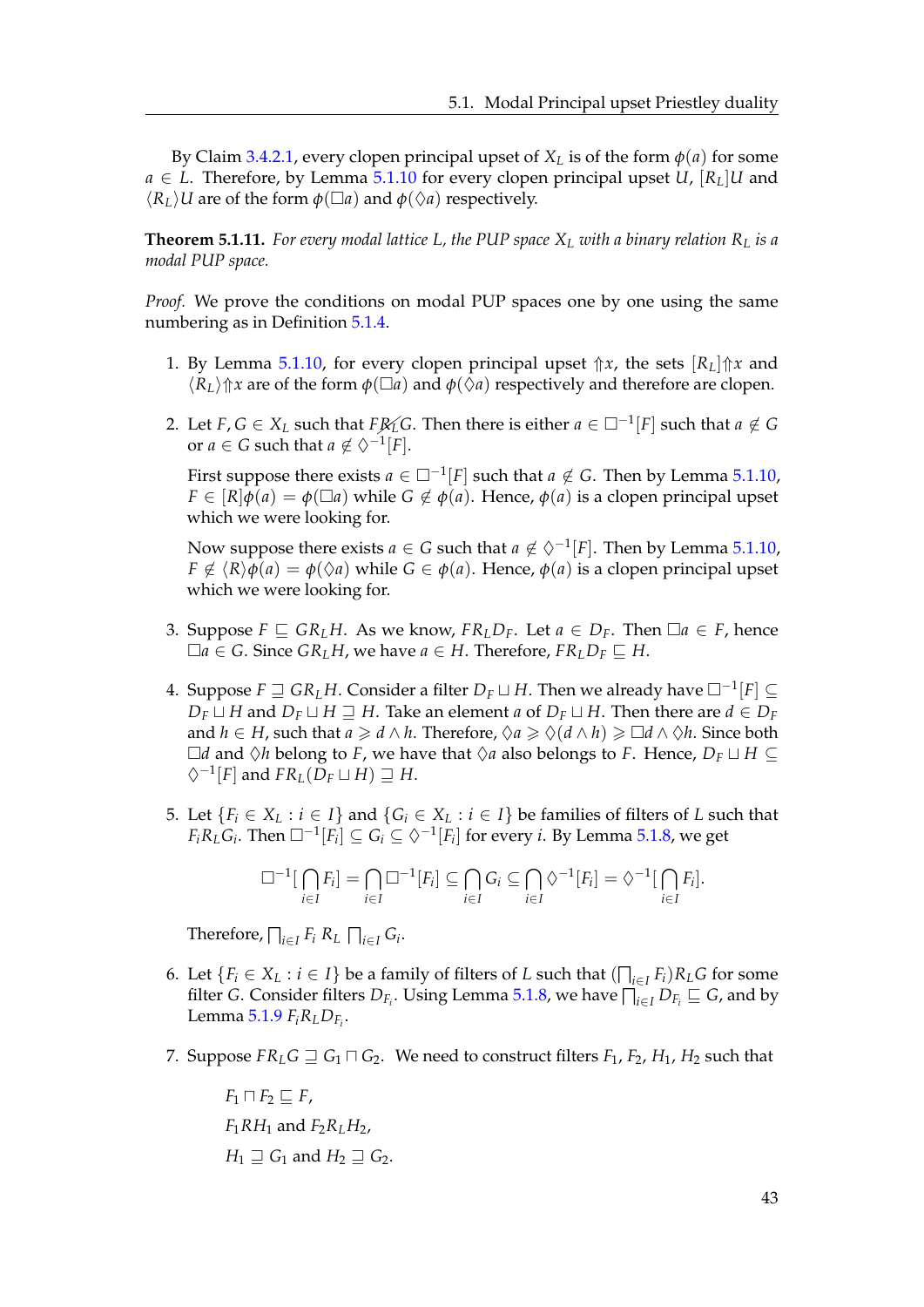Let *F*<sub>1</sub> and *F*<sub>2</sub> be the filters  $\uparrow \Diamond [G_1]$  and  $\uparrow \Diamond [G_2]$  respectively, discussed in Propo-sition [5.1.3.](#page-43-1) We first show that  $F_1 \sqcap F_2 \sqsubseteq F$ . Take  $c \in F_1 \sqcap F_2$ . Then there are  $a_1, \ldots, a_n \in G_1$  and  $b_1, \ldots, b_m \in G_2$ , such that  $c \geq \sqrt{a_1 \wedge \ldots \wedge \sqrt{a_n}}$  and *c* ≥  $\diamondsuit b_1 \wedge \ldots \wedge \diamondsuit b_m$ . Let *a* = *a*<sub>1</sub> ∧ ... ∧ *a*<sub>*n*</sub> and *b* = *b*<sub>1</sub> ∧ ... ∧ *b*<sub>*m*</sub>. By the monotonicity of  $\Diamond$ , we get  $c \ge \Diamond a$  and  $c \ge \Diamond b$ , hence  $c \ge \Diamond a \vee \Diamond b = \Diamond (a \vee b)$ . Since *a* ∈ *G*<sub>1</sub> and *b* ∈ *G*<sub>2</sub>, we have *a*  $\lor$  *b* ∈ *G* and  $\Diamond$ (*a*  $\lor$  *b*) ∈ *F*. Therefore, *c* ∈ *F* and  $F_1 \sqcap F_2 \sqsubseteq F$ .

Let  $H_1 = G_1 \sqcup D_{F_1}$  and  $H_2 = G_2 \sqcup D_{F_2}$ . Then it is left to show  $F_1R_LH_1$  and  $F_2R_LH_2$ . Moreover, it suffices to prove  $H_i \subseteq \Diamond^{-1}[F_i]$ . Take  $h \in H_i$ . Then there are  $g \in G_i$  and  $d \in D_{F_i}$ , such that  $h \geqslant g \wedge d$ . So we get  $\Diamond h \geqslant \Diamond (g \wedge d) \geqslant \Diamond g \wedge \Box d \in F_i$ . Hence,  $H_1 \subseteq \Diamond^{-1}[F_1]$  and  $H_2 \subseteq \Diamond^{-1}[F_2]$ .

8. The top element of  $X_L$  is *L* itself. Suppose  $FR_L L$ . Then  $\square^{-1}[F] \subseteq L \subseteq \Diamond^{-1}[F]$ . Therefore, for each  $a \in L$  we have  $\Diamond a \in F$ . In particular,  $\Diamond 0 = 0$  belongs to *F*, and  $F = L$ . Moreover,  $LR_L L$  since  $\square^{-1}[L] \subseteq L \subseteq \Diamond^{-1}[L]$ .  $\boxtimes$ 

Let *X* be a modal PUP space. By Lemma [5.1.6](#page-44-0) and Condition 1, we know that for each clopen principal upset  $\hat{}$  *n*, the sets  $R$  $\hat{}$  *n* and  $\langle R \rangle \hat{}$ *n* are also clopen principal upsets. Therefore,  $[R] : CPU(X) \rightarrow CPU(X)$  and  $\langle R \rangle : CPU(X) \rightarrow CPU(X)$  are operators on the lattice *CPU*(*X*).

<span id="page-47-0"></span>**Theorem 5.1.12.** *For every modal PUP space X, the lattice CPU*(*X*) *with operators* [*R*] *and*  $\langle R \rangle$  *on it is a modal lattice.* 

*Proof.* By PUP duality, we already know that *CPU*(*X*) is a lattice. We prove the axioms of modal lattices in the same order as they are listed in Definition [5.1.1.](#page-42-1)

- 1. Take a clopen principal upset *U* and  $x \in [R]U$ . Using Lemma [5.1.7,](#page-45-3) construct *y* ∈ *X*, such that *xRy*. Then *y* ∈ *U* and *x* ∈  $\langle R \rangle$ *U*. Hence,  $\lceil R \rceil$ *U* ⊆  $\langle R \rangle$ *U*.
- 2. Take clopen principal upsets *U*, *V* and  $x \in \langle R \rangle U \cap [R]V$ . Then there is  $y \in U$  such that *xRy* and hence  $y \in V$ . So *xRy*  $\ni$   $(U \cap V)$  and  $x \in \langle R \rangle$   $(U \cap V)$ . Therefore,  $\langle R \rangle$ *U* ∩  $[R]$ *V*  $\subseteq$   $\langle R \rangle$  (*U* ∩ *V*)
- 3. We get  $[R|(U \cap V) = [R]U \cap [R]V$  by Lemma [5.1.5.](#page-44-1)
- 4. Take clopen principal upsets  $\Uparrow s$ ,  $\Uparrow t$ . We want to show  $\langle R \rangle (\Uparrow s \vee \Uparrow t) = \langle R \rangle \Uparrow s \vee$  $\langle R \rangle \hat{\uparrow} t$ . As we know,  $\langle R \rangle (\hat{\uparrow} s \vee \hat{\uparrow} t) = \langle R \rangle (\hat{\uparrow} (s \sqcap t))$ 
	- (⊆) Suppose  $x \in \langle R \rangle (\Uparrow (s \sqcap t))$ . Then there is  $y \sqsupseteq s \sqcap t$ , such that *xRy*. Applying condition 7, we get  $x_1$ ,  $x_2$ ,  $z_1$ ,  $z_2$ , such that

 $x_1 \sqcap x_2 \sqsubseteq x$ , *x*1*Rz*<sup>1</sup> and *x*2*Rz*2,  $z_1 \sqsupseteq s$  and  $z_2 \sqsupseteq t$ .

That implies  $x_1 \in \langle R \rangle \text{ for all } x_2 \in \langle R \rangle \text{ for } t$ , therefore  $x \in \langle R \rangle \text{ for } \langle R \rangle \text{ for } t$ .

(⊇) Now for the other direction suppose  $x \in \langle R \rangle \text{ (}s \vee \langle R \rangle \text{ (}t)$ . Then there are  $x_1, x_2$  and  $y_1 \supseteq s$ ,  $y_2 \supseteq t$ , such that  $x_1 \sqcap x_2 \sqsubseteq x$  and  $x_1 R y_1, x_2 R y_2$ . By condition 5, we also have  $x_1 \sqcap x_2$ ,  $R$   $y_1 \sqcap y_2$ . Using condition 4, we obtain  $y \supseteq y_1 \sqcap y_2$ , such that *xRy*. Then  $y \in \text{ft}(s \sqcap t)$  and  $x \in \langle R \rangle \text{ft}(s \sqcap t)$ .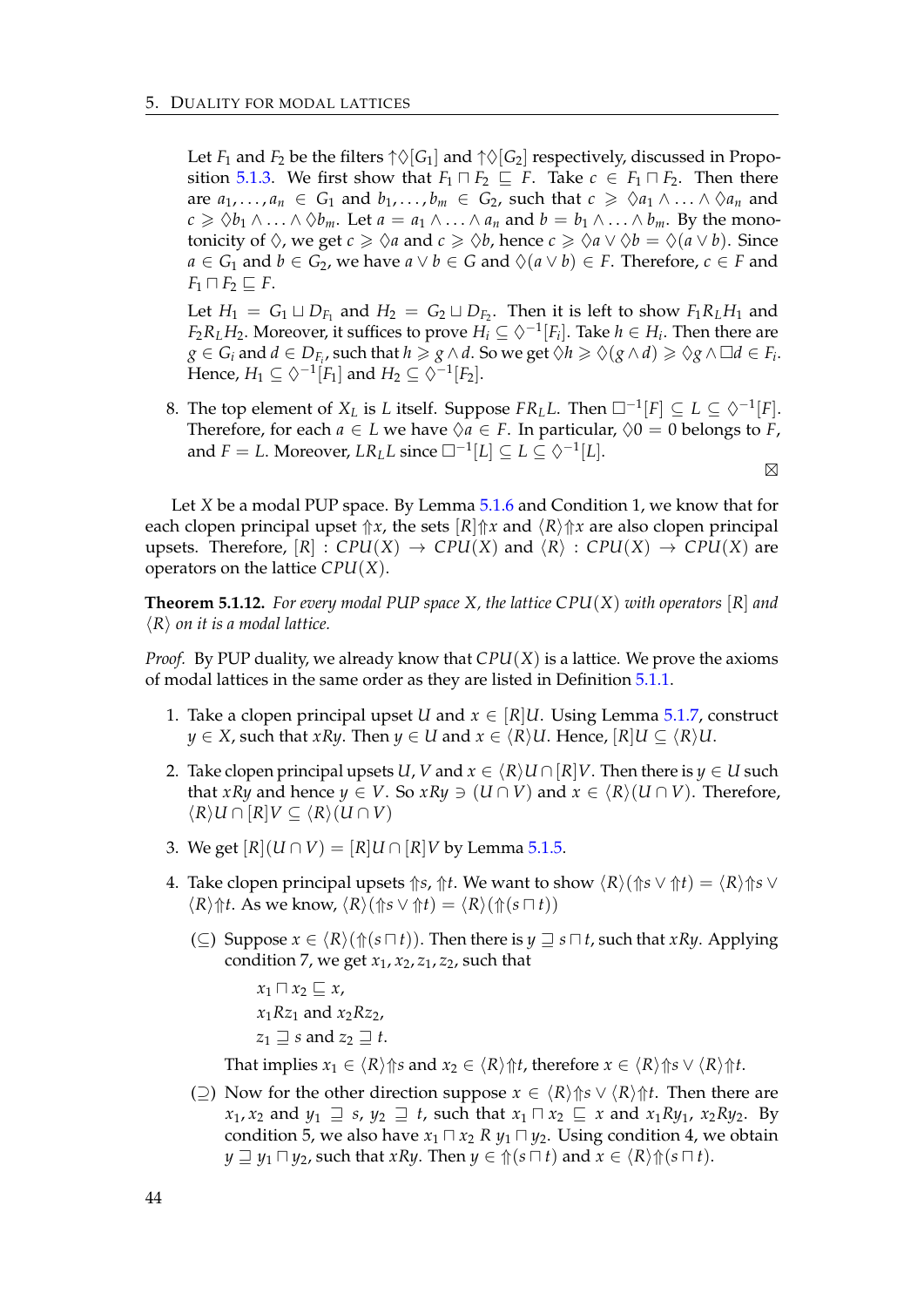5. The top element of *CPU*(*X*) is *X* itself and we have

$$
[R]X = \{x \in X \mid \forall y : \text{ if } xRy \text{ then } y \in X\} = X.
$$

6. The bottom element of  $CPU(X)$  is the set  $\{\top\}$ , where  $\top$  is the top element of *X*. Note that  $\langle R \rangle$ { $\top$ } = { $x \in X : xR\top$ }. Then using condition 8, we obtain  $\langle R \rangle \{T\} = \{T\}.$  $\boxtimes$ 

Now we consider our familiar maps *φ* and *ψ* and show that *φ* preserves modal operators  $\square$  and  $\lozenge$ , while  $\psi$  preserves and reflects the realtion *R*.

**Proposition 5.1.13.** For every modal lattice L, the map  $\phi : L \to CPU(X_L)$  preserves the *modal operators and hence is an isomorphism.*

*Proof.* The proposition follows from Lemma [5.1.10](#page-45-0) and Theorem [3.4.4.](#page-29-0)  $\boxtimes$ 

**Proposition 5.1.14.** *For every modal PUP space X, the map*  $\psi$  :  $X \to X_{\text{CPI}(X)}$  *preserves and reflects the relation R and hence is an isomorphism.*

*Proof.* Let us denote the relation on  $X_{\text{CPU}(X)}$  by  $R^*$ . Suppose *xRy*. We need to show that  $[R]^{-1}[\psi(x)] \subseteq \psi(y) \subseteq \langle R \rangle^{-1}[\psi(x)]$ . Take  $U \in [R]^{-1}[\psi(x)]$ . Then  $x \in [R]U$ , so  $y \in U$ . Hence,  $U \in \psi(y)$ . Now take  $V \in \psi(y)$ , so  $y \in V$ . Then  $x \in \langle R \rangle U$  and  $U \in \langle R \rangle^{-1}[\psi(x)]$ . Therefore,  $\psi(x)R^*\psi(y)$ .

Suppose *ψ*(*x*)*R* <sup>∗</sup>*ψ*(*y*). That means exactly that for each clopen principal upset *U* we have both  $x \in [R]U \Rightarrow y \in U$  and  $y \in U \Rightarrow x \in \langle R \rangle U$ . Therefore, by condition 2,  $xRy.$ ⊠

Now we move to the morphism part.

**Definition 5.1.15.** Let *L* and *M* be two modal lattices. Then a lattice morphism *f* :  $L \to M$  is a *modal lattice morphism* if it preserves  $\Box$  and  $\Diamond$ , i.e., for every  $a \in L$  we have

$$
\Box f(a) = f(\Box a) \text{ and } \Diamond f(a) = f(\Diamond a).
$$

<span id="page-48-0"></span>**Definition 5.1.16.** Let *X* and *Y* be two modal PUP spaces. Then a PUP morphism  $f: X \rightarrow Y$  is *modal*, if the following conditions hold.

- 1.  $xRy \Rightarrow f(x)Rf(y)$ .
- 2.  $f(x)Ry \Rightarrow \exists z \ xRz, f(z) \sqsubset y$ .
- 3. If  $f(x)Ry \supseteq t$ , then there is *z*, such that *xRz* and  $f(z) \supseteq t$ .

**Proposition 5.1.17.** Let  $f: L \to M$  be a modal lattice morphism. Then  $f^*: X_M \to X_L$  is a *modal PUP morphism.*

*Proof.* We will prove the Conditions 1-3 in the Definiton [5.1.16](#page-48-0) one by one.

1. Suppose  $FR_MG$ . Take  $a \in \Box^{-1}[f^{-1}[F]]$ . Then  $f(\Box a) \in F$ . Since  $f(\Box a) = \Box f(a)$ and  $□^{-1}[F] ⊆ G$ , we have  $a ∈ f^{-1}[G]$ . Therefore,  $□^{-1}[f^{-1}[F]] ⊆ f^{-1}[G]$ . Take *b* ∈  $f^{-1}[G]$ . Then  $f(b)$  ∈ *G*, so  $\Diamond f(b)$  ∈ *F*. Since  $\Diamond f(b) = f(\Diamond b)$ , we get  $b \in \Diamond^{-1}[f^{-1}[F]]$ . Therefore,  $f^{-1}[G] \subseteq \Diamond^{-1}[f^{-1}[F]]$  and  $f^*(F)R_Lf^*(G)$ .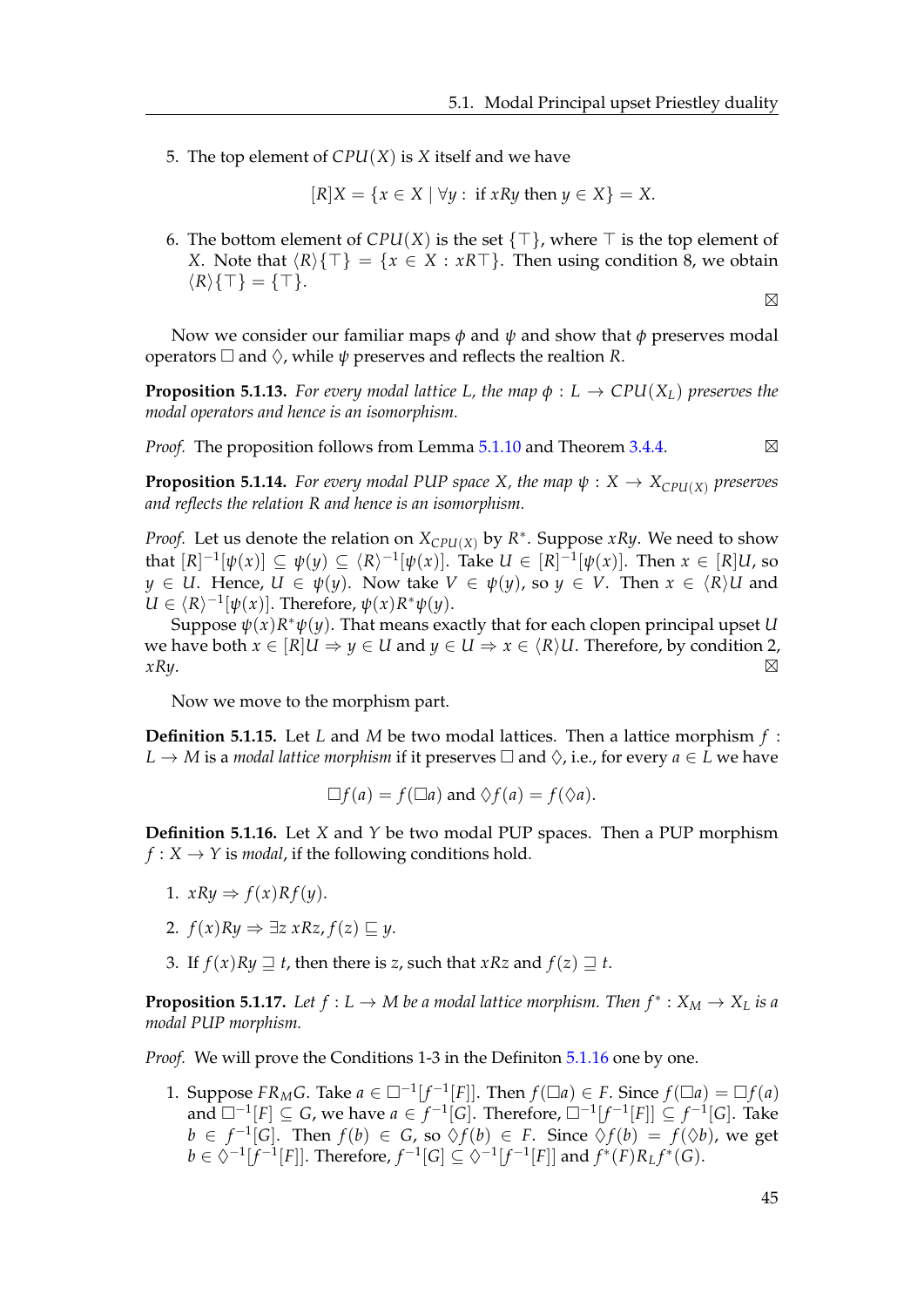- 2. Suppose  $f^*(F)R_LG$ . As we know,  $FR_MD_F$ , so it suffices to show  $f^*(D_F) \sqsubseteq G$ . Take  $a \in f^*(D_F)$ . Then  $\Box f(a) \in F$ . Since  $\Box f(a) = f(\Box a)$  and  $\Box^{-1}[f^{-1}[F]] \subseteq G$ , we have  $a \in G$ . Therefore,  $f^*(D_F) \sqsubseteq G$ .
- 3. Suppose  $f^*(F)R_L G \supseteq H$ . By Lemma [5.1.3,](#page-43-1)  $\uparrow f[H]$  is a filter. Let  $P = D_F \sqcup \uparrow f[H]$ . Then it immediately follows that  $\square^{-1}[F] \subseteq P$  and  $H \sqsubseteq f^{-1}[P]$ . So the only thing left to show is  $P \subseteq \Diamond^{-1}[F]$ . Take  $a \in P$ . Then there are  $b \in \Box^{-1}[F]$  and  $c \geq f(d)$ , such that  $a \ge b \wedge c$  and  $d \in H$ . So we get  $\Diamond a \ge \Box b \wedge \Diamond f(d) = \Box b \wedge f(\Diamond d)$ , which belongs to *F*. Therefore,  $P \subseteq \Diamond^{-1}[F]$ .  $\boxtimes$

**Proposition 5.1.18.** Let  $f : X \to Y$  be a modal PUP morphism. Then  $f_* : CPU(Y) \to$ *CPU*(*X*) *is a modal lattice morphism.*

- *Proof.* Let  $\Uparrow t$  be a clopen principal upset on *Y*. We first prove  $\Box f^{-1}[\Uparrow t] = f^{-1}[\Box \Uparrow t]$ .
- (⊆) Take  $x \in \Box f^{-1}[\Uparrow t]$ . Suppose  $f(x)Ry$ . Then there is  $z \in X$ , such that  $xRz$  and *f*(*z*)  $\subseteq$  *y*. Therefore, *z* ∈ *f*<sup>-1</sup>[↑*t*], hence *f*(*z*) ∈ ↑*t* and *y* ∈ ↑*t*. Therefore,  $x \in f^{-1}[\Box \Uparrow t].$
- (⊇) Take  $x \in f^{-1}$ [□ $\Uparrow t$ ]. Suppose *xRy*. Then  $f(x)Rf(y)$  and therefore  $f(y) \in \Uparrow t$ . Hence,  $y \in f^{-1}[\hat{\uparrow}t]$  and  $x \in \Box f^{-1}[\hat{\uparrow}t]$ .

Now we prove that  $\Diamond f^{-1}[\Uparrow t] = f^{-1}[\Diamond \Uparrow t].$ 

- (⊆) Take  $x \in \Diamond f^{-1}[\Uparrow t]$ . Then there is  $y \in f^{-1}[\Uparrow t]$  such that *xRy*. Hence,  $f(x)Rf(y)$   $\Box$ *t*, giving us  $x \in f^{-1}[\Diamond \Uparrow t]$ .
- ( $\supseteq$ ) Take *x* ∈ *f*<sup>-1</sup>[ $\Diamond$  $\Uparrow$ *f*</sub>. Then there is *y*  $\supseteq$  *t*, such that *f*(*x*)*Ry*. Hence, there is also *z*, such that *xRz* and  $f(z) \sqsupseteq t$ . Therefore,  $x \in \Diamond f^{-1}[\Uparrow t]$ .

 $\boxtimes$ 

Let MLat be the category of modal lattices with modal lattice morphisms and let MPUP be the category of modal PUP spaces with modal PUP morphisms.

**Theorem 5.1.19.** MPUP *is dually equivalent to* MLat*.*

*Proof.* The theorem follows from Theorem [3.4.12](#page-32-0) and the results proven in this section.  $\boxtimes$ 

#### **5.2 Filter completions for modal lattices**

It turns out that modal lattices also admit filter completions and Theorem [4.2.9](#page-39-0) can be generalized to the modal case. Just as in Chapter [4,](#page-34-0) we will give a dual characterization of filter completions and then prove the Sahlqvist preservation result. We show that the same result holds for ideal completions that we discussed in Section [4.3.](#page-39-3) In the next section we also obtain a correspondence result.

Let *L* be a modal lattice and (*ι*, *F*(*L*) *∂* ) its filter completion. Using Lemma [5.1.3,](#page-43-1) we define modal operators on  $F(L)^{\partial}$  by  $\Box_F F := \uparrow \Box[F]$  and  $\Diamond_F F := \uparrow \Diamond[F]$ .

We can also turn the ideal completion  $(I(L), \subseteq)$  into a modal lattice by defining the modal operators on it by  $\Box_I I := \Box \Box [I]$  and  $\Diamond_I I := \Box \Diamond [I]$ . Then just as in Section [4.3,](#page-39-3) we can translate the results of the section into a section for ideal completions.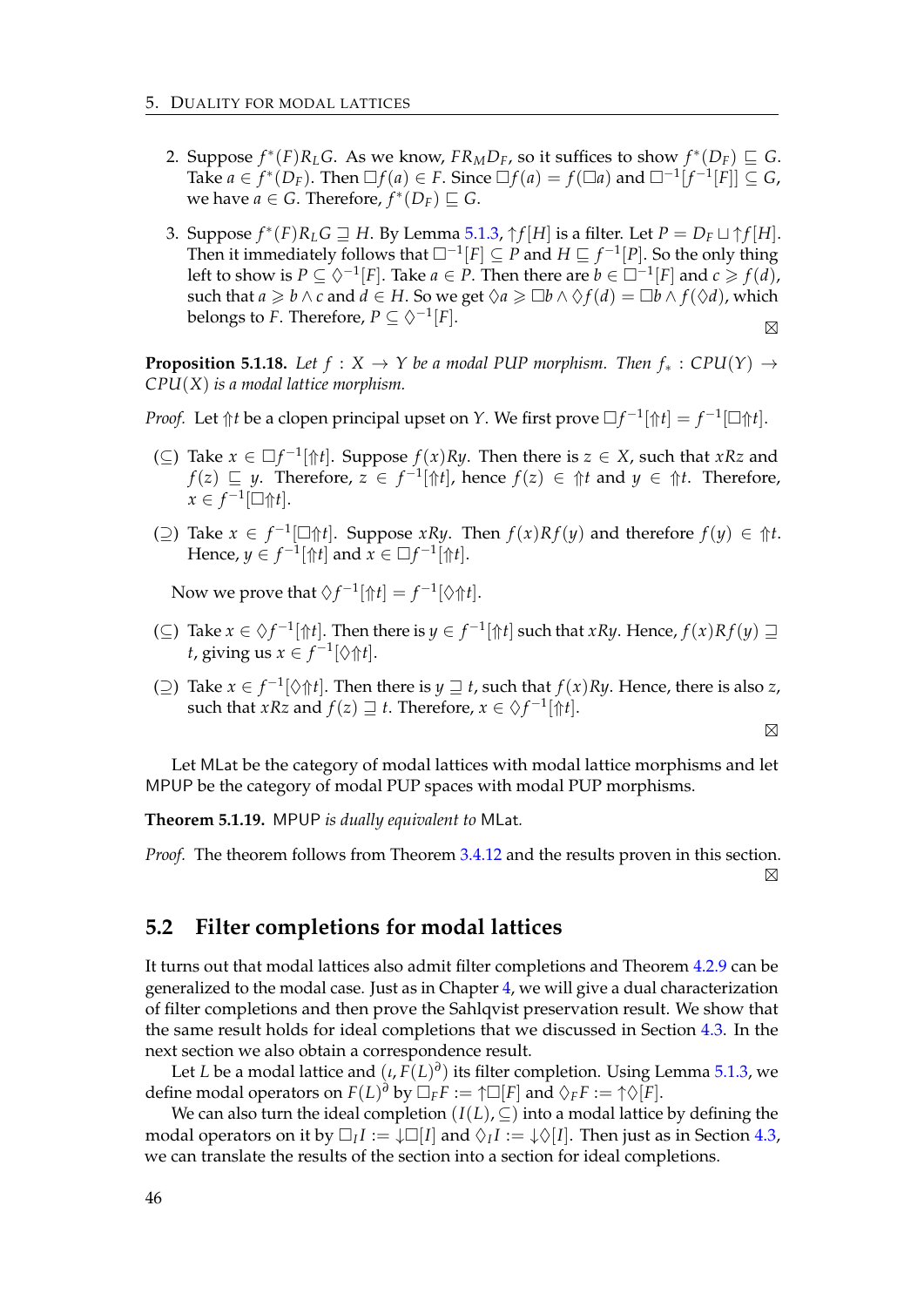**Proposition 5.2.1.** *Let L be a modal lattice. Then F*(*L*) *∂ is a modal lattice and the embedding*  $\iota: L \to F(L)^d$  commutes with modal operators.

*Proof.* First we show that  $F(L)$ <sup> $\theta$ </sup> is a modal lattice by proving the axioms of modal lattices in the same order as they appear in the Definition [5.1.1.](#page-42-1)

- 1. Let *F* be a filter on *L*. Take  $a \in \Diamond_F F = \Diamond F$ . Then there is  $b \in F$  such that  $a \ge \Diamond b$ . Since  $\Box b \le \Diamond b$ , we also have  $a \ge \Box b$ . Therefore,  $a \in \Box_F F = \uparrow \Box [F]$  and  $\Box$ *F***F**  $\supset \Diamond$ *FF*, giving us  $\Box$ *F***F**  $\Box$ <sup>*F*</sup> $\Diamond$ *F***F**.
- 2. Let *F*, *G* be filters on *L*. Take  $a \in \Diamond_F(F \sqcap^{\partial} G)$ . Then there are  $b \in F$ ,  $c \in G$  and *d* ≥ *b* ∧ *c* such that *a* ≥  $\Diamond d$ . Hence, *a* ≥  $\Diamond (b \land c)$  ≥  $\Diamond b \land \Box c$ . By definitions of  $\Diamond_F$  and  $\Box_F$ , we have  $\Diamond b \in \Diamond_F F$  and  $\Box c \in \Box_F G$ . Therefore,  $a \in \Diamond_F F \sqcap^{\partial} \Box_F G$  and  $\diamondsuit$ <sub>*F*</sub>(*F*  $\Box$ <sup>∂</sup>  $\Box$ <sup>∂</sup>  $\Box$ <sup>*F*</sup> $\Box$ *FG*.
- 3. Let *F*, *G* be filters on *L*. We prove  $\Box_F(F \sqcap^{\partial} G) = \Box_F F \sqcap^{\partial} \Box_F G$ .
	- (⊆) Take  $a \in \Box_F(F \sqcap^{\partial} G)$ . Then there are  $b \in F$ ,  $c \in G$  and  $d \ge b \land c$  such that *a* ≥  $\Box$ *d*. Hence, *a* ≥  $\Box$ (*b* ∧ *c*) =  $\Box$ *b* ∧  $\Box$ *c*. By definition of  $\Box$ <sub>*F*</sub>, we have  $\Box b\in \Box_F F$  and  $\Box c\in \Box_F G$ . Therefore,  $a\in \Box_F \tilde{F}\sqcap^{\partial}\Box_F G$  and  $\Box_F (F\sqcap^{\partial} G)\subseteq^{\partial} F$  $\Box$ *F***F**  $\Box$ <sup>*F*</sup> $\Box$ *F***G**.
	- ( $\supseteq$ ) Take *a* ∈  $\Box$ *FF*  $\Box$ <sup>*P*</sup>  $\Box$ *FG*. Then there are *b* ∈  $\Box$ *FF* and *c* ∈  $\Box$ *FG* such that *a* ≥ *b* ∧ *c*. Hence, there are also *d* ∈ *F* and *e* ∈ *G* such that *b* ≥  $\Box$ *d* and *c* ≥ □*e*. We obtain  $a$  ≥ □*d* ∧ □*e* = □(*d* ∧ *e*), which implies  $a \in \Box_F(F \sqcap^{\partial} G)$ .  $\Box$ *F*  $\Box$ *F*  $\Box$ *F*  $\Box$ *F*  $G \subseteq \Box$ *F*  $(F \sqcap$ <sup>*∂*</sup> *G* $).$
- 4. Let *F*, *G* be filters on *L*. We prove  $\Diamond_F(F \sqcup^{\partial} G) = \Diamond_F F \sqcup^{\partial} \Diamond_F G$ .
	- (⊆) Take  $a \in \Diamond_F(F \sqcup^{\partial} G)$ . Then there is  $b \in F \cap G$ , such that  $a \ge \Diamond b$ . Hence, *a*  $\bigcirc$  belongs to both  $\Diamond_F F$  and  $\Diamond_F G$ . Therefore,  $\Diamond_F (F \sqcup^{\partial} G) \subseteq \Diamond_F F \sqcup^{\partial} \Diamond_F G$ .
	- (2) Take *a* ∈  $\Diamond$ <sub>*F*</sub>*F*  $\Box$ <sup>*∂*</sup>  $\Diamond$ <sub>*F*</sub>*G*. Then there are *b* ∈ *F* and *c* ∈ *G* such that *a* ≥  $\Diamond$ *b* and  $a \geq \Diamond c$ . Hence,  $a \geq \Diamond b \vee \Diamond c = \Diamond (b \vee c)$ . Since  $b \vee c \in F \sqcup^{\partial} G$ , we get  $a \in \Diamond_F(F \sqcup^{\partial} G)$  and  $\Diamond_F(F \sqcup^{\partial} G) \subseteq \Diamond_F(F \sqcup^{\partial} G).$
- 5. Due to the dual order, the top element of  $F(L)^{\sigma}$  is the filter  $\{1\}$ . By definition of  $\Box_F$ , we have  $\Box_F\{1\} = \uparrow \Box 1 = \{1\}.$
- 6. Due to the dual order, the bottom element of  $F(L)^{\partial}$  is the filter *L*. By definition of  $\Diamond_F$ , we have  $\Diamond_F L = \Diamond[\bot]$ . Since  $\Diamond 0 = 0$ , we have  $0 \in \Diamond[L]$ . Therefore,  $\uparrow \Diamond [L] = L.$

Now we show that *ι* preserves  $\Box$  and  $\Diamond$ . We start with  $\Box$ . Take  $a \in L$ . We prove  $↑□a = ↑□[↑a].$ 

- (⊂) Consider  $b \in \uparrow \Box a$ . Then  $b \geq \Box a$  and since  $a \in \uparrow a$ , we get  $b \in \uparrow \Box [\uparrow a]$ .
- (○) Consider  $b \in \uparrow \Box \uparrow a$ . Then there is  $c \in \uparrow a$  such that  $b \geq \Box c$ . Since  $c \geq a$ , we have  $\Box c \ge \Box a$  and therefore  $b \ge \Box a$ . Thus,  $b \in \uparrow \Box a$ .

Now we move to  $\Diamond$ . Take  $a \in L$ . We prove  $\Diamond a = \Diamond \Diamond \dag a$ .

(⊂) Consider  $b \in \uparrow \Diamond a$ . Then  $b \geq \Diamond a$  and since  $a \in \uparrow a$ , we get  $b \in \uparrow \Diamond [\uparrow a]$ .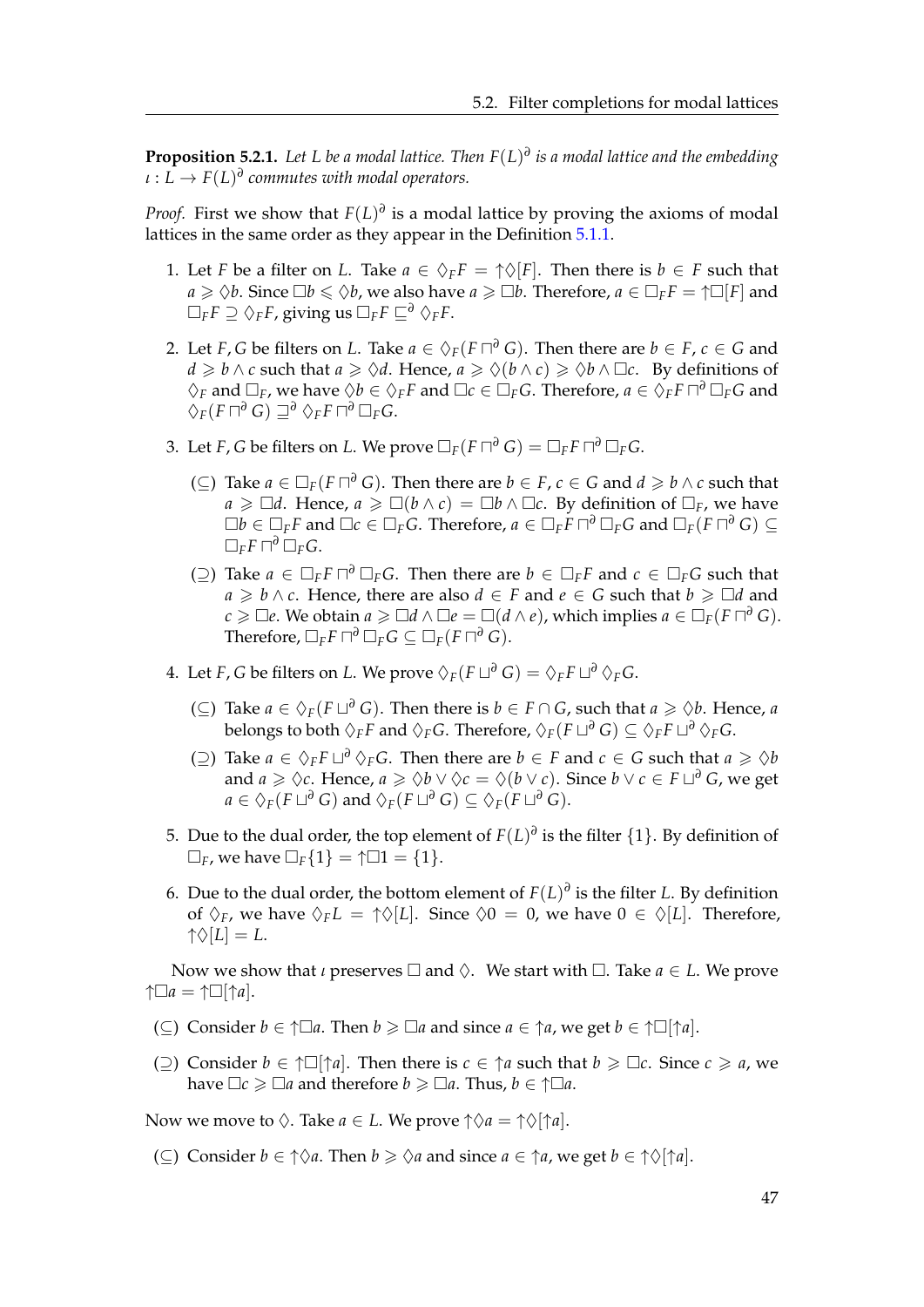(⊇) Consider  $b \in \uparrow \Diamond \uparrow a$ . Then there is  $c \in \uparrow a$  such that  $b \geq \Diamond c$ . Since  $c \geq a$ , we have  $\diamondsuit c \geq \diamondsuit a$  and therefore  $b \geq \diamondsuit a$ . Thus,  $b \in \uparrow \diamondsuit a$ .

 $\boxtimes$ 

As in the case of (non-modal) lattices, the filter completion of a modal lattice *L* is isomorphic to the lattice  $PU(X_L)$ , where  $X_L$  is the modal PUP space dual to *L* and *PU* is the set of it principal upsets. We know by Lemma [5.1.6](#page-44-0) that  $|R|$  and  $\langle R \rangle$  define operators on the lattice *PU*(*X*) for every modal PUP space *X*.

**Proposition 5.2.2.** Let *X* be a modal PUP space. Then the lattice  $PU(X)$  with operators  $[R]$ *and*  $\langle R \rangle$  *forms a modal lattice.* 

*Proof.* Taking a closer look at the proof of Theorem [5.1.12](#page-47-0) we see that the clopenness of considered principal upsets has not been used there. Therefore, we can use the same proof to establish the proposition.  $\boxtimes$ 

**Proposition 5.2.3.** Let L be a modal lattice. Then the map  $\tau : F(L)^{\sigma} \to PU(X_L)$  defined *by*  $\tau$ (*F*) =  $\Uparrow$ *F is a modal isomorphism and*  $\tau \circ \iota = \phi$ *. Therefore, the filter completion is isomorphic to the modal lattice PU*( $X_L$ ) *with operators* [ $R_L$ ] *and*  $\langle R_L \rangle$ *.* 

*Proof.* By Proposition [4.2.3,](#page-36-0) it suffices to prove that *τ* preserves the modal operators. We first prove  $\tau(\Box_F F) = [R_L] \tau(F)$ .

- ( $\subseteq$ ) Let  $G \in \tau(\Box_F F)$ . Then  $G \supseteq \Box_F F = \uparrow \Box [F]$ . Suppose  $GR_L H$ , which means  $\square^{-1}[G] \subseteq H \subseteq \Diamond^{-1}[G]$ . Take  $a \in F$ . Then  $\square a \in G$ , so  $a \in \square^{-1}[G]$ . Hence,  $a \in H$ and *F*  $\sqsubseteq$  *H*. Therefore, *H*  $\in$  *τ*(*F*) and *G*  $\in$   $\lceil R_L \rceil$ *τ*(*F*).
- ( $\supseteq$ ) Let *G* ∈ [*R*<sub>*L*</sub>] $τ$ (*F*). Then the filter *D<sub>G</sub>* belongs to  $τ$ (*F*), i.e., *F* ⊆ □<sup>-1</sup>[*G*]. Take *a* ∈  $\Box$ <sub>*F*</sub>*F*. Then there is *b* ∈ *F* such that *a* ≥  $\Box$ *b*. Since *b* also belongs to  $\Box$ <sup>-1</sup>[*G*], we have  $a \in G$  and  $\Box_F F \subseteq G$ . Therefore,  $G \in \tau(\Box_F F)$ .

Now we prove  $\tau$ ( $\Diamond$ <sub>*F</sub>F*) =  $\langle R$ *L* $\rangle$  $\tau$ (*F*).</sub>

 $(\subseteq)$  Let  $G \in \tau(\Diamond_F F)$ . Then  $G \sqsupseteq \Diamond_F F = \uparrow \Diamond[F]$ . Let  $H = F \sqcup D_G$ . Since  $F \sqsubseteq H$ , it suffices to show  $GR_LH$ . Moreover, since  $\Box^{-1}[G] \subseteq H$ , we only need to prove  $H \subseteq \Diamond^{-1}[G].$ 

Take *a* ∈ *H*. Then there are *b* ∈ *F* and *c* ∈ *D<sub>G</sub>* such that *a*  $\geq b \land c$ . Hence,  $\Diamond a \geq \Diamond (b \land c) \geq \Diamond b \land \Box c$ . The element  $\Box c$  belongs to *G* and  $\Diamond b \in \Diamond [F] \subset G$ . Therefore,  $\Diamond a \in G$  and  $H \subseteq \Diamond^{-1}[G]$ .

(⊇) Let *G* ∈  $\langle R_L \rangle \tau(F)$ . Then there is a filter *H*  $\supseteq$  *F* such that *GRLH*. Take *a* ∈  $\Diamond_F F$ . Then there exists *b*  $\in$  *F* such that *a*  $\geq$   $\Diamond$ *b*. Hence, *b*  $\in$  *H* and  $\Diamond$ *b*  $\in$  *G*. Therefore,  $a \in G$  and  $\Diamond_F F \sqsubseteq G$ .

 $\boxtimes$ 

We finalize the section by generalizing Theorem [4.2.9](#page-39-0) to the modal setting.

**Definition 5.2.4.** Let *P* be a fixed set of of propositional variables. The *positive modal language* consists of two binary operations  $\land$  and  $\lor$ , two constants  $\top$  and  $\bot$  and two unary operations  $\Box$  and  $\Diamond$ . The *positive modal formulas* are formulas obtained by the inductive rule

 $\alpha ::= p \in P \mid \alpha \wedge \beta \mid \alpha \vee \beta \mid \top \mid \bot \mid \Box \alpha \mid \Diamond \alpha.$ 

We denote the set of all positive formulas by *Fm*.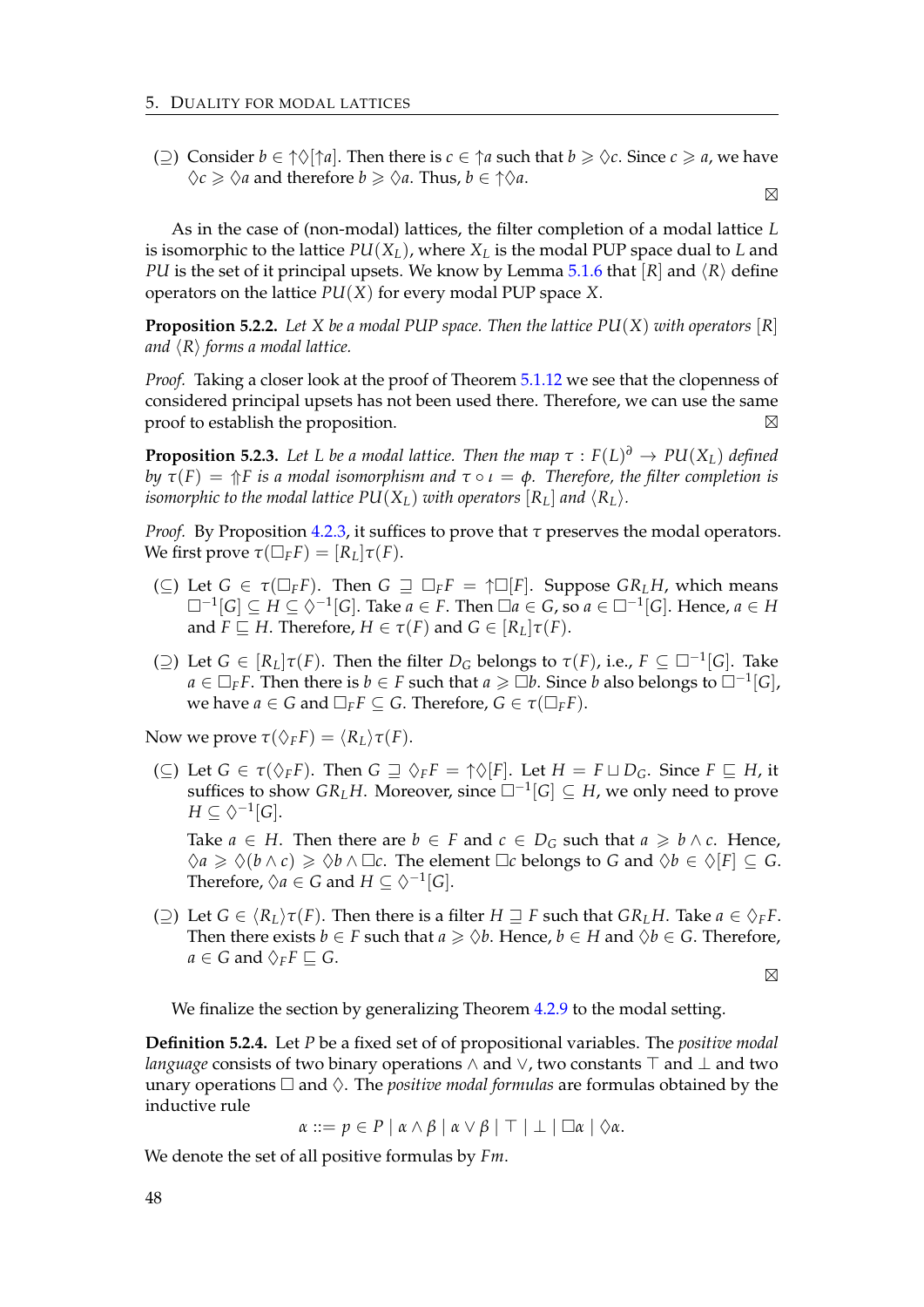Next we generalize Sections [4.1](#page-34-1) and [4](#page-34-0) to the modal setting.

**Definition 5.2.5.** Let *L* be a modal lattice. A *modal valuation V* on a modal lattice *L* is a valuation on a lattice *L* as described in Definition [4.1.2,](#page-34-2) extended to all positive modal formulas using the following equations for modal cases:

$$
V(\Box \alpha) = \Box V(\alpha),
$$

 $V(\Diamond \alpha) = \Diamond V(\alpha).$ 

#### **Definition 5.2.6.**

- (i) A *positive modal inequality* is an expression of the form  $\alpha \preccurlyeq \beta$ , where  $\alpha$  and  $\beta$  are positive modal formulas.
- (ii) A *positive modal equation* is an expression of the form *α* ≈ *β*, where *α* and *β* are positive modal formulas.

**Definition 5.2.7.** Let *L* be a modal lattice.

- (i) Let  $\alpha \preccurlyeq \beta$  be a positive modal inequality. Then  $\alpha \preccurlyeq \beta$  holds in *L* (denoted by  $L \models \alpha \preccurlyeq \beta$ ) if for every modal valuation  $V : P \rightarrow L$  we have  $V(\alpha) \leq V(\beta)$ .
- (ii) Let  $\alpha \approx \beta$  be a positive modal equation. Then  $\alpha \approx \beta$  holds in *L* (denoted by  $L \models \alpha \approx \beta$ ) if for every modal valuation  $V : P \rightarrow L$  we have  $V(\alpha) = V(\beta)$ .

**Lemma 5.2.8.** *For a modal lattice L and positive modal formulas α and β,*

$$
L \models \alpha \approx \beta \Leftrightarrow L \models \alpha \preccurlyeq \beta \text{ and } L \models \beta \preccurlyeq \alpha.
$$

*Proof.* The proof is analogous to the proof of non-modal case, i.e., Lemma [4.1.5.](#page-35-0)  $\boxtimes$ 

**Definition 5.2.9.** A *modal valuation V* on a modal PUP space *X* is a valuation on the PUP space *X* as described in Definition [4.1.6,](#page-35-1) extended to all positive modal formulas using the following equations for modal cases:

$$
V(\Box \alpha)=[R]V(\alpha),
$$

$$
V(\Diamond \alpha) = \langle R \rangle V(\alpha).
$$

We denote the relation  $x \in V(\alpha)$  by  $x \models^V \alpha$ .

**Definition 5.2.10.** Let *X* be a modal PUP space.

- (i) Let  $\alpha \preccurlyeq \beta$  be a positive modal inequality. We write  $X \models_{\text{CPU}} \alpha \preccurlyeq \beta$  if for every modal valuation *V* on *X*,  $V(\alpha) \subseteq V(\beta)$ .
- (ii) Let  $\alpha \approx \beta$  be a positive modal equation. We write  $X \models_{\text{CPI}} \alpha \approx \beta$  if for every modal valuation *V* on *X*,  $V(\alpha) = V(\beta)$ .

**Proposition 5.2.11.** *Let L be a lattice.*

- *(i)* Let  $\alpha \le \beta$  be a positive modal inequality. Then  $L \models \alpha \le \beta$  if and only if  $X_L \models_{CPI} \alpha \le \beta$ *β.*
- *(ii) Let*  $\alpha \approx \beta$  *be a positive modal equation. Then*  $L \models \alpha \approx \beta$  *if and only if*  $X_L \models_{\text{CPU}} \alpha \approx \beta$ *.*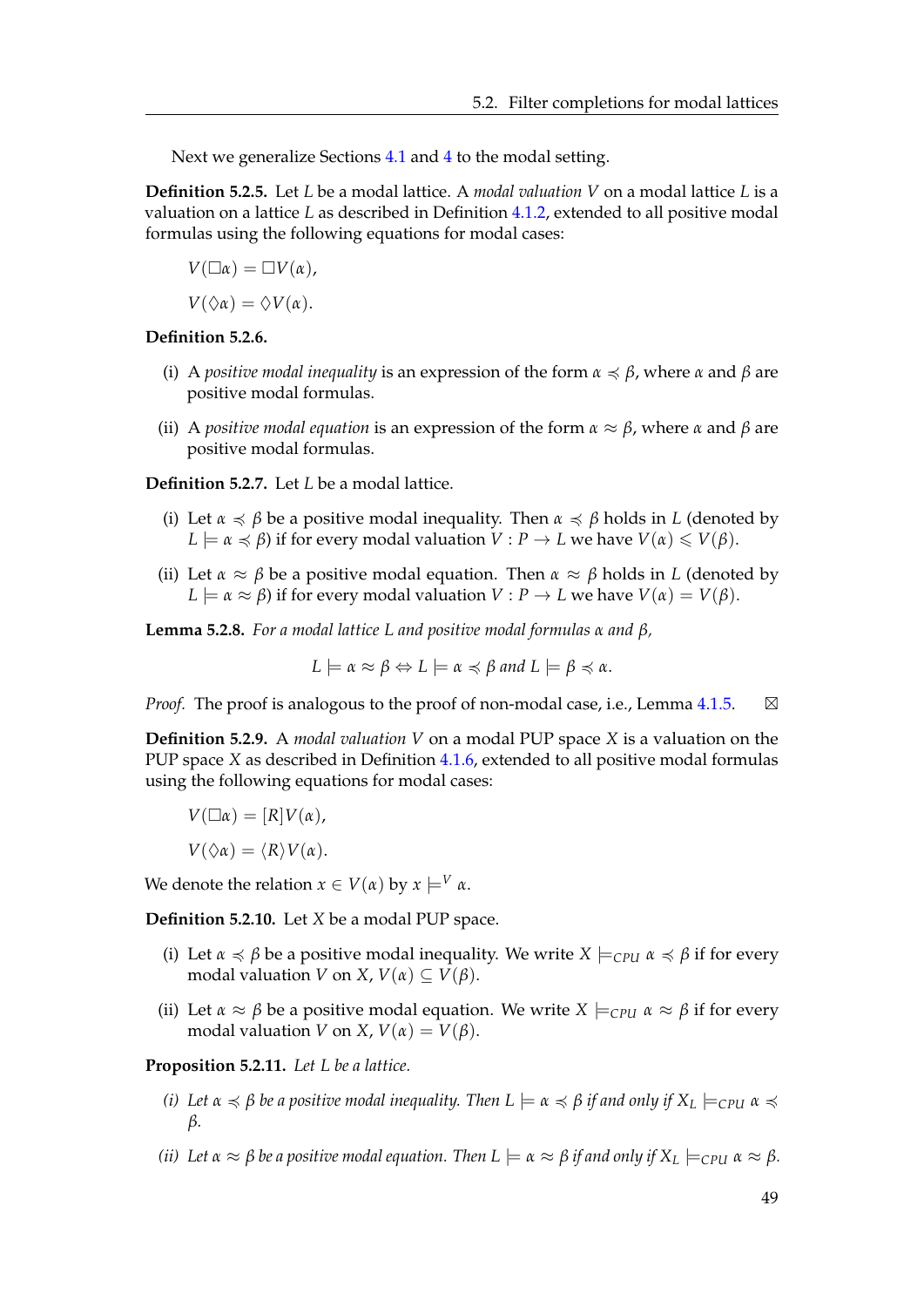*Proof.* The proof is analogous to the proof of non-modal case, i.e., Lemma  $4.1.8$ .  $\boxtimes$ 

**Definition 5.2.12.** A *modal PU-valuation V* on a modal PUP space *X* is a PU-valuation on the PUP space *X* as described in Definition [4.2.4,](#page-37-2) extended to all positive modal formulas using the following equations for modal cases:

$$
V(\Box \alpha) = [R]V(\alpha),
$$
  

$$
V(\Diamond \alpha) = \langle R \rangle V(\alpha).
$$

We denote the relation  $x \in V(\alpha)$  by  $x \models^{V} \alpha$ . It should be clear from the context if *V* is a modal PU-valuation or just a modal valuation.

**Definition 5.2.13.** Let *X* be a modal PUP space.

- (i) Let  $\alpha \preccurlyeq \beta$  be a positive modal inequality. We write  $X \models_{\text{PU}} \alpha \preccurlyeq \beta$  if for every PU-valuation *V* on *X*,  $V(\alpha) \subseteq V(\beta)$ .
- (ii) Let  $\alpha \approx \beta$  be a positive modal equation. We write  $X \models_{PI} \alpha \approx \beta$  if for every PU-valuation *V* on *X*,  $V(\alpha) = V(\beta)$ .

We will develop now a version of Sahlqvist theory for modal lattices and filter completions and modal PUP spaces, i,e, modal analogues of the results from Section [4.2.](#page-36-1) This will parallel the duality approach to Sahlqvist theory developed by Sambin and Vaccaro [\[42\]](#page-90-1).

<span id="page-53-0"></span>**Definition 5.2.14.** Let *L* be a modal lattice and  $\alpha(p_0, \ldots, p_n)$  a positive modal formula. By Definition [4.2.6,](#page-37-0) we know how to define an element  $\alpha(a_0, \ldots, a_n) \in L$  in case of  $\alpha$ being positive formula. We extend this definition to all positive modal formulas in the following way:

- $\star$  if  $\alpha = \Box \beta$ , then  $\alpha(a_0, \ldots, a_n) = \Box \beta(a_0, \ldots, a_n);$
- $\star$  if  $\alpha = \Diamond \beta$ , then  $\alpha(a_0, \ldots, a_n) = \Diamond \beta(a_0, \ldots, a_n).$

<span id="page-53-1"></span>**Lemma 5.2.15.** *Fix some*  $a_1, \ldots, a_n$  *in a modal lattice L. Then for every*  $a, b \in L$  *and every positive formula*  $\alpha(p, p_1, \ldots, p_n)$ *, we have* 

$$
\alpha(a, a_1, \ldots, a_n) \wedge \alpha(b, a_1, \ldots, a_n) \geq \alpha(a \wedge b, a_1, \ldots, a_n).
$$

*Proof.* We prove the result by induction on *α*, just as in the non-modal case, i.e., Lemma [4.2.7.](#page-37-1) Hence, we only spell the modal clauses in the proof. As before, for convenience we write  $\xi(x)$  instead of  $\xi(x, a_1, \ldots, a_n)$ .

- $\star$  If  $\alpha = \Box \beta$ , we obtain  $\alpha(a) \wedge \alpha(b) = \Box \beta(a) \wedge \Box \beta(b) = \Box (\beta(a) \wedge \beta(b)) \geq \Box (\beta(a) \wedge \beta(b))$  $b$ )) =  $\alpha$ ( $a \wedge b$ ).
- $\star$  If  $\alpha = \Diamond \beta$ , we obtain  $\alpha(a) \wedge \alpha(b) = \Diamond \beta(a) \wedge \Diamond \beta(b) \geq \Diamond (\beta(a) \wedge \beta(b)) \geq \Diamond (\beta(a \wedge b))$  $b$ )) =  $\alpha$ ( $a \wedge b$ ).  $\boxtimes$

Next lemma is an analogue of the intersection lemma proved in the previous chapter and parallels the Sambin and Vaccaro intersection lemma [\[42\]](#page-90-1) and the one result by Celani and Jansana [\[10,](#page-88-0) Theorem 4.2].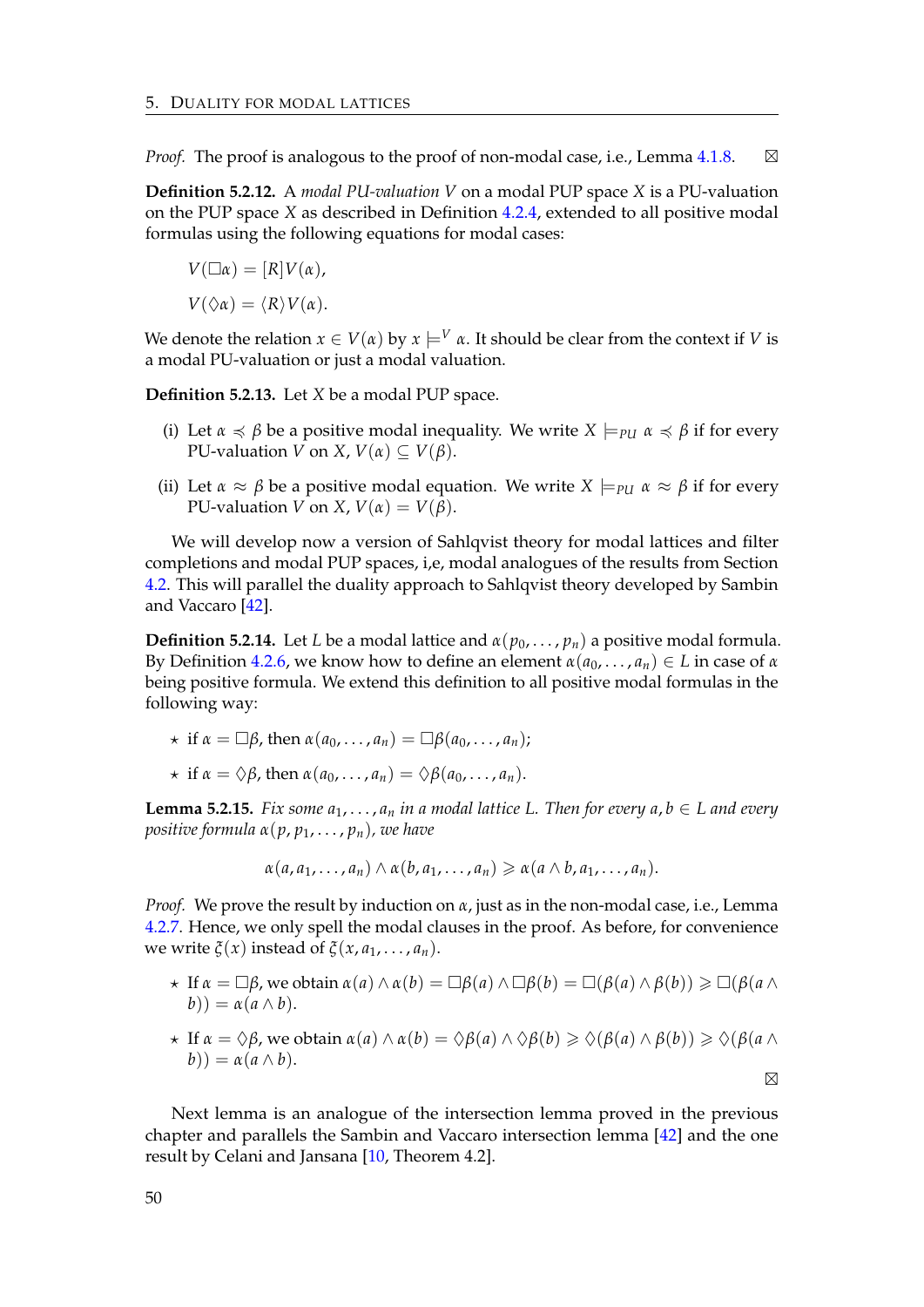**Lemma 5.2.16** (The modal intersection lemma)**.** *Let X be a modal PUP space and consider a modal lattice*  $PU(X)$ *. Then for each formula*  $\alpha(p, p_1, \ldots, p_n)$  *and principal upsets* ⇑*x*, ⇑*x*1, . . . , ⇑*x<sup>n</sup> we have*

$$
\alpha(\Uparrow x,\Uparrow x_1,\ldots,\Uparrow x_n)=\bigcap\{\alpha(\Uparrow t,\Uparrow x_1,\ldots,\Uparrow x_n)\mid\Uparrow t\in\mathcal{C}PU(X),\Uparrow x\subseteq\Uparrow t\}.
$$

*Note that here we apply Definition [5.2.14](#page-53-0) to the modal lattice PU*(*X*)*.*

*Proof.* First of all note that since all our operations are monotone,  $α(↑x, ↑x<sub>1</sub>, ..., ↑x<sub>n</sub>) ⊆$  $\alpha(\Uparrow t, \Uparrow x_1, \ldots, \Uparrow x_n)$  for each  $\Uparrow x \subseteq \Uparrow t$ . Hence,

 $\alpha(\Uparrow x, \Uparrow x_1, \ldots, \Uparrow x_n) \subseteq \bigcap \{\alpha(\Uparrow t, \Uparrow x_1, \ldots, \Uparrow x_n) \mid \Uparrow t \in CPU(X), \Uparrow x \subseteq \Uparrow t\}$ 

and the  $\subset$  part is obvious. As before, we write for convenience  $\zeta(x)$  instead of *ξ*(*x*, ⇑*x*1, . . . , ⇑*xn*). We use duality and view *X* as a dual modal PUP space to a modal lattice *L*. Since we know that all clopen principal upsets are exactly the ones of the form  $\phi(a)$ , we reformulate the claim as  $\alpha(\Uparrow x) = \bigcap_{a \in x} \alpha(\phi(a))$ . Note that  $\phi$  is an isomorphism and therefore it commutes with every formula, i.e.,  $\zeta$ ( $\phi$ (*a*)) =  $\phi$ ( $\zeta$ (*a*)). Here on the left side we use *ξ* for the modal lattice *CPU*(*X*) and on the right side we use *ξ* for the modal lattice *L* in the way described in the Definition [5.2.14.](#page-53-0) Now we prove the lemma by induction, just as in the non-modal case, i.e., Lemma [4.2.8.](#page-38-0) Hence, we only spell the modal clauses of the proof.

- $\star$  Suppose  $\alpha = \Box \beta$ . Then using the induction hypothesis and the fact that [*R*] commutes with intersections proven in Lemma [5.1.5,](#page-44-1) we get  $[R]\beta(\uparrow x)$  =  $[R] \bigcap_{a \in x} \beta(\phi(a)) = \bigcap_{a \in x} [R] \beta(\phi(a)).$
- $\star$  Suppose  $\alpha = \Diamond \beta$ . As one inclusion is obvious, let us show the other one. Suppose  $y \in \bigcap_{a \in x} \langle R \rangle \beta(\phi(a)) = \bigcap_{a \in x} \phi(\Diamond \beta(a))$ . Then for each  $a \in x$ , we have  $\Diamond \beta(a) \in y$ . Let  $z = \hat{\beta}(\beta(a) : a \in x$ . Then *z* is a filter, since  $\beta(a) \wedge \beta(b) \geq \beta(a \wedge b)$  by Lemma [5.2.15.](#page-53-1) Also  $z \subseteq \Diamond^{-1}[y]$ , because if  $b \ge \beta(a)$ , then  $\Diamond b \ge \Diamond \beta(a)$ . Hence, for a filter  $s = z \sqcup \square^{-1}[y]$  we have *yRs* and  $s \in \bigcap_{a \in x} \beta(\phi(a))$ . Therefore  $y \in$  $\langle R \rangle \bigcap_{a \in x} \beta(\phi(a)) = \langle R \rangle \beta(\Uparrow x)$ , due to the induction hypothesis.

 $\boxtimes$ 

The last statement of the proof is an instance of the so-called Esakia's lemma [\[18\]](#page-89-3).

<span id="page-54-0"></span>**Theorem 5.2.17.** *Let X be a modal PUP space and α and β be modal positive formulas. Then*

$$
X \models \alpha \preccurlyeq_{\text{CPU}} \beta \Leftrightarrow X \models \alpha \preccurlyeq_{\text{PU}} \beta.
$$

*Proof.* First note that since each modal valuation is also a modal PU-valuation, the  $\Leftarrow$ part is obvious. Now suppose  $X \not\models_{\text{PU}} \alpha \preccurlyeq \beta$ . Then there is a modal PU-valuation *V* on *X* and *x* ∈ *X*, such that  $x \models^{V} \alpha$  but  $x \not\models^{V} \beta$ . Take a family  $y_p \in X$ , such that *V*(*p*) =  $\Uparrow y$ . Using the intersection lemma for *β*, we get a family *t<sub>p</sub>*, such that for every  $f_p$  the set  $\Uparrow t_p$  is clopen,  $\Uparrow y_p \subseteq \Uparrow t_p$  and  $x \not\models^{V'} \beta$  under the valuation  $V'(p) = \Uparrow t_p$ . On the other hand,  $x \models^{V'} \alpha$ , since  $V(p) \subseteq V'(p)$  and all our operations are monotone. So we constructed a modal valuation, showing that  $X \not\models_{\text{CPU}} \alpha \preccurlyeq \beta$ .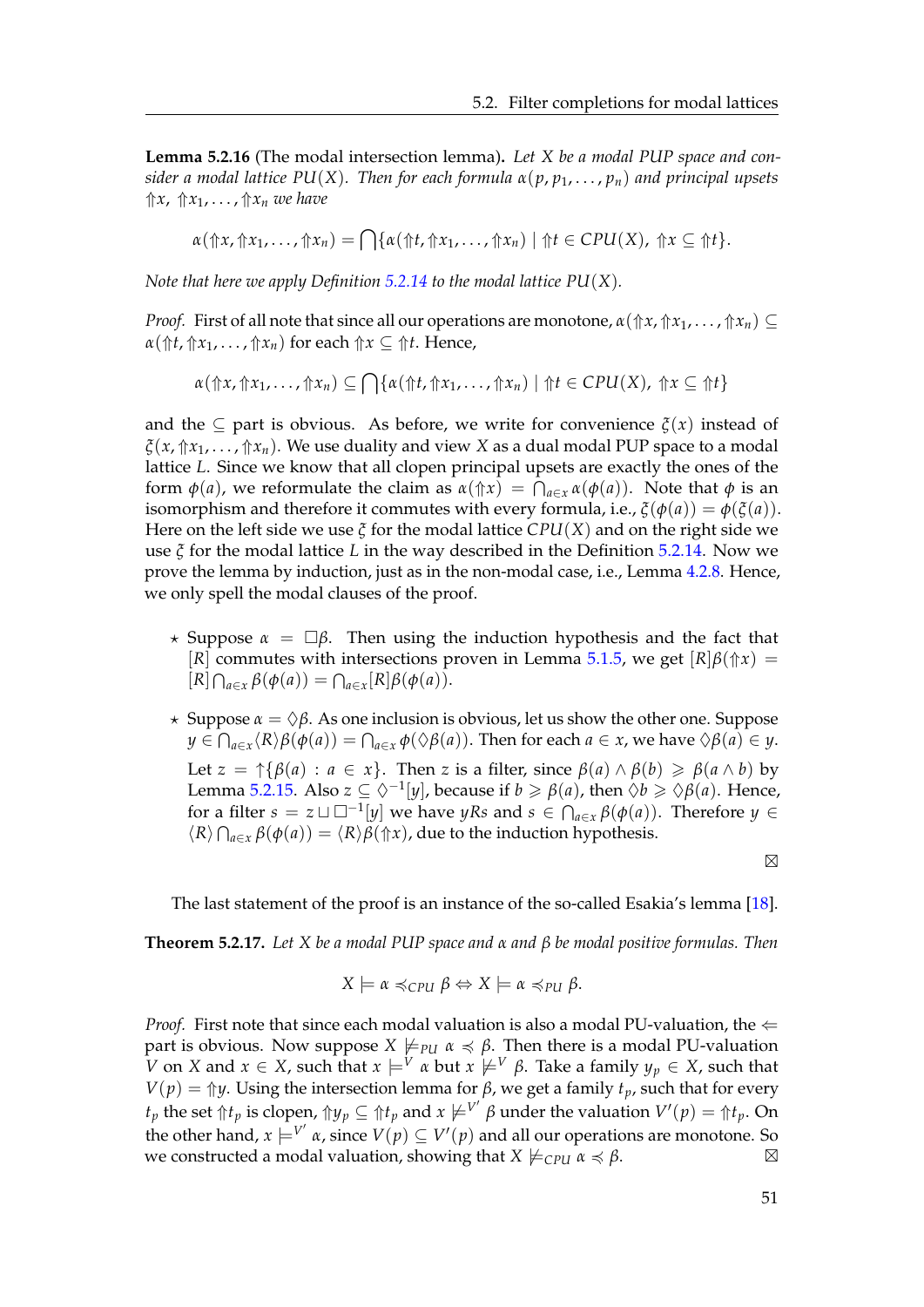We also obtain a modal analogue of the Corollary [4.2.11](#page-39-2) for modal lattices.

Recall that a class of modal lattices C is called a *variety* if there exists a set of modal lattice equations *Γ* such that C consists exactly of modal lattices *L* such that for every  $\alpha \approx \beta \in \Gamma$  we have  $L \models \alpha \approx \beta$ .

<span id="page-55-0"></span>**Corollary 5.2.18.** Let L be a modal lattice and  $\alpha \preccurlyeq \beta$  a modal lattice equation. If  $L \models \alpha \preccurlyeq \beta$ , *then F*(*L*) *∂* |=4 *β. Therefore, every variety of modal lattices is closed under filter completions. Moreover, every variety of modal lattices is generated by a family of filter completions.*

*Proof.* By duality  $L \models \alpha \preccurlyeq \beta$  if and only if  $X_L \models_{\text{CPU}} \alpha \preccurlyeq \beta$ . From Theorem [5.2.17,](#page-54-0) that is equivalent to  $X_L \models_{PU} \alpha \preccurlyeq \beta$ , which by the isomorphism  $\tau$  holds if and only if  $F(L)^{\partial} \models \alpha \preccurlyeq \beta.$ 

As mentioned in the beginning of the section, one can translate all the results developed so far to the ideal completion. Then we get a following modal version of Baker and Hales Theorem.

**Corollary 5.2.19.** *Every modal lattice equation that holds in a modal lattice L likewise holds in I*(*L*)*. Therefore, every variety of modal lattices L is closed under ideal completions.*

*Proof.* The proof is similar to the proof of Corollary [5.2.18.](#page-55-0)

#### **5.3 First-order correspondence**

We also show that there is a first-order correspondence for Sahlqvist sequents following the proof for the Sahlqvist Correspodence Theorem in [\[10,](#page-88-0) Section 4.1].

**Definition 5.3.1.** Let *X* be a modal PUP space. We denote by  $R_{\Box}$  the binary relation *R*◦ ⊆, i.e., *xR* $\Box$ *y* if there is *z* ∈ *X* such that *xRz* and *z* ⊆ *y*.

**Lemma 5.3.2.** *Let X be a modal PUP space. Then for every upset*  $S \subseteq X$ *, we have*  $[R]S =$  $[R_{\Box}]$ *S.* 

- *Proof.* (⊆) Let  $x \in [R]$ *S*. Take *y* such that  $xR\Box y$ . Then there is  $z \sqsubseteq y$  such that  $xRz$ and therefore *z*  $\in$  *S*. Since *S* is an upset, *y*  $\in$  *S* and *x*  $\in$   $[R_{\square}]$ *S*.
- (⊇) Let  $x \in [R_\Box]$ S. Take  $\gamma$  such that  $xR\gamma$ . Then also  $xR_\Box\gamma$  and therefore  $\gamma \in S$ . Hence,  $x \in [R]$ *S*.  $\boxtimes$

**Lemma 5.3.3.** *For every modal PUP space X and*  $z \in X$  *the set* 

$$
R_{\Box}^{n}(z) = \{x \in X \mid \exists x_1, \ldots, x_{n-1} : zR_{\Box}x_1, x_1R_{\Box}x_2, \ldots, x_{n-1}R_{\Box}x\}
$$

*is a principal upset.*

*Proof.* Let  $y_n = \prod R^n_{\square}(z)$ . We prove  $y_n \in R^n_{\square}(z)$  by induction on *n*.

For  $n = 1$ , first note that  $y_1$  is also equal to  $\bigcap R(z)$ , where  $R(z) = \{x \in X \mid zRx\}$ . Then using condition 5 for modal PUP spaces,  $zRy_1$  and  $y_1 \in R^1_{\square}(z)$ .

Now consider  $R_{\Box}^{n+1}(z)$ . It is equal to  $\overline{\bigcup\{R(x) : x \in R_{\Box}^n(z)\}}$ . By induction hypothesis, for each  $x \in R_{\Box}^{n}(z)$ , we have  $xRs_{x}$ , where  $s_{x} = \Box R(x)$ . Then using condition 5 for modal PUP spaces once again,  $\prod R_{\Box}^n(z)$  *R*  $\prod s_x$ , yielding  $y_n R y_{n+1}$ . Hence, since  $y_n \in R_{\Box}^n(z)$ , we obtain  $y_{n+1} \in R_{\Box}^{n+1}(z)$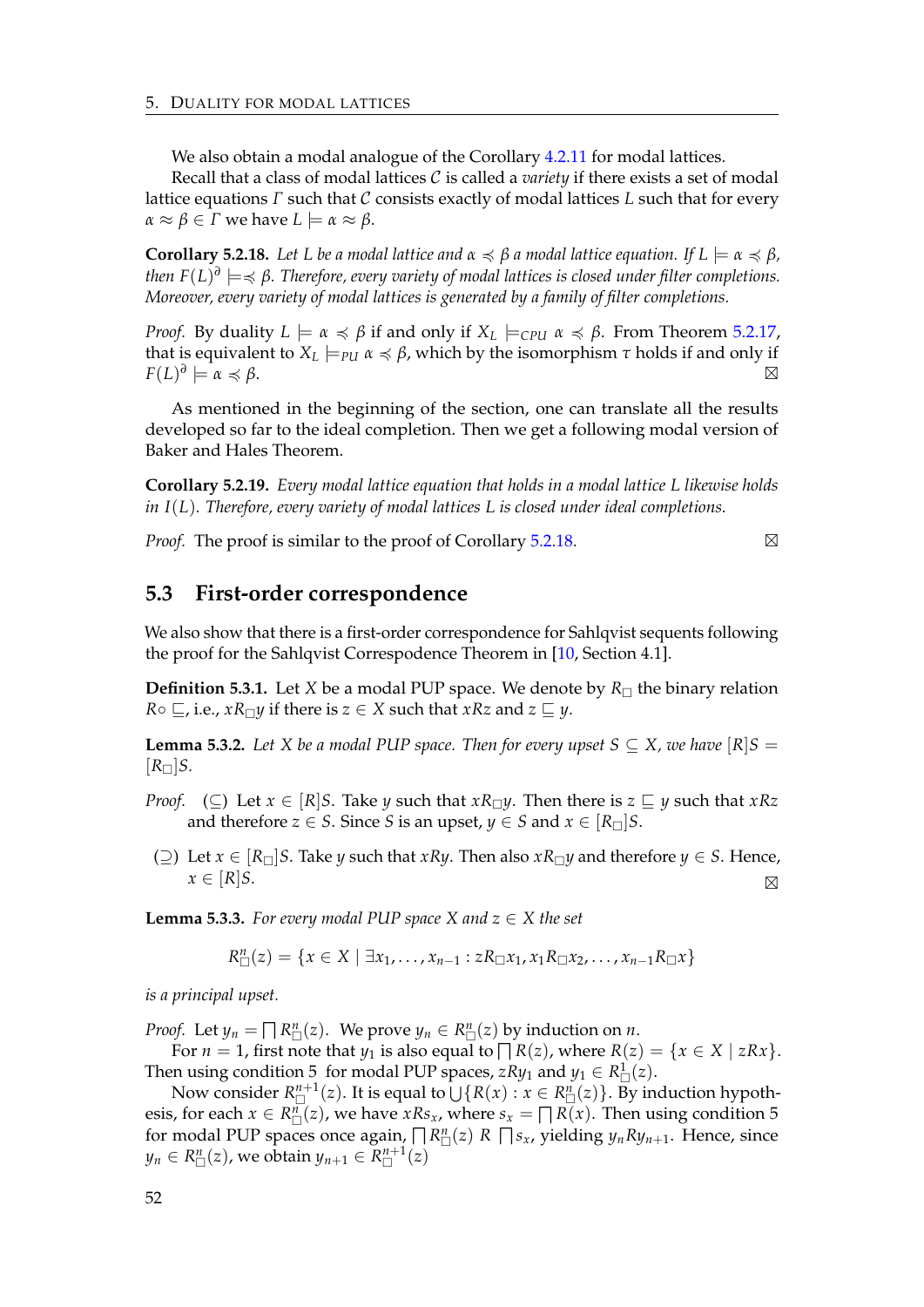Since we know  $y_n \in R_{\square}^n(z)$ , there exist  $x_1, \ldots, x_{n-1} \in X$  such that

$$
zR_{\Box}x_1, x_1R_{\Box}x_2, \ldots, x_{n-1}R_{\Box}y_n.
$$

Hence, there exists *t* ∈ *X* such that  $x_{n-1}Rt$  and  $t \subseteq y_n$ . Then if we take  $s \supseteq y_n$ , we get *t* ⊆ *s*, so  $x_{n-1}R_{\Box}$ *s* and *s* ∈  $R_{\Box}^n(z)$ . Therefore,  $\Uparrow y_n = R_{\Box}^n(z)$  and  $R_{\Box}^n(z)$  is a principal upset. .  $\Box$ 

Now we call an  $R_{\Box}$ -term a finite join of principal upsets of the forms  $R_{\Box}^n(z)$ ,  $\Uparrow z$  and the empty set. Then every  $R_{\Box}$ -term is either empty or a principal upset.

**Lemma 5.3.4.** *Each*  $R_{\Box}$ *-term*  $T(\vec{z})$  *corresponds to a first-order formula*  $\xi_T(x, \vec{z})$  *in the language*  ${R, \subseteq}$ *, i.e., for every modal PUP space X and every*  $u, \vec{v} \in X$ *,* 

$$
u \in T(\vec{v}) \Leftrightarrow X \models \xi_T(u, \vec{v}).
$$

*Proof.* For the *zR*<sub> $\Box$ </sub>*u* we write a first-order formula  $\exists t(zRt \land t \sqsubseteq u)$ . Using this formula we can also write down  $u \in R_{\square}^n(z)$ .

For the *u*  $\in \mathcal{D}z$  we write a first-order formula  $z \sqsubseteq u$  and  $u \in \emptyset$  as  $u \neq u$ . Finally, if  $u \in T_1(\vec{v}) \Leftrightarrow X \models \xi_{T_1}(u, \vec{v})$  and  $u \in T_2(\vec{v}) \Leftrightarrow X \models \xi_{T_2}(u, \vec{v})$ , then

$$
u\in T_1(\vec{v})\sqcup T_2(\vec{v})\Leftrightarrow X\models \exists u_1, u_2(\xi_{T_1}(u_1,\vec{v})\ \wedge\ \xi_{T_2}(u_2,\vec{v})\ \wedge\ (u_1\sqcap u_2)\sqsubseteq u).
$$

Note that we need to use  $\Box$  which is first-order definable from  $\Box$ .

$$
\boxtimes
$$

Moreover, by an easy induction, which we omit here, this result can be generalized to the following proposition.

**Proposition 5.3.5.** Let  $\alpha(p_0, \ldots, p_n)$  be a modal lattice formula and let  $T_0(\vec{z}_0), \ldots, T_n(\vec{z}_n)$ *be*  $R_{\Box}$ -terms in the variables  $\vec{z}_0, \ldots, \vec{z}_n$ , respectively. Then there is a first-order formula  $\zeta(x,\vec{z}_0,\ldots,\vec{z}_n)$  *such that in every modal PUP space X, for every u,*  $\vec{v}_0,\ldots,\vec{v}_n \in X$ 

$$
u\in \alpha(T_0(\vec{v}_0),\ldots,T_n(\vec{v}_n))\Leftrightarrow X\models \xi(u,\vec{v}_0,\ldots,\vec{v}_n).
$$

**Definition 5.3.6.** A positive modal formula is a *Sahlqvist antecedent* if it is built from  $\top$ , ⊥ and boxed atoms by applying  $\diamond$  and  $\wedge$ .

<span id="page-56-0"></span>**Lemma 5.3.7.** *Let*  $\alpha(p_0, \ldots, p_n)$  *be a Sahlqvist antecedent and X a modal PUP space. Then there are*  $R_{\Box}$ -terms  $T_0(\vec{x}_0), \ldots, T_n(\vec{x}_n)$ , and a (possibly empty) conjunction  $\theta(x, y_0, \ldots, y_k)$ *of formulas of the forms*  $xRy$ ,  $y = y$  *and*  $y \neq y$ , such that for all  $\Uparrow$   $\Uparrow$   $\uparrow$   $\uparrow$   $\uparrow$   $\uparrow$   $\uparrow$   $\downarrow$   $\uparrow$   $\uparrow$   $\downarrow$   $\uparrow$   $\uparrow$   $\uparrow$   $\downarrow$   $\uparrow$   $\uparrow$   $\downarrow$   $\uparrow$   $\uparrow$   $\downarrow$   $\uparrow$   $\downarrow$   $\uparrow$   $\$ *every*  $u \in X$ ,

$$
u\in \alpha(\Uparrow t_0,\ldots,\Uparrow t_n)\Leftrightarrow X\models \exists y_0,\ldots,y_k(\theta(u,y_0,\ldots,y_k)\wedge \bigwedge_i T_i(u,y_0,\ldots,y_k)\subseteq \Uparrow t_i).
$$

*Proof.* For shortness, let us denote the tuple  $y_0, \ldots, y_k$  by  $\overline{y_i}.$  We prove the lemma by induction on *α*.

- $\star$  If  $\alpha$  is  $p_i$ , then  $u \in \alpha(\Uparrow t_0, \ldots, \Uparrow t_n) \Leftrightarrow u \in \Uparrow t_i \Leftrightarrow \Uparrow u \subseteq \Uparrow t_i$ .
- $\star$  If  $\alpha$  is  $\Box^{m}p_{i}$ , then  $u \in \alpha(\Uparrow t_{0}, \ldots, \Uparrow t_{n}) \Leftrightarrow u \in [R]^{n}(\Uparrow t_{i}) \Leftrightarrow R_{\Box}^{n}(u) \subseteq \Uparrow t_{i}$ .
- $\star$  If  $\alpha$  is  $\top$ , then  $u \in \alpha(\Uparrow t_0, \ldots, \Uparrow t_n) \Leftrightarrow u = u$ .
- $\star$  If  $\alpha$  is  $\bot$ , then  $u \in \alpha(\Uparrow t_0, \ldots, \Uparrow t_n) \Leftrightarrow u \neq u$ .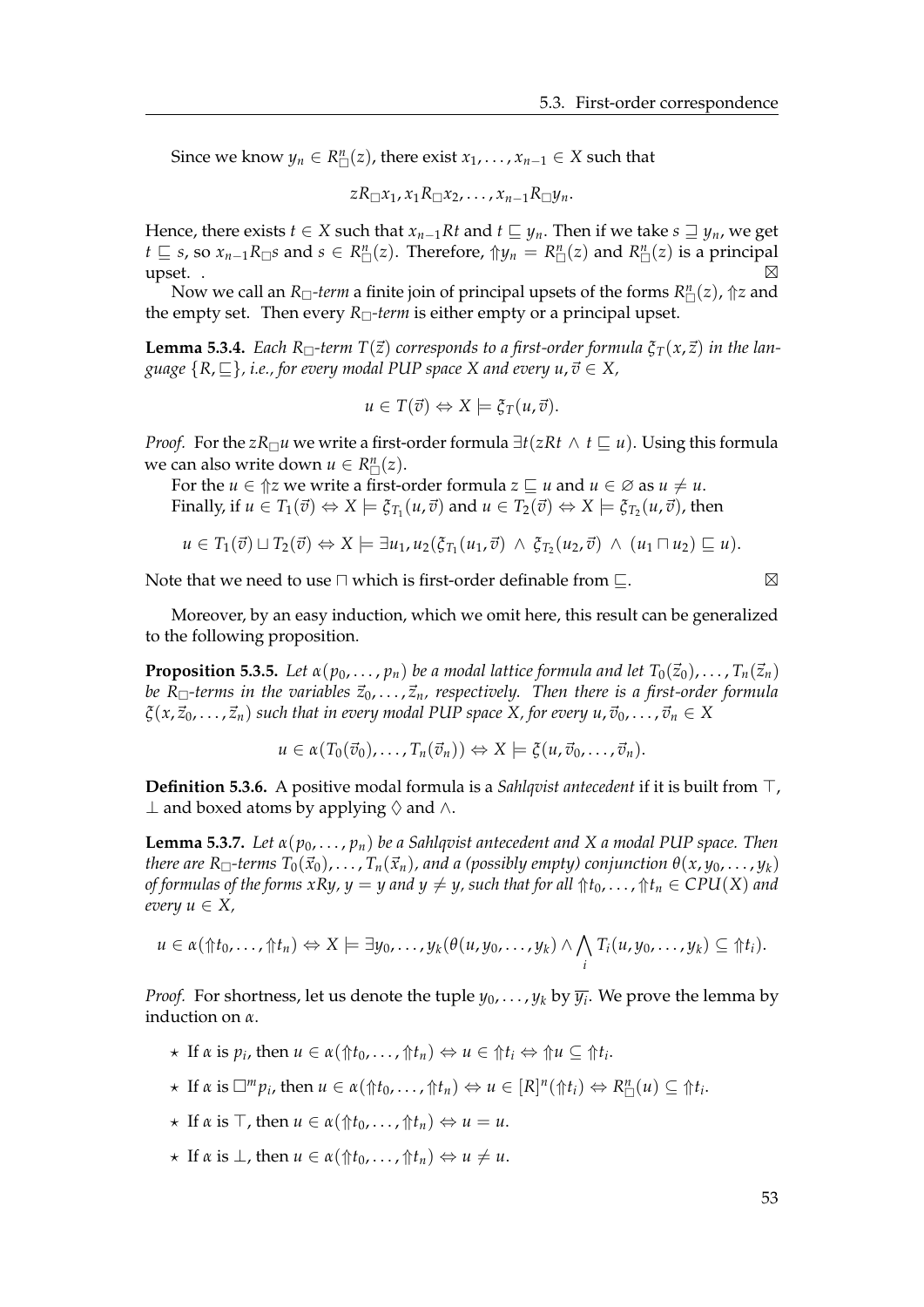$\star$  If  $\alpha$  is  $\beta \wedge \gamma$ , then using induction hypothesis, we get

$$
u\in \beta(\Uparrow t_0,\ldots,\Uparrow t_n)\Leftrightarrow \exists \ \overline{y_i}(\theta(u,y_0,\overline{y_i})\wedge \bigwedge_i T_i(u,\overline{y_i})\subseteq \Uparrow t_i)
$$

and

$$
u\in\gamma(\Uparrow t_0,\ldots,\Uparrow t_n)\Leftrightarrow \exists \overline{y_i'}(\theta'(u,\overline{y_i'})\wedge \bigwedge_i T_i'(u,y_0',\ldots,y_k')\subseteq\Uparrow t_i).
$$

Since

$$
T_i(u, \overline{y_i}) \cup T'_i(u, \overline{y'_i}) \subseteq \Uparrow t_i \Leftrightarrow T_i(u, \overline{y_i}) \vee T'_i(u, \overline{y'_i}) \subseteq \Uparrow t_i,
$$
  
set  $u \subseteq x(\Lambda t, \Lambda t)$  holds if and only if

we obtain that  $u \in \alpha(\hat{\pi}t_0, \ldots, \hat{\pi}t_n)$  holds if and only if

$$
\exists \overline{y_i}, \overline{y'_i}((\theta(u,\overline{y_i})\wedge\theta'(u,\overline{y'_i})\wedge\bigwedge_i(T_i(u,\overline{y_i})\vee T'_i(u,\overline{y'_i}))\subseteq\Uparrow t_i).
$$

 $\star$  If  $\alpha$  is  $\Diamond \beta$ , then using induction hypothesis, we get

$$
u\in \beta(\Uparrow t_0,\ldots,\Uparrow t_n)\Leftrightarrow \exists \overline{y_i}(\theta(u,\overline{y_i})\wedge \bigwedge_i T_i(u,\overline{y_i})\subseteq \Uparrow t_i).
$$

Hence,  $u \in \alpha(\mathcal{m}t_0, \ldots, \mathcal{m}t_n)$  holds if and only if

$$
\exists y \exists \overline{y_i}((\theta(y,\overline{y_i}) \wedge uRy) \wedge \bigwedge_i T_i(y,\overline{y_i}) \subseteq \Uparrow t_i).
$$

 $\boxtimes$ 

Now we are ready to prove the main theorem. For a modal lattice inequality  $\alpha \preccurlyeq \beta$ we write  $X, u \models \alpha \preccurlyeq \beta$  whenever for every modal valuation *V* on *X*, if  $u \in V(\alpha)$  then  $u \in V(\beta)$ . We call a positive modal inequality  $\alpha \preccurlyeq \beta$  a *Sahlqvist inequality* if  $\alpha$  is a Sahlqvist antecedent.

**Theorem 5.3.8.** *Suppose α* 4 *β is a Sahlqvist inequality. Then one can effectively construct a first-order formula*  $\xi(x)$  *in the language*  $\{\sqsubset, R\}$  *and with the only variable x free such that for every modal PUP space X and every*  $u \in X$ *,* 

$$
X, u \models \alpha \preccurlyeq \beta \Leftrightarrow X \models \xi(u).
$$

*Therefore,*  $X \models_{\text{CPU}} \alpha \preccurlyeq \beta \Leftrightarrow X \models \forall u \xi(u)$ .

*Proof.* Let  $p_0$ , ...,  $p_n$  be variables occurring in *α* and *β*. Take modal PUP space *X* and  $u \in X$ . By Lemma [5.3.7](#page-56-0) there are  $R_{\Box}$ -terms  $T_0, \ldots, T_n$  and a conjunction  $\theta$  of formulas of the forms *xRy*,  $y = y$  and  $y \neq y$  such that

$$
X, u \models \alpha \preccurlyeq \beta \Leftrightarrow \forall \Uparrow t_0, \ldots, \Uparrow t_n \in CPU(X) (\exists \overline{y}(\theta \wedge \bigwedge_i T_i \subseteq \Uparrow t_i) \rightarrow u \in \beta(\Uparrow t_0, \ldots, \Uparrow t_n)).
$$

That is equivalent to

$$
\forall y_0,\ldots,y_k(\theta\to\forall\Uparrow t_0,\ldots,\Uparrow t_n\in CPU(X)(\bigwedge_i T_i\subseteq\Uparrow t_i\to u\in\beta(\Uparrow t_0,\ldots,\Uparrow t_n))).
$$

Now recall that  $T_i$  is always a principal upset. Applying the intersection lemma, we see that the statement above is equivalent to

$$
\forall y_0,\ldots,y_k(\theta\to u\in\beta(T_0,\ldots,T_n)).
$$

Finally, as we know that there is a first-order formula *ζ*(*x*) satisfied if and only if  $u \in \beta(T_0, \ldots, T_n)$ , we are done.  $\boxtimes$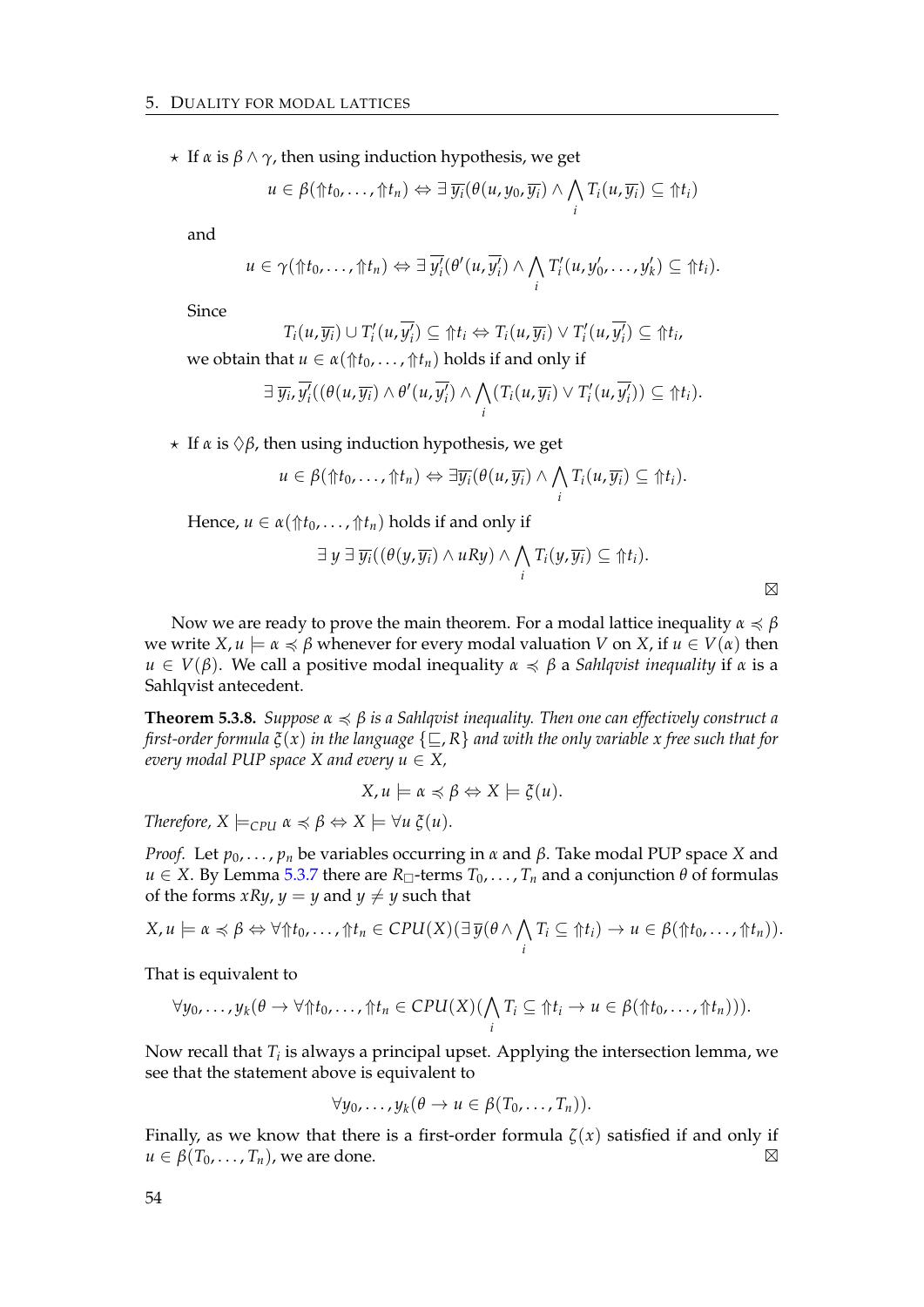Note that our algorithm for constructing the first-order correspondent is exactly the same as described in [\[10,](#page-88-0) Section 4.1]. Below we provide the obtained first-order translation of some well-known Sahlqvist inequalities.

**Example 5.3.9.** Consider a Sahlqvist inequality  $\Box p \preccurlyeq p$ , usually known as reflexivity axiom. First we obtain a first-order correspondent of  $\Box p$  using Lemma [5.3.7:](#page-56-0)  $u \in$  $[R]\Uparrow t \Leftrightarrow R_{\square}(u) \subseteq \Uparrow t$ . Hence, we have

$$
X, u \models \Box p \preccurlyeq p \Leftrightarrow \forall \Uparrow t \in CPU(X)(R_{\Box}(u) \subseteq \Uparrow t \rightarrow u \in \Uparrow t).
$$

As  $R_{\Box}(u)$  is a principal upset, we can apply the intersection lemma to get  $R_{\Box}(u)$  =  $\bigcap \{\Uparrow t \in \mathcal{C}PU(X) \mid R_{\Box}(u) \subseteq \Uparrow t\}.$  Therefore,  $X, u \models \Box p \preccurlyeq p \Leftrightarrow u \in R_{\Box}(u)$ . On the other hand,  $u \in R_{\Box}(u) \Leftrightarrow uR_{\Box}u \Leftrightarrow \exists v(uRv \land v \sqsubseteq u)$ . So the standard reflexivity axiom in our case corresponds to the followig condition:

$$
\forall u \exists v (u R v \land v \sqsubseteq u).
$$

**Example 5.3.10.** Another Sahlqvist inequality to consider is  $\Box p \preccurlyeq \Box \Box p$ , usually known as transitivity axiom. We already know  $u \in [R]$   $\uparrow t \Leftrightarrow R_{\Box}(u) \subseteq \uparrow t$ . Hence, we have

$$
X, u \models \Box p \preccurlyeq p \Leftrightarrow \forall \Uparrow t \in CPU(X)(R_{\Box}(u) \subseteq \Uparrow t \rightarrow u \in [R][R]\Uparrow t).
$$

Using the intersection lemma in the same way as in the previous example, we get  $X, u \models \Box p \preccurlyeq p \Leftrightarrow u \in [R][R]R_{\Box}(u)$ . Finally,  $u \in [R][R]R_{\Box}(u) \Leftrightarrow \forall x, y(uRx \land xRy \rightarrow$ *uR*<sup>*ny*</sub>) ⇔  $\forall$ *x*, *y*(*uRx* ∧ *xRy* → (∃*v*(*uRv* ∧ *v* ⊆ *y*)). So the standard transitivity axiom</sup> in our case corresponds to the followig condition:

$$
\forall u, x, y (uRx \wedge xRy \rightarrow (\exists v (uRv \wedge v \sqsubseteq y)).
$$

We developed a duality for modal lattices, generalizing PUP duality. We also extended the filter completion construction from Section [4.2](#page-36-1) to the modal setting and proved that filter completions preserve inequalities. Finally, we demonstrated that Sahlqvist inequalities correspond to first-order sentences. We will come back to these results in Chapter [7](#page-76-0) and show how they relate to positive modal logics. In particular, the preservation results will imply Sahlqvist completeness result for positive modal logics.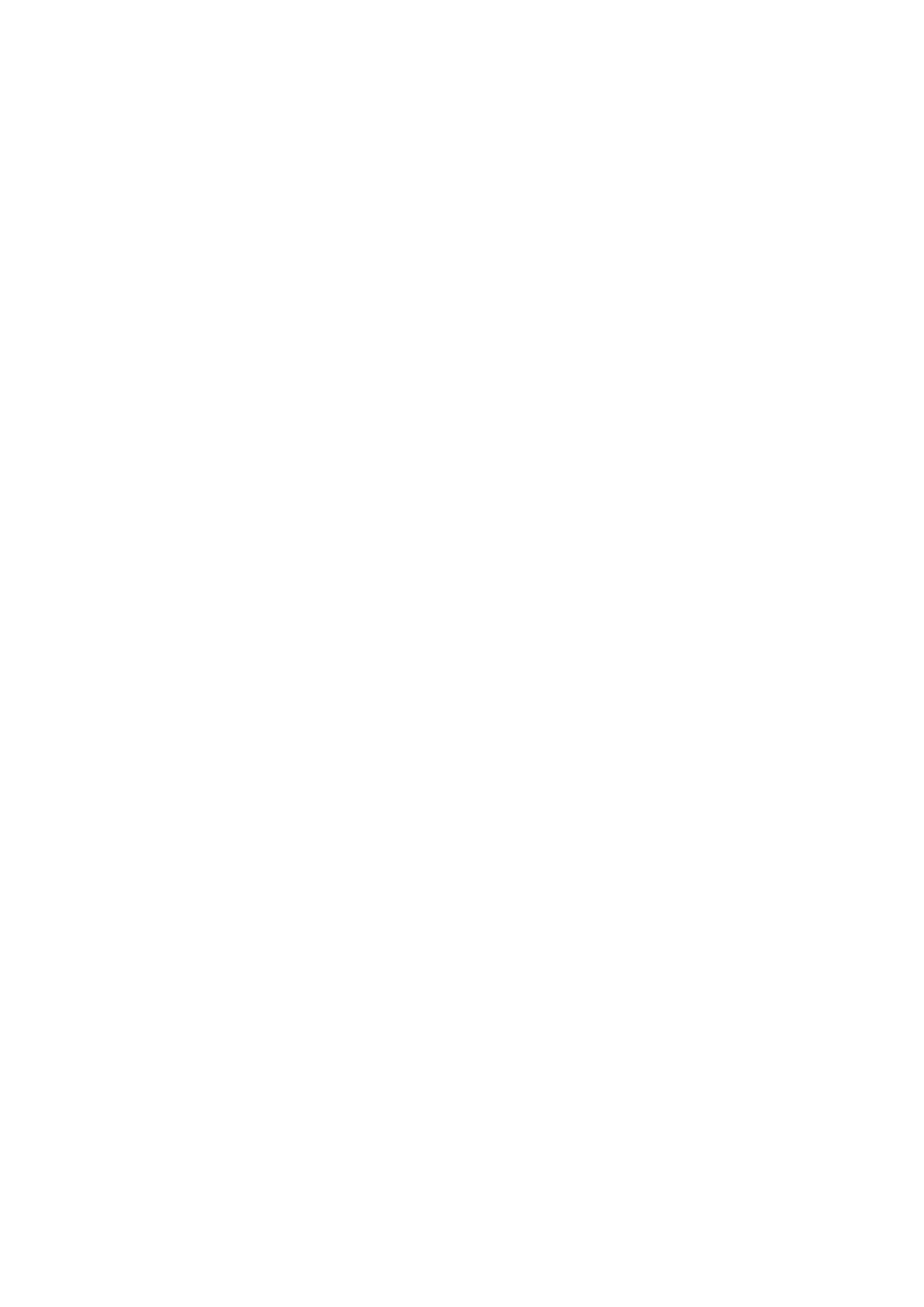## CHAPTER  $6$

## **Duality for nabla lattices and ortholattices**

In this chapter we study modal lattices with an order-reversing modality. This modality has been studied in the context of distributive lattices in [\[22\]](#page-89-4) and we partially follow this approach. We develop a duality for lattices with an order-reversing modality by extending the PUP duality. Prime examples of lattices with a order-reversing modality are ortholattices. Their duality was developed by Goldblatt  $[25]$  and Bimbó  $[6]$  $[6]$ . We obtain the Goldblatt-Bimbo duality for ortholattices as a consequence to our duality result.

### **6.1 Nabla Principal upset Priestley duality**

We start by defining a new class of lattices by adding a modality that turns joins into meets.

**Definition 6.1.1.** A lattice *L* with an operator  $\nabla : L \to L$  on it is a *nabla lattice* if it satisfies the following two conditions.

- 1.  $\nabla(a \vee b) = \nabla a \wedge \nabla b$ ,
- 2.  $\nabla 0 = 1$ .

In [\[22\]](#page-89-4) this modality was denoted by  $\triangleright$ . We chose nabla as it is easier to pronounce. Next we show that  $\nabla$  is order-reversing.

<span id="page-60-0"></span>**Proposition 6.1.2.** *For every a, b in a nabla lattice L, if a*  $\leq b$ *, then*  $\nabla b \leq \nabla a$ *.* 

*Proof.* Let  $a \leq b$ . Then  $\nabla b = \nabla (a \vee b) = \nabla a \wedge \nabla b$ .

Now we define the dual to a nabla lattice.

<span id="page-60-1"></span>**Definition 6.1.3.** Let *X* be a PUP space with a binary relation  $R^{\nabla}$  on *X*. For a subset *S* ⊆ *X* we define

$$
[R^{\nabla}\rangle S = \{x \in X \mid \forall y : (xR^{\nabla}y \to y \notin S)\}.
$$

Then *X* is a *nabla PUP space* if it satisfies the following conditions.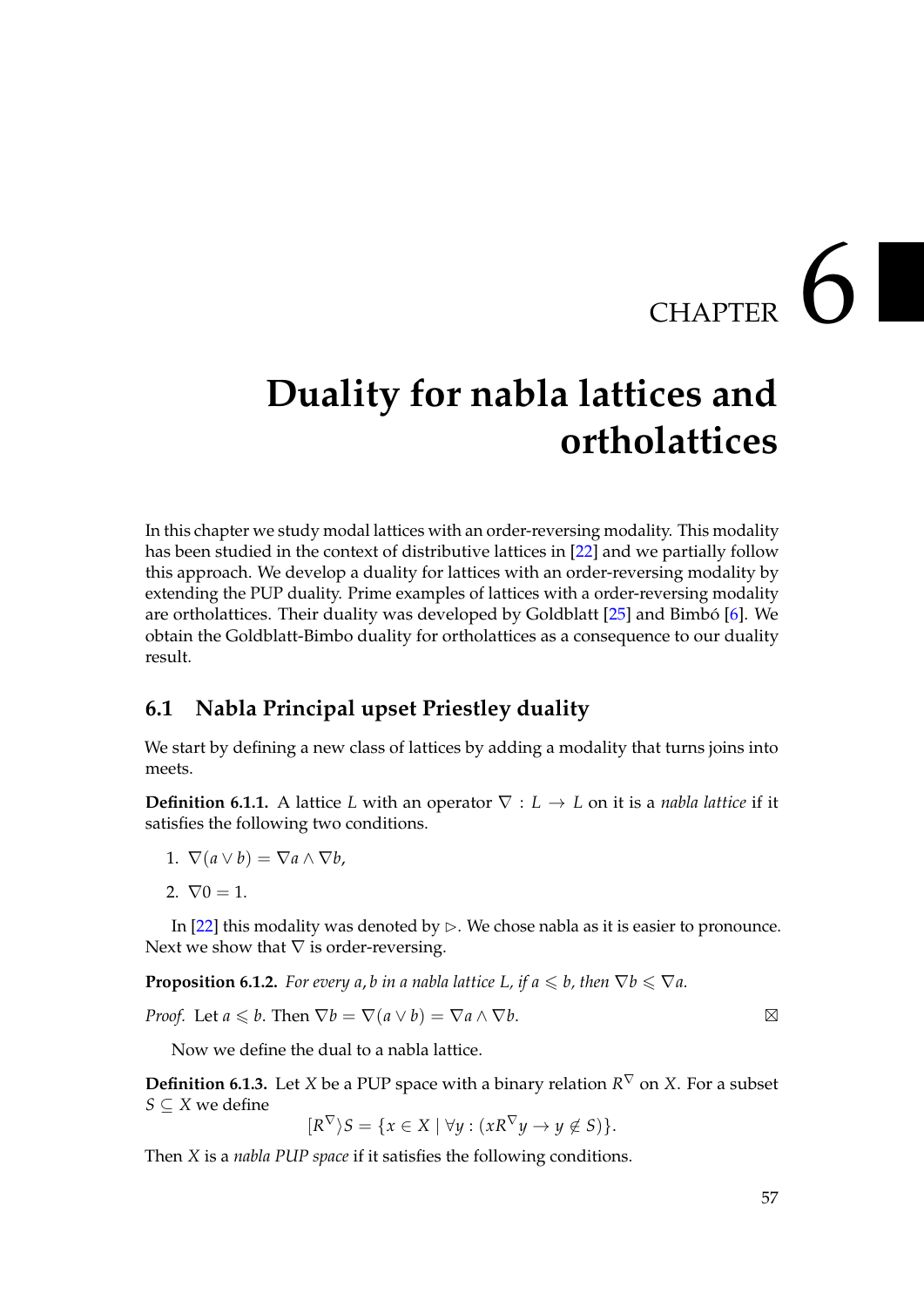- 1. If  $\Uparrow x$  is clopen, then  $[R^{\nabla}\rangle \Uparrow x$  is clopen.
- 2. If  $xR^{\nabla}y$ , then there is a clopen upset  $\Uparrow t$ , such that  $x \in [R^{\nabla} \rangle \Uparrow t$  and  $y \in \Uparrow t$ .
- $B. \sqsubseteq \circ R^\nabla \circ \sqsupseteq \subseteq R^\nabla$ , i.e. if  $x \sqsubseteq yR^\nabla z \sqsupseteq t$ , then  $xR^\nabla t$ .
- 4. If  $\Uparrow t$  is clopen and for some family (possibly empty) of  $\{x_i : i \in I\}$ , we have  $\prod x_i R^{\nabla} t$ , then there is  $x_i$ , such that  $x_i \overline{R}^{\nabla} t$ .
- 5. If  $xR^{\nabla}(y_1 \nabla y_2)$ , then either  $xR^{\nabla}y_1$  or  $xR^{\nabla}y_2$ .
- 6. For each *x*,  $xR^{\nabla}$ T.

Let *L* be a nabla lattice and  $X_L$  its dual PUP space. For  $t \in X_L$  we denote by  $\bar{t}$  the set  $L \setminus t$ . Define  $R_L^{\nabla}$  on  $X_L$  by

$$
xR_L^{\nabla} y \Leftrightarrow y \subseteq \overline{\nabla^{-1}[x]}.
$$

Consider the lattice isomophism  $\phi: L \to CPU(X_L)$ . Before showing that  $(X_L, R_L^{\nabla})$ is a nabla PUP space, we demonstrate that  $\phi$  also preserves  $\nabla$ , where  $\nabla$  on  $CPU(X_L)$ is defined by  $[R_L^{\overline\nabla}}\rangle$ .

<span id="page-61-0"></span>**Lemma 6.1.4.** Let L be a nabla lattice. For every  $a \in L$ , we have  $\phi(\nabla a) = [R_L^{\nabla} \rangle \phi(a)$ .

- *Proof.* (⊆) Suppose  $\nabla a$  belongs to a filter *x* and  $xR_L^{\nabla}y$ . Then since  $y \subseteq \overline{\nabla^{-1}[x]}$ , the element *a* does not belong to *y*. Therefore,  $x \in [R_{\nabla} \rangle \phi(a)$ .
- (⊇) Suppose  $x \in [R_{\nabla})\phi(a)$ . Let  $y = \uparrow a$ . Then certainly *xR*<sub>∀</sub>*y*, which means, there is *b*, such that  $b \in y$  and  $\nabla b \in x$ . But the former means  $a \leq b$  and applying Proposition [6.1.2,](#page-60-0) we get  $\nabla b \le \nabla a$ . Therefore,  $\nabla a \in x$  and  $x \in \phi(\nabla a)$ .

**Theorem 6.1.5.** For every nabla lattice L, the space  $(X_L, R_L^\nabla)$  is a nabla PUP space.

*Proof.* We prove the conditions for nabla PUP spaces one by one in the order that they are presented in the Definition [6.1.3](#page-60-1)

- 1. If  $\Uparrow x$  is clopen, then for some  $a \in L$ ,  $\Uparrow x = \phi(a)$ . Hence, using Lemma [6.1.4,](#page-61-0)  $[R_L^{\nabla}\rangle \Uparrow x = \overline{\phi(\nabla a)}$  which is clopen.
- 2. Suppose  $x R_L^{\nabla} y$ . Then there is *a*, such that  $a \in y$  and  $\nabla a \in x$ . Hence,  $x \in$  $[R_L^{\nabla} \phi(a) = \overline{\phi}(\nabla a)$  and  $y \in \phi(a)$ , so  $\phi(a)$  is the desired  $\Uparrow t$ .
- 3. Suppose  $x \subseteq yR_L^{\nabla}z \supseteq t$ . Let  $a \in t$ . Then *a* also belongs to *z* and therefore  $a \notin \nabla^{-1}[y]$ . So  $\nabla a \notin y$  and hence  $\nabla a \notin x$ . That implies  $a \in \overline{\nabla^{-1}[x]}$  and  $xR_L^{\nabla} t$ .
- 4. Let  $\phi(a)$  be an arbitrary clopen principal upset and suppose  $\prod x_i R_L^{\nabla} \uparrow a$ . Then we know that *a* does not belong to  $\nabla^{-1}[\Box x_i] = \bigcap \nabla^{-1}[x_i]$ . Therefore, there is  $x_i$ , such that  $a \notin \nabla^{-1}[x_i]$ . That gives us  $x_i R_L^{\nabla} \uparrow a$ , since if  $b \geq a$ , then  $\nabla b \leq \nabla a$ .
- 5. Suppose  $xR_L^{\nabla}y_1 \sqcap y_2$ , but neither  $xR_L^{\nabla}y_1$  nor  $xR_L^{\nabla}y_2$ . That yields that there are elements *a*, *b*, such that  $a \in y_1$ ,  $b \in y_2$  and  $\nabla a$ ,  $\nabla b \in x$ . Then also  $\nabla a \wedge \nabla b \in x$ and therefore  $\nabla(a \vee b) \in x$ . But the join  $a \vee b$  belongs to  $y_1 \sqcap y_2$  and  $\nabla(a \vee b)$ cannot belong to *x*, a contradiction.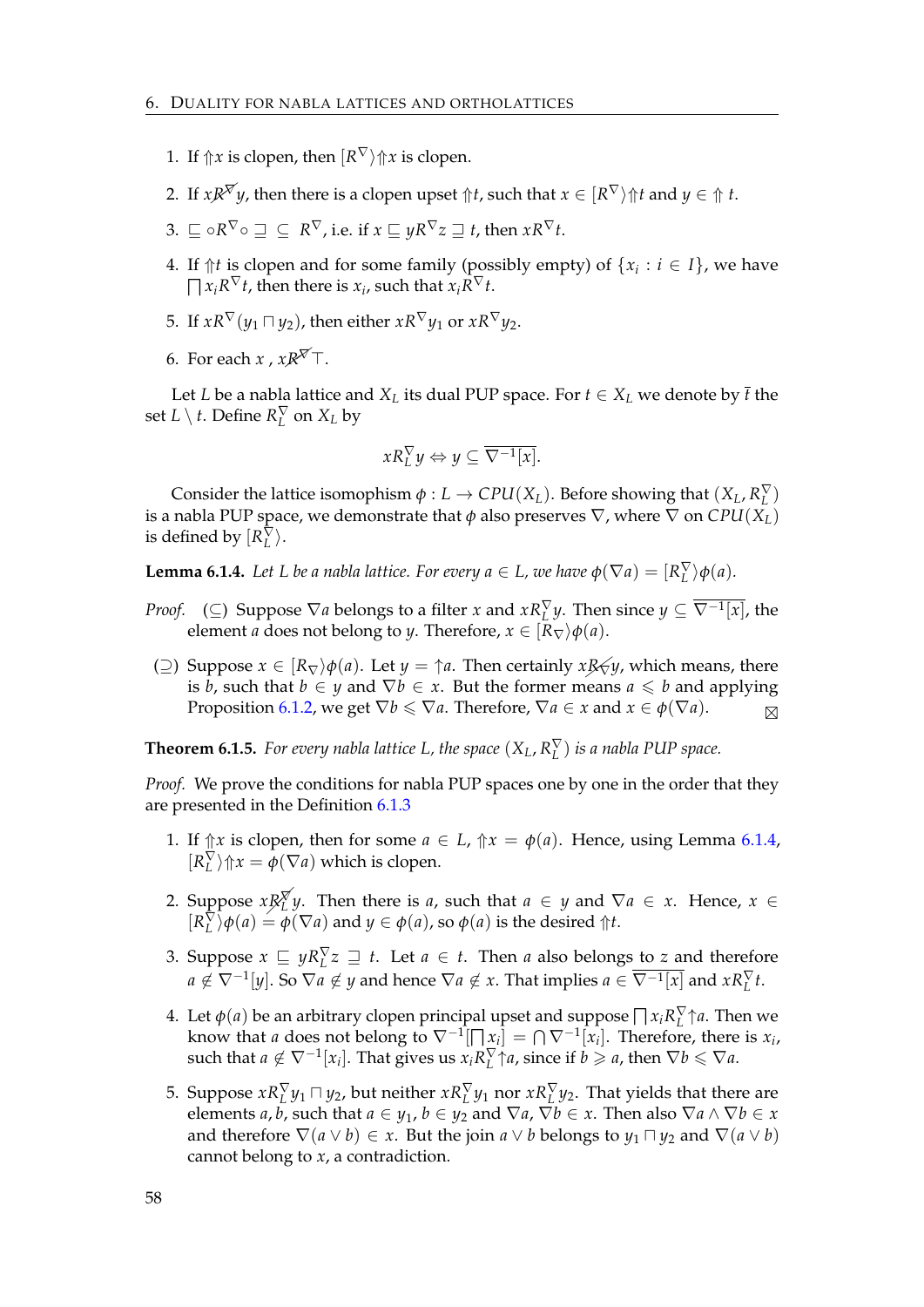6. Note that  $xR_L^{\nabla} \top \Leftrightarrow L = \top \subseteq \overline{\nabla^{-1}[x]}$ . But for each *x*, we have  $\nabla 0 = 1 \in x$ , so  $\nabla^{-1}[x]$  cannot be empty and for *x* $R_L^{\nabla}$ <sup> $\top$ </sup>.

 $\boxtimes$ 

Now we show how to go from a nabla PUP space to a nabla lattice. Let *X* be a nabla PUP space. Consider its dual lattice  $\mathcal{C}PU(X)$ . We claim that  $\mathsf{[}R^{\nabla}\mathsf{]}$  is a well-defined operator on it.

**Lemma 6.1.6.** *Let X be a nabla PUP space and* ⇑*t a clopen principal upset on it. Then the set*  $[R^{\nabla}\rangle$   $\Uparrow$ *t is also a clopen principal upset.* 

*Proof.* The set  $[R^{\nabla}\rangle$   $\Uparrow t$  is clopen by Condition 1 for nabla PUP spaces.

Let  $x = \prod [R^{\nabla}\rangle \Uparrow t$ . We want to show  $x \in [R^{\nabla}\rangle \Uparrow t$ . Suppose the opposite. Then there is  $y$  such that  $xR^\nabla y$  and  $y\sqsupseteq t.$  By condition 3, that also implies  $xR^\nabla t.$  Using condition  $4$ , we get an element  $z\in[R^\nabla\rangle$   $\Uparrow t$ , such that  $zR^\nabla t$ , which is a contradiction.

Now it suffices to prove that  $[R^\nabla\rangle\Uparrow t$  is an upset. Let  $x\,\in\, [R^\nabla\rangle\Uparrow t$  and  $x\,\sqsubseteq\, y.$ Suppose  $yR^{\nabla}z$ . Then if  $z \supseteq t$ , we would have  $xR^{\nabla}t$  by condition 3, which is a contradiction. Therefore,  $z \notin \Uparrow t$  and  $y \in [R^{\nabla}\rangle \Uparrow t$ .

Note that this proof unlike the similar previous ones, explicitly uses that  $\Uparrow t$  is clopen in order to show that  $[R^{\nabla}\rangle \Uparrow t$  is principal. To be precise, we use Condition 4, which only works for clopen principal upsets. Therefore, we cannot prove that *PU*(*X*) forms a nabla lattice and obtain a principal upset completion the same way as we did before. Indeed, it turns out that the operator  $\ket{R^{\nabla}}$  is not always well-defined on *PU*(*X*) as shown in the next examples.

**Example 6.1.7.** Take a well-order  $\omega + 1$  denoted by *A* and its order opposite  $(\omega + 1)^d$ denoted by *B*. To distinguish them we write  $n_A$  for elements in *A* and  $n_B$  for elements in *B*. We construct a lattice structure on  $L = A \sqcup B$  by putting  $0_A$  as the least element and  $0_B$  as the greatest element, as shown in the picture [6.1.](#page-62-0)



<span id="page-62-0"></span>Figure 6.1: Example 6.1.7

We define  $\nabla$  on *L* by  $\nabla n_A = n_B$  and  $\nabla n_B = n_A$ . Then it is easy to check that *L* is a nabla lattice. Therefore,  $X_L$  is a nabla PUP space. Consider a filter  $F = \{n_B, | n \in \omega\}$ .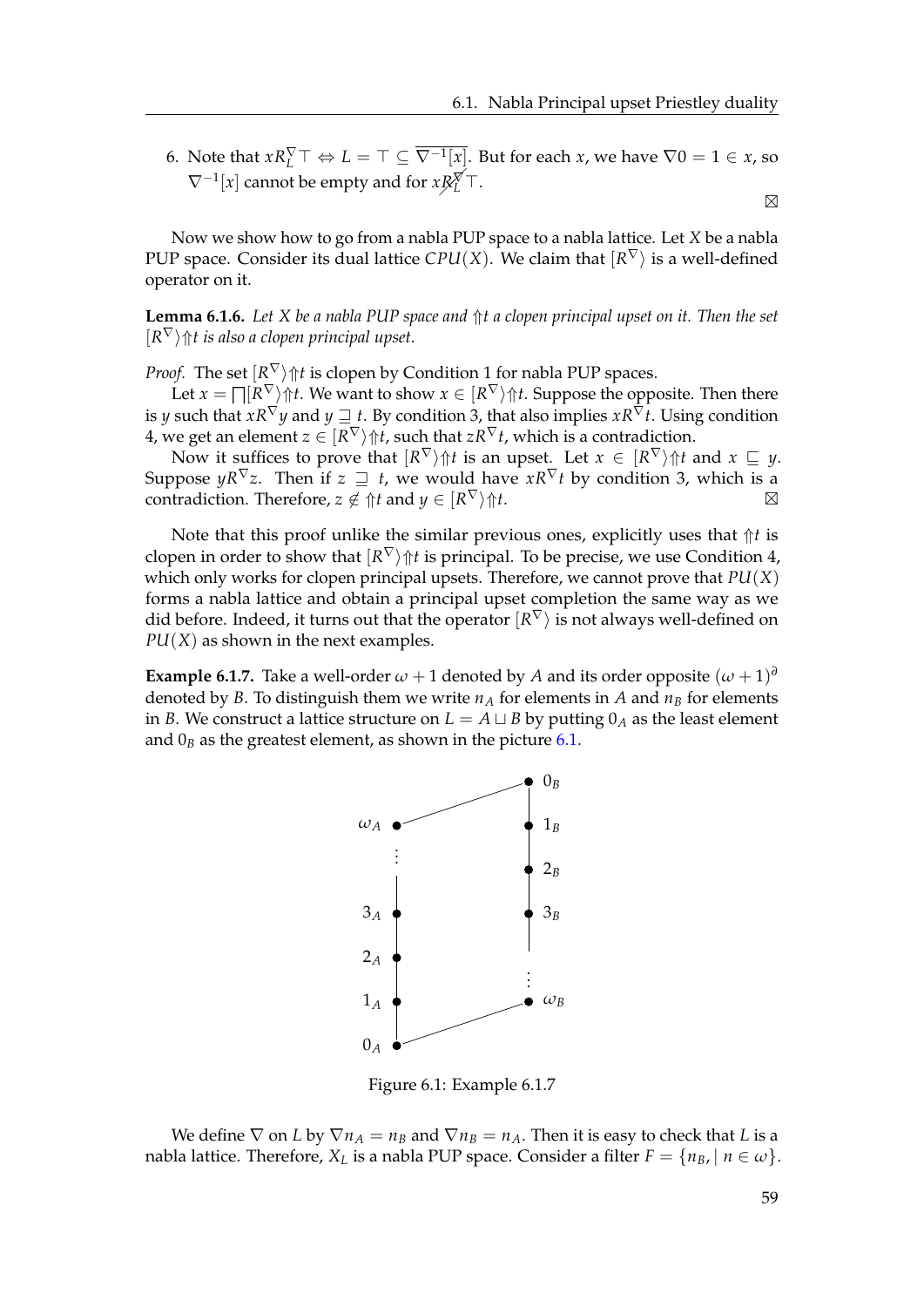We show that  $[R_L^{\nabla}\rangle \Uparrow F$  is not principal by constructing a family of filters  $\{G_n \in X_L \mid$ *n* ∈ **N**} such that each *G*<sup>*n*</sup> belongs to  $\left[R_L^{\nabla}\right)$   $\Uparrow$  *F* but the filter  $\prod_n G_n$  does not.

Let  $G_n = \uparrow n_A$  for  $n \in \mathbb{N}_+$ . Suppose  $G_n R_L^{\nabla} H$  for some filter *H*. Then  $H \subseteq$  $\overline{\nabla^{-1}[G_n]}$  =  $\overline{\downarrow n_B}$ . Therefore,  $F \nsubseteq H$  as  $n_B \in F$ . Hence,  $G_n \in [R_L^{\nabla} \rangle \Uparrow F$ .

Now consider  $\bigcap_n G_n = {\omega_A, 0_B}$ . Then  $\bigcap_n G_n$   $R_L^{\nabla}$  *F*, since  $F \subseteq \overline{\{0_a, \omega_B\}}$  $\overline{\nabla^{-1}[\bigcap_n G_n]}$ . Therefore,  $\bigcap_n G_n \notin [R_L^{\nabla} \rangle \Uparrow F$ . Hence,  $[R_L^{\nabla} \rangle \Uparrow F$  is not principal and  $[R_L^{\nabla}$  is not an operator on  $PU(X_L)$ .

In the next section we are going to discuss ortholattices as an example of nabla lattices. It turns out that the example above is a non-distributive ortholattice (for definition see [6.2.1\)](#page-66-0). We also provide an example with a distributive lattice, which is however not an ortholattice.

**Example 6.1.8.** The construction is somewhat similar to the previous one. Let *A* be a well-order  $\omega$  and  $B$  its order opposite  $\omega^d$ . Let  $L$  be the lattice of an order sum  $A+B$ , i.e., the set  $A \sqcup B$  with the order defined by putting the set *B* above *A*. We denote the elements of *L* is the same fashion as before.



Figure 6.2: Example 6.1.8

We also once again define  $\nabla$  as  $\nabla n_A = n_B$  and  $\nabla n_B = n_A$  and consider  $X_L$ . Let *F* be the filter coinciding with the set *B*. We define  $G_n = \uparrow n_A$  for  $n \in \mathbb{N}_+$  and show that each  $G_n$  belongs to  $\left[ R_L^{\nabla} \right) \Uparrow F$  but  $\prod_n G_n$  does not.

Suppose  $G_n R_L^{\nabla} H$ . Then  $H \subseteq \overline{\nabla^{-1}[G_n]} = \uparrow n - 1_B$ . Therefore,  $F \nsubseteq H$  and  $G_n \in$  $[R_L^{\nabla}\rangle \Uparrow F$ .

Now consider  $\prod_n G_n = F$ . Since  $F \subseteq F = \overline{\nabla^{-1}[F]}$ , we have  $F R_L^{\nabla} F$  and therefore  $\prod_n G_n = F \notin [R_L^{\nabla} \rangle \Uparrow F$ . Hence,  $[R_L^{\nabla} \rangle \Uparrow F$  is not principal and  $[R_L^{\nabla} \rangle$  is not an operator on  $PU(X_L)$ .

We go back to establishing the duality.

**Theorem 6.1.9.** *Let X be a nabla PUP space. Then the lattice CPU*(*X*) *with an operator*  $\{R^{\nabla}\}\)$  *is a nabla lattice.* 

*Proof.* We demonstrate the two axioms of nabla lattices one by one.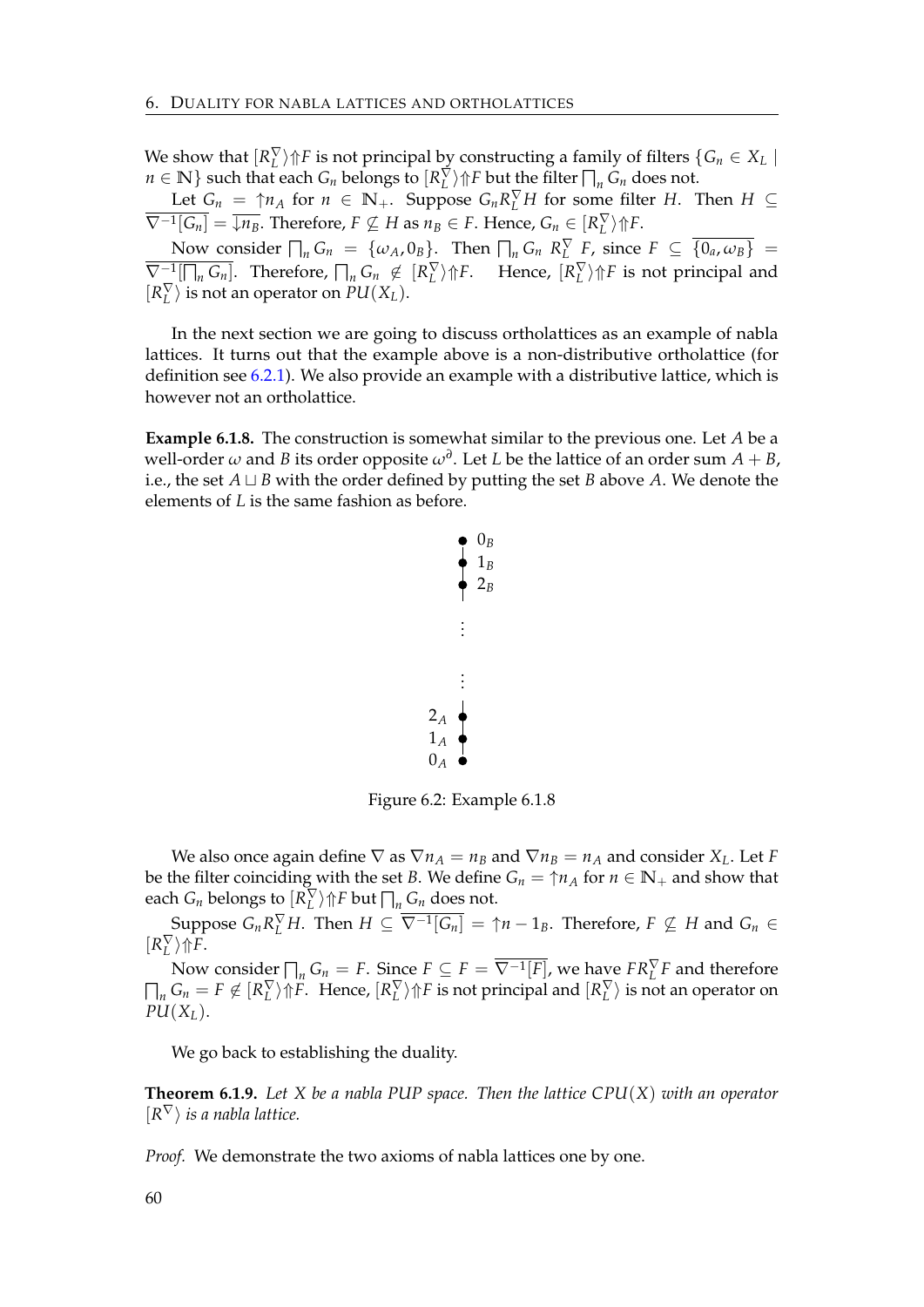1. Take two clopen principal upsets  $\Uparrow t$  and  $\Uparrow s$ . We want to show

$$
[R^{\nabla}\rangle \Uparrow (t \sqcap s) = [R^{\nabla}\rangle \Uparrow t \sqcap [R^{\nabla}\rangle \Uparrow s.
$$

- (⊆) Let  $x \in [R^{\nabla} \setminus \text{ft}(\textit{t} \sqcap \textit{s})$  and suppose  $xR^{\nabla} y$ . Then  $y \not\supseteq t \sqcap s$ , hence  $y \not\supseteq t$  and  $y \not\sqsupseteq s.$  Therefore,  $x \in [R^\nabla\rangle$   $\Uparrow\uparrow t \sqcap [R^\nabla\rangle$   $\Uparrow\uparrow s.$
- (⊇) Let  $x \in [R^{\nabla} \rangle \Uparrow t \sqcap [R^{\nabla} \rangle \Uparrow s$  and suppose  $xR^{\nabla} y$ . Then if  $y \sqsupseteq (t \sqcap s)$ , we can use conditions 3 and 5 and get that either *xR*∇*t* or *xR*∇*s*, which would be a contradiction. Therefore,  $y \notin \Uparrow(t \sqcap s)$  and  $x \in [R^{\nabla}\rangle \Uparrow(t \sqcap s)$ .
- 2. The top element of  $CPU(X)$  is *X* itself and the bottom one is  $\{\top\}$ , where  $\top$  is the top element of *X*. Then  $[R^{\nabla}\rangle\{\top\} = \{x \in X \mid \forall y : xR^{\nabla}y \to y \neq \top\}$ . By condition 6, that is equal to *X*.

 $\boxtimes$ 

Finally, we prove that the isomorphisms *φ* and *ψ* preserve the new structures.

#### **Theorem 6.1.10.**

- *(i)* Let L be a nabla lattice. Then the map  $\phi : L \to CPU(X_L)$  preserves the operator  $\nabla$ *.*
- *(ii)* Let *X* be a nabla PUP space. Then the map  $\psi$  :  $X \to X_{\text{CPU}(X)}$  preserves and reflects the *binary relation R*∇*.*

*Proof.* The first part was already shown in Lemma [6.1.4.](#page-61-0) For the second one denote the relation  $R^{\nabla}$  on  $X_{\mathcal{C}PU(X)}$  by  $\tilde{R^{\nabla}}$ .

First suppose  $xR^{\nabla}y$  for  $x,y\in X.$  We want to show  $\psi(x)\tilde{R^{\nabla}}\psi(y)$ , which is equivalent to  $\psi(y)\subseteq [R^\nabla)^{-1}[\psi(x)].$  Take a clopen principal upset  $U$  on  $X$  such that  $y\in U.$ Then since  $xR^\nabla y$ , we have  $x\not\in[R^\nabla\rangle U.$  Therefore,  $U\not\in[\bar{R}^\nabla\rangle^{-1}[\psi(x)]$  and we are done.

Now suppose  $x \cancel{R}^{\cancel{\n}y}$  for  $x, y \in X$ . Then by condition 2, there exists a clopen upset  $\Uparrow t$  such that  $x \in [R^{\nabla}\rangle \Uparrow t$  and  $y \in \Uparrow t$ . Therefore,  $\Uparrow t \in y$  and  $\Uparrow t \in [R^{\nabla}\rangle^{-1}[\psi(x)]$ . Hence,  $\psi(x)R^{\tilde{\chi}}\psi(y).$  $\widetilde{\mathscr{H}}\psi(y).$ 

Now we move to the morphisms.

**Definition 6.1.11.** Let *L* and *M* be two nabla lattices. Then a lattice morphism  $f: L \rightarrow$ *M* is a *nabla lattice morphism* if for each  $a \in L$  we have  $f(\nabla a) = \nabla f(a)$ .

**Definition 6.1.12.** Let *X* and *Y* be nabla PUP spaces. Then a PUP morphism  $f: X \rightarrow Y$ is a *nabla PUP morphism* if it satisfies the following conditions.

1. 
$$
xR^{\nabla}y \Rightarrow f(x)R^{\nabla}f(y)
$$
.

2.  $f(x)R^{\nabla}y \Rightarrow \exists z (xR^{\nabla}z, y \sqsubseteq f(z)).$ 

**Proposition 6.1.13.** Let  $f: L \to M$  be a nabla lattice morphism. Then  $f^*: X_M \to X_L$  is a *nabla PUP morphism.*

*Proof.* We prove the two conditions for a nabla PUP morphism one by one.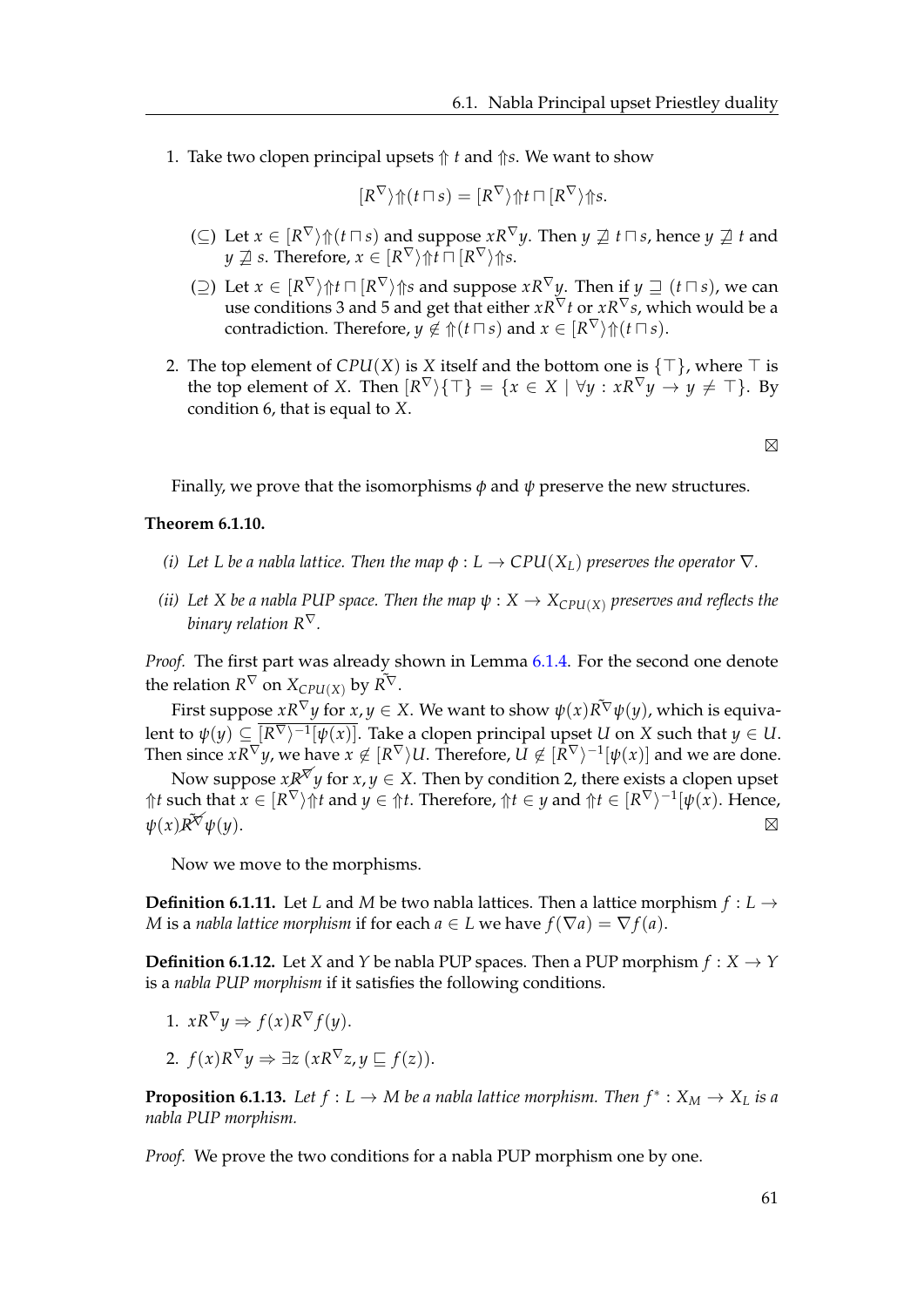- 1. Suppose  $FR^{\nabla}G$ . We want to show  $f^*(F)R^{\nabla}f^*(G)$ , i.e.,  $f^{-1}[G] \subseteq \overline{\nabla^{-1}[f^{-1}[F]}.$ Take *a* ∈ *f*<sup>-1</sup>[G]. Then  $f(a) ∈ G$  and therefore it belongs to  $\overline{\nabla^{-1}[F]}$ , i.e.,  $\nabla f(a) ∉ G$ *F*. Since *f* is a nabla lattice morphism,  $\nabla f(a) = f(\nabla a)$  and  $a \in \nabla^{-1}[f^{-1}[F]]$ .
- 2. Suppose  $f^*[F]R^{\nabla}G$ . Let  $H = \uparrow f[G]$ . Then since  $f$  is meet-preserving,  $H$  is a filter and clearly  $G \subseteq f^*(H).$  Now it suffices to show  $H \subseteq \overline{\nabla^{-1}[F]}.$  Take *a* ∈ *H*. Then there is *b* ∈ *G*, such that  $f(b) \le a$ . We know that  $b \in \overline{\nabla^{-1}[f^{-1}[F]]}$ , therefore  $f(\nabla b) \notin F$ . Since *f* and  $\nabla$  commute,  $\nabla f(b)$  also does not belong to *F*. By Proposition [6.1.2,](#page-60-0)  $\nabla a \leq \nabla f(b)$ , so  $\nabla a \notin F$  and  $a \in \overline{\nabla^{-1}[F]}$ . Therefore,  $H \subseteq \nabla^{-1}[F]$  and we are done.

 $\boxtimes$ 

**Proposition 6.1.14.** Let  $f : X \to Y$  be a nabla PUP morphism. Then  $f_* : CPU(Y) \to$ *CPU*(*X*) *is a nabla lattice morphism.*

*Proof.* Let  $\Uparrow t$  be a clopen principal upset on *Y*. Then we need to show

$$
[R^{\nabla}\rangle f^{-1}[\Uparrow t] = f^{-1}[\ [R^{\nabla}\rangle \Uparrow t].
$$

- (⊆) Take  $x \in [R^{\nabla} \rangle f^{-1}[\Uparrow t]$ . Suppose  $f(x)R^{\nabla} y$ . Then there is  $z \in X$ , such that  $xR^{\nabla} z$ and  $y\sqsubseteq f(z).$  So  $z\in f^{-1}[\Uparrow t]$ , hence  $f(z)\in \overline{\Uparrow t}$  and  $y$  also belongs to  $\overline{\Uparrow t}.$  Therefore,  $x \in f^{-1}[\R^{\nabla} \rangle \Uparrow t].$
- (⊇) Take  $x \in f^{-1}([R^{\nabla})\Uparrow t]$ . Suppose  $xR^{\nabla}y$ . Then  $f(x)R^{\nabla}f(y)$  and therefore  $f(y) \in$  $\overline{\Uparrow t}.$  Hence,  $y\in \overline{f^{-1}[\Uparrow t]}$  and  $x\in[R^\nabla)f^{-1}[\Uparrow t].$

 $\boxtimes$ 

Let NLat be the category of nabla lattices with nabla lattice morphisms and let NPUP be the category of nabla PUP spaces with nabla PUP morphisms.

**Theorem 6.1.15.** NPUP *is dually equivalent to* NLat*.*

*Proof.* The theorem follows from Theorem [3.4.12](#page-32-0) and the results proven in this section.

 $\boxtimes$ 

#### **6.2 Duality for ortholattices**

One of the examples of nabla lattices are ortholattices, studied by Goldblatt in [\[25\]](#page-89-5) and [\[24\]](#page-89-6). Even though in [\[25\]](#page-89-5), a representation theorem for ortholattices is obtained, the orthogonality spaces considered there do not form a full dual for ortholattices. An attempt to generalize this approach to a functorial duality was made by Bimbó in  $[6]$  $[6]$ , where she developed a duality between ortholattices and orthospaces, and we base the following chapter on her work. As ortholattices are special cases of nabla lattices, our duality also produces a duality for ortholattices. We show that the duality that we get is almost the duality established by Bimbó, the only difference being that Goldblatt and Bimbó take only proper filters, while we take all the filters of a lattice. Therefore, our spaces are basically orthospaces with an added top element, while ortho spaces are basically our spaces with a deleted top element.

We begin this chapter by giving the definition of an ortholattice, connecting it to nabla lattices and recalling some results from [\[6\]](#page-88-2).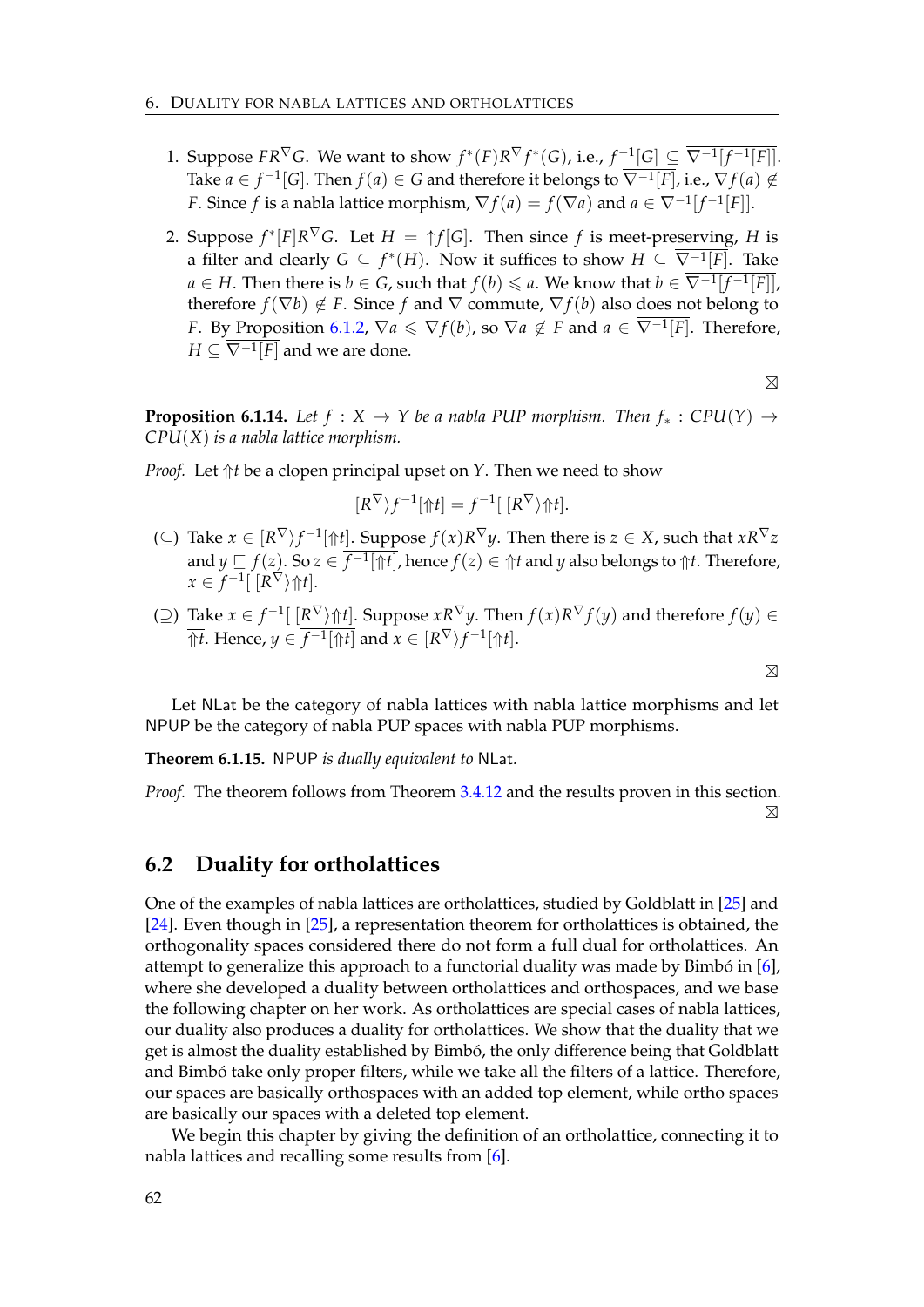<span id="page-66-0"></span>**Definition 6.2.1.** An *ortholattice* is a lattice  $\langle L; \wedge, \vee, 0, 1, \rangle$  with bounds 0, 1 and a unary operation ' of orthocomplementation with the following properties:

1.  $a \wedge a' = 0$  and  $a \vee a' = 1$ ,

2. 
$$
a'' = a
$$
,

$$
3. \, a \leqslant b \Rightarrow b' \leqslant a'.
$$

**Proposition 6.2.2.** *Every ortholattice is a nabla lattice with*  $\nabla a = a'$ *.* 

*Proof.* First we want to prove  $(a \vee b)' = a' \wedge b'$ . Since  $a \leq a \vee b$ , we have  $(a \vee b)' \leq a'$ . Doing the same for *b*, we get  $(a \vee b)' \le a' \wedge b'$ . On the other hand,  $a' \wedge b' \le a'$ , hence  $a = a'' \leq (a' \wedge b')'$ . Doing the same for *b*, we get  $a \vee b \leq (a' \wedge b')'$  and therefore  $a' \wedge b' \leqslant (a \vee b)'.$ 

Now we prove  $0' = 1$ . As we know,  $0 \vee 0' = 1$ . But for every *a*, we have  $0 \vee a = a$ , therefore  $0' = 1$ .

Using the duality for nabla lattices, we obtain the nabla PUP spaces dual to ortholattices by restricting to the nabla PUP spaces *X* such that *CPU*(*X*) is an ortholattice. To be precise, we consider nabla PUP spaces *X* such that for each clopen principal upsets  $\Uparrow t$ ,  $\Uparrow s$  on *X*, the following conditions hold:

1.  $\Uparrow t \wedge [R^{\nabla}\rangle \Uparrow t = {\top},$ 

$$
2. \ \ \Uparrow t \vee [R^{\nabla} \rangle \Uparrow t = X,
$$

- 3.  $[R^{\nabla}\rangle[R^{\nabla}\rangle \Uparrow t = \Uparrow t$ ,
- $4. \text{ } \Uparrow t \subseteq \Uparrow s \Rightarrow [R^{\nabla}\rangle \Uparrow s \subseteq [R^{\nabla}\rangle \Uparrow t.$

**Proposition 6.2.3.** *Every nabla PUP space satisfies the last condition. Therefore, we can omit it.*

*Proof.* Let  $\Uparrow t$ ,  $\Uparrow s$  be clopen principal upsets. Suppose  $\Uparrow t \subseteq \Uparrow s$ . Then  $t \supseteq s$ . Take  $x\in[R^\nabla\rangle$ ↑s and suppose  $xR^\nabla y.$  Then  $y\not\in \Uparrow$ s, so  $y\not\supseteq s.$  Therefore, also  $y\not\supseteq t$  and  $y \not\in \nabla \rangle \Uparrow s \subseteq [R^\nabla \rangle.$  Hence,  $x \in [R]$  $\nabla$ <sup>*i*</sup> $\uparrow$ *ht.*  $\blacksquare$ 

Let us call a nabla PUP space satisfying the conditions above an *ortho-PUP space*. We want to show that ortho-PUP spaces are basically the same as orthospaces defined by Bimbó in  $[6]$  $[6]$  as follows.

Let *X* be a set with a binary relation  $\bot$ . For a subset *Y* ⊆ *X* let

$$
Y^* = \{ x \in X \mid \forall y \in Y : x \perp y \}.
$$

We say that *Y* is *regular* if  $Y = Y^{**}$ . By  $CU(X)$  we denote the set of clopen upsets and by  $RCU(X)$  we denote the set of regular clopen upsets. Note that in [\[6\]](#page-88-2) the term "cone" is used instead of the term "upset".

**Definition 6.2.4.** An *orthospace*  $\langle X, \leq, \perp \rangle$  is a compact topological space with an order 6 and a binary irreflexive and symmetric relation ⊥, satisfying the following conditions.

1.  $x \nleq y \Rightarrow \exists O \in RCU(X) \ x \in O \land y \notin O$ .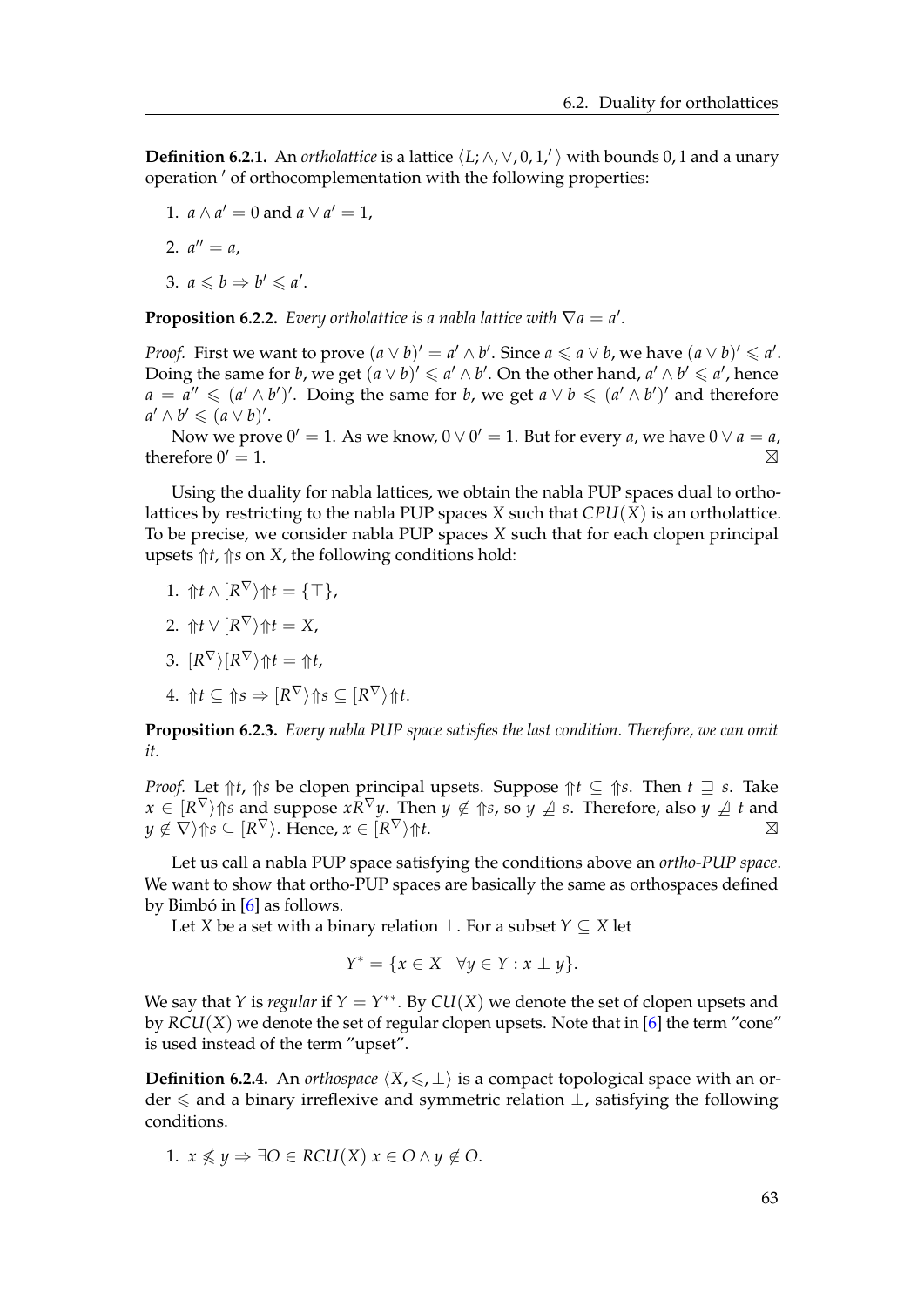- 2.  $x \perp y \wedge x \leq z \Rightarrow z \perp y$ .
- 3.  $O \in RCU(X) \Rightarrow O^*$  is clopen.
- 4.  $x \perp y \Rightarrow \exists O \in RCU(X) \ x \in O \land y \in O^*$ .

We prove several easy lemmas about orthospaces.

<span id="page-67-1"></span>**Lemma 6.2.5.** *Let X be an orthospace. Then*  $\emptyset \in RCU(X)$ *.* 

*Proof.* The empty set is a upset and clopen by the definition of a topological space. Also  $\varnothing^* = X$  and since  $\perp$  is irreflexive,  $\tilde{X}^* = \varnothing$ . Therefore,  $\varnothing$  is regular.

<span id="page-67-0"></span>**Lemma 6.2.6.** *For each set Y in an orthospace X*, *we have*  $Y \subseteq Y^{**}$ *. Therefore, Y is regular if and only if Y*∗∗ ⊆ *Y.*

*Proof.* Take  $y \in Y$  and  $z \in Y^*$ . Then  $z \perp y$  and therefore  $y \in Y^{**}$ .  $\boxtimes$ 

**Lemma 6.2.7.** *For every regular sets*  $O_1$ ,  $O_2$  *in an orthospace X*, *the set*  $O_1 \cap O_2$  *is also regular. Therefore,*  $O_1 \cap O_2 \in RCU(X)$  *and RCU(X) forms a meet-semilattice.* 

*Proof.* It suffices to show  $(O_1 \cap O_2)$ <sup>\*\*</sup> ⊆  $O_1 \cap O_2 = O_1^{**} \cap O_2^{**}$ . Take  $x \in (O_1 \cap O_2)$ <sup>\*\*</sup> and  $y \in O_1^*$ . Then  $y \in (O_1 \cap O_2)^*$  and  $x \perp y$ . Therefore,  $x \in O_1^{**}$  and similarly  $x \in O_2^{**}$ . Hence,  $x \in O_1^{**} \cap O_2^{**}$ . **Executive Security Contract of the Contract Oriental Contract Oriental Contract Oriental Contract Oriental** 

**Lemma 6.2.8.** Let *X* be an orthospace. Then for every  $O \in RCU(X)$ , the set  $O^*$  also belongs *to RCU*(*X*)*.*

*Proof.* We know that *O*<sup>∗</sup> is clopen by Condition 3. In order to show that *O*<sup>∗</sup> is a upset, consider  $x \in O^*$  and suppose  $x \leq z$ . Take  $y \in O^*$ . Then  $x \perp y$  and by Condition 2 *z* ⊥ *y*. Therefore, *z* ∈ *O*<sup>∗</sup>. Finally, to prove that *O*<sup>∗</sup> is regular, we claim that for each *Y* ⊆ *X*, the set *Y*<sup>\*</sup> is regular. Indeed, if *s* ∈ *Y*<sup>\*\*\*</sup>, then for every *r* ∈ *Y*, *r* also belongs to *Y*<sup>\*\*</sup> by Lemma [6.2.6,](#page-67-0) so *s* ⊥ *r* and *s* ∈ *Y*<sup>\*</sup>. Hence,  $O$ <sup>\*</sup> ∈ *RCU*(*X*).  $\boxtimes$ 

However, it turns out that Bimbó's definition does not give a complete duality with ortholattices, since it does not guarantee for the map  $X \to PrFilt(RCU(X))$  to be surjective, where *PrFilt*(*L*) is the set of proper filters on a lattice *L*. Therefore, we add one more condition to the definition.

**Definition 6.2.9.** An orthospace *X* is *ortho-sober* if for each proper filter *F* on *RCU*(*X*), there exists  $x \in X$  such that *F* is equal to  $F_x = \{O \in RCU(X) \mid x \in O\}$ .

Since orthospaces consist of proper filters of an ortholattice rather than of all the filters, we need to add a top element to an orthospace in order to get an ortho-PUP space and vice versa. We formalize it in the following way.

Take an ortho-PUP space *X* with a top element  $\bar{\top}$ . We define  $X^{\circ}$  as the structure obtained in the following way. The domain of  $X^{\circ}$  is  $X \setminus \{\top\}$ . The topology and order are those induced by *X*. We define the binary relation  $\perp$  on *X*° by  $\stackrel{\sim}{x} \perp y \Leftrightarrow xR^{\cancel{X}}y$ .

Since we have to work with the top element  $\top$  of *X*, we first explore some of its properties.

**Lemma 6.2.10.** Let *X* be an ortho-PUP space and  $\top$  its top element. Then for each *x* we have  $xR^{\cancel{\nabla}} \top$  and  $\nabla R^{\cancel{\nabla}} x$ .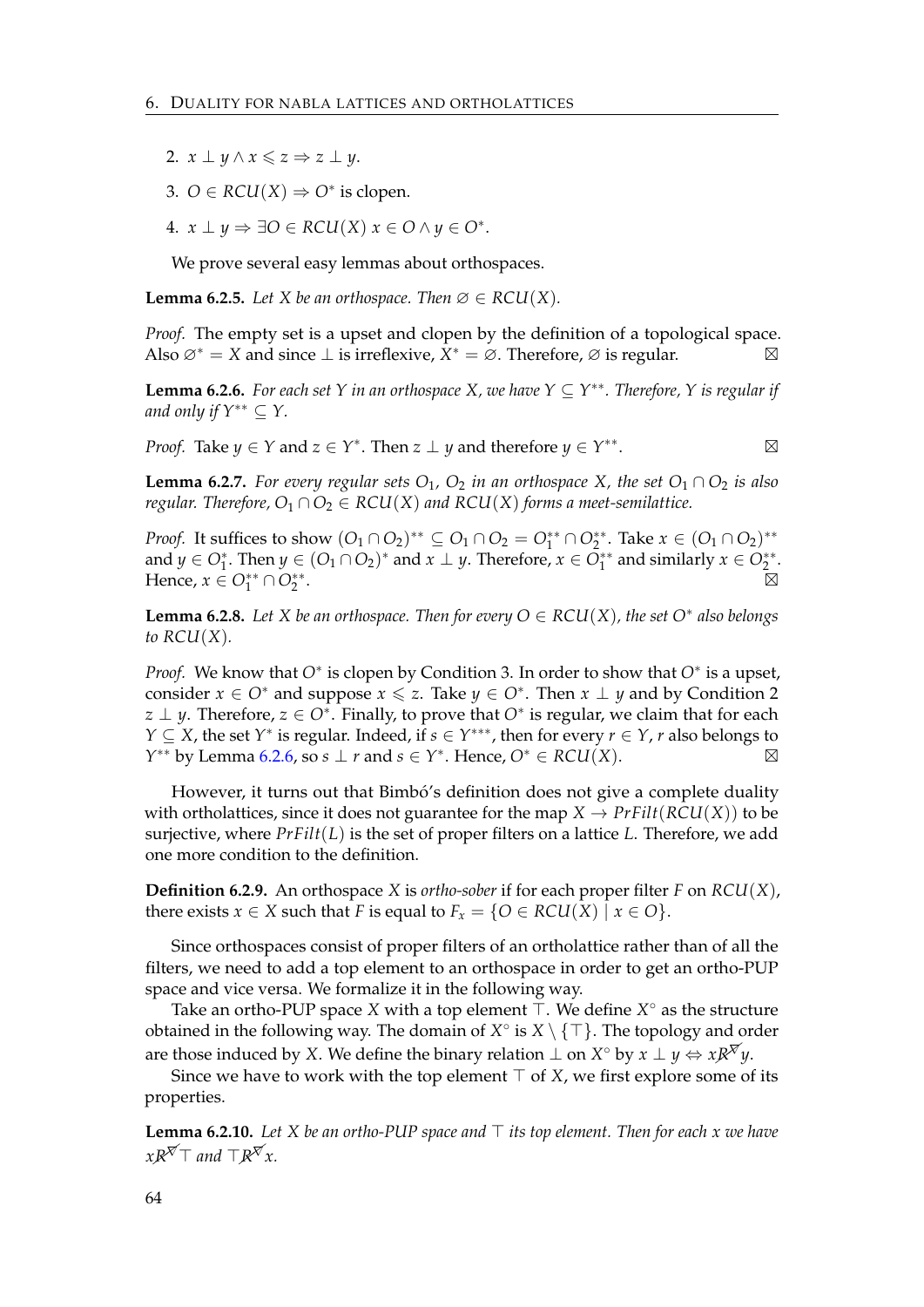*Proof.* By Condition 6 for nabla PUP spaces,  $xR^{\cancel{\nabla}}\top$  for each  $x$ . Suppose  $\top R^{\nabla}x$ . Then using duality, it is equivalent to *F* ⊆ ∇−<sup>1</sup> [*L*] for a dual nabla lattice *L* and a filter on it. Since  $\nabla^{-1}[L] = L$ , that would mean  $F = \emptyset$ . Therefore,  $\top \mathbb{R}^T x$ . We could also prove this straightforwardly from Conditions 3 and 4 for nabla PUP spaces.

Now we establish connections between different properties of *X* and *X*<sup>°</sup>.

<span id="page-68-0"></span>**Lemma 6.2.11.** Let *X* be an ortho-PUP space. Then for every  $Y \subseteq X^{\circ}$ , we have

$$
Y^*=[R^{\nabla}\rangle Y\setminus\{\top\}.
$$

- *Proof.* (⊆) Let  $x \in Y^*$  and suppose  $xR^\nabla y$ . Then  $x \not\perp y$ , hence  $y \notin Y$ . Therefore,  $x \in [R^{\nabla} \rangle Y.$
- $\Rightarrow$  (⊇) Let  $x \in [R^{\nabla} \rangle Y \setminus {\top}$  and let  $y \in Y$ . Then  $xR^{\nabla} y$ , hence  $x \perp y$ . Therefore,  $x \in Y^*$  $\boxtimes$

Note that we need to throw out  $\top$ , since  $[R^{\nabla} \rangle Y$  is a subset of *X*, not  $X^{\circ}$ , while *Y* <sup>∗</sup> ⊆ *X* ◦ .

It also helps to show beforehand that  $X^{\circ}$  is compact and that the relation  $\perp$  is irreflexive and symmetric.

<span id="page-68-2"></span>**Lemma 6.2.12.** *Let X be an ortho-PUP space. Then X*◦ *is a compact topological space.*

*Proof.* As the topology on  $X^{\circ}$  is induced from *X*, it suffices to prove that  $X \setminus \{\top\}$  is compact in *X*. Moreover, since *X* is compact, we only need to prove that  $X \setminus \{T\}$  is closed. Using duality for PUP spaces, we can view  $\{\top\}$  as  $\phi(0)$  and therefore  $\{\top\}$  is clopen. Hence,  $X \setminus \{\top\}$  is closed and  $X^\circ$  is compact.

<span id="page-68-3"></span>**Lemma 6.2.13.** Let *X* be an ortho-PUP space. Then for every  $x \neq \top$ , we have  $xR^{\nabla}x$ . *Therefore, the relation*  $\perp$  *on*  $X^{\circ}$  *is irreflexive.* 

*Proof.* Suppose  $x \neq \top$  but  $xR\not\leq x$ . Then by Condition 2 for nabla PUP spaces, there is a clopen principal upset  $\Uparrow t$  such that  $x \in \Uparrow t$  and  $x \in \left\{R_{\nabla}\right\} \Uparrow t$ . But by Condition 1 on ortho-PUP spaces, this could only be true for the top element. Therefore,  $xR^{\nabla}x$ .

<span id="page-68-1"></span>**Lemma 6.2.14.** Let *X* be an ortho-PUP space. Then if  $xR^{\nabla}y$ , then  $yR^{\nabla}x$ . Therefore, the *relation* ⊥ *on X*◦ *is symmetric.*

*Proof.* Suppose  $xR^{\nabla}y$ , but  $yR^{\nabla}x$ . Then by Condition 2 for nabla PUP spaces, there is a clopen principal upset  $\Uparrow t$  such that  $y \in [R_{\nabla}) \Uparrow t$  and  $x \in \Uparrow t$ . By Condition 3 for ortho-PUP spaces, *x* also belongs to  $\frac{R_{\nabla}}{R_{\nabla}}\hat{t}$ . But *x* $R_{\nabla}y$ , which contradicts  $y \in [R_{\nabla}) \Uparrow t$ . Therefore,  $yR^{\nabla}x$ .

Now we show that regular clopen upsets in  $X^{\circ}$  are the same as clopen principal upsets in *X* modulo the top element. We denote by  $Y^{\top}$  the set  $Y \cup \{\top\}$  and by  $Y^{\circ}$  the set  $Y \setminus \{\top\}.$ 

<span id="page-68-4"></span>**Lemma 6.2.15.** *Let X be an ortho-PUP space.*

- *(i)* For each  $O \in RCC(X^{\circ})$ , we have  $O^{\top} \in CPU(X)$
- *(ii) For each*  $U \in CPU(X)$ *, we have*  $U^{\circ} \in ACC(X^{\circ})$ *.*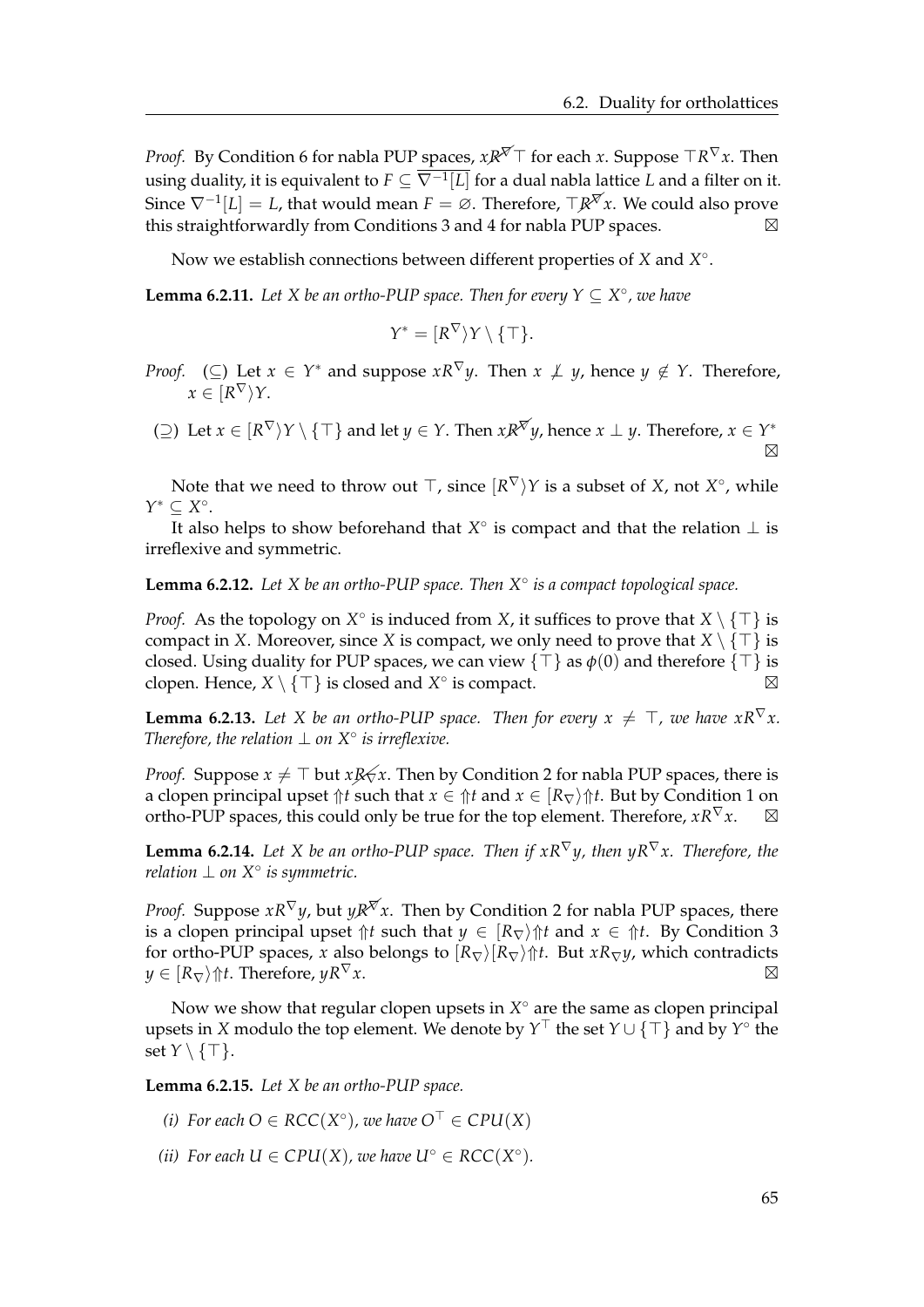*Therefore,*  $RCC(X^{\circ}) = \{U^{\circ} | U \in CPU(X)\}.$ 

*Proof.* (i) Take  $O \in RCC(X^{\circ})$  and consider  $O^{\top} = O \cup \{\top\}$ . We want to show  $O^{\top} \in CPU(X)$ . Since *O* is a clopen subset of  $X^{\circ}$  and  $\{\top\}$  is a clopen subset of *X*, the set  $O^{\top}$  is clopen in *X*. As *O* is a upset,  $O^{\top}$  is an upset. It is left to prove that  $O^{\top}$  is principal. For that it suffices to prove that *O* is principal, i.e.,  $\bigcap O\in O$ . Suppose  $\bar{\Box}O \not\in O$ , then also  $\bar{\Box}O \not\in O^{**}$  since  $O$  is regular. Therefore, there is  $y\in O^*$ , such that  $\bigcap OR^\nabla y.$  Using Lemma [6.2.11,](#page-68-0)  $y\in \lbrack \bar{R}^\nabla\rangle O$  and for each  $z\in O$ we have  $\psi R^{\overline{Y}}z$ . Then by Condition 2 for nabla PUP spaces and Lemma [6.2.14,](#page-68-1) for each  $z \in O$  there exists a clopen principal upset  $\hat{\uparrow} t_z$  such that  $y \in \hat{\uparrow} t_z$  and  $z \in [R^{\nabla}\rangle \Uparrow t_z.$ 

Hence,  $O\subseteq \bigcup_{z\in O}[R^\nabla\big\}\Uparrow t_z$  and using Lemma [6.2.12](#page-68-2) and clopennes of  $O$ , we can  $\text{find a finite set } z_1,\ldots,z_n \, \in \, O \text{ such that } O \, \subseteq \, [R^\nabla) \Uparrow t_{z_1} \cup \ldots \cup [R^\nabla) \Uparrow t_{z_n}.$  Let  $t = t_{z_1} \sqcup \ldots \sqcup t_{z_n}.$  Then  $y \sqsupseteq t.$  Recall that  $\bigcap OR^\nabla y$ , so by Condition 3 for nabla  $PUP$  spaces, $\bigcap OR^{\nabla}$ *t*. Since  $\Uparrow t=\Uparrow t_{z_1}\cap\ldots\cap\Uparrow t_{z_n}$  is clopen, we can use condition 4 for nabla PUP spaces and find  $z \in O$ , such that  $zR^{\nabla}t$ . But *z* has to belong to one of  $\ket{R^{\nabla}}\Uparrow t_{z_i}$ , giving us  $t \notin \Uparrow t_{z_i}$ , which is a contradiction.

Therefore, *O* is principal and  $O^{\top} \in CPU(X)$ .

- (ii) Now take  $U \in CPU(X)$  and consider  $U^{\circ} = U \setminus \{\top\}$ . Then  $U^{\circ}$  is already a upset in  $X^{\circ}$ . Moreover,  $U^{\circ}$  is clopen because  $U^{\circ} = U \cap (X \setminus \{\top\})$  and  $X \setminus \{\top\}$  is clopen. Hence, the only thing left to show is  $(U^{\circ})^{**} = U^{\circ}$ .
	- (⊆) Let  $x \in (U^{\circ})^{**}$ . We claim  $x \in [R^{\nabla} \setminus (R^{\nabla}) \cup P$ . Suppose  $xR^{\nabla} y$ . Then since *y* ≠ ⊤, we have *x*  $\neq$  *y* and *y* ∉ (*U*°)<sup>\*</sup>. So there is  $z \in U$ ° such that *y*  $\neq$  *z*. Then  $yR^{\nabla}z$  and  $z\,\in\, U$ , so  $y$  cannot be an element of  $[R^{\nabla}\rangle U.$  Therefore,  $x\in[R^\nabla\rangle[R^\nabla\rangle U.$

Now we use Condition 3 for ortho-PUP spaces to get  $x \in U$  and, since  $x \neq \top$ , we have  $x \in U^{\circ}$ .

( $\supseteq$ ) Let *x* ∈ *U*<sup>°</sup>. Take *y* ∈ (*U*<sup>°</sup>)<sup>\*</sup>. Then *y* ⊥ *x* and since ⊥ *issymmetrical* by Lemma [6.2.14,](#page-68-1)  $x \perp y$ . Therefore,  $x \in (U^{\circ})^{**}$ .

Hence,  $O^{\circ} \in RCC(X^{\circ})$ .

 $\boxtimes$ 

We are finally ready to show that  $X^{\circ}$  is an ortho-sober orthospace.

**Proposition 6.2.16.** For every ortho-PUP space *X*, the structure *X*<sup>°</sup> is an ortho-sober or*thospace.*

*Proof.* First note that ⊥ is irreflexive and symmetric due to Lemma [6.2.13](#page-68-3) and Lemma [6.2.14.](#page-68-1) Now we prove other conditions for orthospaces one by one.

- 1. Suppose  $x \not\sqsubseteq y$ . We need to find a regular clopen upset *O* on  $X^{\circ}$  such that  $x \in O$ while  $y \notin O$ . Using the Priestley separation axiom for a PUP space *X*, we can find *U* ∈ *CPU*(*X*) such that *x* ∈ *U* and *y* ∉ *U*. Then by Lemma [6.2.15,](#page-68-4) *U*<sup>◦</sup> ∈ *RCU*(*X*) and since  $x, y \neq \top$ , the set *U*<sup> $\circ$ </sup> works as the desired regular clopen upset.
- 2. Suppose  $x \perp y$  and  $x \sqsubseteq z$ . We need to prove  $z \perp y$ . Suppose the opposite, that *z*  $\neq$  *y* and therefore *zR*<sup>∇</sup>*y*. Then *x*  $\subseteq$  *zR*<sup>∇</sup>*y*, so by Condition 3 for nabla PUP spaces,  $xR^{\nabla}y$ , which contradicts  $x \perp y$ . Hence,  $z \perp y$ .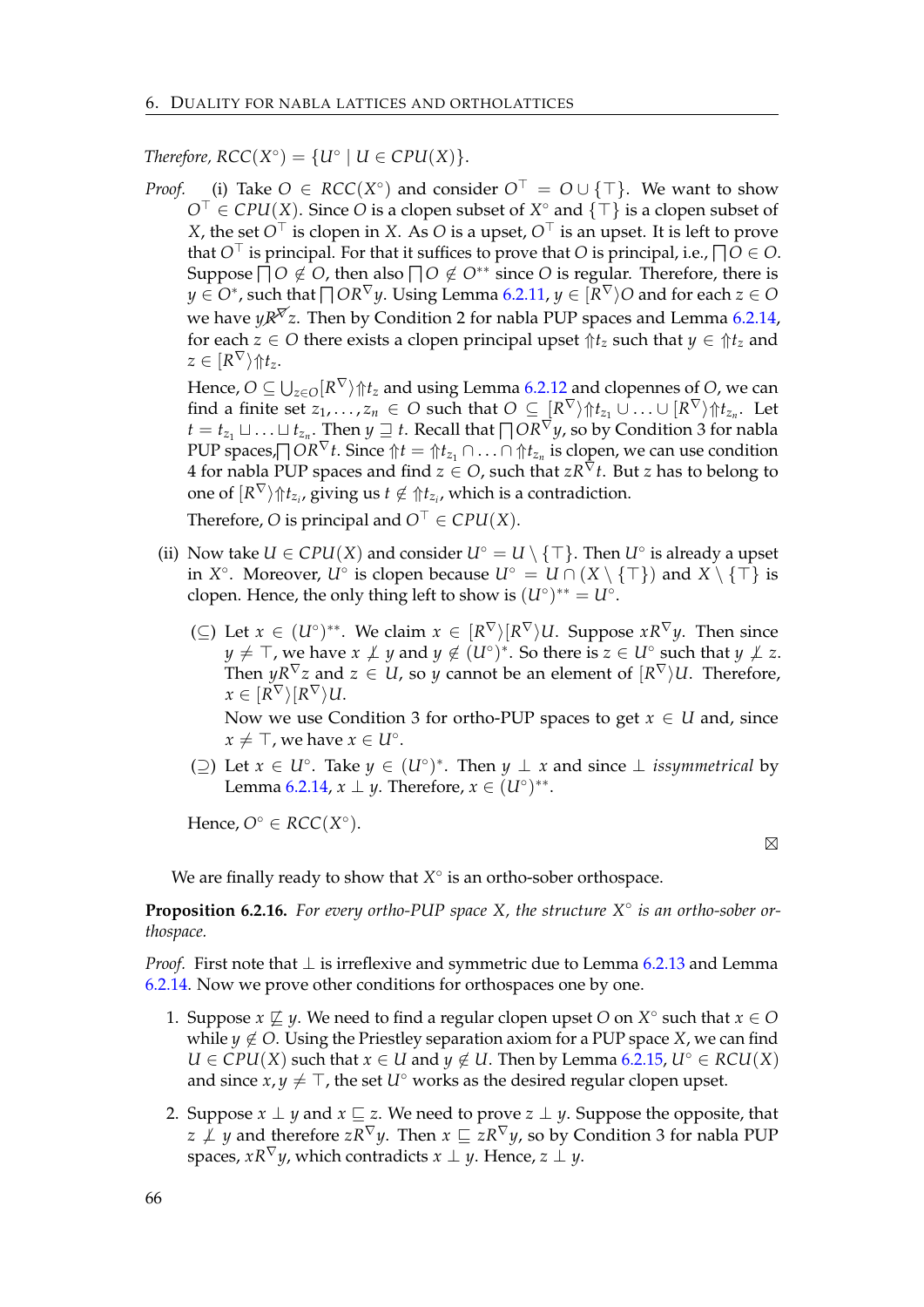3. Let  $O \in RCC(X^{\circ})$ . We need to show that  $O^*$  is clopen. By Lemma [6.2.15,](#page-68-4)  $O^{\top} = O \cup \{\top\} \in CPU(X)$ . Hence, by Condition 1 for nabla PUP spaces,  $[R^{\nabla} \rangle O^{\top}$  is clopen in *X*. Then since  $X \setminus {\top}$  is clopen, the set  $[R^{\nabla} \rangle O^{\top} \setminus {\top}$  is also clopen. On the other hand, by Lemma [6.2.11,](#page-68-0)  $O^*=[R^\nabla]O\setminus\{\top\}.$  Therefore, it suffices to prove

$$
[R^{\nabla}\rangle O^{\top} \setminus \{\top\} = [R^{\nabla}\rangle O \setminus \{\top\}.
$$

- (⊆) Let  $x \in [R^{\nabla} \rangle O^{\top} \setminus \{\top\}$ . Suppose  $xR^{\nabla} y$ . Then  $y \notin O^{\top}$  and  $y \neq \top$ , therefore  $y \notin O$ . Hence,  $x \in [R^{\nabla} \rangle O \setminus \{\top\}.$
- (⊇) Let  $x \in [R^{\nabla} \rangle O \setminus \{T\}$ . Suppose  $xR^{\nabla} y$ . Then  $y \notin O$ , therefore  $y \notin O^{\top}$ . Hence,  $x \in [R^{\nabla} \rangle O^{\top} \setminus \{\top\}.$

Therefore, *O*<sup>∗</sup> is clopen.

4. Let  $x \perp y$ . We need to find a regular clopen upset *O* such that  $x \in O$  and  $y \in O^*$ . By symmetry of  $\perp$  we have  $\psi \mathbb{R}^{\nabla}$ *x* and using Condition 2 for nabla PUP spaces we obtain  $U \in CPU(X)$  such that  $x \in U$  and  $y \in [R^{\nabla} \rangle U$ . Then by Lemma [6.2.15,](#page-68-4)  $U^{\circ} = U \setminus \{\top\}$  is a regular clopen upset in  $X^{\circ}$ . Then  $x \in U^{\circ}$ , since  $x \neq \top$ , so we only need to show  $y \in (U^{\circ})^*$ .

Take  $z \in U^\circ$ . Then  $z$  also belongs to  $U$  and therefore  $yR^{\overline{ \mathcal{N}} } z$ . Since  $z \neq \top$ , we also get *y*  $\perp$  *z*. Hence, *y*  $\in (U^{\circ})^*$  and  $U^{\circ}$  is the desired regular clopen upset.

Finally, we prove that  $X^{\circ}$  is ortho-sober. Consider a proper filter  $\mathcal F$  on  $RCC(X^{\circ})$ . Let  $\mathcal{F}^{\top} = \{O \cup \{\top\} \mid O \in \mathcal{F}\}\$ . Then by Lemma [6.2.15,](#page-68-4)  $\mathcal{F}^{\top}$  is a proper filter on *CPU(X)*. By duality for nabla PUP spaces, there exists  $x \in X$ , such that  $\mathcal{F}^{\top} = \psi(x)$ . Since  $\mathcal{F}^{\top}$  is proper,  $x \neq \top$ . Therefore,  $\mathcal{F} = F_x = \{O \in RCC(X^{\circ}) \mid x \in O\}$  and  $X^{\circ}$  is  $\blacksquare$ ortho-sober.  $\boxtimes$ 

Now we go the other way around and construct an ortho-PUP space from a orthosober orthospace. Take a ortho-sober orthospace X. We define  $X^{\top}$  as a structure obtained in the following way. The domain of  $X^{\top}$  is  $X \cup {\{\top\}}$ , where  $\top$  is a new distinct element. The order is defined by making  $\top$  the largest element. The open sets of  $X^{\top}$  are the open sets of *X* and the open sets of *X* with added  $\top$ . We define the binary relation  $R^{\nabla}$  by  $xR^{\nabla}y \Leftrightarrow x \not\perp y$  for  $x, y \neq \top$ . For  $\top$  we say that  $\top R^{\nabla} x$  and  $xR^{\overline{X}}$  for every  $x \in X^{\top}$ .

Just as before, we start with several lemmas.

**Lemma 6.2.17.** Let X be a ortho-sober orthospace. Then for every  $Y \subseteq X^{\top}$ , we have

$$
[R^{\nabla}\rangle Y = (Y^{\circ})^* \cup \{\top\}.
$$

- *Proof.* (⊆) Let  $x \in [R^{\nabla} \rangle Y$  and  $x \neq \top$ . Take  $y \in Y^{\circ}$ . Then  $y \in Y$  and therefore  $xR^{\nabla} y$ . Hence,  $x \perp y$  and  $x \in (Y^{\circ})^*$ .
- (⊇) First consider the element  $\top$ . Then there is no element *y* such that  $\top R^{\nabla} y$  and therefore  $\top \in [R^\nabla \rangle Y$  for every  $Y \subseteq X^\top$ .

Now let  $x \in (Y^{\circ})^*$ . Suppose  $xR^{\nabla}y$ . Then since  $y \neq \top$ , we have  $x \not\perp y$  and therefore  $y \notin Y^{\circ}$ . Hence,  $y \notin Y$  and  $x \in [R^{\nabla} \rangle Y$ .

 $\boxtimes$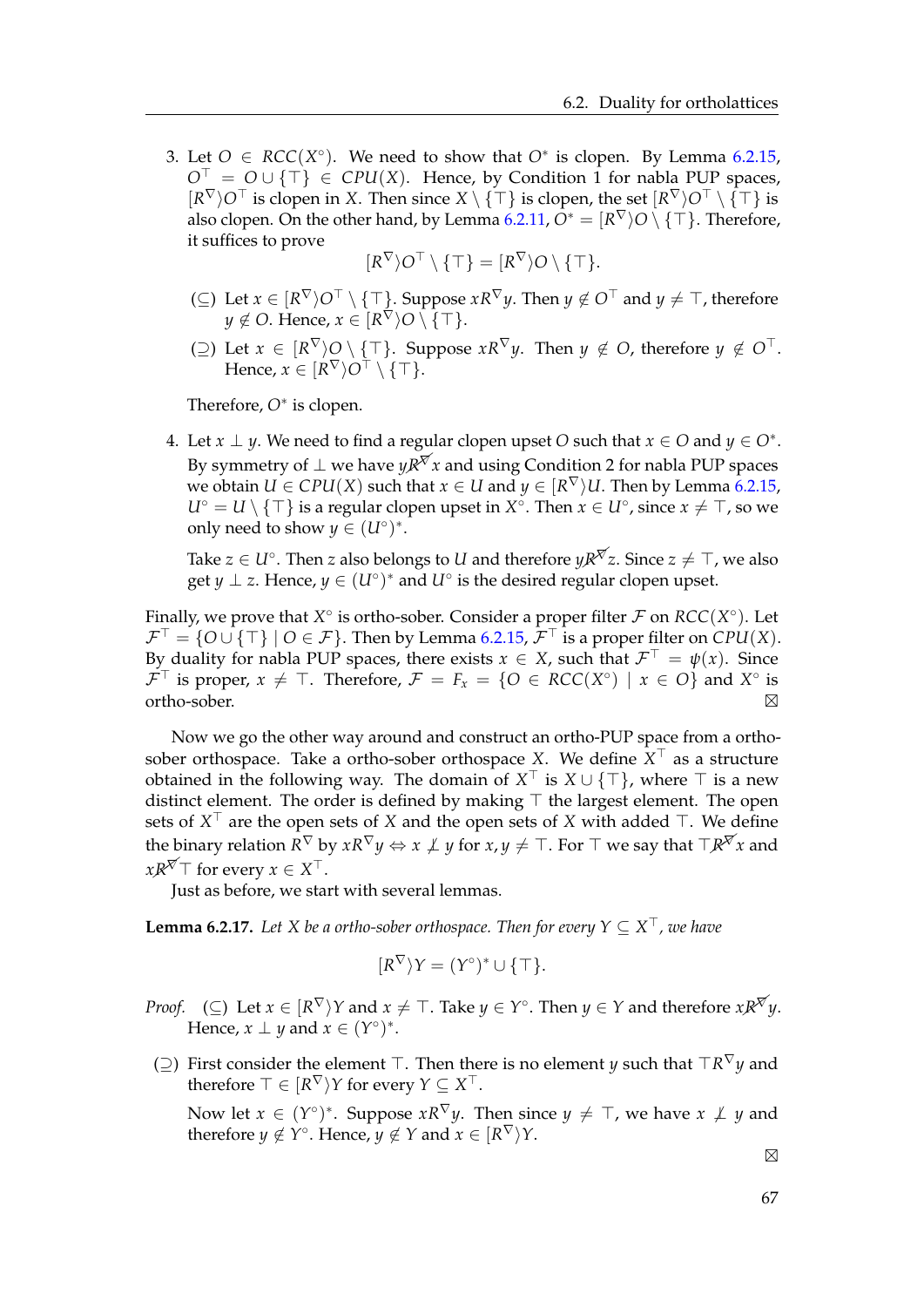**Lemma 6.2.18.** *Let X be a ortho-sober orthospace.*

- *(i)* For each  $U \in CPU(X^{\top})$  we have  $U^{\circ} \in RCU(X)$ .
- *(ii)* For each  $O \in \mathit{RCU}(X)$ , we have  $O^{\top} \in \mathit{CPU}(X^{\top})$ .

*Therefore,*  $CPU(X^{\top}) = \{O^{\top} | O \in RCU(X)\}.$ 

*Proof.* (i) Let  $\Uparrow t \in CPU(X^{\top})$ . First consider the case  $t = \top$ . Then  $\Uparrow t = \varnothing^{\top}$  and since  $\emptyset \in RCU(X)$  by Lemma [6.2.5,](#page-67-1)  $\Uparrow t \in \{O^{\top} \mid O \in RCU(X)\}.$ 

Now let  $t \neq \top$  and consider  $(\Uparrow t)^\circ = (\Uparrow t) \setminus {\top}$ . We want to show  $(\Uparrow t)^\circ \in {\mathbb{R}}$  $RCU(X)$ . By construction of  $X^{\top}$ , the set  $(\Uparrow t)^{\circ}$  is a clopen upset. So the only thing left is to show that  $(\Uparrow t)^\circ$  is regular.

By Lemma [6.2.6](#page-67-0) it suffices to show  $((\Uparrow t)^{\circ})^{**} \subseteq (\Uparrow t)^{\circ}$ . Let  $x \in ((\Uparrow t)^{\circ})^{**}$  and suppose  $x \notin (\Uparrow t)^\circ$ , i.e.,  $x \not\geq t$ . Then there is  $O \in RCU(X)$  such that  $t \in O$  and *x* ∉ *O*. Since *x* ∉ *O* = *O*<sup>\*\*</sup>, there exists *y* ∈ *O*<sup>\*</sup> such that *x*  $\neq$  *y*. On the other hand, since  $t \in O$  and  $O$  is a upset on  $\hat{X}$ , we have  $(\hat{\pi}t)^{\circ} \subseteq O$  and therefore  $y \in ((\Uparrow t)^{\circ})^*$ . But that contradicts  $x \in ((\Uparrow t)^{\circ})^{**}$  and  $x \not\perp y$ .

Hence,  $((\Uparrow t)^{\circ})^{**} \subseteq (\Uparrow t)^{\circ}$  and  $\Uparrow t \in \{O^{\top} \mid O \in RCU(X)\}.$ 

(ii) Let *O* ∈ *RCU*(*X*). We need to show  $O<sup>⊤</sup>$  ∈ *CPU*(*X*<sup> $⊤$ </sup>). By construction of *X*<sup> $⊤$ </sup>, the set  $O^{\top}$  is a clopen upset. Hence, it suffices to prove that  $O^{\top}$  is principal.

If  $O = \emptyset$ , then  $O^{\top} = {\top}$  which is a principal upset  $\Uparrow \top$ . Otherwise consider a filter  $\uparrow$ O on *RCU*(*X*). Since  $O \neq \emptyset$ , the filter  $\uparrow$ O is proper. Therefore, since *X* is ortho-sober, there exists  $x \in X$  such that  $\uparrow O = \{U \in RCU(X) \mid x \in U\}$ . We claim that  $O = \frac{\hat{x}}{x}$  in *X*.

- (⊆) Let *y* ∈ *O* and suppose *y*  $\geq x$ . Then there exists *U* ∈ *RCU*(*X*), such that *x* ∈ *U* and *y* ∉ *U*. But since  $\uparrow$  *O* = {*U* ∈ *RCU*(*X*) | *x* ∈ *U*}, we should have *O*  $\subseteq$  *U*, which contradicts *y*  $\notin$  *U*. Therefore, *y*  $\geq$  *x* and *y*  $\in$   $\uparrow$  *x*.
- (○) Let  $y \in \hat{\uparrow}x$ . Since  $O \in \{U \in RCU(X) \mid x \in U\}$ , we have  $x \in O$  and  $\hat{\uparrow}x \subseteq O$ . Therefore,  $y \in O$ .

Hence, *O* is a principal upset. Then  $O^{\top}$  is also principal.

 $\boxtimes$ 

#### **Proposition 6.2.19.** For every ortho-sober orthospace X, the structure  $X^{\top}$  is an ortho-PUP *space.*

*Proof.* First of all, we show that  $X^{\top}$  is a complete meet-semilattice and therefore a lattice as well. Take  $Y\subseteq X^\top$  and consider  $Y^\circ=Y\setminus\{\top\}.$  If  $Y^\circ$  is empty, then the meet of *Y* is  $\top$ . Hence, we can assume that  $Y^{\circ}$  is non-empty and show that it has a meet. Consider a proper filter on  $RCU(X)$  defined as  $\mathcal{F} = \{O \in RCU(X) : Y^{\circ} \subseteq O\}$ . Then since *X* is ortho-sober, there exists  $x \in X$  such that  $\mathcal{F} = F_x$ . We claim that *x* is a meet of *Y* ◦ .

Let  $y \in Y^{\circ}$ . If  $x \nleq y$ , then there is  $O \in RCU(X)$  such that  $x \in O$  but  $y \notin O$ . That implies *O* ∉ *F* while *x* ∈ *O*, therefore *x* ≤ *y*. Consider *z* ∈ *X* such that for every *y* ∈ *Y*<sup>°</sup> we have *z*  $\le$  *y*. If *z*  $\nle$  *x*, there should be *O* ∈ *RCU*(*X*) such that *z* ∈ *O* but  $\hat{x} \notin O$ . But  $z \in O$  implies  $Y^\circ \subseteq O$ , obtaining a contradiction. Therefore,  $z \leqslant x$  and  $x$  is the meet of *Y* ◦ .

Now we prove that  $X^\top$  is a PUP space by considering the corresponding conditions.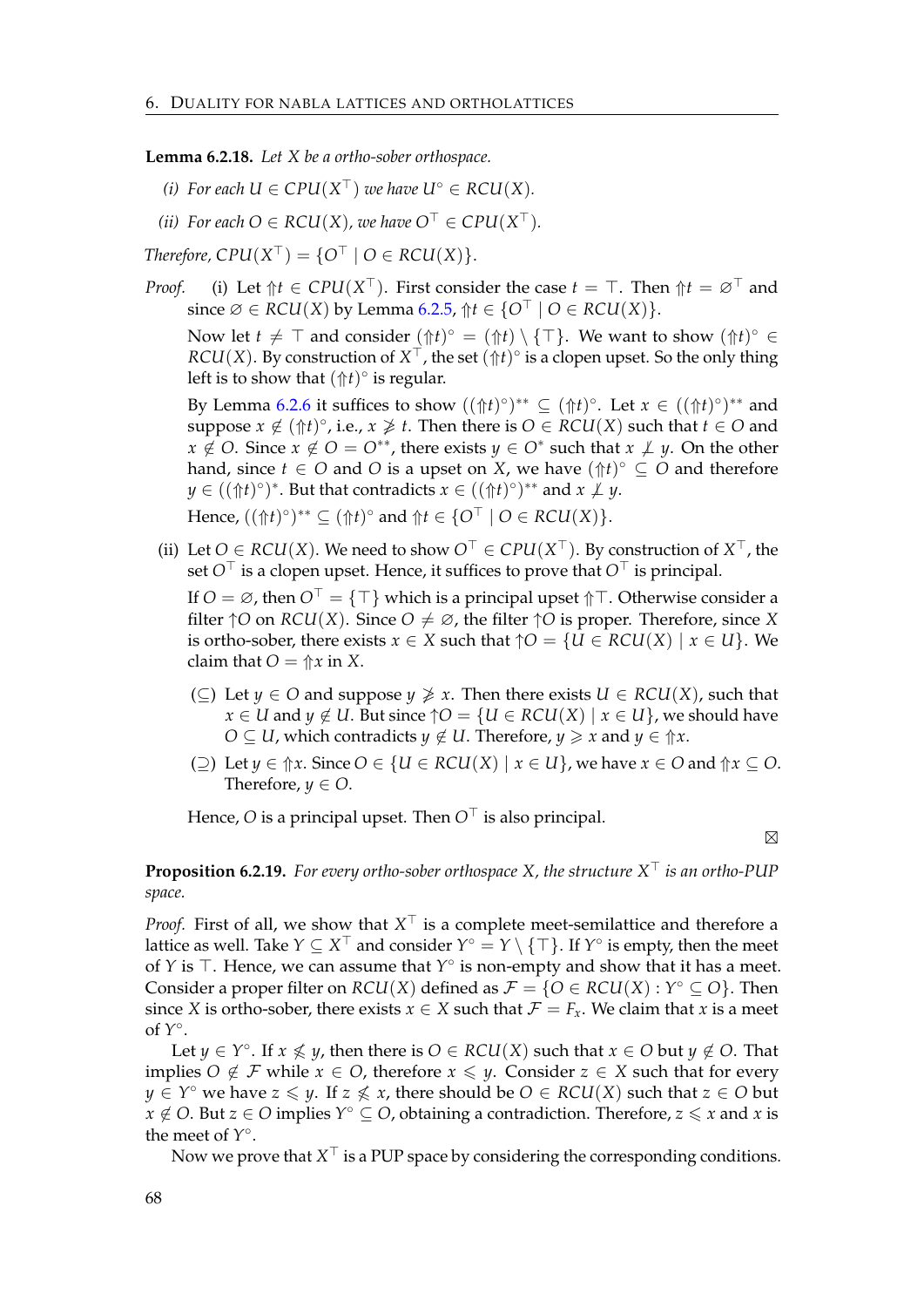- 1. In order to show that  $X^{\top}$  is compact, suppose  $X^{\top} = \bigcup_{i \in I} U_i$  for open sets  $U_i$  in *X*<sup>⊤</sup>. Then *X* = ∪<sub>*i*∈*I*</sub> *U*<sup>*c*</sup>. By construction of *X*<sup>⊤</sup>, each *U*<sup>*c*</sup> is open in *X*. Therefore, there are  $U_1, \ldots, U_n$ , such that  $X = U_1^\circ \cup \ldots \cup U_n^\circ$ . There is also  $U_k$  such that  $\top$ belongs to it. Then  $X^{\top} = U_1 \cup \ldots \cup U_n \cup U_k$ . Hence,  $X^{\top}$  is compact.
- 2. Suppose  $x \nleq y$ . Then  $y \neq \top$ . If  $x = \top$ , we can take a clopen principal upset  $\{\top\} \in CPU(X^{\top})$  to get  $x \in \{\top\}$  and  $y \notin \{\top\}.$

Now assume *x*  $\neq$   $\top$ . Then we know that there is *O*  $\in$  *RCU*(*X*) such that *x*  $\in$  *O*  $\mathsf{but}\ y\not\in O.$  Using Lemma [6.2.18,](#page-71-0) we know  $O^\top\in\mathcal{C}PU(X^\top).$  Then  $x\in O^\top$  and  $y \notin O^{\top}$ . Hence, the Priestley separation axiom holds.

3. Finally we show that if  $\Uparrow x$  and  $\Uparrow y$  are clopen, then  $\Uparrow(x \wedge y)$  is also clopen. If *x* or *y* is equal to  $\top$ , the claim becomes trivial. Therefore, we assume  $x, y \neq \top$ . Let  $U =$  $(\Uparrow x)^\circ$  and  $V = (\Uparrow y)^\circ$ . Then both *U* and *V* are non-empty. Let  $S = (U^* \cap V^*)^*$ . By Lemma [6.2.18,](#page-71-0)  $U, V \in RCU(X)$ , so by Lemma [6.2.7](#page-67-0) and Lemma 6.2.8, the set *S* =  $(U^* ∩ V^*)^*$  also belongs to *RCU*(*X*). Moreover, *S*  $\neq \emptyset$ , since otherwise *U*<sup>∗</sup> ∩  $V$ <sup>∗</sup> = *X*, hence both  $U$ <sup>∗</sup> and  $V$ <sup>∗</sup> are equal to *X* and *U*,  $V = ∅$ . We claim  $(\Uparrow(x\wedge y))^{\circ} = S$ . Then  $\Uparrow(x\sqcap y)$  is clopen by the definition of topology on  $X^{\top}$ and since *S* is clopen.

By Lemma [6.2.18](#page-71-0) and since  $S \neq \emptyset$ , the set  $S = (U^* \cap V^*)^*$  is principal, i.e., there exists *t*  $\in$  *X*, such that *S* =  $\Uparrow t$ . Then it suffices to show *t* = *x*  $\wedge$  *y*.

First suppose  $t \not\geq x \wedge y$ . Then there is  $O \in RCU(X)$  such that  $x \wedge y \in O$  but *t* ∉ *O*. Therefore, there exists  $z \in O*$  such that  $t \nmid L$  *z*. Since  $\Uparrow x, \Uparrow y \subseteq O$  we get  $z \in (\Uparrow x)^* \cap (\Uparrow y)^* = U^* \cap V^*$ . But  $t \in S$  and  $t \not\perp z$ , which gives a contradiction. Therefore,  $t \geq x \wedge y$ .

On the other hand,  $x \in S$ , since for every  $z \in U^* \cap V^*$ , we have  $z \perp x$ . Similarly, *y* ∈ *S*. Therefore, *t*  $\le$  *x* and *t*  $\le$  *y*, so *t* = *x*  $\wedge$  *y*.

Hence,  $(\Uparrow(x\wedge y))^{\circ} = S$  and  $X^{\top}$  is a PUP space.

Now we prove the conditions for  $X^\top$  being the nabla PUP space.

1. Let  $U \in CPU(X^{\top})$ . We want to show that  $[R^{\nabla}\rangle U$  is clopen. By Lemma [6.2.17,](#page-70-0)  $[R^{\nabla}\rangle U = (U^{\circ})^* \cup \{\top\}.$  Since  $\{\top\}$  is clopen, it suffices to show that  $(U^{\circ})^*$  is clopen.

By Lemma [6.2.18,](#page-71-0)  $U^{\circ} \in RCU(X)$ . Then using Condition 3 for orthospaces,  $(U^{\circ})^*$ is clopen. Therefore,  $\overline{{\mathsf{R}}^\nabla \rangle U}$  is clopen.

2. Suppose  $x \cancel{R}^{\cancel{\n}y}$ . First assume  $x, y \neq \top$ . Then by symmetry  $y \perp x$  and by Condition 4 for orthospaces, there exists  $O \in RCU(X)$  such that  $x \in O^*$  and  $y \in$ *O*. Hence, for  $O^{\top} \in CPU(X^{\top})$  we have  $y \in O^{\top}$ . We need to show  $x \in [R^{\nabla}]O^{\top}$ . Suppose  $xR^{\nabla}z$ . Then  $z \neq \top$  and therefore  $x \not\perp z$ . Hence,  $z \not\in O$  and  $z \not\in O^*.$  That means  $x \in [R^{\nabla} \rangle O^{\top}$  and we are done with this case.

Now suppose  $x = \top$ . Then consider a clopen principal upset  $X^{\top}$ . We have  $y\in X^\top$  and  $x\in [R^\nabla\rangle X^\top$ , since there is no element *z* such that  $xR^\nabla z.$  Hence, this case is also done.

Finally, suppose  $y = \top$ . Then consider a clopen principal upset  $\{\top\}$ . We have  $y \in \{\top\}$  and  $x \in [R^{\nabla}\rangle\{\top\}$ , since  $xR^{\nabla}$ . Therefore, for every  $xR^{\nabla}y$  we can  $\mathsf{constant}\,\, \mathcal{U} \in \mathcal{CPU}(X^{\top}) \text{ such that } x \in [R^{\nabla}\rangle \mathcal{U}$  and  $y \in U.$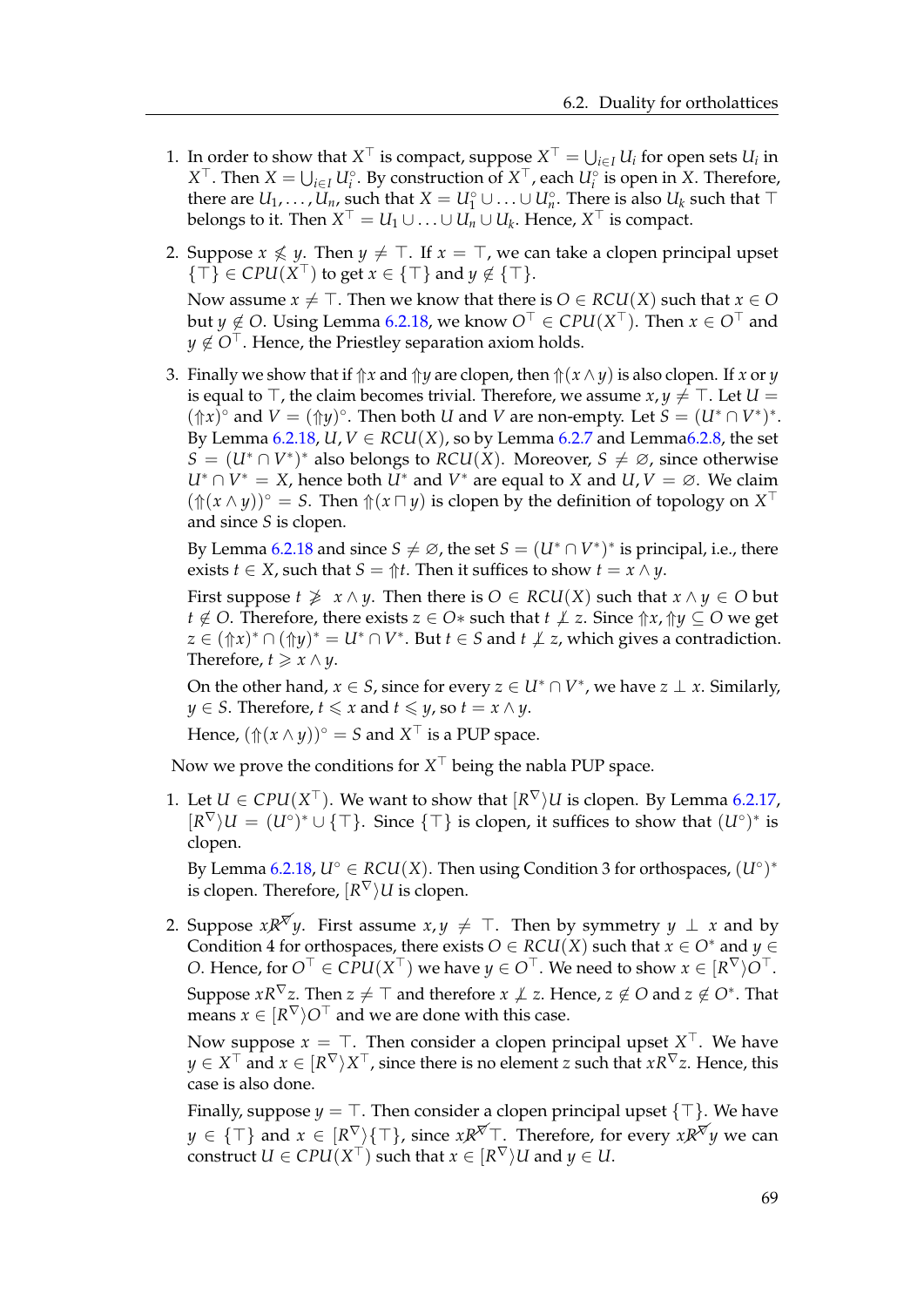- 3. Suppose  $x \leq yR^{\nabla}z \geq t$ , but  $xR^{\nabla}t$ .  $x, y, z$  and  $t$  cannot be  $\top$ , since otherwise  $\top$ would be related to some elements. Then as elements of *X*, *x* and *t* are orthogonal, i.e. *x*  $\perp$  *t*. Hence, by Condition 2 for orthospaces and symmetry of  $\perp$ , also *y*  $\perp$  *t* and *y*  $\perp$  *z*, which is a contradiction. Therefore,  $xR^{\nabla}z$ .
- 4. Let  $\Uparrow t$  be clopen and  $\wedge x_i R^\nabla t$  for some family  $x_i$ . Note that the family cannot be empty, since otherwise we have  $\top R^{\nabla}t$ . Suppose for each  $x_i$  we have  $x_iR^{\nabla}t$ . We can assume that no  $x_i$  is equal to  $\top$ , since they cannot all be  $\top$  and the meet is the same if you throw all the top elements out of the family. Moreover,  $t \neq \top$ . Then each *x<sup>i</sup>* is orthogonal to *t* and therefore by Condition 2 for orthospaces,  $x_i$  ∈ ( $(\Uparrow t)^\circ$ <sup>\*</sup>. By Lemma [6.2.18](#page-71-0) and Lemma [6.2.8,](#page-67-1)  $((\Uparrow t)^\circ)^*$  ∈ *RCU*(*X*). Once again by Lemma [6.2.18,](#page-71-0)  $((\Uparrow t)^\circ)^* \cup \{\top\}$  is a principal upset, hence also  $((\Uparrow t)^\circ)^*$ is a principal upset. Therefore  $\bigwedge x_i \in ((\Uparrow t)^\circ)^*$ , which contradicts  $\bigwedge x_iR^\nabla t$ . Thus, there exists  $x_i$  such that  $x_i R^{\nabla} t$ .
- 5. Suppose  $xR^{\nabla}(y_1 \wedge y_2)$  but  $xR^{\nabla}y_1$  and  $xR^{\nabla}y_2$ . Once again, all elements here have to be not equal to  $\top$ . Then we know  $x \perp y_1$  and  $x \perp y_2$ . Using Condition 4 for orthospaces, we obtain  $O_1$ ,  $O_2 \in RCU(X)$ , such that *x* belongs to both  $O_1^*$  and  $O_2^*$  while  $y_1 \in O_1$  and  $y_2 \in O_2$ . As we know by Lemma [6.2.18,](#page-71-0) there exist  $t_1$  and  $t_2$  such that  $O_i = \frac{\hat{r}}{i}$  and also as we proved before

$$
\Uparrow (t_1 \wedge t_2) = ((\Uparrow t_1)^* \cap (\Uparrow t_2)^*)^*.
$$

Then  $y_1 \wedge y_2$  belongs to the left side of the equality, while  $x \in (\Uparrow t_1)^* \cap (\Uparrow t_2)^*$ . Therefore,  $x \perp (y_1 \wedge y_2)$ , which is a contradiction. Thus, either  $xR^{\nabla}y_1$  or  $xR^{\nabla}y_2$ .

6. For each *x*, we have *x* $R \leq T$  by definition of  $R_{\nabla}$ .

We now know that  $X^\top$  is a nabla PUP space. We conclude the proof by showing the three conditions for ortho-PUP spaces.

- 1. Take  $U \in CPU(X^{\top})$ . We need to show  $U \cap [R^{\nabla} \setminus U] = {\top}$ . First note that  $\top \in U$  and  $\top \in [R^{\nabla} \setminus U]$ . On the other hand, if  $x \neq \top$ , then by irreflexivity of orthogonality,  $xR^{\nabla}x$  and therefore  $x$  cannot belong to both  $U$  and  $[R^{\nabla}\rangle U$ . Therefore,  $U \cap [R^{\nabla} \rangle U = \{ \top \}.$
- 2. Take  $\Uparrow t\in CPU(X^{\top})$ . We need to show  $\Uparrow t\vee [R^{\nabla}\rangle\Uparrow t=X^{\top}.$  If  $t=\top$ , the equation  $\mathbf{becoms}$   $\{\top\} \vee \mathbf{X}^{\top} = \mathbf{X}^{\top}$  and therefore holds. Assume  $t \neq \top$ . As we know,  $[R^\nabla\rangle\Uparrow t$  is also a clopen principal upset, say  $\Uparrow s.$  Then  $\Uparrow t\vee [R^\nabla\rangle\Uparrow t=0$ ⇑*t* ∨ ⇑*s* = ⇑(*t* ∧ *s*). Let *U* = (⇑*t*) ◦ and *V* = (⇑*s*) ◦ . We claim *U*<sup>∗</sup> = *V*.
	- $(\subseteq$  Let  $x \in U^*$ . Then  $x \perp t$ , so  $xR^{\nabla t}$ . We want to show  $x \in [R^{\nabla})$   $\Uparrow t$  and therefore *x* ∈ *V*. Suppose *x*R<sup> $\nabla$ </sup>*y* but *y* ∈  $\Uparrow t$ . Then *x* ⊥ *t* and *t* ≤ *y*, hence *x* ⊥ *y*, which is a contradiction. Therefore, *x* ∈ *V*.
	- (⊇) Let *x* ∈ *V*. Then also *x* ∈  $\{R^{\nabla}\}\Uparrow t$ . We want to show *x* ∈ *U*<sup>\*</sup>, so consider  $y \in U$ . Then  $y \in \Uparrow t$ , hence  $xR^{\not\!\nabla}y$ . That means  $x \perp y$  and therefore,  $x \in U^*.$

Now recall the proven equation  $(\Uparrow (t \wedge s))^{\circ} = (U^* \cap V^*)^*$ . Applying  $U^* = V$ and the previous step, we get  $(\Uparrow (t \wedge s))^{\circ} = (V \cap V^*)^* = \emptyset^* = X$ . Therefore,  $\langle \hat{\mathcal{H}} \vee [R_{\nabla}\rangle \hat{\mathcal{H}}t = X^{\top}.$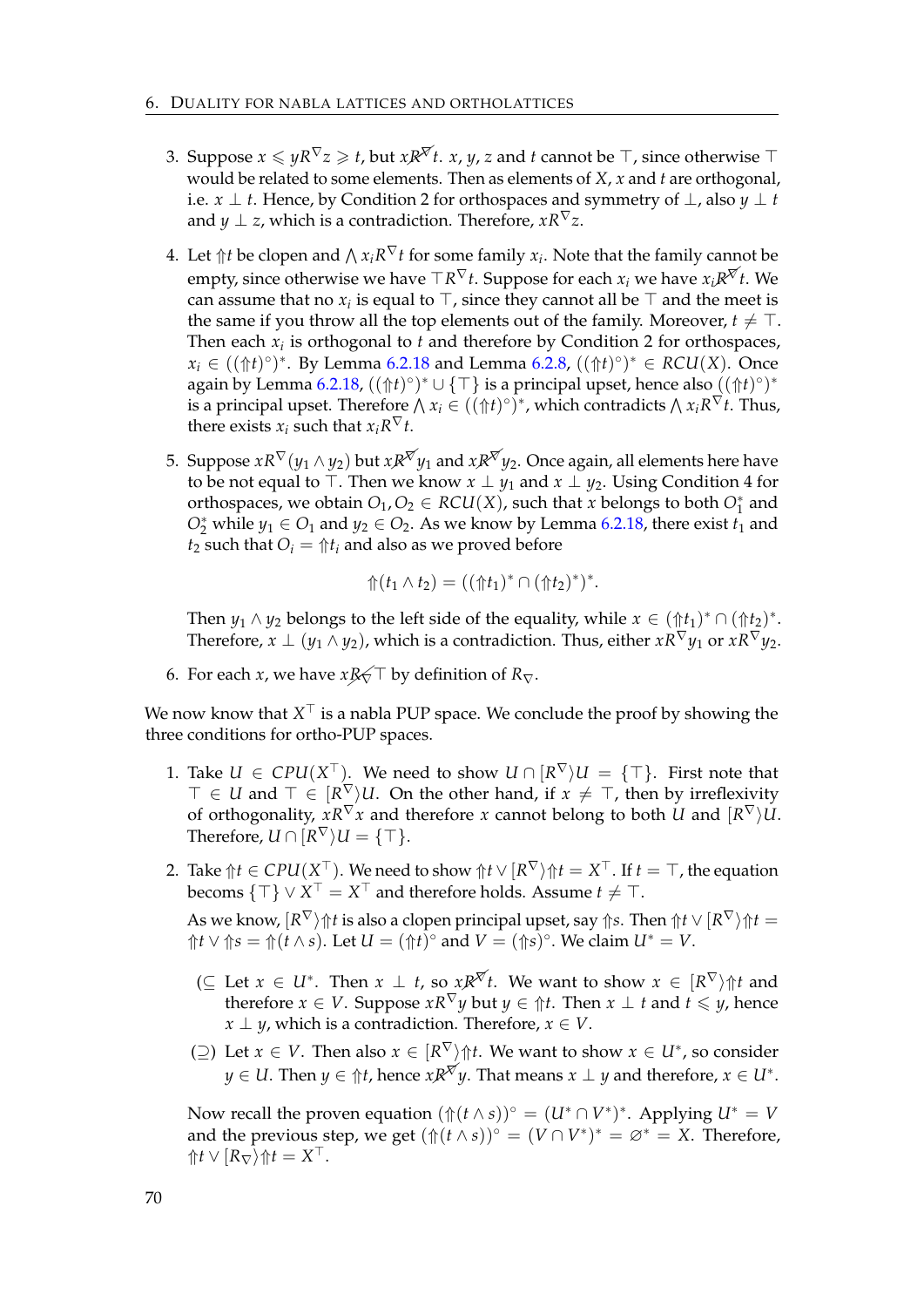3. Let  $U \in \mathit{CPU}(X^{\top})$ . We need to show  $[R_{\nabla}\rangle[R_{\nabla}\rangle U = U$ . By Lemma [6.2.17,](#page-70-0) we know

$$
[R_{\nabla}\rangle[R_{\nabla}\rangle U = (((U^{\circ})^* \cup \{\top\})^{\circ})^* \cup \{\top\} = (U^{\circ})^{**} \cup \{\top\}.
$$

Then since  $U^{\circ} \in RCU(X)$ , we have  $(U^{\circ})^{**} \cup {\{\top\}} = U^{\circ} \cup {\{\top\}} = U$ .

Moreover, the defined maps between ortho-sober orthospaces and ortho-PUP spaces are essentially each other inverses.

**Theorem 6.2.20.** For every orthospace X, we have  $(X<sup>T</sup>)<sup>o</sup> = X$ . For every ortho-PUP space  $X$ , we have  $(X^{\circ})^{\top} = X$  once we choose the new top element for  $(X^{\circ})^{\top}$  to be the original  $\top.$ 

*Proof.* Follows immediately from the constructions of *X* ◦ and *X*  $\top$ .

We showed that even though the duality for nabla lattices is not associated with transparent notion of completion such as a filter completion, it can be used to obtain duality for ortholattices, established in [\[6\]](#page-88-0). We now move to the final chapter, which investigated the logics connected to the three dualities defined in Chapters [3,](#page-20-0) [5](#page-42-0) and [6.](#page-60-0)

 $\boxtimes$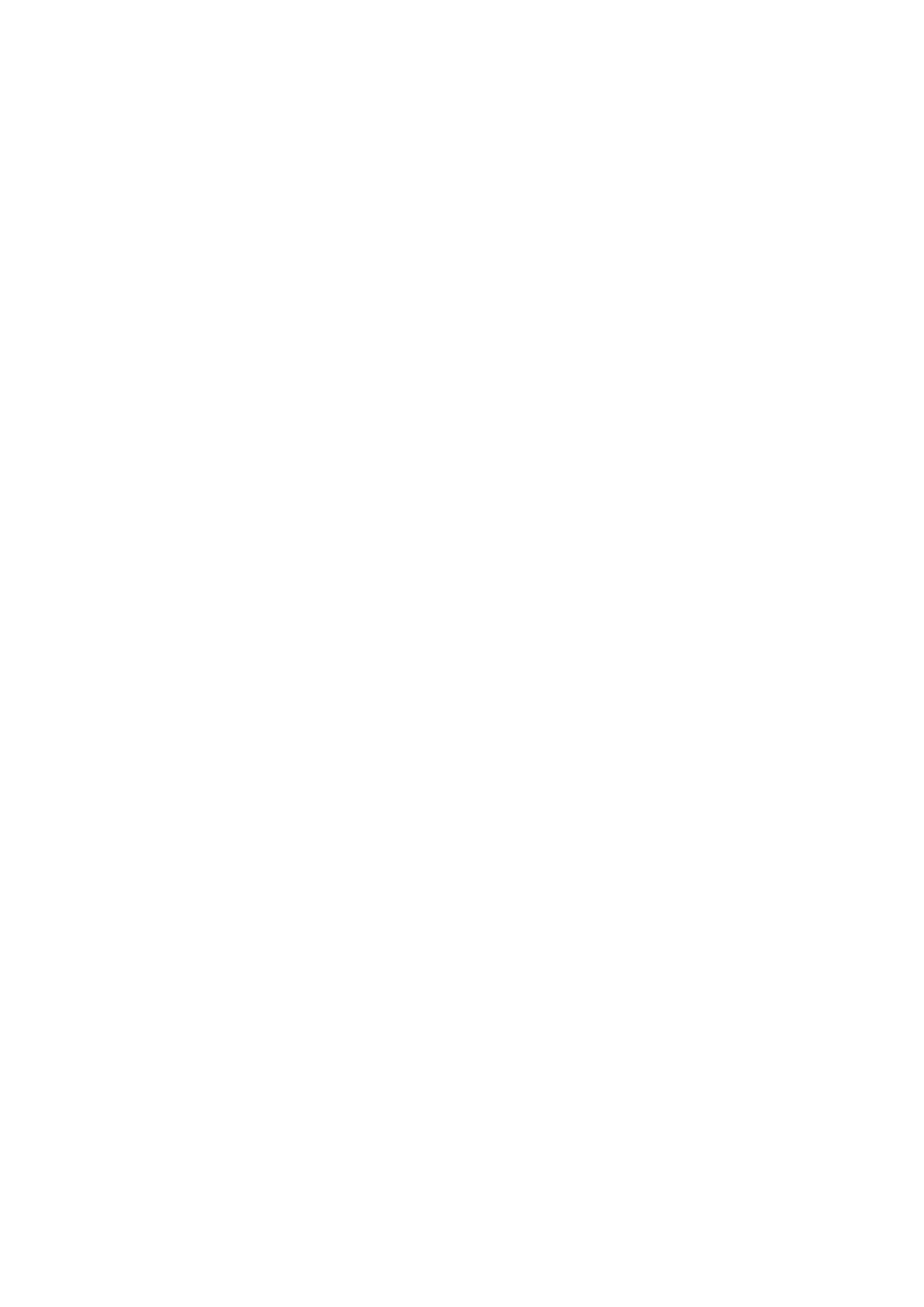# CHAPTER 7

## **Positive modal logic beyond distributivity**

In this chapter we introduce logical systems, which are complete for the structures studied in the previous chapters. First we study a positive logic that corresponds to lattices and PUP spaces, then we move to a positive modal logic that corresponds to modal lattices and modal PUP spaces. In the final part of the chapter we investigate a positive nabla logic that corresponds to nabla lattices and nabla PUP spaces. We prove completeness for each considered logic. We also show applying Theorems [4.2.9](#page-39-0) and [5.2.17,](#page-54-0) that every logic axiomatized in the positive or positive modal language is complete for, what we call, general team and general modal team semantics. The name refers to the team semantics of [\[29\]](#page-89-0) and [\[46\]](#page-90-0).

#### <span id="page-76-0"></span>**7.1 Positive Logic**

In this section we work with positive language. We construct logical systems similar to that of [\[20\]](#page-89-1) (see also [\[14\]](#page-88-1)) and use pairs of formulas as basic objects. For formulas *α* and  $\beta$  we call an expression  $\alpha \leq \beta$  a *consequence pair*.

**Definition 7.1.1.** A *positive logic*  $\mathcal{L}$  is a set of consequence pairs that is closed under substitution and the following axioms and rules:

(reflexivity)

\n
$$
\alpha \leq \alpha
$$
\n(transitivity)

\n
$$
\frac{\alpha \leq \beta \quad \beta \leq \gamma}{\alpha \leq \gamma}
$$
\n(conjunction)

\n
$$
\alpha \wedge \beta \leq \alpha \quad \alpha \wedge \beta \leq \beta \quad \frac{\alpha \leq \beta \quad \alpha \leq \gamma}{\alpha \leq \beta \wedge \gamma}
$$
\n(disjunction)

\n
$$
\alpha \leq \alpha \vee \beta \quad \beta \leq \alpha \vee \beta \quad \frac{\alpha \leq \gamma \quad \beta \leq \gamma}{\alpha \vee \beta \leq \gamma}
$$
\n(top and bottom)

\n
$$
\alpha \leq \top \perp \leq \alpha
$$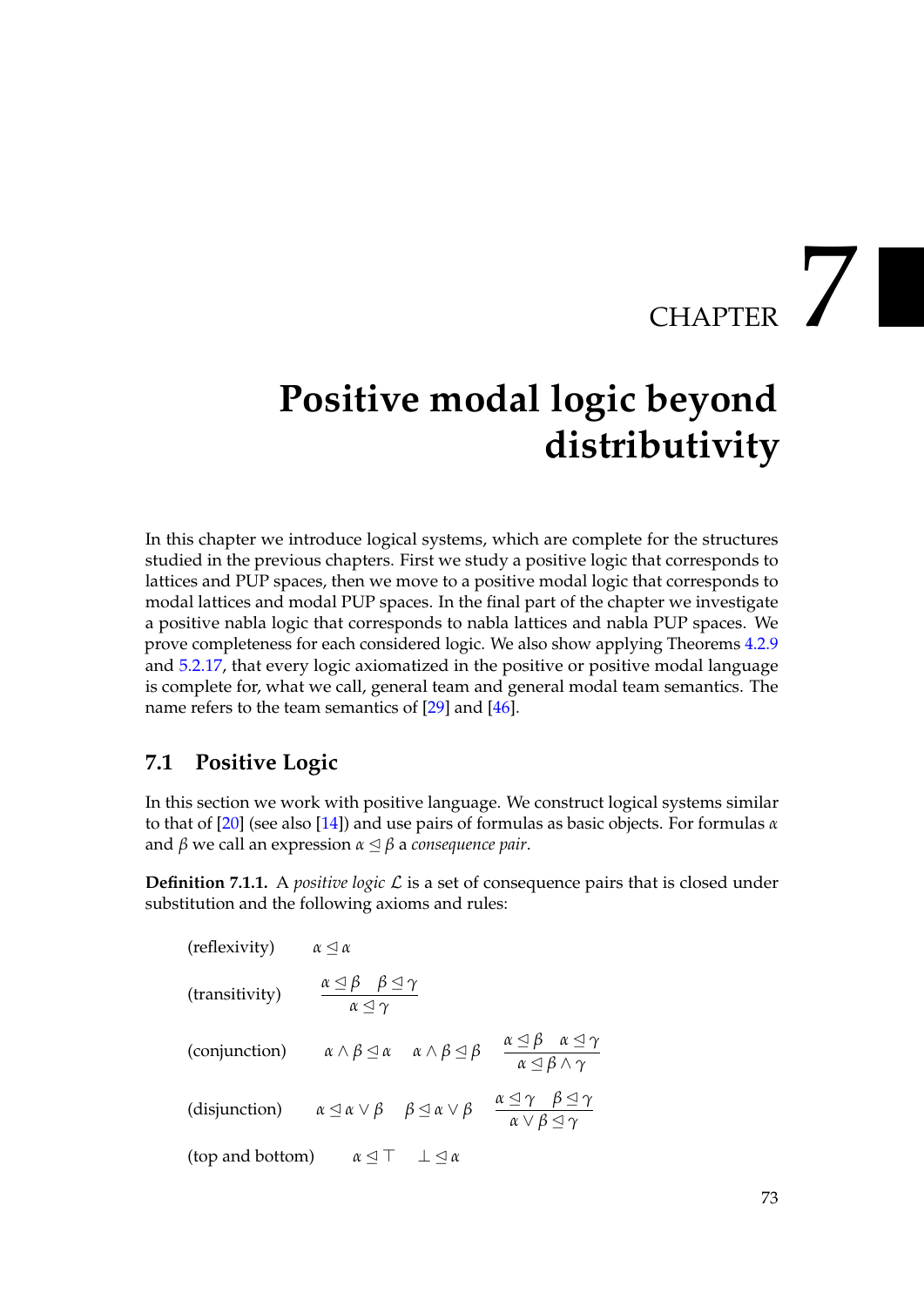As semantics for positive logic we use the relation on lattices  $L \models \alpha \preccurlyeq \beta$ . Let  $\mathcal{L}$ be a positive logic. We denote by  $L(\mathcal{L})$  the class of all lattices L such that for every  $\alpha \leq \beta \in \mathcal{L}$  we have  $L \models \alpha \preccurlyeq \beta$ . Then evidently  $\mathcal{L}$  is sound with respect to  $L(\mathcal{L})$ . Moreover, by the next theorem,  $\mathcal L$  is also complete for  $L(\mathcal L)$ .

<span id="page-77-0"></span>**Theorem 7.1.2.** Let  $\mathcal L$  be a positive logic and  $\alpha \leq \beta$  a consequence pair. For every  $L \in L(\mathcal L)$ *we have that*  $L \models \alpha \preccurlyeq \beta$  *implies*  $\alpha \preceq \beta \in \mathcal{L}$ *.* 

*Proof.* Using the standard Lindenbaum-Tarski argument of algebraic logic. For details see, e.g., [\[19\]](#page-89-2). ⊠

Now we connect the lattice semantics to the PUP semantics. Let  $\mathcal L$  be a positive logic. We denote by  $PLP(\mathcal{L})$  the set of all PUP spaces *X* such that for every  $\alpha \leq \beta \in \mathcal{L}$ we have  $X \models \alpha \preccurlyeq \beta$ . Then evidently  $\mathcal L$  is sound with respect to  $\text{PUP}(\mathcal L)$ . Using completeness for lattices and duality between lattices and PUP spaces, we can also prove completeness for PUP spaces.

<span id="page-77-1"></span>**Theorem 7.1.3.** Let  $\mathcal{L}$  be a positive logic and  $\alpha \leq \beta$  a consequence pair. For every  $X \in$ *PUP*( $\mathcal{L}$ ) *we have that*  $X \models \alpha \preccurlyeq \beta$  *implies*  $\alpha \preceq \beta \in \mathcal{L}$ *.* 

*Proof.* Suppose for every  $X \in PUP(\mathcal{L})$  we have  $X \models \alpha \preccurlyeq \beta$ . Consider  $L \in L(\mathcal{L})$ . Then by Proposition [4.1.8,](#page-35-0) the same inequalities hold in its dual PUP space *X<sup>L</sup>* and therefore  $X_L \in \text{PLP}(\mathcal{L})$ . Hence,  $X_L \models \alpha \preccurlyeq \beta$  and  $L \models \alpha \preccurlyeq \beta$ . We just showed that for every  $L \in L(\mathcal{L})$  we have  $L \models \alpha \preccurlyeq \beta$ . Then by Theorem [7.1.2,](#page-77-0)  $\alpha \leq \beta \in \mathcal{L}$ .

Now we introduce general team semantics, a generalization of the team semantics of [\[29\]](#page-89-0) and [\[46\]](#page-90-0). A *general team frame (GT-frame)* is just a complete lattice. However, we think of GT-frames rather as the underlying lattice of a PUP space *X*, reflecting the way we define valuations on them. Note that each PUP space is indeed a GT-frame. Just like with PUP spaces, for a GT-frame *X* we define *PU*(*X*) as the lattice of principal upsets of *X*. Note that it is isomorphic to  $X^d$ .

<span id="page-77-2"></span>**Definition 7.1.4.** A *PU-valuation V* on a GT-frame *X* is a valuation on the lattice  $PU(X)$ . To be precise, we first take a map  $V: P \to PU(X)$  and then extend it to all positive formulas as follows:

$$
V(\alpha \wedge \beta) = V(\alpha) \cap V(\beta),
$$
  
\n
$$
V(\alpha \vee \beta) = V(\alpha) \vee V(\beta) = \{x \in X \mid \exists y \in V(\alpha), z \in V(\beta) : x \geq y \wedge z\},
$$
  
\n
$$
V(\top) = X,
$$
  
\n
$$
V(\bot) = \{\top\} = \Upsilon \top, \text{where } \top \text{ is the top element of } X.
$$

Note that when *X* is a PUP space, a PU-valuation is the same as a PU-valuation, discussed in Section [4.2.](#page-36-0)

**Definition 7.1.5.** Let  $\alpha \le \beta$  be a positive inequality and *X* a GT-frame. Then  $X \models_{GT}$ *α*  $\leq$  *β* if for every PU-valuation *V* we have *V*(*α*) ⊆ *V*(*β*).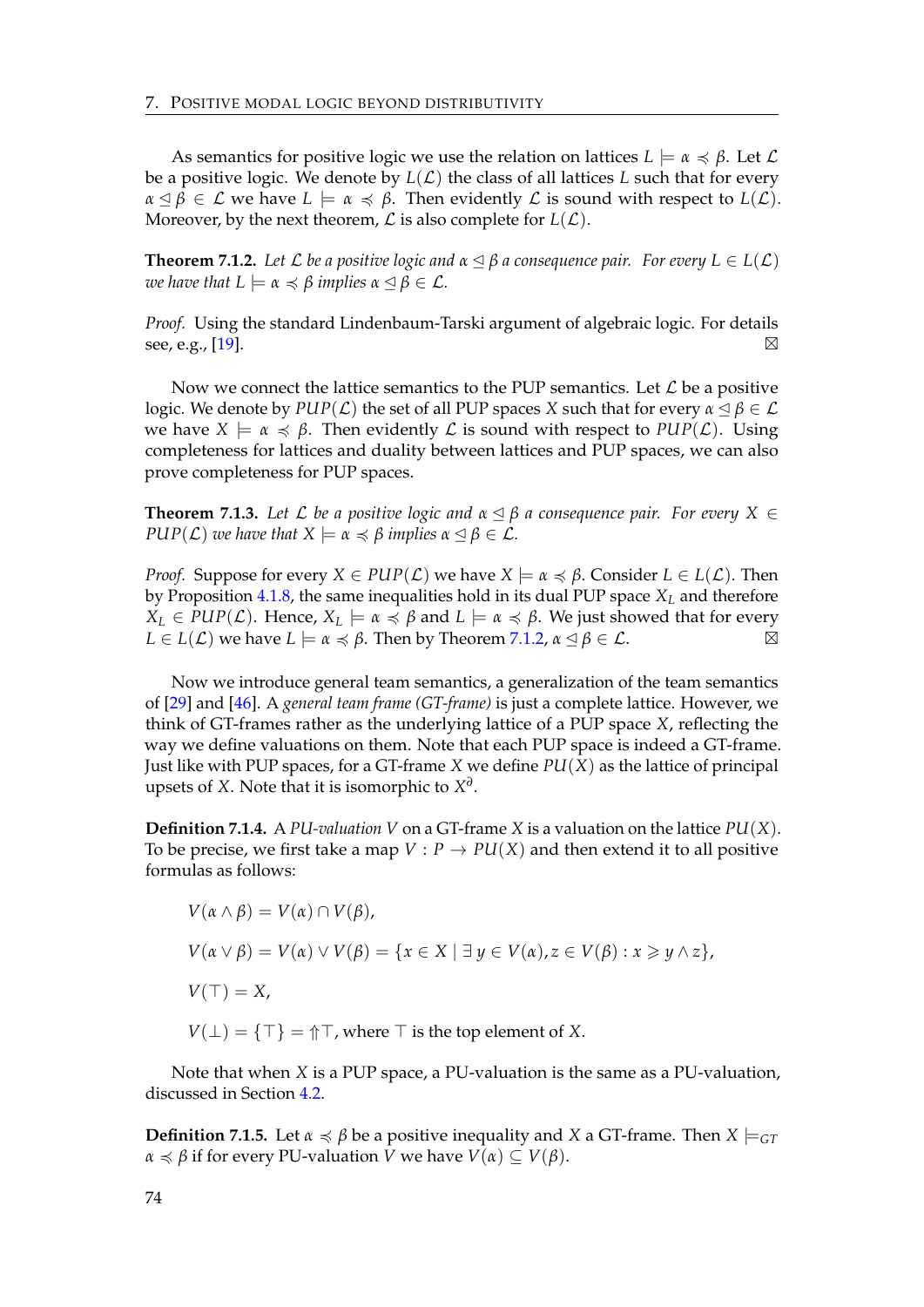We call this semantics a general team semantics since it generalizes the team semantics of Hodges  $[29]$  and Väänänen  $[46]$  $[46]$ . We basically replace the powerset frame with a complete lattice and our definition of the semantics of ∨ also slightly differs from that of classical team semantics. Note that in the case when *X* is a powerset frame our semantics coincides with team semantics. A similar version of a generalized team semantics in the intuitionistic setting was developed in [\[5\]](#page-88-2) with a different motivation. Also [\[41\]](#page-90-1) defines a team-like semantics for distributive logics which is close in spirit to ours.

Let  $\mathcal L$  be a positive logic. We denote by  $GT(\mathcal L)$  the set of all GT-frames *X* such that for every  $\alpha \leq \beta \in \mathcal{L}$  we have  $X \models_{GT} \alpha \preccurlyeq \beta$ . Then  $\mathcal{L}$  is sound with respect to  $GT(\mathcal{L})$ . We show it is also complete by constructing an analogue of the canonical model in our setting and applying the Sahlqvist preservation result from Section [4.2.](#page-36-0) Actually, it is not necessary to use canonical models as for GT-frames completeness follows immediately from preservation and completeness with respect to PUP spaces. But we would like to introduce the notion of a canonical model since it is an important ingredient of a semantical analysis of logical systems. Recall that the canonical model of distributive logics consists of prime theories. Since we are, in general, in a nondistributive setting we will work with all theories.

Fix a positive logic  $\mathcal L$ . First we define a theory of  $\mathcal L$ .

**Definition 7.1.6.** A *theory*  $T$  of  $\mathcal{L}$  is a non-empty set of positive formulas such that:

if 
$$
\alpha \in T
$$
 and  $\alpha \leq \beta \in \mathcal{L}$ , then  $\beta \in T$ ;

if  $\alpha, \beta \in T$ , then  $\alpha \wedge \beta \in T$ .

When  $\mathcal L$  is clear from the context, we will call theories of  $\mathcal L$  just theories. Let  $X_{\mathcal L}$ be the set of all theories of  $\mathcal{L}$ . We order  $X_{\mathcal{L}}$  by inclusion and define topology in the following way. Consider a map  $\chi$  that maps every formula  $\alpha$  to the set  $\{T \in X_{\mathcal{L}} : \alpha \in$ *T*}. Then topology on *X<sub>L</sub>* is generated by sets of the forms  $\chi(\alpha)$  and  $\chi(\alpha)$ , where as before  $\chi(\alpha) = X_{\mathcal{L}} \setminus \chi(\alpha)$ .

Then it is easy to see via the standard argument that  $X_L$  is dual to the Lindenbaum-Tarski algebra of  $\mathcal L$ . Therefore,  $X_{\mathcal L}$  is a PUP space and  $X_{\mathcal L} \in \text{PLP}(\mathcal L)$ . Moreover, by using the proven preservation of inequalities by filter completions, i.e., Theorem [4.2.9,](#page-39-0) we obtain that as a GT-frame  $X_{\mathcal{L}}$  is a also a model of  $\mathcal{L}$ .

<span id="page-78-0"></span>**Proposition 7.1.7.** *The PUP space*  $X_{\mathcal{L}}$  *seen as a GT-frame belongs to GT(* $\mathcal{L}$ *).* 

*Proof.* Consider  $\alpha \leq \beta \in \mathcal{L}$ . By Theorem [4.2.9,](#page-39-0)  $X_{\mathcal{L}} \models \alpha \preccurlyeq \beta \Leftrightarrow X_{\mathcal{L}} \models_{GT} \alpha \preccurlyeq \beta$ . Since  $X_{\mathcal{L}} \in \text{PID}(\mathcal{L})$ , we have  $X_{\mathcal{L}} \models \alpha \preccurlyeq \beta$  and therefore  $X_{\mathcal{L}} \models_{GT} \alpha \preccurlyeq \beta$ . Hence,  $X_{\mathcal{L}} \in GT(\mathcal{L}).$ 

Before going further we prove that each  $\chi(\alpha)$  is a principal upset. For a set of positive formulas *S*, let *T*(*S*) be the set of all positive formulas *α* such that there exists a finite subset  $D \subseteq S$  with  $\bigwedge_{\beta \in D} \beta \leq \alpha \in \mathcal{L}$ . In case *S* consists of one formula, we denote *T*({*γ*}) by *T*(*γ*).

**Lemma 7.1.8.** For every set of positive formulas S, the set  $T(S)$  is a theory of L. Therefore, *T*(*S*) *is the smallest theory containing S.*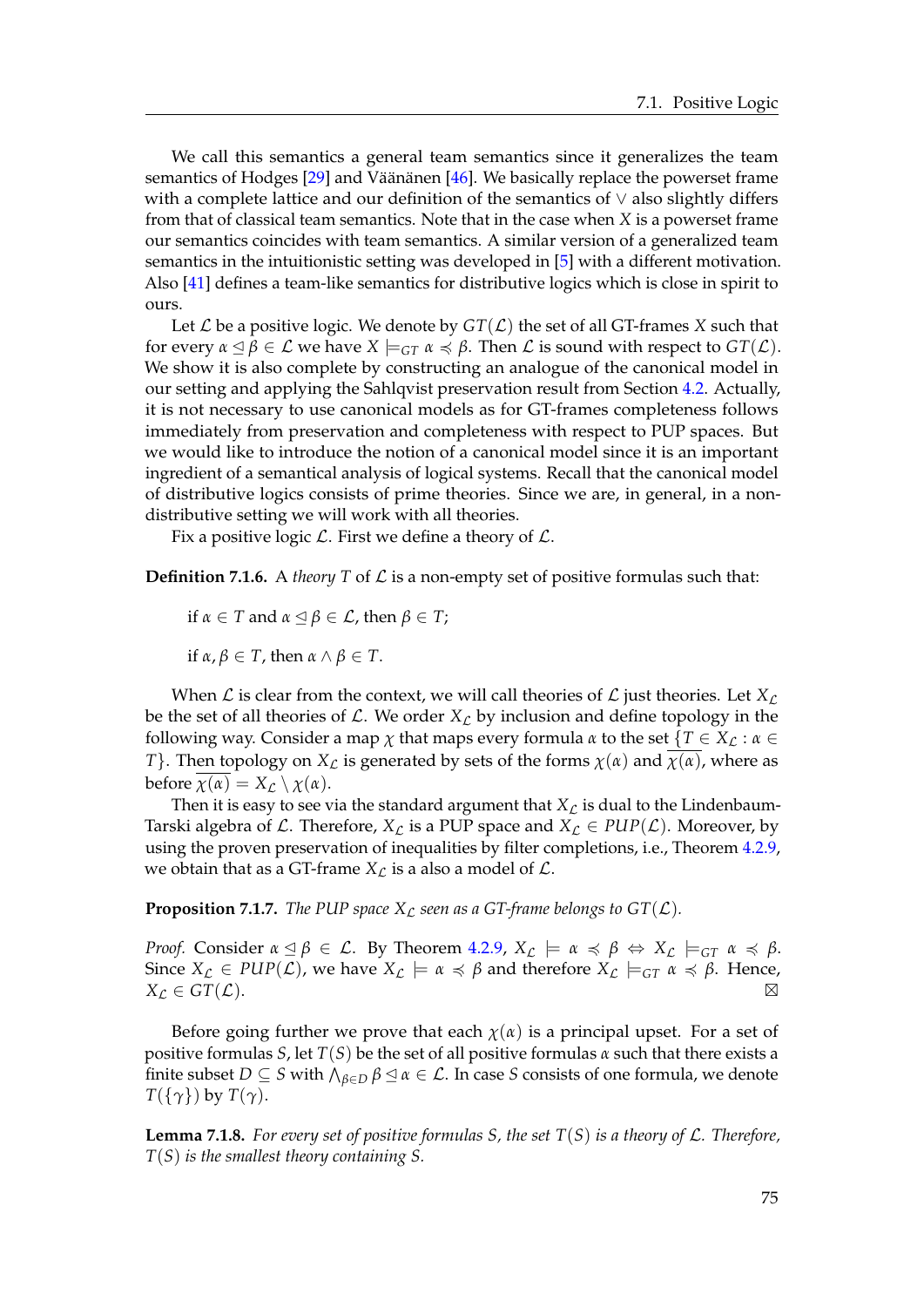*Proof.* First suppose  $\alpha \in T(S)$  and  $\alpha \leq \beta \in \mathcal{L}$ . Then there is a finite subset  $D \subseteq S$  such that  $\bigwedge_{\gamma\in D}\gamma\unlhd\alpha\in\mathcal{L}$ . By the rule of transivity,  $\bigwedge_{\gamma\in D}\gamma\unlhd\beta\in\mathcal{L}$ . Hence,  $\beta\in T(S)$ .

Now suppose *α*, *β* ∈ *T*(*S*). Then there are finite subsets *D*<sub>0</sub>, *D*<sub>1</sub> ⊆ *S* such that *Λ*<sub>γ∈*D*0</sub></sub>  $\gamma$  ⊴ *α* and  $Λ_{\gamma ∈ D_1}$   $\gamma$  ⊴  $β$  ∈ belong to *L*. Let  $δ = Λ_{\gamma ∈ D_0 ∪ D_1}$   $γ$ . Then by the axioms of conjunction,  $\delta \trianglelefteq \bigwedge_{\gamma \in D_0} \gamma \in \mathcal{L}$  and  $\delta \trianglelefteq \bigwedge_{\gamma \in D_1} \gamma \in \mathcal{L}$ . By transitivity,  $\delta \trianglelefteq \alpha$  and  $\delta \trianglelefteq \beta$ belong to L. Finally, by the rule of conjuction  $\delta \leq \alpha \wedge \beta$  and  $\alpha \wedge \beta \in T(S)$ . Therefore,  $T(S)$  is a theory of  $\mathcal{L}$ .

By this lemma, for every positive formula *α*, we have  $\chi(\alpha) = \Upsilon(\alpha)$ . Therefore, each  $\chi(\alpha)$  is a principal upset in  $X_{\mathcal{L}}$ .

Now we demonstrate that  $X_L$  is indeed a canonical model. For that we consider a special valuation  $V_c$  on  $X_c$  defined by  $V_c(p) = \{T \in X_c : p \in T\}$ . Then  $V_c(p) = \chi(p)$ and since  $\chi(p) \in PU(X_{\mathcal{L}})$ , the valuation  $V_c$  is well-defined.

<span id="page-79-0"></span>**Lemma 7.1.9** (Truth Lemma). *For every positive formula*  $\alpha$  *and*  $T \in X_{\ell}$ *, we have* 

$$
T \models^{V_c} \alpha \Leftrightarrow \alpha \in T.
$$

*Proof.* We prove the Truth Lemma by induction on *α*. By definition of *V<sup>c</sup>* , the propositional case is already resolved.

 $\star$  Suppose  $\alpha = \beta \wedge \gamma$ . Then

$$
T \models^{V_c} \alpha \Leftrightarrow T \in V_c(\beta \wedge \gamma) \Leftrightarrow T \in V_c(\beta) \cap V_c(\gamma).
$$

Applying induction hypothesis, we get that  $T \models^{V_c} \alpha$  holds if and only if  $\beta \in T$ and  $\gamma \in T$ . We claim that is equivalent to  $\beta \wedge \gamma \in T$  and therefore the case of conjunction is proved.

- ( $\Rightarrow$ ) Suppose *β*, *γ* ∈ *T*. Then since *T* is a theory of *L*, *β* ∧ *γ* ∈ *T*.
- (←) Suppose  $β ∧ γ ∈ T$ . By conjunction axioms,  $β ∧ γ ⊆ β$  and  $β ∧ γ ⊆ γ$  belong to *L*. Therefore,  $\beta$ ,  $\gamma \in T$ .
- $\star$  Suppose  $\alpha = \beta \vee \gamma$ . Then we need to prove  $T \in V_c(\beta) \vee V_c(\gamma) \Leftrightarrow \beta \vee \gamma \in T$ .
	- (⇒) Let *T* ∈ *V<sub><i>c*</sub>(*β*) ∨ *V<sub><i>c*</sub>( $γ$ ). Then there exist theories *T*<sub>0</sub> ∈ *V<sub><i>c*</sub></sub>(*β*) and *T*<sub>1</sub> ∈ *V<sub><i>c*</sub>( $γ$ ) such that *T*<sup>0</sup>  $\Box$  *T*<sub>1</sub>  $\subseteq$  *T*. By induction hypothesis,  $β ∈ T_0$  and  $γ ∈ T_1$ . Since  $\beta \leq \beta \lor \gamma$  and  $\gamma \leq \beta \lor \gamma$  belong to  $\mathcal{L}, \beta \lor \gamma \in T_0 \cap T_1$  and therefore  $\beta \lor \gamma \in T$ .
	- ( $\Leftarrow$ ) Let  $\beta \lor \gamma \in T$ . Consider theories  $T(\beta)$  and  $T(\gamma)$ . By induction hypothesis,  $T(\beta) \in V_c(\beta)$  and  $T(\gamma) \in V_c(\gamma)$ . Therefore, it suffices to prove that  $T(\beta) \sqcap$ *T*( $\gamma$ )  $\Box$  *T*. Let  $\delta \in T(\beta) \sqcap T(\gamma)$ . Then  $\beta \triangleleft \delta$  and  $\gamma \triangleleft \delta$  belong to  $\mathcal{L}$ . Therefore by the disjunction rule, *β* ∨ *γ* ⊴ *δ* ∈ *L* and *δ* ∈ *T*. Hence, *T*(*β*)  $\sqcap$  *T*(*γ*)  $\sqsubseteq$  *T*.
- $\star$  Suppose  $\alpha = \top$ . Then  $T \models^{V_c} \top$  always holds. On the other hand, since every theory *T* is non-empty and  $\alpha \leq T \in \mathcal{L}$ , we also always have  $T \in T$ .
- $\star$  Suppose  $\alpha = \bot$ . Then  $T \models^{V_c} \bot$  if and only if *T* is the top element of *X*<sub>*C*</sub>. The top element of  $X_L$  is the inconsistent theory of all formulas, which surely contains  $\perp$ . On the other hand, since  $\perp \leq \alpha \in \mathcal{L}$ , each theory that contains  $\perp$  also contains all the formulas.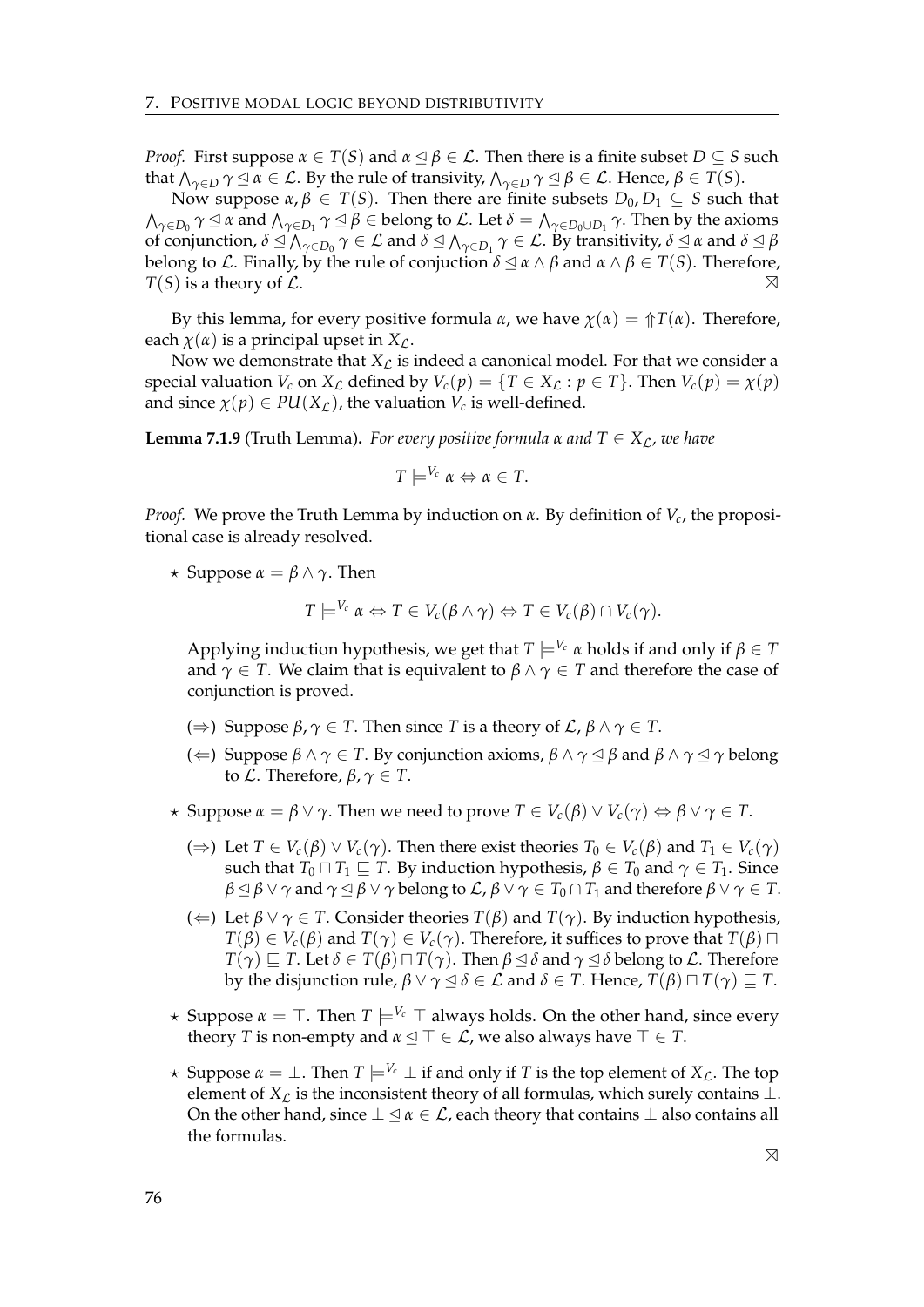Finally, we use canonical model  $X_L$  to prove the completeness of  $\mathcal L$  with respect to GT-frames.

<span id="page-80-0"></span>**Theorem 7.1.10** (General Team Completeness for positive logic)**.** *Let α and β be positive formulas and*  $\mathcal L$  *a positive logic. For every*  $X \in GT(\mathcal L)$  *we have that*  $X \models_{GT} \alpha \preccurlyeq \beta$  *implies*  $\alpha \leq \beta \in \mathcal{L}$ . Therefore,  $\mathcal L$  *is GT-complete.* 

*Proof.* Suppose that for every  $X \in GT(\mathcal{L})$  we have  $X \models_{GT} \alpha \preccurlyeq \beta$ . Then by Proposition *[7.1.7](#page-78-0) X*<sub>*C*</sub> ∈ *GT*(*C*) and *X*<sub>*C*</sub>  $\models$  *∈T α*  $\preccurlyeq$  *β*. Consider the valuation *V*<sub>*c*</sub>(*p*) = {*T* : *p* ∈ *T*} on *X*<sub>*C*</sub>. Then we obtain *V*<sub>*c*</sub>(*α*) ⊆ *V*<sub>*c*</sub>(*β*). By Lemma [7.1.9,](#page-79-0) that implies  $β ∈ T(α)$  meaning  $\alpha \leq \beta \in \mathcal{L}$ , which completes the proof.  $\boxtimes$ 

We have thus proved that a positive logic is always GT-complete. Note that this is in contrast with standard modal logic where we require a logic to be axiomatized by Sahlqvist formulas in order to deduce its Kripke completeness by the same methods.

#### **7.2 Positive Modal Logic**

Positive modal logic has been studied in e.g., as [\[15,](#page-89-3) [9,](#page-88-3) [31\]](#page-89-4). In this section we develop a new logical system corresponding to our notion of modal lattices. In particular, we will generalize the results from the previous section to the modal case. Moreover, we apply Theorem [5.3.8](#page-57-0) to show that a positive logic axiomatized by Sahlqvist inequalities is complete with respect to first-order definable structures. We work with positive modal language and consider consequence pairs with positive modal formulas.

**Definition 7.2.1.** A *positive modal logic*  $\mathcal{L}$  is a set of consequence pairs that is closed under substitution and axioms and rules of positive logic as well as the following.

 $(\Box)$ *α* ✂ *β α* ✂ *β α* ✂ *β*

$$
(\Diamond) \qquad \frac{\alpha \leq p}{\Diamond \alpha \leq \Diamond \beta}
$$

(seriality)  $□α ⊆ ∆α$ 

(Dunn)  $\Diamond \alpha \land \Box \beta \trianglelefteq \Diamond (\alpha \land \beta)$ 

- $(□ ∧)$   $□α ∧ □β ⊆ □(α ∧ β)$
- ( $\Diamond$  & ∨)  $\Diamond$  (*α* ∨ *β*)  $\triangle$   $\Diamond$ *α* ∨  $\Diamond$  *β*
- $(\Box \& \top)$   $\top \lhd \Box \top$
- $(\Diamond \& \bot) \qquad \Diamond \bot \lhd \bot$

The reason for adding the additional seriality axiom is to match modal lattices with the seriality axiom defined in Chapter [5.](#page-42-0)

Just as in the case of positive logic, we use as semantics for positive modal logic the relation on modal lattices  $L \models \alpha \preccurlyeq \beta$ . Let  $\mathcal L$  be a positive modal logic. We denote by  $ML(L)$  the class of all modal lattices L such that for every  $\alpha \leq \beta \in L$  we have  $L \models \alpha \preccurlyeq \beta$ . Similarly to Section [7.1](#page-76-0) we prove soundness and completeness for this semantics.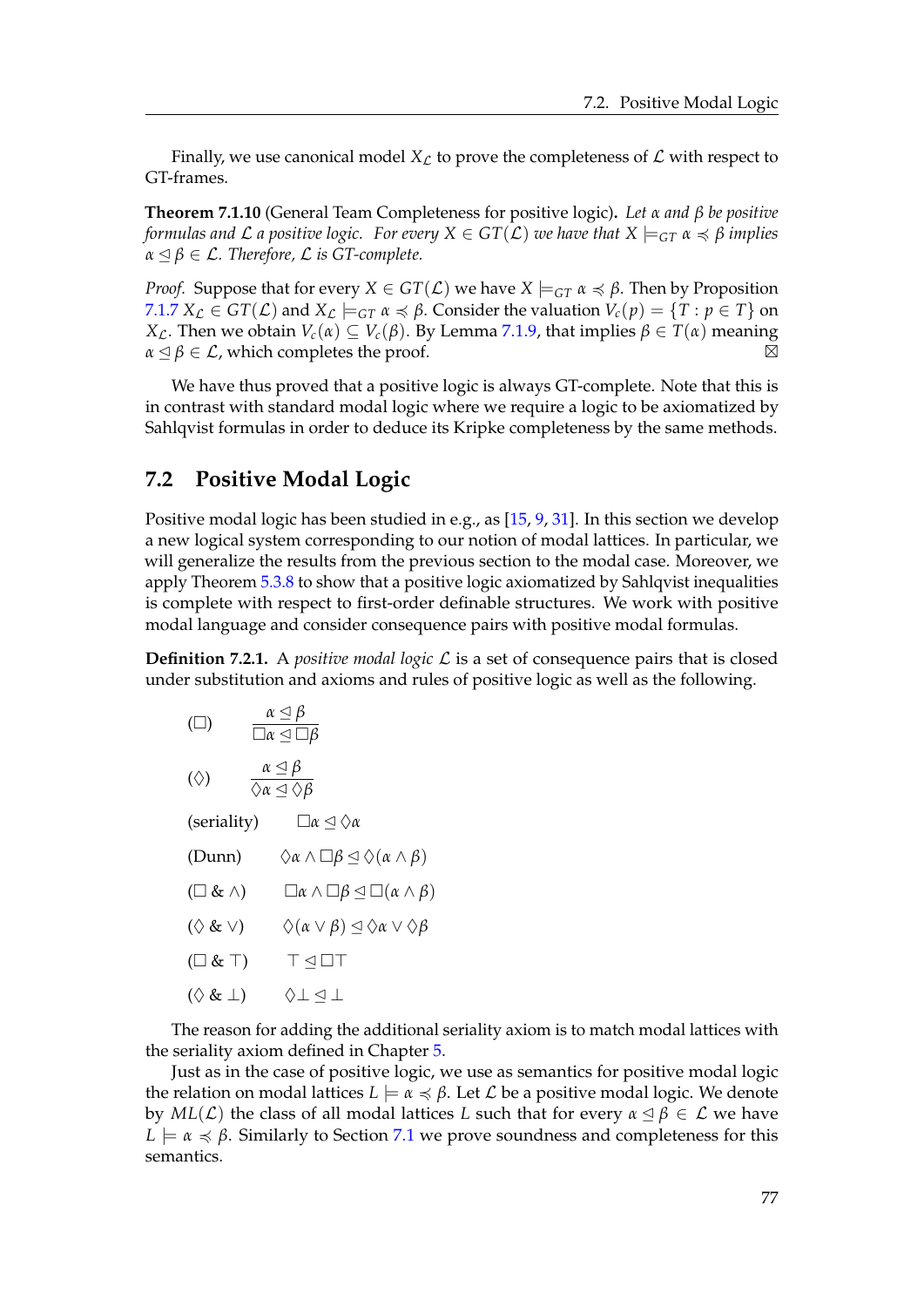**Theorem 7.2.2.** *Let* L *be a positive modal logic and α* ✂ *β a consequence pair. For every*  $L \in ML(L)$  *we have that*  $L \models \alpha \preccurlyeq \beta$  *implies*  $\alpha \preceq \beta \in \mathcal{L}$ *.* 

*Proof.* The standard Lindenbaum-Tarski argument, just as in Theorem [7.1.2.](#page-77-0)  $\boxtimes$ 

Now we connect the modal lattice semantics to the modal PUP semantics. Let  $\mathcal L$ be a positive modal logic. We denote by  $MPUP(\mathcal{L})$  the set of all modal PUP spaces *X* such that for every  $\alpha \leq \beta \in \mathcal{L}$  we have  $X \models \alpha \preccurlyeq \beta$ . We prove the completeness with respect to modal PUP spaces using the modal PUP duality.

<span id="page-81-0"></span>**Theorem 7.2.3.** *Let* L *be a positive modal logic and α* ✂ *β a consequence pair. For every*  $X \in MPUP(\mathcal{L})$  *we have that*  $X \models \alpha \preccurlyeq \beta$  *implies*  $\alpha \preceq \beta \in \mathcal{L}$ *.* 

*Proof.* Same argument as in Theorem [7.1.3.](#page-77-1) △

Before switching to team semantics, we apply the Theorem [5.3.8](#page-57-0) about first-order correspondence of Sahlqvist inequalities to show that if a logic is axiomatized by Sahlqvist consequence pairs, then it is complete with respect to a first-order definable class of modal PUP spaces.

**Definition 7.2.4.** A consequence pair  $\alpha \leq \beta$  is a *Sahlqvist consequence pair* if  $\alpha$  is built from  $\top$ ,  $\bot$  and boxed atoms by applying  $\Diamond$  and  $\land$ .

**Definition 7.2.5.** A positive modal logic L is *Sahlqvist* if there exists a set *S* of Sahlqvist consequence pairs such that  $\mathcal L$  is the smallest positive modal logic containing  $S$ .

<span id="page-81-1"></span>**Theorem 7.2.6.** *Every Sahlqvist positive modal logic* L *is complete with respect to a class of modal PUP spaces that is first-order definable in the language*  $\{\square, R\}$ *.* 

*Proof.* We know that L is complete with respect to  $MPUP(\mathcal{L})$ . Hence, it suffices to show that *MPUP*( $\mathcal{L}$ ) can be first-order defined in the language  $\{\sqsubseteq, R\}$ .

Let *S* be the set of Sahlqvist consequence pairs such that  $\mathcal L$  is the smallest general positive modal logic containing *S*. Then applying Theorem [5.3.8](#page-57-0) for each  $\alpha \leq \beta \in S$  we get a set *Ξ* of first-order formulas in the language  $\{\sqsubseteq, R\}$ . We claim that a modal PUP space *X* satisfies each formula of *Ξ* if and only if  $X \in MPUP(\mathcal{L})$ . Then as we know by Theorem [7.2.3](#page-81-0) that  $\mathcal L$  is complete with respect to  $MPUP(\mathcal L)$ , it proves the theorem.

First suppose that a modal PUP space *X* satisfies all formulas *Ξ*. Then by Theorem [5.3.8,](#page-57-0) it satisfies all inequalities in *S*. As each modal PUP space admits the axioms and rules of positive modal logic,  $X$  has to satisfy all inequalities in the logic  $\mathcal L$  generated by *S*.

Now suppose *X* ∈ *MPUP*(*L*). Then for each  $\alpha$  ⊴  $\beta$  ∈ *S* ⊆ *L*, we have *X*  $\models \alpha$  ≼  $\beta$ . Therefore, by Theorem [5.3.8,](#page-57-0) *X* satisfies all formulas of *Ξ*. -

Now we introduce general modal team semantics in the same way as in the previous section.

**Definition 7.2.7.** A *general modal team frame (GMT-frame)* is a complete lattice *X* with a binary relation *R* on it, satisfying Conditions 3, 4, 5, 6 for modal PUP spaces. That is:

(C3)  $\sqsubseteq \circ R \subseteq R \circ \sqsubseteq$ , i.e., if  $x \sqsubseteq yRz$ , then there is *t*, such that  $xRt \sqsubseteq z$ .

 $(C4) ⊒ ∘ R ⊙ ∑ o ⊒$ , i.e., if *x*  $⊒$  *yRz*, then there is *t*, such that *xRt*  $⊒$  *z*.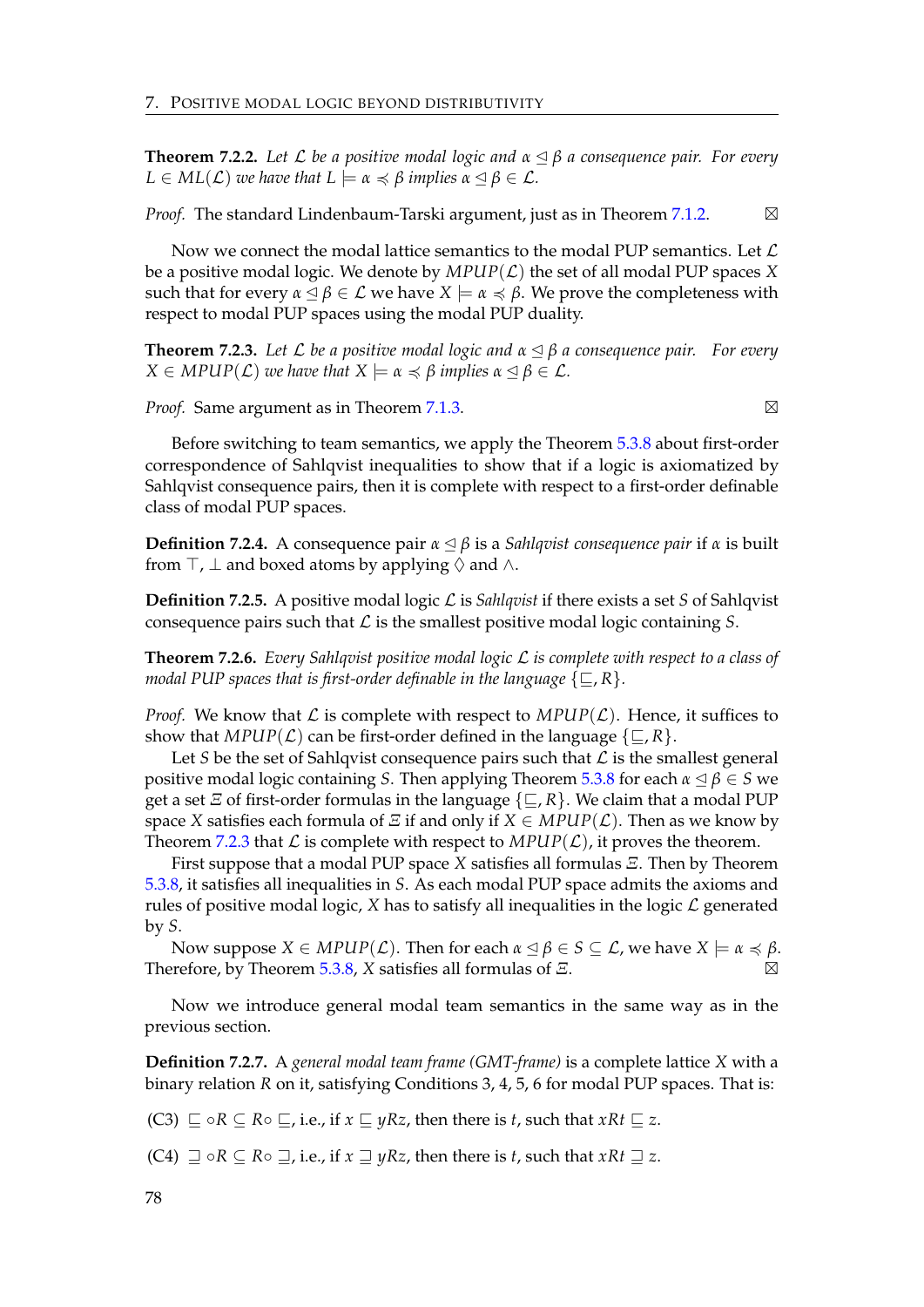- (C5) If for some families  $\{x_i \in X : i \in I\}$  and  $\{y_i \in X : i \in I\}$  we have  $x_i R y_i$  for every *i*, then  $\bigcap_{i \in I} x_i$  *R*  $\bigcap_{i \in I} y_i$ .
- (C6) If for some family of  $\{x_i \in X : i \in I\}$  we have  $\bigcap_{i \in I} x_i R y$ , then there is a family  $\{y_i \in X : i \in I\}$ , such that  $x_i R y_i$  for each *i* and  $\bigcap_{i \in I} y_i \sqsubseteq y$ .

Note that each modal PUP space is indeed a GMT-frame. Just like with GT-frames, for a GT-frame *X* we define *PU*(*X*) as the lattice of principal upsets of *X*. Note that it is isomorphic to  $X^d.$  We show that  $[R]$  and  $\langle R \rangle$  are operators on  $PU(X).$ 

**Lemma 7.2.8.** Let *X* be a GMT-frame. Then for every  $\Uparrow x \in PU(X)$ , the sets  $[R]\Uparrow x$  and  $\langle R \rangle \hat{\parallel} x$  are also principal upsets.

*Proof.* The proof is similar to the proof of Lemma [5.1.6.](#page-44-0)

Let  $\Uparrow x$  be a principal upset. We start with the set  $\lceil R \rceil \Uparrow x$ . Let *y* be the meet of all elements of [*R*]⇑*x*. Then we claim that *y* also belongs to [*R*]⇑*x*. Suppose *yRz*. Then by condition 6, there is a family  $\{z_i \in X : i \in I\}$ , such that  $\bigcap_{i \in I} z_i \sqsubseteq z$  and for each  $x_i \in [R]$   $\Uparrow x$  there is  $z_i$  such that  $x_i R z_i$ . Hence, for each  $z_i$  we have  $z_i \geq x$  and  $z \in \Uparrow x$ . Therefore,  $y \in [R]$   $\uparrow$  *x*. Finally we show that  $[R]$   $\uparrow$  *x* =  $\uparrow$  *y*. By construction, we already have  $[R]$  $\Uparrow x \subseteq \Uparrow y$ . Take  $t \sqsupseteq y$  and suppose *tRs*. By Condition 3, there is *d* such that  $yRd \subseteq s$ . Then as we showed above, *d* is above *x* and  $t \in [R]\Uparrow x$ . Therefore,  $[R]\Uparrow x$  is a principal upset.

Now we move to the set  $\langle R \rangle \text{ for } X$ . Let *y* be the meet of all elements of  $\langle R \rangle \text{ for } X$ . Then by condition 5,  $\psi \in \langle R \rangle \hat{x}$ , so there is  $z \supseteq x$  such that  $\psi Rz$ . By construction, we have  $\langle R \rangle \text{d} x \subseteq \text{d} y$ . Take  $t \sqsupseteq y$ . Using condition 4, we obtain an element *s* such that *tRs*  $\supseteq$  *z*  $\supseteq$  *x*. Therefore,  $t \in \langle R \rangle \text{ for all } R$  and  $\langle R \rangle \text{ for all } R$  is a principal upset.  $\boxtimes$ 

Then we are able to define PU-valuations on GMT-frames.

**Definition 7.2.9.** A *modal PU-valuation V* on a GMT-frame *X* is a PU-valuation on a GT-frame *X*, as described in Definition [7.1.4,](#page-77-2) extended to all positive modal formulas using the following equations for modal cases:

 $V(\Box \alpha) = [R]V(\alpha),$ 

$$
V(\Diamond \alpha) = \langle R \rangle V(\alpha).
$$

Note that when *X* is a modal PUP space, a modal PU-valuation is the same as a modal PU-valuation, discussed in Section [5.2.](#page-49-0)

**Definition 7.2.10.** Let  $\alpha \leq \beta$  be a positive modal inequality and *X* a GMT-frame. Then  $X \models_{GMT} \alpha \preccurlyeq \beta$  if for every modal PU-valuation *V* we have  $V(\alpha) \subseteq V(\beta)$ .

Let  $\mathcal L$  be a positive modal logic. We denote by  $GMT(\mathcal L)$  the set of all GMT-frames *X* such that for every  $\alpha \leq \beta \in \mathcal{L}$  we have  $X \models_{GMT} \alpha \preccurlyeq \beta$ . Then  $\mathcal{L}$  is sound with respect to  $GMT(L)$ . We show it is also complete using the same strategy as in the previous section.

We construct the canonical model in the same way as we did before. We turn the PUP space  $X<sub>C</sub>$  of theories of L into a modal PUP space by saying that *TRS* if and only if for each positive modal formula *α* we have

$$
\Box \alpha \in T \Rightarrow \alpha \in S \text{ and } \alpha \in S \Rightarrow \Diamond \alpha \in T.
$$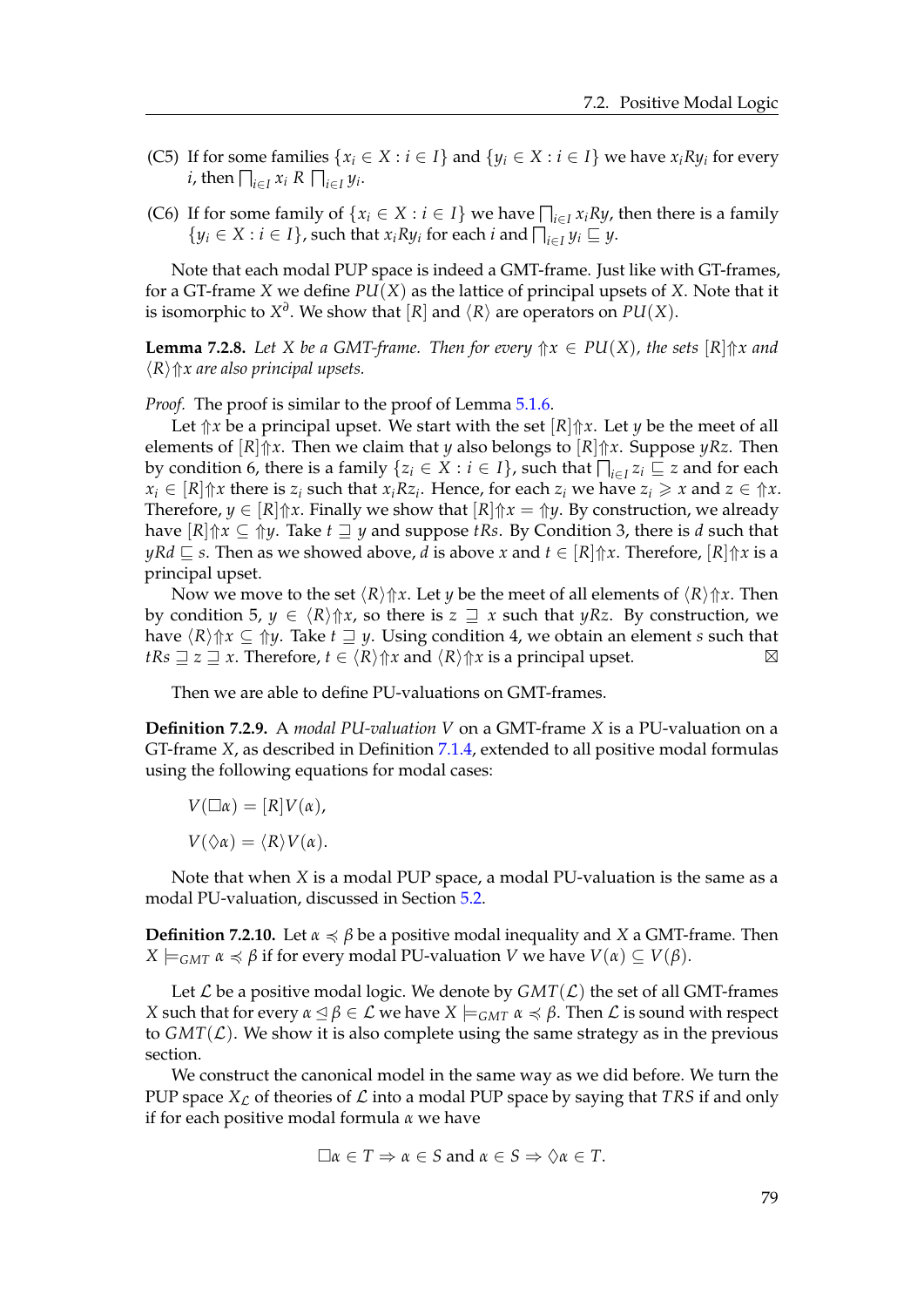Then as  $X_{\mathcal{L}}$  is a dual modal PUP space to the Lindenbaum-Tarski algebra,  $X_{\mathcal{L}} \in$  $MPUP(\mathcal{L})$ . Moreover, as in the previous section, by preservation of inequalities by filter completions,  $X_{\mathcal{L}}$  as a GMT-frame is a model of  $\mathcal{L}$ .

**Proposition 7.2.11.** *The modal PUP space*  $X_L$  *seen as a GMT-frame belongs to GMT(* $L$ *)*.

*Proof.* Consider  $\alpha \leq \beta \in \mathcal{L}$ . By Theorem [5.2.17,](#page-54-0)  $X_{\mathcal{L}} \models \alpha \preccurlyeq \beta \Leftrightarrow X_{\mathcal{L}} \models_{GMT} \alpha \preccurlyeq \beta$ . Since *X<sub>L</sub>* ∈ *MPUP*(*L*), we have *X<sub>L</sub>*  $\models α \le β$  and therefore *X<sub>L</sub>*  $\models$  *GMT*  $α \le β$ . Hence,  $X_{\mathcal{L}} \in GMT(\mathcal{L}).$ 

For a subset of positive modal formulas *S* we construct as before the smallest theory *T*(*S*) containing *S*, as well as show that the sets *χ*(*α*) are principal upsets. In order to prove the modal analogues of the Intersection Lemma and GT-completeness, we need one technical lemma.

<span id="page-83-0"></span>**Lemma 7.2.12.** Let T be a theory of L and let  $S = \{\alpha : \Box \alpha \in T\}$ . Then S is a theory of L *and TRS.*

*Proof.* First we show that *S* is a theory of *L*. Suppose  $\alpha \in S$  and  $\alpha \leq \beta \in \mathcal{L}$ . Then  $\Box$ *α* ∈ *T*. By box axiom we have  $\Box$ α  $\triangleq$   $\Box$ β ∈ *£*, hence  $\Box$ β ∈ *T*. Therefore, β ∈ *S*.

Now suppose *α*, *β* ∈ *S*. Then  $\Box$ *α*,  $\Box$ *β* ∈ *T* and  $\Box$ *α* ∧  $\Box$ *β* ∈ *T*. By axiom of box and conjunction, we also get  $\square(\alpha \land \beta) \in T$ . Therefore,  $\alpha \land \beta \in S$  and *S* is a theory.

Next we prove that *TRS*. The implication  $\Box \alpha \in T \Rightarrow \alpha \in S$  follows immediately from the definition of *S*. Suppose  $\alpha \in S$ . Then  $\Box \alpha \in T$ . By seriality axiom,  $\Box \alpha \leq \Diamond \alpha \in \mathcal{L}$ and then  $\Diamond \alpha \in T$ . Therefore, *TRS*.

Now consider a special valuation  $V_c$  on  $X_c$  defined by  $V_c(p) = \{T \in X_c : p \in T\}$ . Then  $V_c(p) = \chi(p)$  and since  $\chi(p) \in PU(X_{\mathcal{L}})$ , the valuation  $V_c$  is well-defined.

**Lemma 7.2.13** (Truth Lemma). *For every positive modal formula*  $\alpha$  *and*  $T \in X_{\mathcal{L}}$ *, we have* 

$$
T \models^{V_c} \alpha \Leftrightarrow \alpha \in T.
$$

*Proof.* We prove the Truth Lemma by induction on *α*, just as in Theorem [7.1.9.](#page-79-0) Therefore, we only discuss the modal clauses here.

- $\star$  Suppose  $\alpha = \Box \beta$ . Then  $T \models^{V_c} \Box \beta \Leftrightarrow T \in [R]V_c(\beta)$ . We show  $T \in [R]V_c(\beta) \Leftrightarrow$  $□β ∈ T$ .
	- (⇒) Let *T* ∈  $[R]V_c(\beta)$ . Consider the theory *S* = { $\alpha$  :  $\Box \alpha$  ∈ *T*} from Lemma [7.2.12.](#page-83-0) Then *TRS*, so  $S \in V_c(\beta)$ . Using induction hypothesis, we get  $\beta \in S$ . Therefore,  $\Box \beta \in T$ .
	- (⇐) Let *β* ∈ *T* and suppose *TRS* for some theory *S*. Then by definition of *R*,  $\forall$ *W***e** have *β* ∈ *S*. Therefore, *T* ∈ [*R*]*V*<sup>*c*</sup>(*β*)
- $\star$  Suppose  $\alpha = \Diamond \beta$ . Then  $T \models^{V_c} \Diamond \beta \Leftrightarrow T \in \langle R \rangle V_c(\beta)$ . We show  $T \in \langle R \rangle V_c(\beta) \Leftrightarrow$  $\Diamond$ *β*  $\in$  *T*.
	- (⇒) Let *T* ∈  $\langle R \rangle V_c(\beta)$ . Then there exists a theory *S* ∈  $V_c(\beta)$  such that *TRS*. Since  $\beta \in S$ , we have  $\Diamond \beta \in T$ .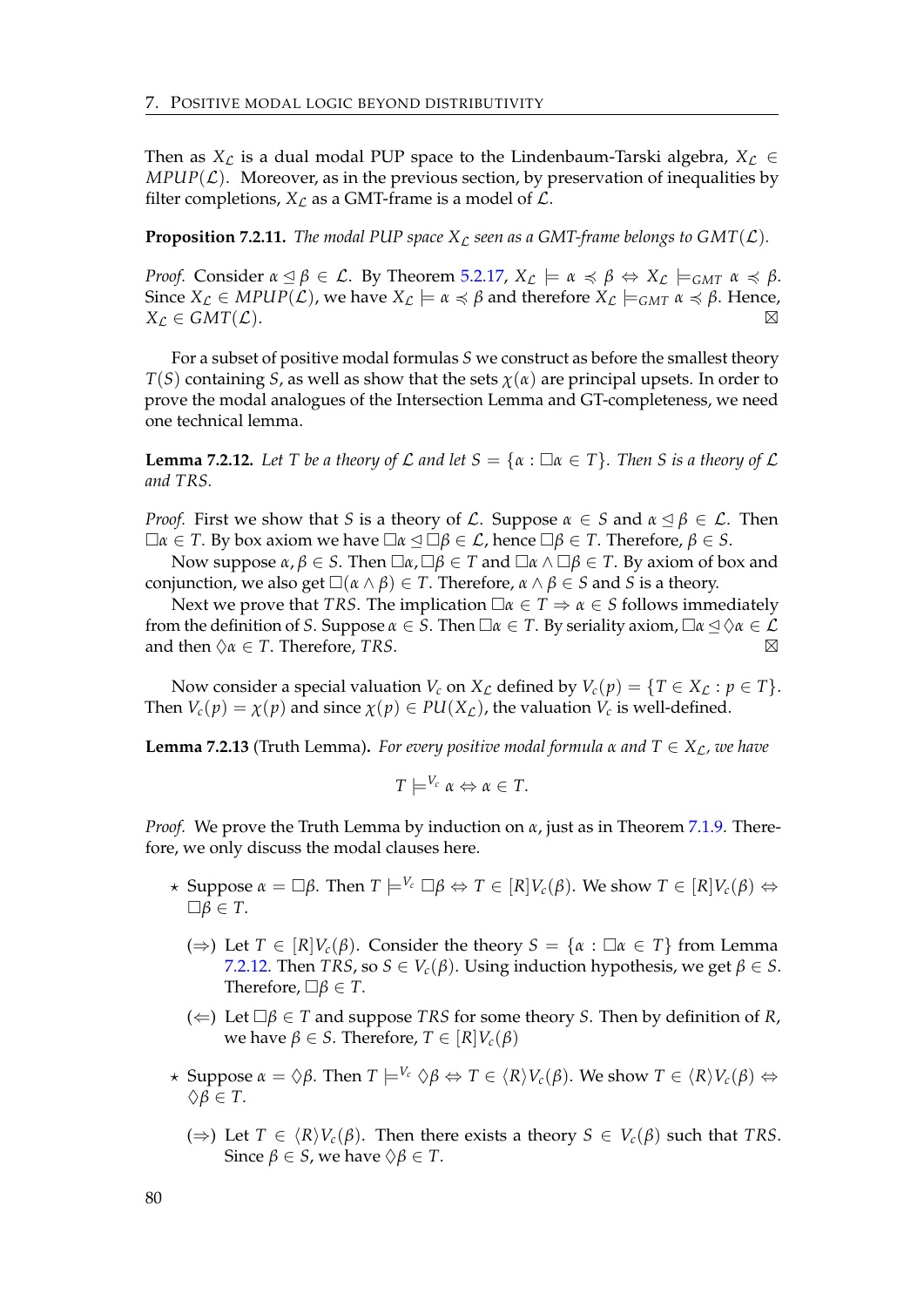(←) Let  $\Diamond \beta \in T$ . By Lemma [7.2.12,](#page-83-0) *TRS* for  $S = \{ \gamma : \Box \gamma \in T \}$ . Let  $U =$  $S \vee T(\beta)$ , that is  $U = T(S \cup {\{\beta\}})$ . We claim *TRU*. The implication  $\Box \gamma \in T \Rightarrow \beta \in U$  follows immediately since  $S \subseteq U$ . Now suppose  $\gamma \in U$ . That means there exists a finite subset  $D \subseteq S$  such that  $\beta \wedge \bigwedge_{\delta \in D} \delta \trianglelefteq \gamma \in \mathcal{L}.$  Note that we include  $\beta$  as  $\bigwedge_{\delta \in D} \delta \trianglelefteq \gamma \in \mathcal{L}$  implies  $\beta \wedge \bigwedge_{\delta \in D} \delta \trianglelefteq \gamma \in \mathcal{L}$ . By monotonicity of diamond,  $\Diamond(\beta \land \bigwedge_{\delta \in D} \delta) \trianglelefteq \Diamond \gamma \in \mathcal{L}$  and by Dunn's axiom,  $\Diamond \beta \land \Box(\bigwedge_{\delta \in D} \delta) \trianglelefteq \Diamond (\beta \land \bigwedge_{\delta \in D} \delta) \in \mathcal{L}$ . Since for each  $\delta \in D$  we have  $\Box \delta \in T$ , by applying box and conjunction axiom we obtain  $\Box(\bigwedge_{\delta \in D} \delta) \in T$ . Then since  $\Diamond \beta \in T$ , we have  $\Diamond \beta \land \Box(\bigwedge_{\delta \in D} \delta) \in T$  and therefore  $\Diamond \gamma \in T$ . Hence, *TRU* and since  $U \in V_c(\beta)$  by induction hypothesis, we get  $T \in$ 

 $\boxtimes$ 

Finally, we use the canonical model  $X_{\mathcal{L}}$  to prove the completeness of  $\mathcal L$  with respect to GMT-frames.

**Theorem 7.2.14** (General Team Completeness for positive modal logic)**.** *Let α and β be positive modal formulas and*  $\mathcal L$  *a positive modal logic. For every*  $X \in GMT(\mathcal L)$  *we have that*  $X \models_{GMT} \alpha \preccurlyeq \beta$  *implies*  $\alpha \preceq \beta \in \mathcal{L}$ . Therefore,  $\mathcal L$  *is GMT-complete.* 

*Proof.* The proof is analogous to the non-modal case, i.e., Theorem [7.1.10.](#page-80-0)  $\boxtimes$ 

We conjecture that the analogue of Theorem [7.2.6](#page-81-1) holds for the GMT-semantics. Validating this conjecture would require establishing Sahlqvist correspondence for GMT-frames.

#### **7.3 Positive Nabla Logic**

 $\langle R \rangle V_c(\beta)$ .

For the final section we consider a logical system for nabla PUP spaces. We do everything analogous to previous chapters, but since principal upsets do not form a nabla lattice (see Examples [6.1.7](#page-62-0) and [6.1.8\)](#page-63-0), we cannot define General Team semantics for nabla logics. We work with positive nabla language and consider consequence pairs with positive nabla formulas.

**Definition 7.3.1.** A *positive nabla logic* L is a set of consequence pairs that is closed under substitution and axioms and rules of positive logic as well as the following.

(i) 
$$
\frac{\alpha \leq \beta}{\nabla \beta \leq \nabla \alpha}
$$

- (ii)  $\nabla \alpha \wedge \nabla \beta \triangleleft \nabla (\alpha \vee \beta)$
- (iii)  $\top \lhd \nabla \bot$

Just as in case of positive logic, we use as semantics for positive nabla logics the relation on nabla lattices  $L \models \alpha \preccurlyeq \beta$ . Similar to Section [7.1](#page-76-0) we prove soundness and completeness for this semantics.

Let  $\mathcal L$  be a positive nabla logic. We denote by  $NL(\mathcal L)$  the set of all nabla lattices *L* such that for every  $\alpha \leq \beta \in \mathcal{L}$  we have  $L \models \alpha \preccurlyeq \beta$ . Similar to Section [7.1](#page-76-0) we prove soundness and completeness for this semantics.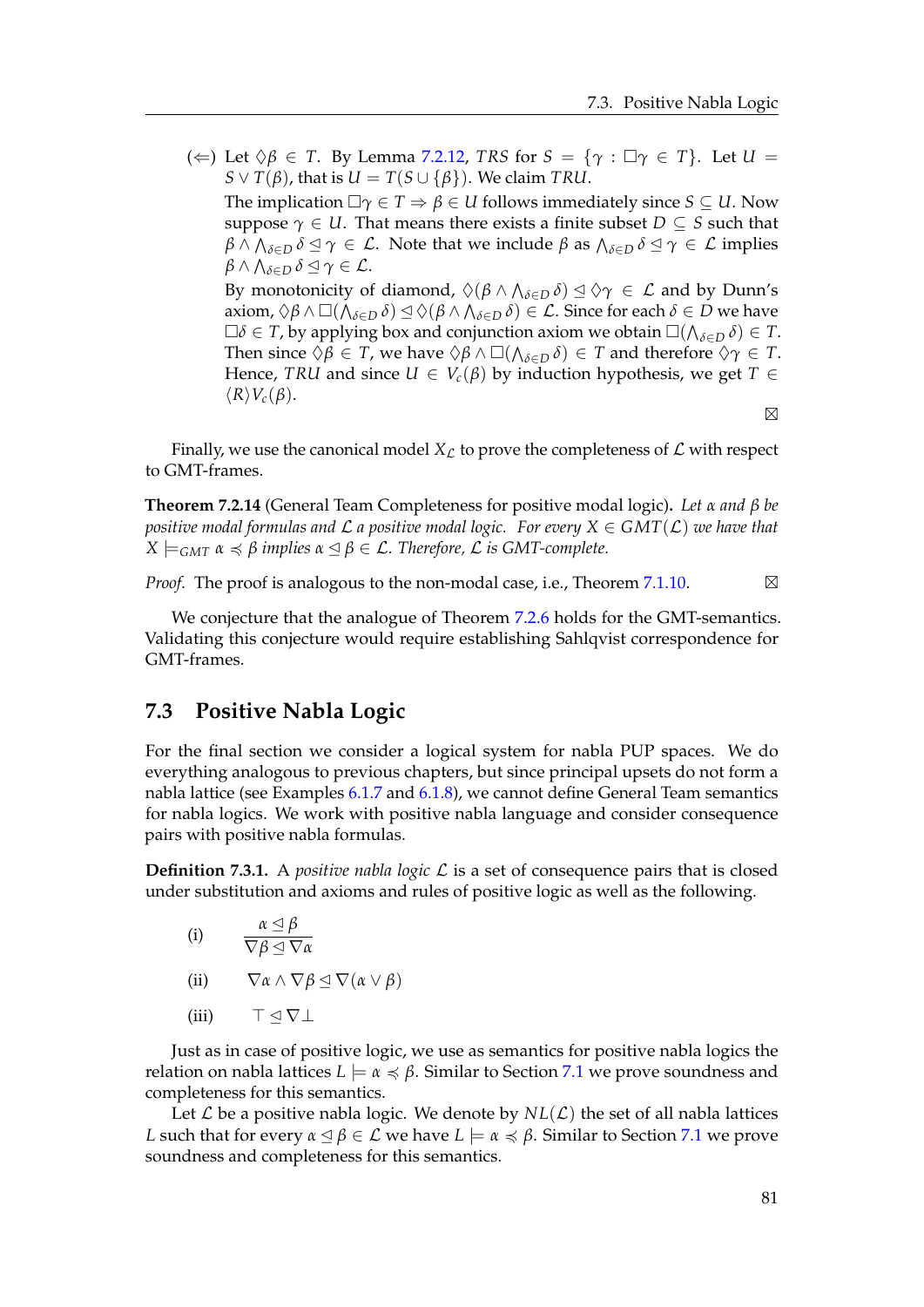**Theorem 7.3.2.** *Let* L *be a positive nabla logic and α* ✂ *β a consequence pair. For every*  $L \in NL(L)$  *we have that*  $L \models \alpha \preccurlyeq \beta$  *implies*  $\alpha \preceq \beta \in \mathcal{L}$ *.* 

*Proof.* The standard Lindenbaum-Tarski argument, just as in Theorem [7.1.2.](#page-77-0) ⊠

Now we connect the nabla lattice semantics to the nabla PUP semantics. Let  $\mathcal L$  be a positive nabla logic. We denote by  $NPUP(\mathcal{L})$  the set of all nabla PUP spaces *X* such that for every  $\alpha \leq \beta \in \mathcal{L}$  we have  $X \models \alpha \preccurlyeq \beta$ . We prove the completeness with respect to nabla PUP spaces using the nabla PUP duality.

**Theorem 7.3.3.** *Let* L *be a positive nabla logic and α* ✂ *β a consequence pair. For every*  $X \in NPUP(\mathcal{L})$  *we have that*  $X \models \alpha \preccurlyeq \beta$  *implies*  $\alpha \preceq \beta \in \mathcal{L}$ *.* 

*Proof.* Same argument as in Theorem [7.1.3.](#page-77-1)

In this section we presented three types of logical systems were presented, corresponding to the three dualities established in previous chapters. We also demonstrated how our results can be translated into logical framework. In the next, concluding chapter, we summarize the contributions of this thesis and discuss some open questions for the future work.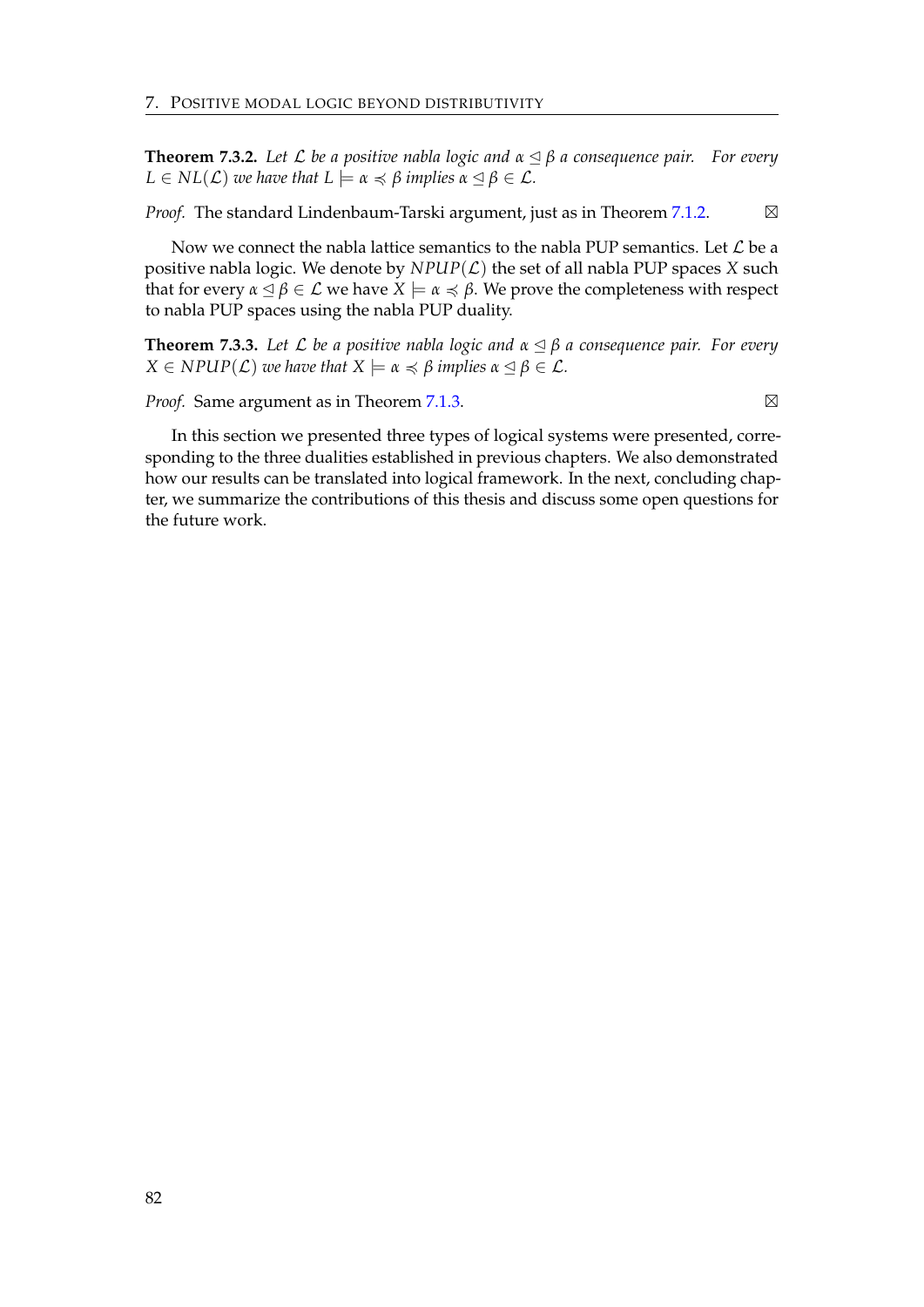## $\overline{\text{CHAPTER}}$

### **Conclusion and future work**

In this thesis we developed a basic theory of positive modal logic beyond distributivity by means of duality theory. Building on [\[37\]](#page-90-2) and [\[4\]](#page-88-4) we have established three new dualities: for lattices, modal lattices and nabla lattices. For lattices and modal lattices we defined the filter completions and proved by Sahlqvist style argument that filter completions preserve all inequalities. Moreover, we demonstrated how Sahlqvist-like inequalities correspond to first-order conditions. We also showed that nabla duality gives rise to a duality for ortholattices that is equivalent to the one established in [\[25\]](#page-89-5) and [\[6\]](#page-88-0). Finally, we constructed logical systems corresponding to lattices, modal lattices and nabla lattices, introduced general team semantics and proved completeness for these logical systems with respect to general team semantics.

As far as we are aware this thesis provides a first systematic semantic study of positive (non-distributive) modal logics. A natural direction for future research is to develop this theory further. Below we underline several directions one could take for future research.

First of all, one could continue studying properties of considered algebraic structures via dualities established in this thesis. For example, one could try to define a filtration for (modal) PUP spaces in order to prove the finite model property for lattices, modal lattices or nabla lattices. Alternatively, one could develop a notion of bisimulation for PUP spaces and find out under which conditions modal equivalence implies it. We could also study various interesting types of lattices, such as lattices of logics and lattices of varieties using our dualities. Moreover, one could try to establish new dualities based on ours, for example, by adding new modalities.

One of the natural problems, arising from our work, is removing the extra seriality condition on modal lattices. This would probably require diverging from the Celani and Jansana approach [\[10\]](#page-88-5), taken in this work.

Another area of research could be studying natural completions of nabla lattices. As far as we know, for ortholattices no completions with "nice" properties has been discovered, and therefore such research would be of great value.

Moving to the study of logics, one could investigate multiple properties of positive modal logics (as well as of positive nabla logics) via duality; for instance, whether these systems enjoy the interpolation and uniform interpolation properties as well as studying their admissibility problem. Finally, there is a broad spectrum of possible future research directions considering the introduced general team semantics and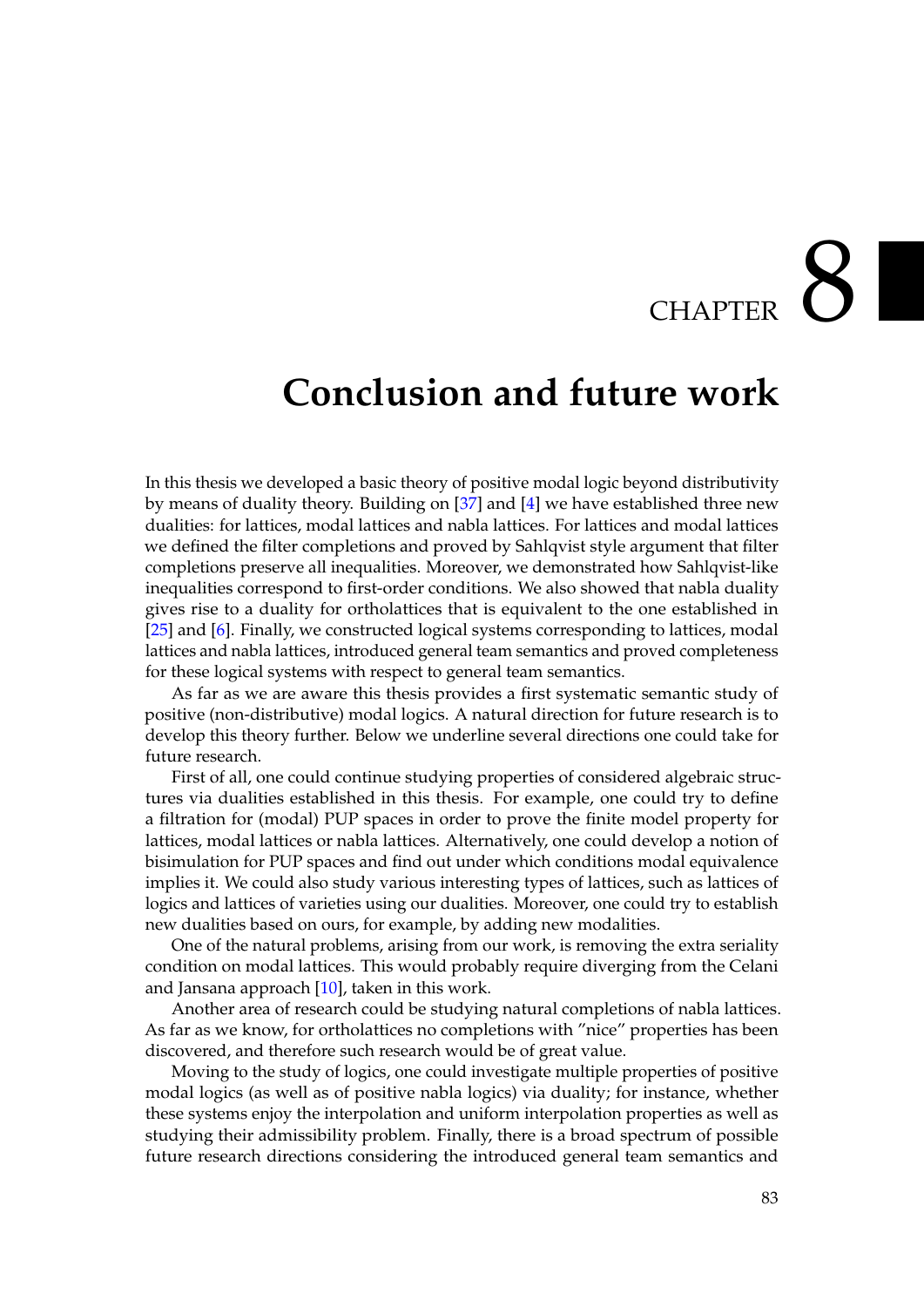general modal team semantics. This includes among others the finite model property, bisimulations, the analogues of the van Benthem and Goldblatt-Thomason theorems.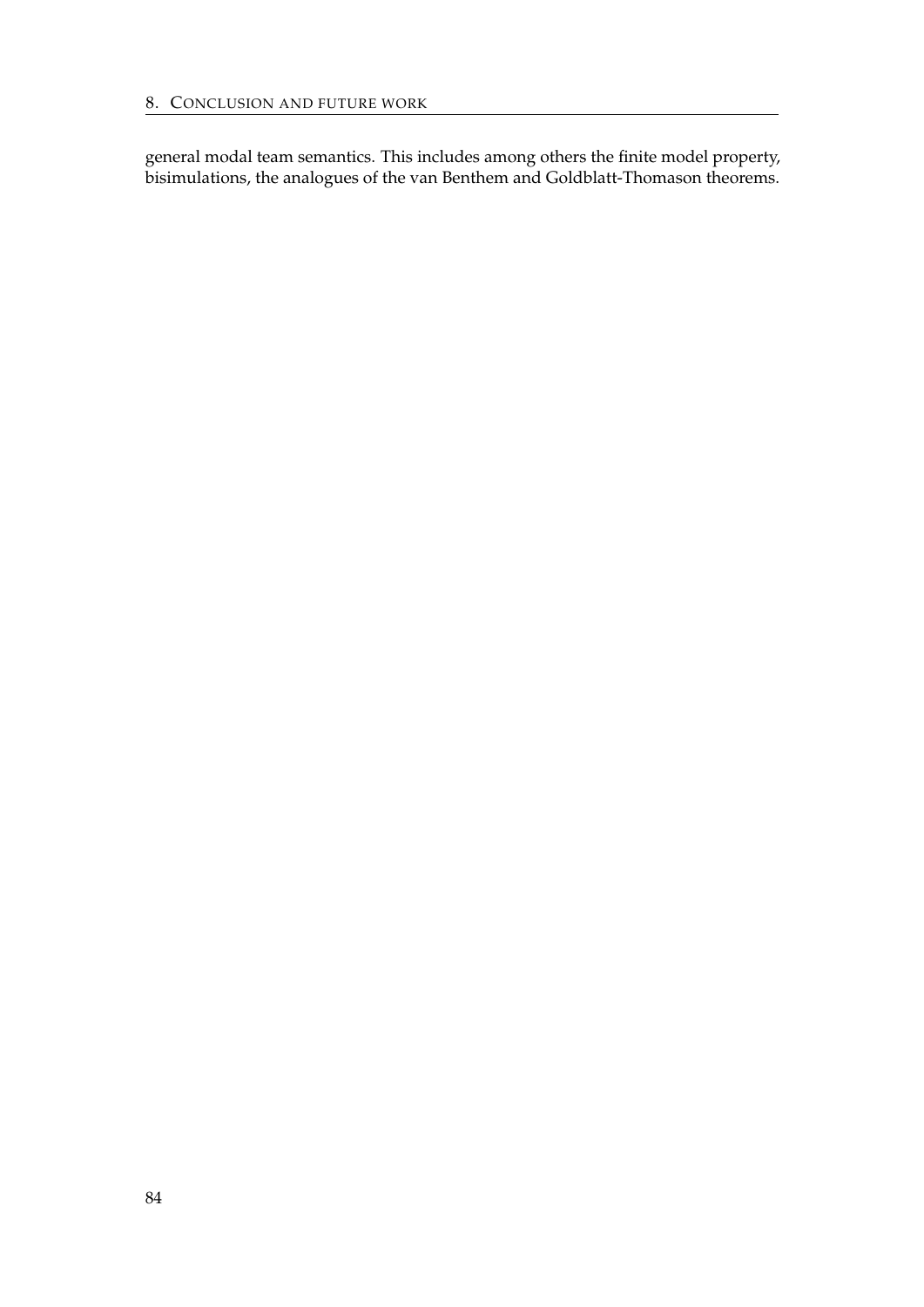## **Bibliography**

- [1] S. Awodey. *Category Theory*. Oxford University Press, Inc., USA, 2nd edition, 2010.
- [2] K.A. Baker and A.W. Hales. From a lattice to its ideal lattice. *Algebra Universalis 4*, pages 250–258, 1974.
- [3] G. Bezhanishvili, N. Bezhanishvili, D. Gabelaia, and A. Kurz. Bitopological duality for distributive lattices and heyting algebras. *Mathematical Structures in Computer Science*, 20(3):359–393, 2010.
- <span id="page-88-4"></span>[4] N. Bezhanishvili and W. H. Holliday. Choice-free Stone duality. *The Journal of Symbolic Logic, 85(1)*, pages 109–148, 2020.
- <span id="page-88-2"></span>[5] N. Bezhanishvili and F. Yang. Intermediate logics and de Jongh formulas for team semantics. Manuscript, 2021.
- <span id="page-88-0"></span>[6] K. Bimbó. Functorial duality for ortholattices and De Morgan lattices. *Logica Universalis, 1*, pages 311–333, 2007.
- [7] G. Birkhoff. *Lattice Theory*. American Mathematical Society, Providence, 3rd edition, 1967.
- [8] P. Blackburn, M. Rijke, and Y. Venema. *Modal Logic*. Cambridge University Press, 2001.
- <span id="page-88-3"></span>[9] S. Celani and R. Jansana. A new semantics for positive modal logic. *Notre Dame Journal of Formal Logic*, 38(1):1–18, 1997.
- <span id="page-88-5"></span>[10] S. Celani and R. Jansana. Priestley duality, a Sahlqvist theorem and a Goldblatt-Thomason theorem for positive modal logic. *Logic Journal of the IGPL, Volume 7, Issue 6*, pages 683–715, 1999.
- [11] A. Chagrov and M. Zakharyaschev. *Modal Logic*. Clarendon Press, 1997.
- [12] W. H. Cornish. On H. Priestley's dual of the category of bounded distributive lattices. *Matematički Vesnik*, 12(27)(60):329-332, 1975.
- [13] B. Davey and H. Priestley. *Introduction to Lattices and Order (2nd ed.)*. Cambridge: Cambridge University Press, 2002.
- <span id="page-88-1"></span>[14] J. de Groot. Positive monotone modal logic. *Studia Logica*, 109(4):829–857, 2021.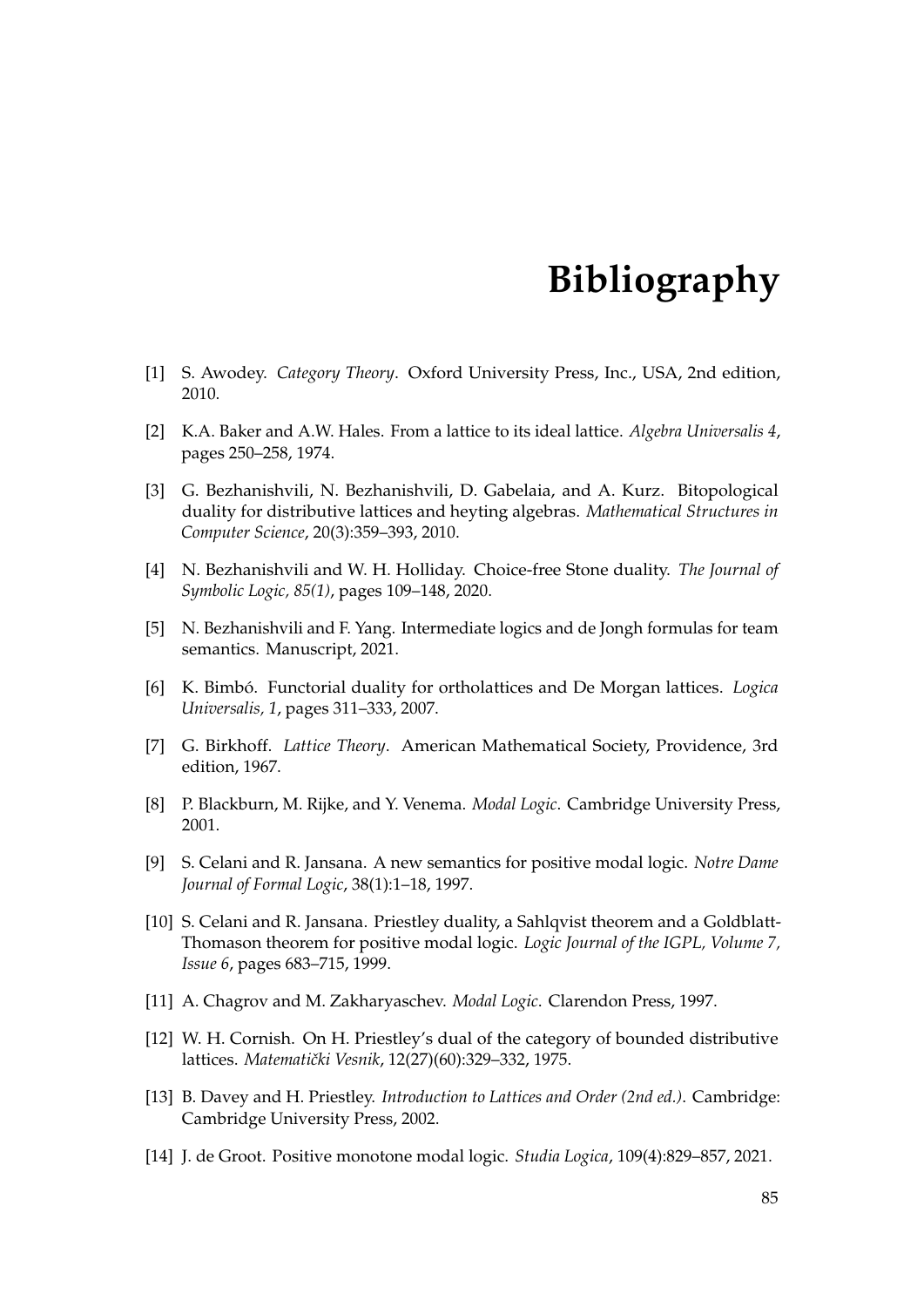- <span id="page-89-3"></span>[15] J. M. Dunn. Positive modal logic. *Studia Logica: An International Journal for Symbolic Logic, vol. 55, no. 2*, pages 301–317, 1995.
- [16] R. Engelking. *General topology*. PWN, Warsaw, 1977.
- [17] L. Esakia. *Leo Esakia on Duality in Modal and Intuitionistic Logics*. Springer Netherlands, 2014.
- [18] L. Esakia. *Heyting Algebras: Duality Theory*. Springer Publishing Company, Incorporated, 1st edition, 2019.
- <span id="page-89-2"></span>[19] J. Font. *Abstract Algebraic Logic - An Introductory Textbook*. College Publications, 2016.
- <span id="page-89-1"></span>[20] J. M. Font and R. Jansana. *General Index*, pages 147–152. Lecture Notes in Logic. Cambridge University Press, 2 edition, 2017.
- [21] M. Gehrke and J. Harding. Bounded lattice expansions. *Journal of Algebra*, 238:345– 371, 2001.
- [22] M. Gehrke, H. Nagahashi, and Y. Venema. A Sahlqvist theorem for distributive modal logic. *Annals of Pure and Applied Logic*, 131(1):65–102, 2005.
- [23] M. Gehrke and S. J. van Gool. Distributive envelopes and topological duality for lattices via canonical extensions. *Order 31*, pages 435–461, 2014.
- [24] R. I. Goldblatt. Semantic analysis of orthologic. *J Philos Logic 3*, pages 19–35, 1974.
- <span id="page-89-5"></span>[25] R. I. Goldblatt. The Stone space of an ortholattice. *Bulletin of the London Mathematical Society, Volume 7, Issue 1*, pages 45–48, 1975.
- [26] L. Gonzalez and R. Jansana. A topological duality for posets. ´ *Algebra universalis*, 76, 2016.
- [27] G. Grätzer. General Lattice Theory, second edition. Springer Science & Business Media, 1998.
- [28] G. Hartung. A topological representation of lattices. *Algebra Universalis 29*, pages 273–299, 1992.
- <span id="page-89-0"></span>[29] W Hodges. Compositional semantics for a language of imperfect information. *Logic Journal of the IGPL, Volume 5, Issue 4*, pages 539–563, 1997.
- [30] W. Holliday. Possibility frames and forcing for modal logic. 2015. Manuscript.
- <span id="page-89-4"></span>[31] R. Jansana. Full models for positive modal logic. *Mathematical Logic Quarterly*, 48(3):427–445, 2002.
- [32] B. Jónsson and A. Tarski. Boolean algebras with operators. Part I. *American Journal of Mathematics*, 73(4):891–939, 1951.
- [33] B. Jonsson and A. Tarski. Boolean algebras with operators. Part II. ´ *American Journal of Mathematics*, 74(1):127–162, 1952.
- [34] M. Kracht. *Tools and Techniques in Modal Logic*. Elsevier, 1999.